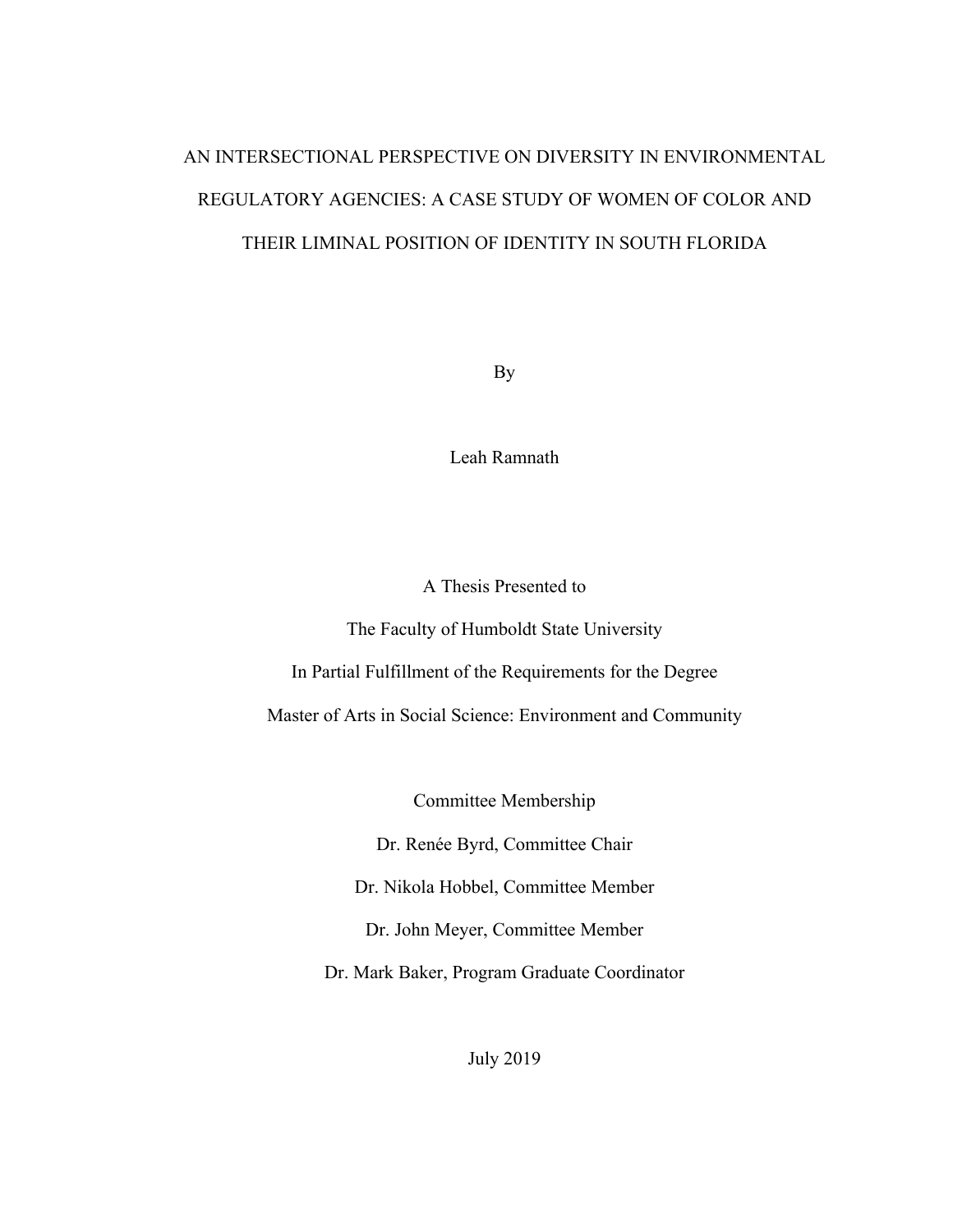# ABSTRACT

# AN INTERSECTIONAL PERSPECTIVE ON DIVERSITY IN ENVIRONMENTAL REGULATORY AGENCIES: A CASE STUDY OF WOMEN OF COLOR AND THEIR LIMINAL POSITION OF IDENTITY IN SOUTH FLORIDA

#### Leah Ramnath

Diversity statistics from environmental agencies nationwide reveal overall growth and improvement in gender and racial composition of employees. However, although women occupied over half of leadership and staff positions, most were white women. The Regulatory and Economic Resources office, an environmental regulatory agency in south Florida, is exceptional as a majority of their employees are women of color. Although there has been continuous development of diversity initiatives by environmental agencies nationwide, perspectives of how women of color are experiencing the environmental workplace are underrepresented when reporting diversity data.

 My study aims to understand the complex role of diversity in environmental regulatory agencies, from the perspectives and experiences of women of color in South Florida. Specifically, I researched how women of color in the environmental workplace navigate the liminal position of their identities in relation to discourses of diversity. The project opens out onto the complexities of race, gender, class, nation, and other systems of difference. My case study was based in the Regulatory and Economic Resources office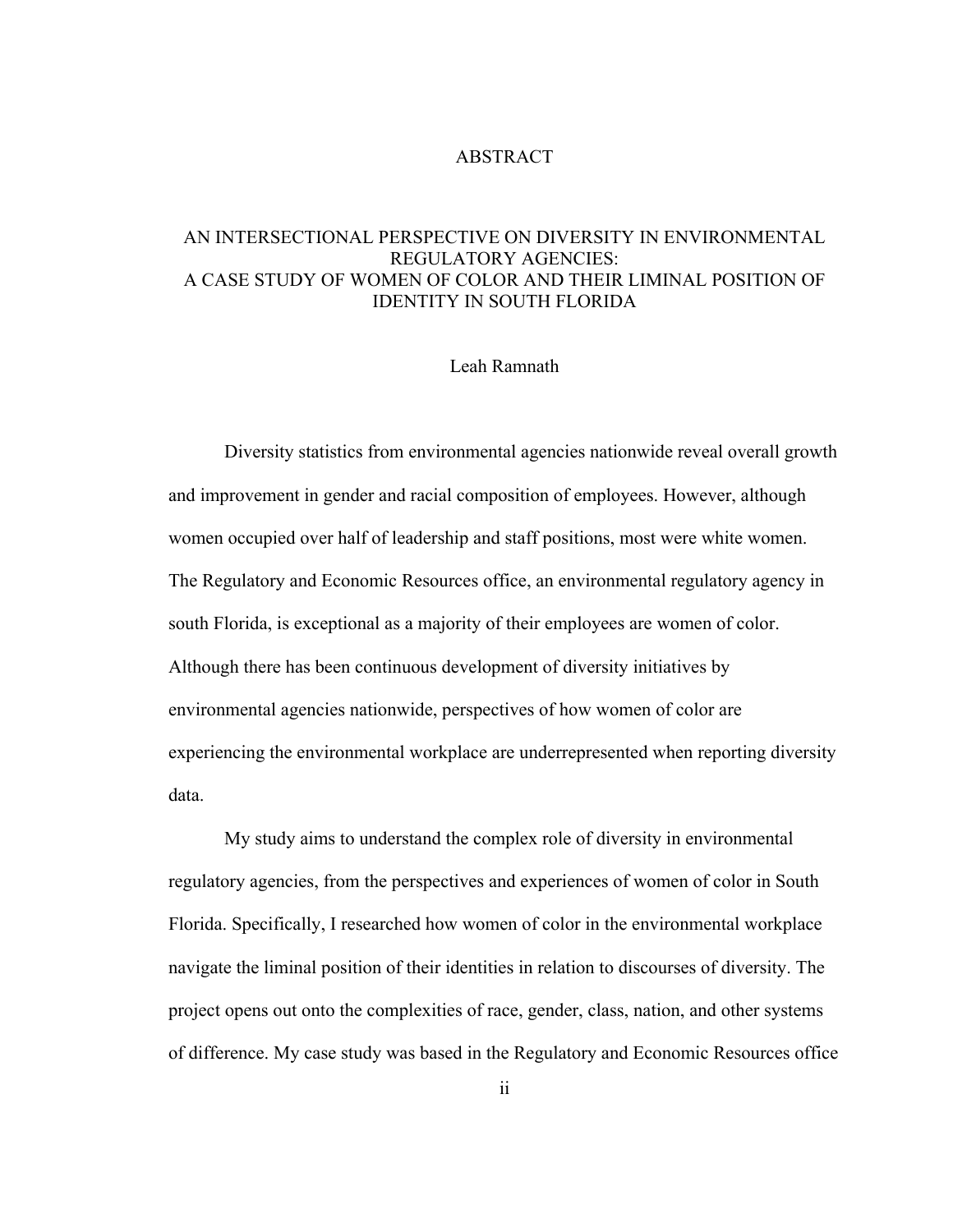in Miami-Dade, FL and I used a mixed-methods approach that includes semi-structured interviews and discourse analysis to explore my research questions. The study consisted of degree holding, self-identified WOC, most of whom emigrated to the U.S. over a decade ago. My research is situated within the scholarship of feminist studies, environmental sociology, and critical American studies. The study seeks to apprehend how diversity has emerged as an institutional practice, and the significance for women of color's identity negotiation within environmental regulatory agencies.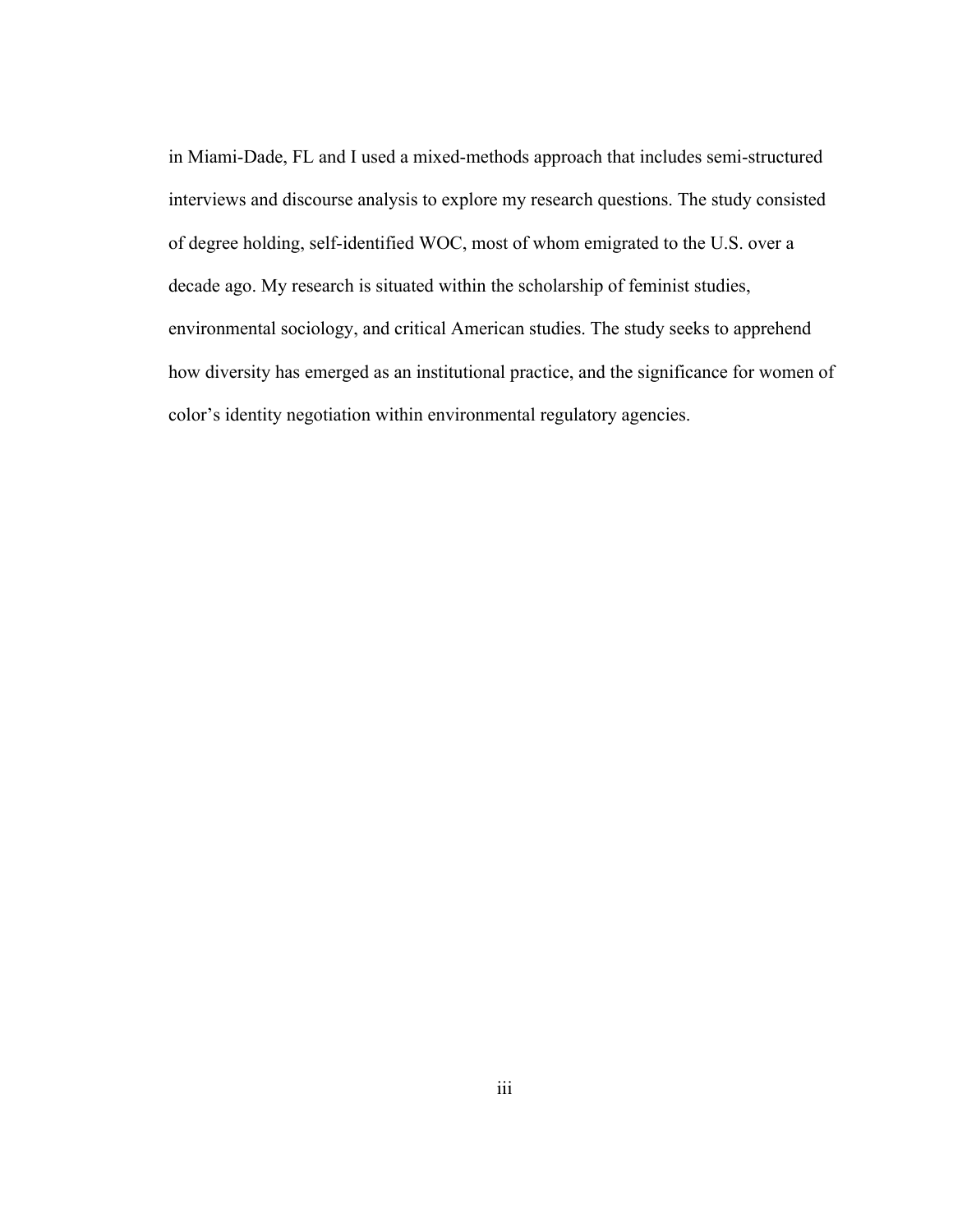#### ACKNOWLEDGEMENTS

I have no idea where to begin acknowledging those significant to helping me form and complete my thesis! This has been a transformative process and there are many I must thank for contributing to my overall experience. I want to start by thanking the Environment and Community program, faculty, and staff for supplying insightful and enriching seminars and their ability to create spaces to facilitate exploration of intimidating concepts and ideas. I would not have even attempted to pursue my thesis topic without their guidance and sage advice. I would like to thank my committee chair, Dr. Renée Byrd for her perceptive eye, direction, and recommendations throughout the formative stages of my thesis. I would also like to thank my committee members, Dr. Nikola Hobbel and Dr. John Meyer for providing clarity, recommending literature pivotal to my research, and helping me pragmatically ground my analysis. Lastly, I would like to express my gratitude to Dr. Michihiro Clark Sugata for absolutely letting me seize your office hours and helping me develop language for my thesis! Without your help I would not have been able to explore and apply the theories undergirding my research. Thank you all for having your doors open to me throughout this process and helping me bring the final pieces of my thesis together.

This thesis would not have been possible without my cohort. Thank you all for your kindness and patience, sharing your wisdom, and inspiring me to be brave enough to pursue a thesis that was initially intimidating. Thank you for giving me space to "breakdown" and follow up with incredibly constructive and thoughtful conversations.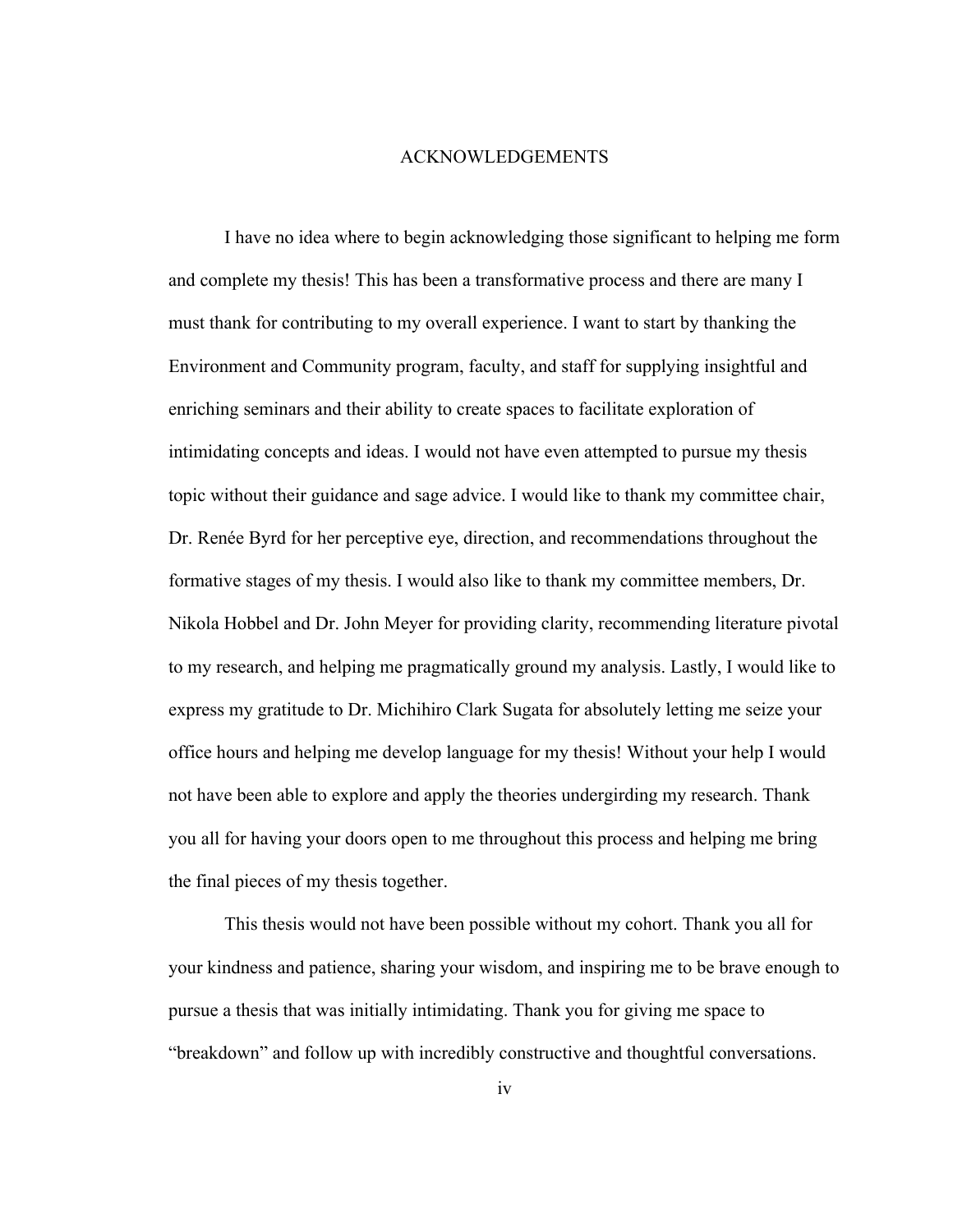Furthermore, thank you all for helping me revise my thesis—your advice and support throughout helped me bring my thesis to a confident close. I would also like to thank my family and friends for their endless support and encouragement. Thank you for reading and re-reading my thesis, picking up your phones at all hours for me to vent, and sending endless photos of birthdays, anniversaries, and celebrations to remind me that there is still a world brimming with life outside my thesis bubble.

Last, I would like to dedicate my thesis to my late aunt, Rhona Radhay, for the many conversations we had about our common experiences in the environmental workplace which ultimately led me to commit to and pursue my thesis topic. Thank you for being my friend, guide, and inspiration.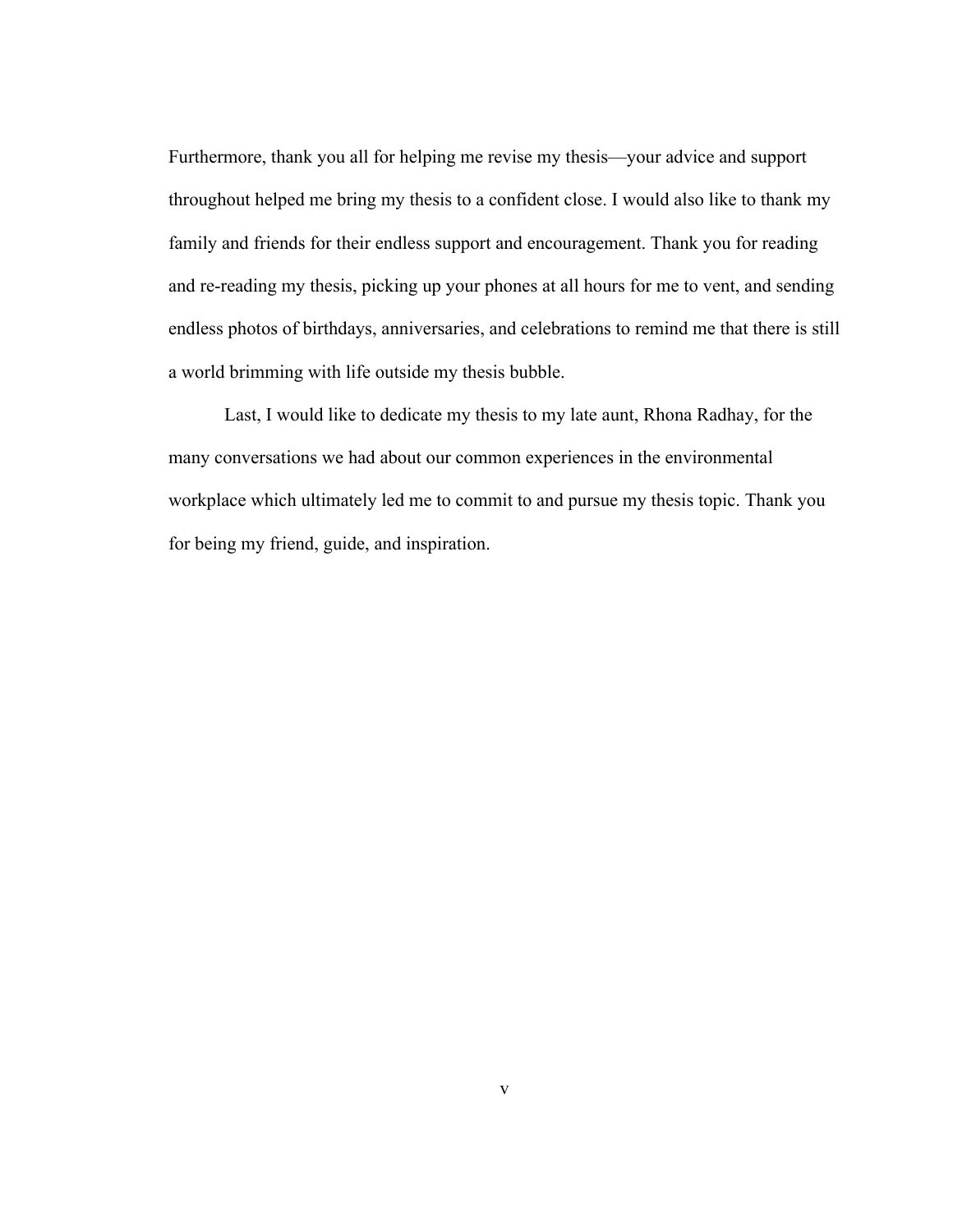# TABLE OF CONTENTS

| 27 |
|----|
| 28 |
| 29 |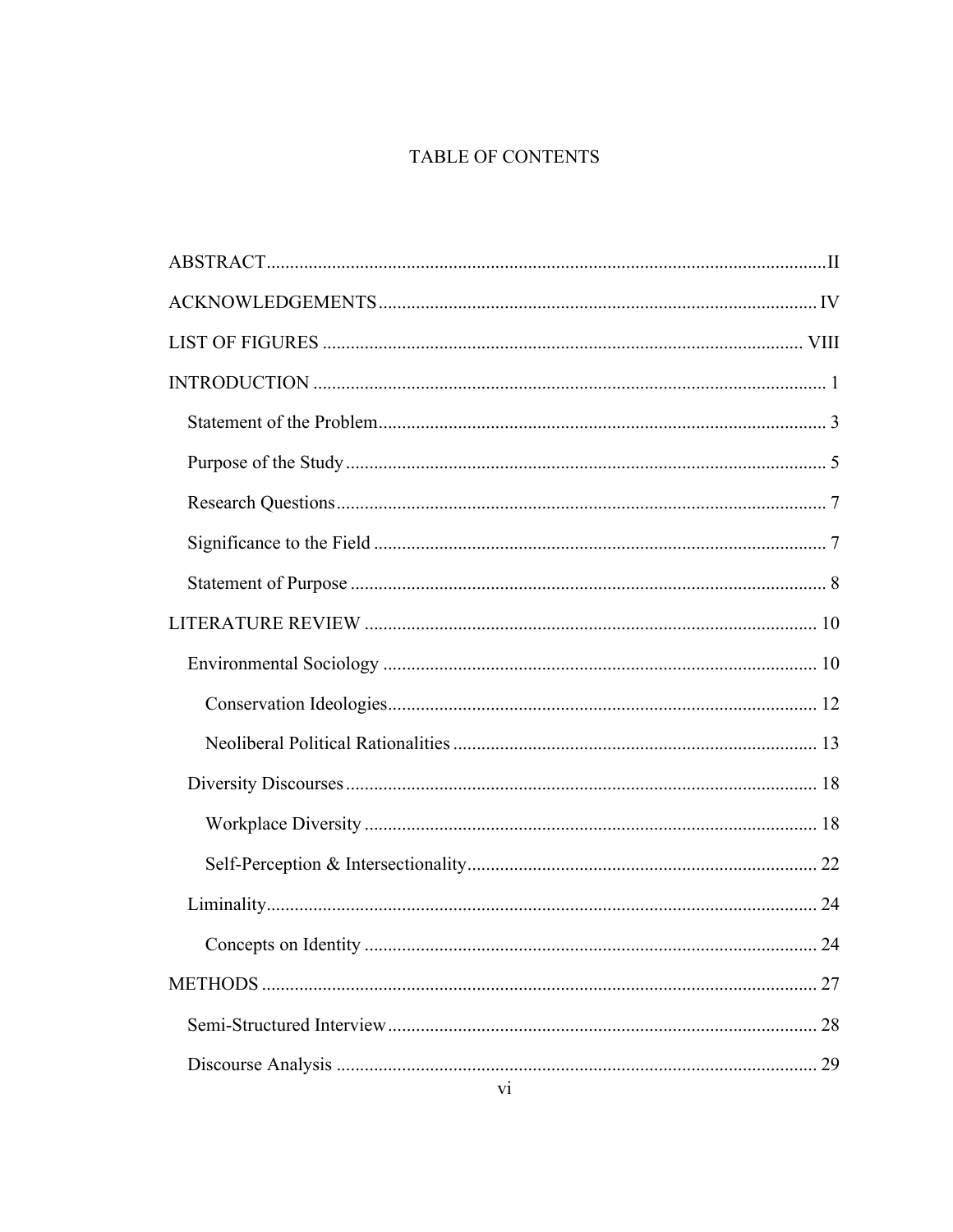| CONCLUSION: DECOUPLING, UNLEARNING, LEARNING, RESTRUCTURING 77 |  |
|----------------------------------------------------------------|--|
|                                                                |  |
|                                                                |  |
|                                                                |  |
|                                                                |  |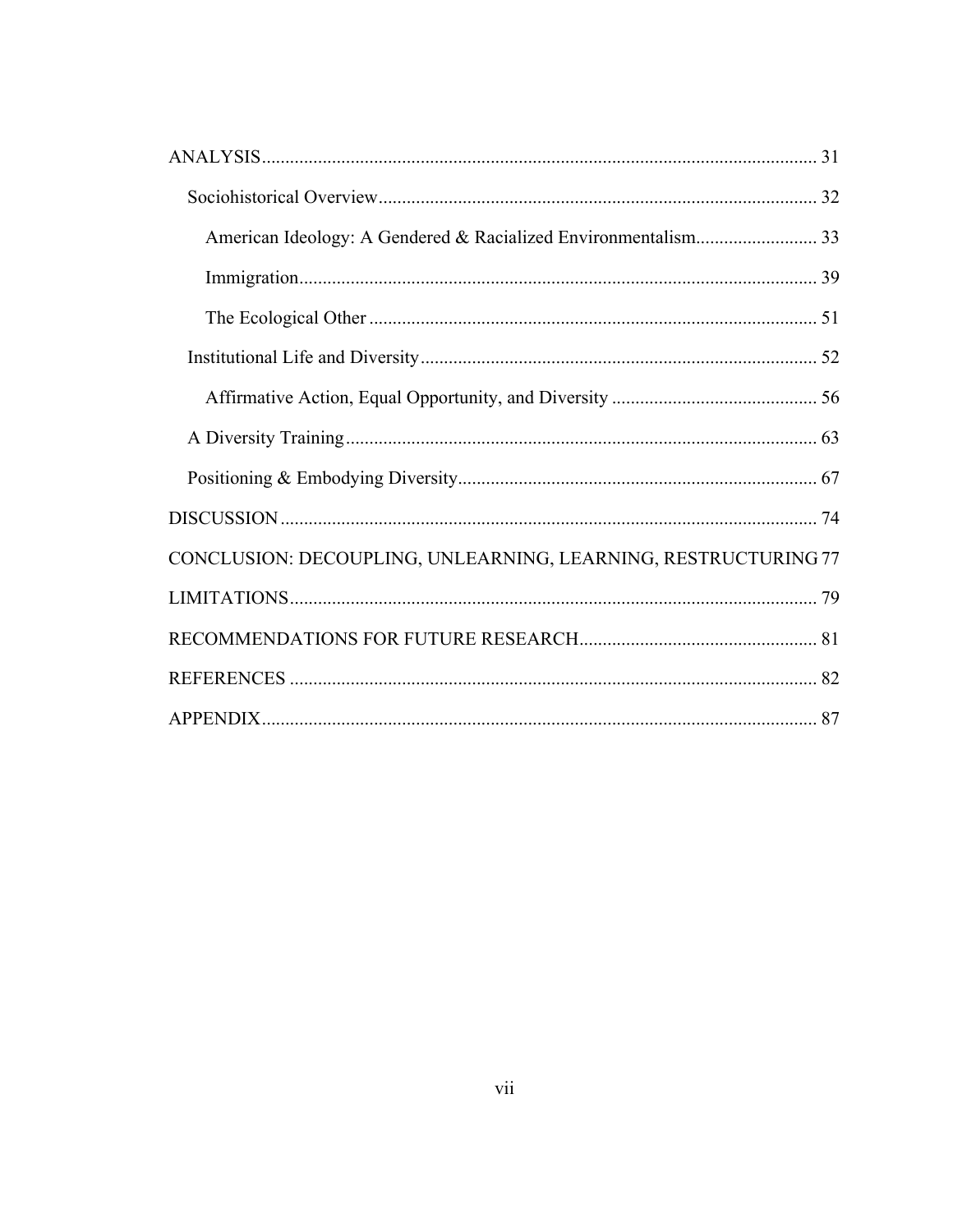# LIST OF FIGURES

| Figure 3 INCREDIBLE OPTICAL ILLUSIONS by Nigel Rogers, London, Quarto |  |
|-----------------------------------------------------------------------|--|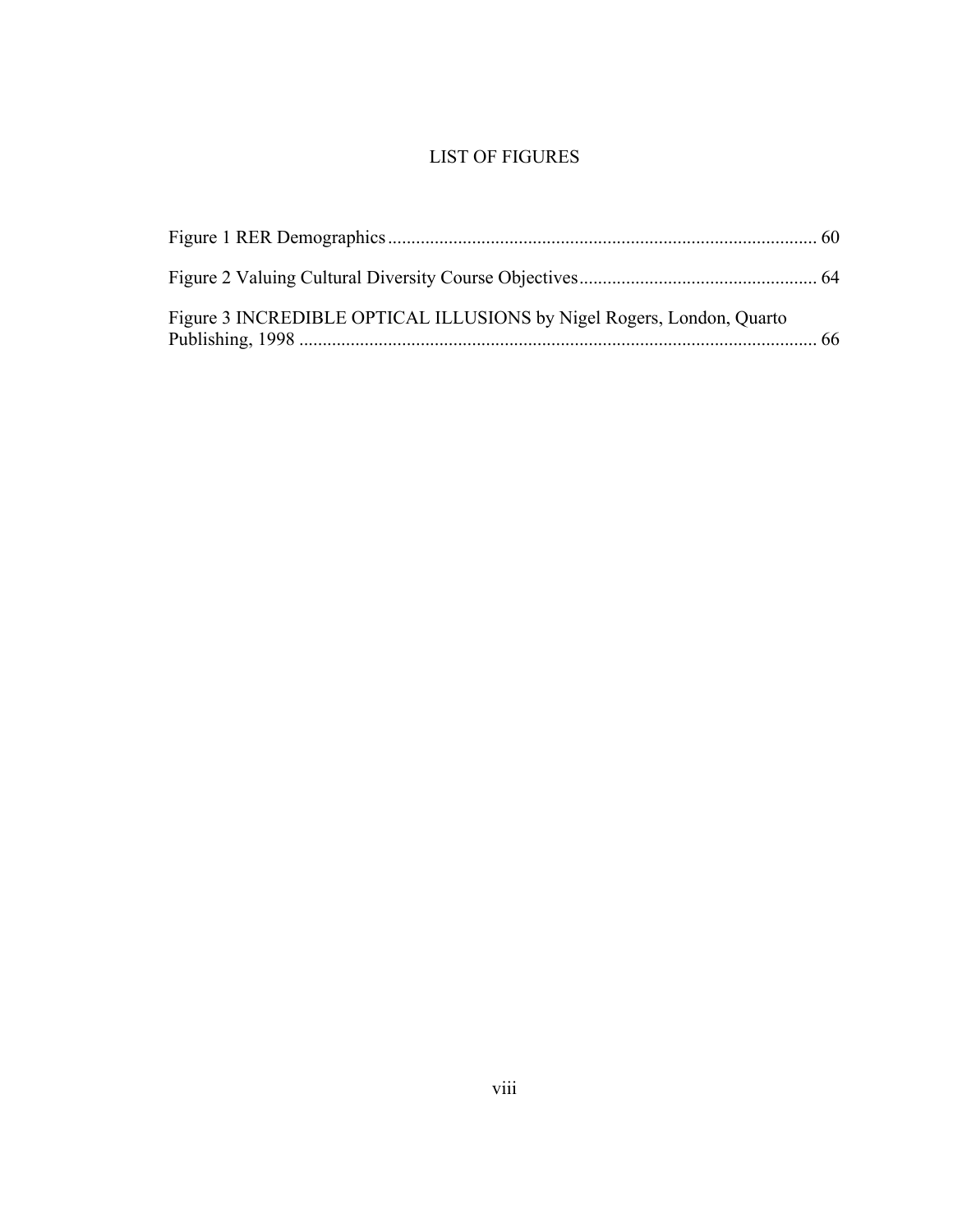#### INTRODUCTION

In 2011, the Obama administration issued Executive Order (EO) 13583, Establishing a Coordinated Government-Wide Initiative to Promote Diversity and Inclusion in the Federal Workforce, reiterating the importance of maintaining a diverse workforce as seen in previous EOs (EO: 13171, 13518, 13548, etc.) and requiring federal government employers to develop strategic plans in their human resources departments to reflect priorities stated in "the Constitutions and laws of the United States of America" (2011; Taylor, 2014). Building on the Equal Opportunity Act of 1972, every government department and affiliated agencies continues to amend their standard operating procedures and hiring procedures themselves in response to issued EOs. The Office of Personnel Management has developed and circulated literature and strategies for "unlocking federal talent" that guides human resource departments to be able to identify and create a diverse and inclusive workforce (2014). Although diversity statistics from agencies nationwide reveal overall growth and improvement, gender and racial diversity in higher level positions remain largely insignificant and inadequate (Taylor, 2014; Davidson, 2018).

Taking a closer look at environmental agencies (EAs), the *State of Diversity in Environmental Organizations: Mainstream NGOs, Foundations & Government Agencies*  report found that women occupied over half of leadership and staff positions (Taylor, 2014). However, most of these women were white women (Taylor, 2014). Despite their efforts and growing interests and implementation of diversity strategies, government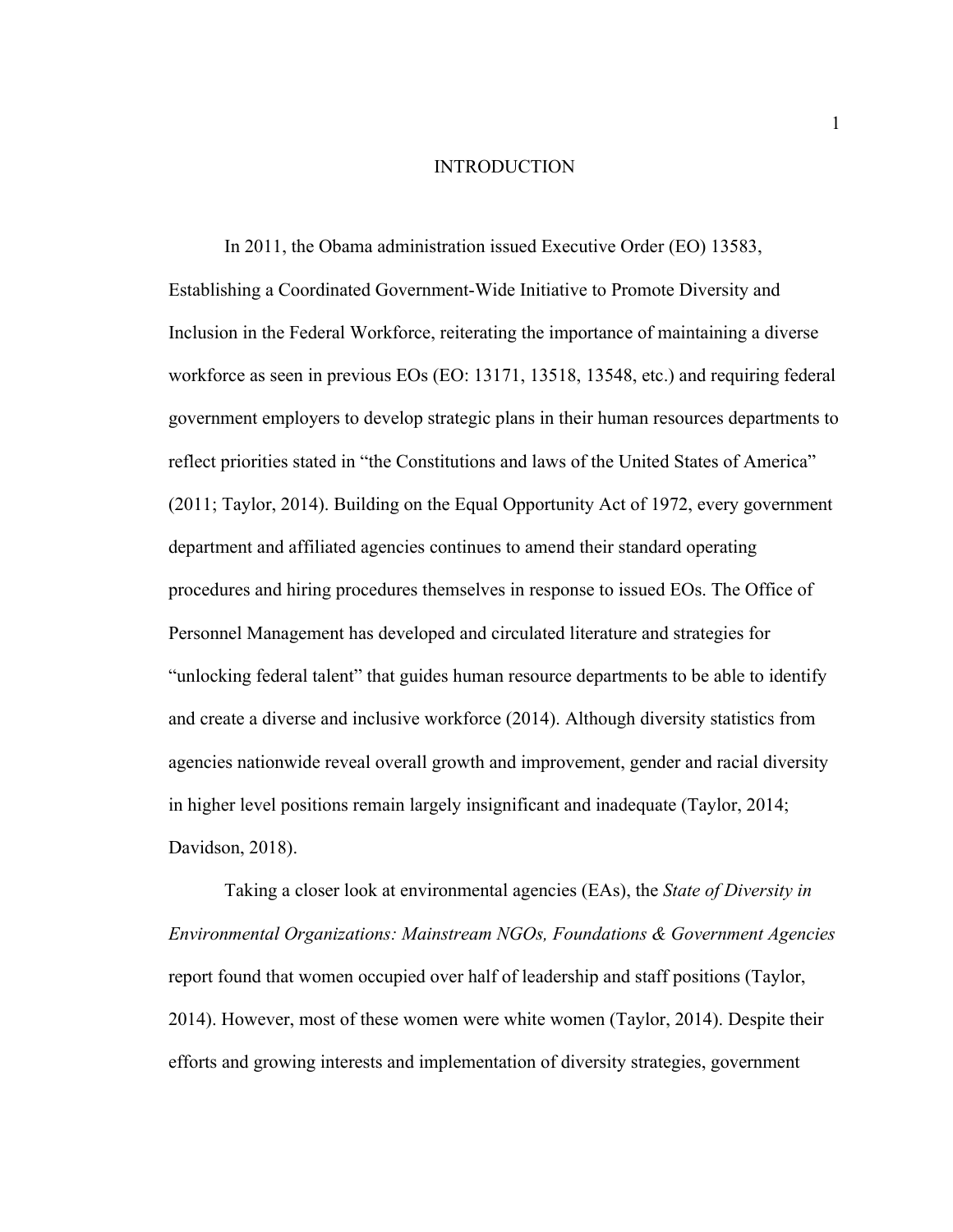agencies continue to fall short of overall expectations. The manner in which these institutions frame their diversity initiatives to current and incoming employees is directly correlated to who is recruited and retained in the workforce, and is an important factor to consider (Cundiff et al., 2018).

Women of color (WOC) represent a minority group who are underrepresented in the environmental field overall. Numerous studies show WOC in professional institutions encounter various forms of resistance to their professional advancement resulting in selfregulation and general discouragement that lead to declines in health, self-confidence, and more adverse effects (Ahmed, 2012; Ahmed, 2017; Lee, 2018; Gutiérrez y Muhs, 2012). Taylor found that "promotions go primarily to White females. Women of color are still on the outside looking in, along with their male counterparts" (2014). Furthermore, national attitudes around racial controversies characterize WOC as overly emotional, invalidating or diminishing their lived experiences (Blake, 2019). Viewing these controversies in the localized setting of environmental workplaces, WOC encounter intersectional forms of clandestine racism and other systems of difference which pressure them into remaining silent about their experiences.

The Miami-Dade County Department of Regulatory and Economic Resources (RER) is a public environmental regulatory agency (ERA), a type of EA, that is federally mandated by the Environmental Protection Agency (EPA) to monitor and enforce environmental laws and regulation. Miami-Dade's population is demographically diverse; 88.7% of the total county population are non-white race/ethnicities and 52.2% of the total residents are born outside of the US (U.S. Census Bureau, 2017). Given the high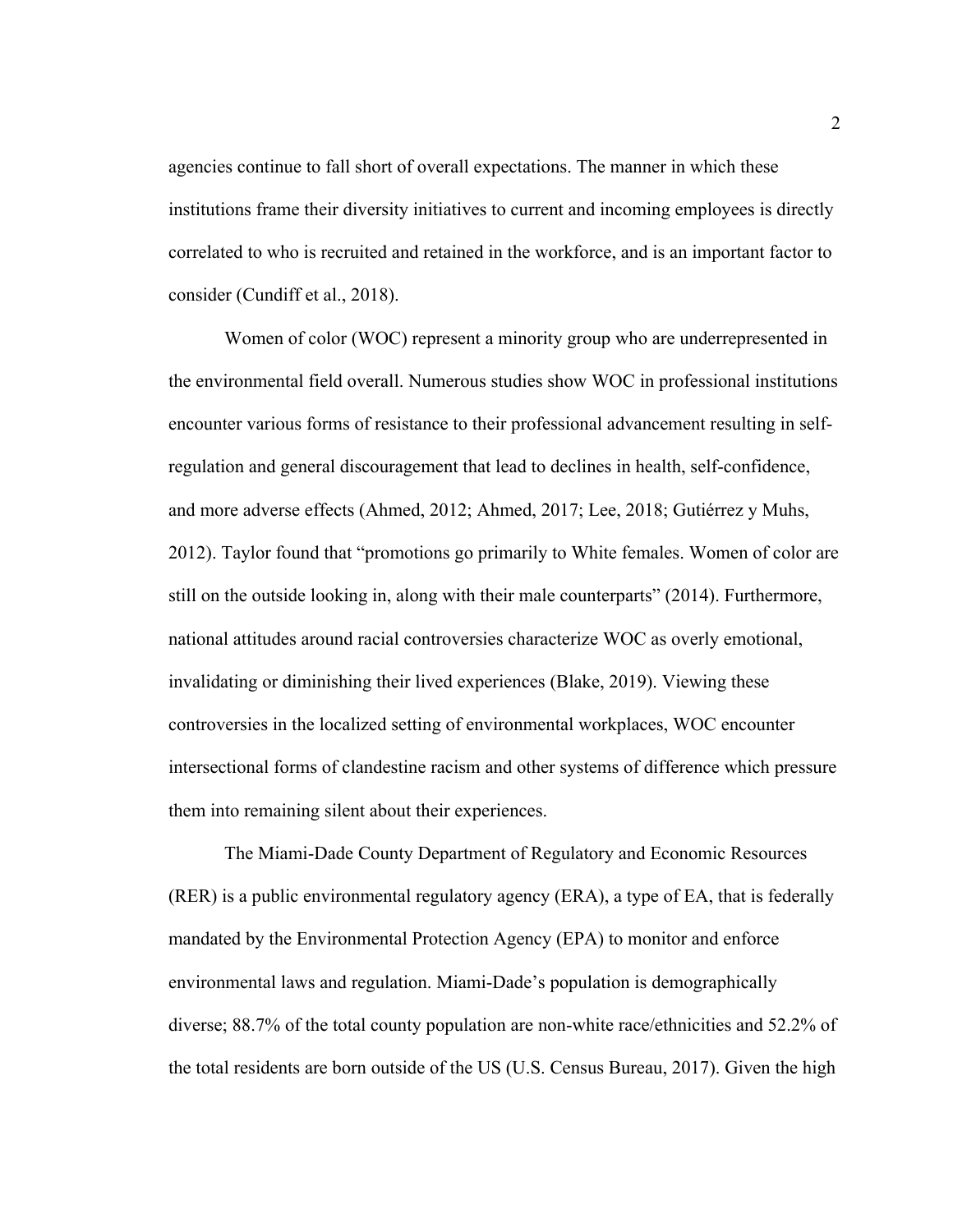racial and ethnic diversity in this county, the diversity and inclusion standards prioritized by government organizations is feasible. RER is exceptional having attained a workforce that not only mirrors demographics of their county, but shows women occupy as many positions as men do. People of color (POC) comprise 78.5% of RER's total employees; 39.2% of those POC are WOC.

RER is able to recruit an undeniably diverse workforce although the agency relies on a single online diversity training course to foster diversity and inclusion. Furthermore, *how* those who embody diversity perceive these trainings and encounters in the environmental workplace is unaccounted for in the research literature. Although WOC are statistically represented, their perspectives are elided. After the online diversity training is complete, the employee receives a certification to which they communicate to their supervisor and then move onward with their regular work schedule. This leads to taking a closer look at how individuals receive this information and furthermore, how WOC, embodied representations of diversity, navigate the environmental workplace in this diversity context.

# Statement of the Problem

Working in environmental agencies, WOC are among the most affected by diversity initiatives. They negotiate their identities within the larger context of environmental values, such as conservation, that are congruent with their workplace (i.e., enforcing environmental laws and regulations) and further based on their social and professional positioning (Lee, 2018). In addition to pressures to match expectations of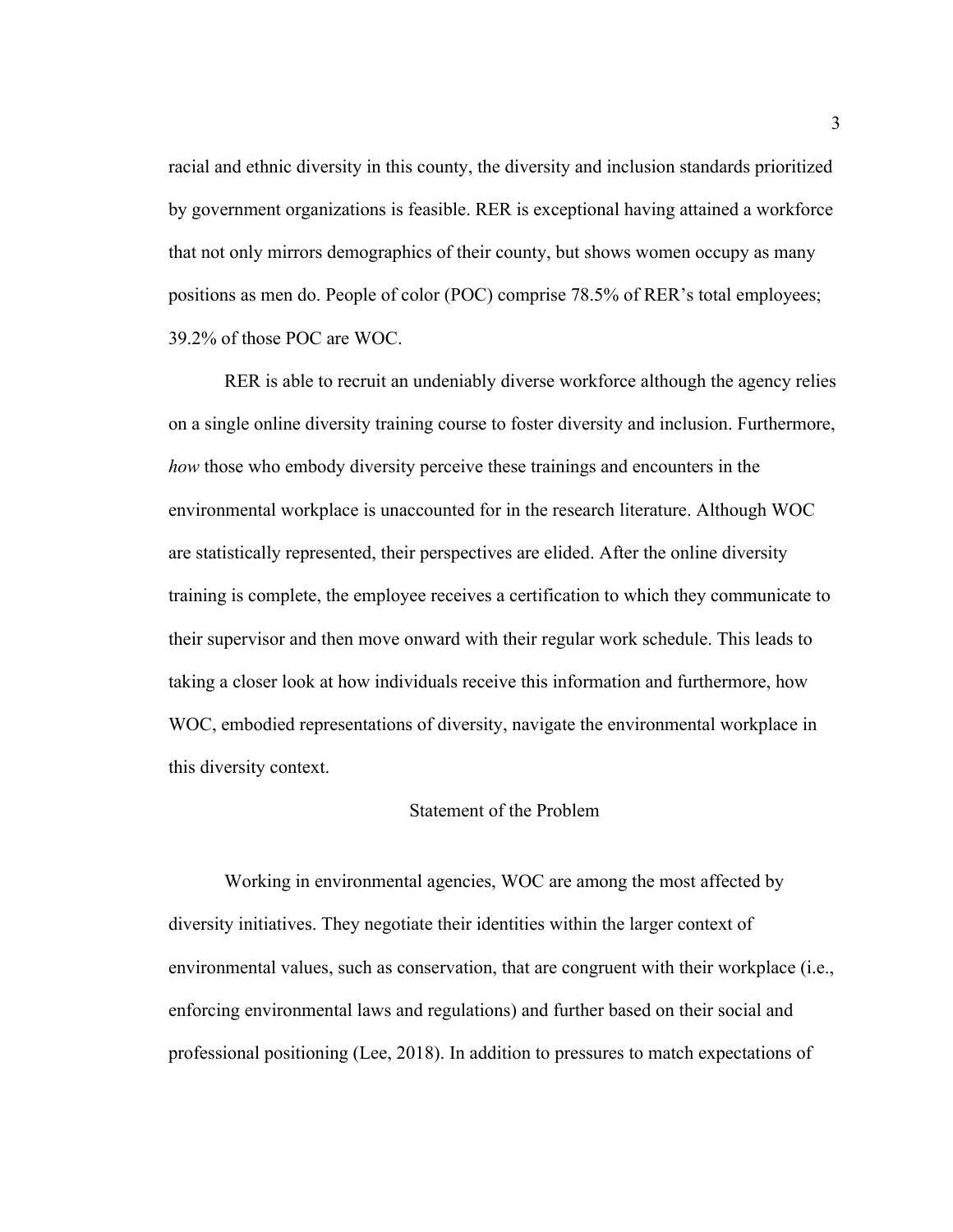environmental attitudes and work performance, these women have to navigate around intersecting issues of gender, race and ethnicity (Ahmed, 2012; Ahmed, 2017). Diversity initiatives and subsequent trainings add to this performance obstacle course; WOC are expected to maintain this aspect of institutional culture as well. However, when faced with discrimination in the workplace, they often do not report the incident and are encouraged to remain silent because it would hinder their professional career in multiple ways (Parker & Funk, 2017). WOC are met with barriers and they themselves are seen as barriers by other employees when they do speak up. These transfiguring barriers become visible, their invisibility is maintained to preserve the social space in favor of efficiency, or the women themselves are seen as barriers to efficiency (Ahmed, 2012; Ahmed, 2017; Lee, 2018). WOC in the environmental workplace are faced with unique, intersectional barriers that are often overlooked within the institutional diversity discourse.

Generally, diversity trainings are intended to create a culture of acceptance. However, these trainings do more harm than good. The language of diversity initiatives is inherently divisive and reproduce social hierarchies that benefit white men (Ahmed, 2012). It frames WOC as atypical and does not address root issues; these trainings do not challenge the structure of these institutions to construct a pathway of success for WOC, or POC generally. It reorients minorities as placeholders for diversity (Ahmed, 2012). Diversity programs should aim to break down existing social hierarchies and creating a system that justifiably places POC at the forefront of the conversation.

As previously stated, WOC are bombarded with expectations in the environmental workplace that are unreasonably conglomerated. They must navigate multiple identities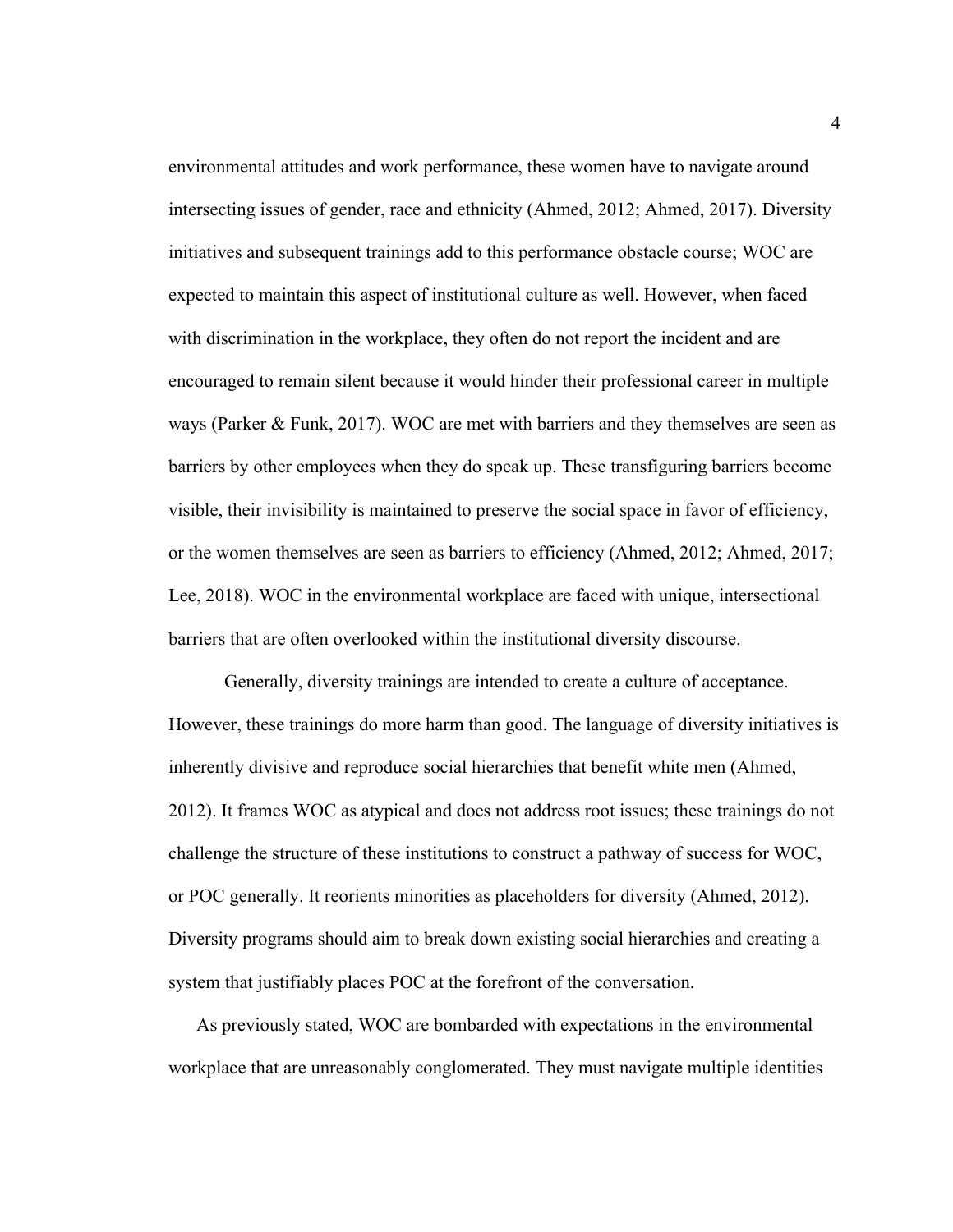to get through their 9-to-5 shift and it proves to be exhausting. They self-regulate by saying less and doing more to get ahead in the field while their counterparts are privileged to operate without constraint. Diversity programs encourage colorblindness and advocate political correctness over justice and equity (Ahmed, 2012; Ahmed, 2017). Diversity and environmentalism rhetoric are enmeshed in the environmental workplace and functions to depoliticize issues around diversity, inclusion, and equity by individualizing a responsibility that should collectively burden the nation. However, diversity is inherently political as it became legislated, making it a State matter (Federici, 2004). This discussion within the environmental workplace is met with this same compounded expectation negating the social issue of diversity. WOC especially bear this burden and risk being made invisible as they embody diversity, traversing the precarious landscapes of ERAs.

# Purpose of the Study

The purpose of this study is to understand the complex relationship between the role of diversity in ERAs, and address gaps in research and knowledge by examining the under-studied perspective of WOC working at RER.

WOC who choose to enter the environmental field have expectations of attainable promotions, availability of high level management positions, and the opportunity to contribute to developing diversity initiatives in the workplace (Taylor, 2018). However, these expectations are often displaced and postponed. As group consciousness continues to grow, ERAs must prepare to make structural changes to facilitate an environmental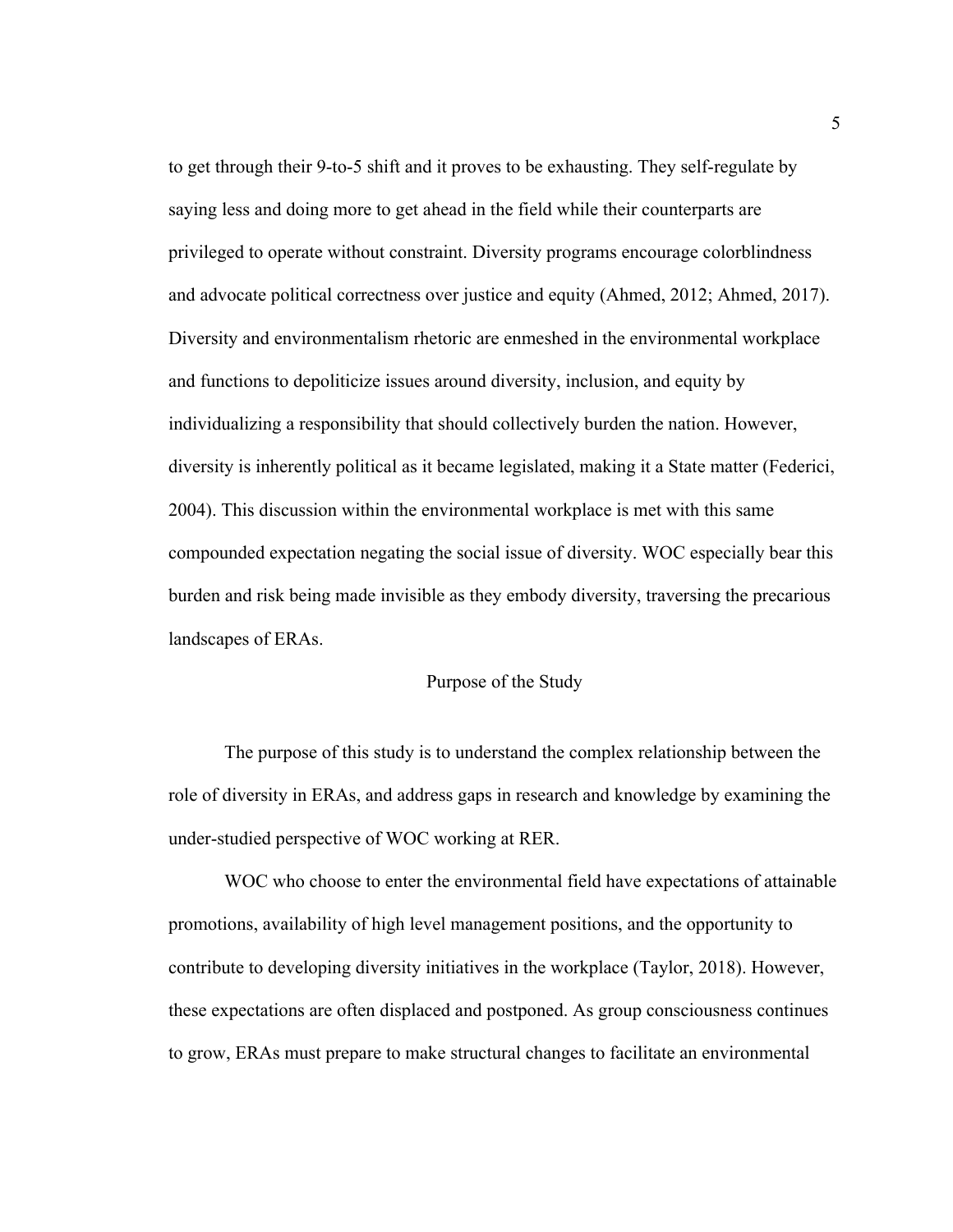workplace that not only shows they value WOC employees, but also prioritize an equity discourse. Diversity programs as they are now, strengthen the divisiveness of difference; employees are expected to ignore difference and encourage colorblindness and political correctness (Ahmed, 2012). Moreover, the experiences of WOC need to be brought to the forefront of the discussion on how to form this dynamic discourse of justice.

To understand how WOC navigate the environmental workplace with the given diversity discourse, I took a mixed methods approach. I conducted 9 semi-structured interviews with degree holding, self-identified WOC, most of whom emigrated to the U.S. over a decade ago, occupying different divisions and positions in RER. To explore how RER's online diversity training, the agency's only tool to foster diversity and inclusion, was perceived and affected how WOC navigated the environmental workplace, I asked questions and had conversations around themes of personal experiences with: environmental values, immigration, leadership, and social dynamics between coworkers. I also did a discourse analysis of secondary documents that include RER's diversity training materials, standard operating procedures, organizational restructuring goals and mission, and more literature produced by the agency.

The purpose of the interviews and discourse analysis was to investigate how, if at all, diversity trainings impacted how these employees navigated the environmental workplace and to what extent. By accounting for the actual lived experiences of WOC in this setting, this provided context not only to restructuring diversity programs and the workplace itself but also unfolds new avenues of how to do intersectional research. This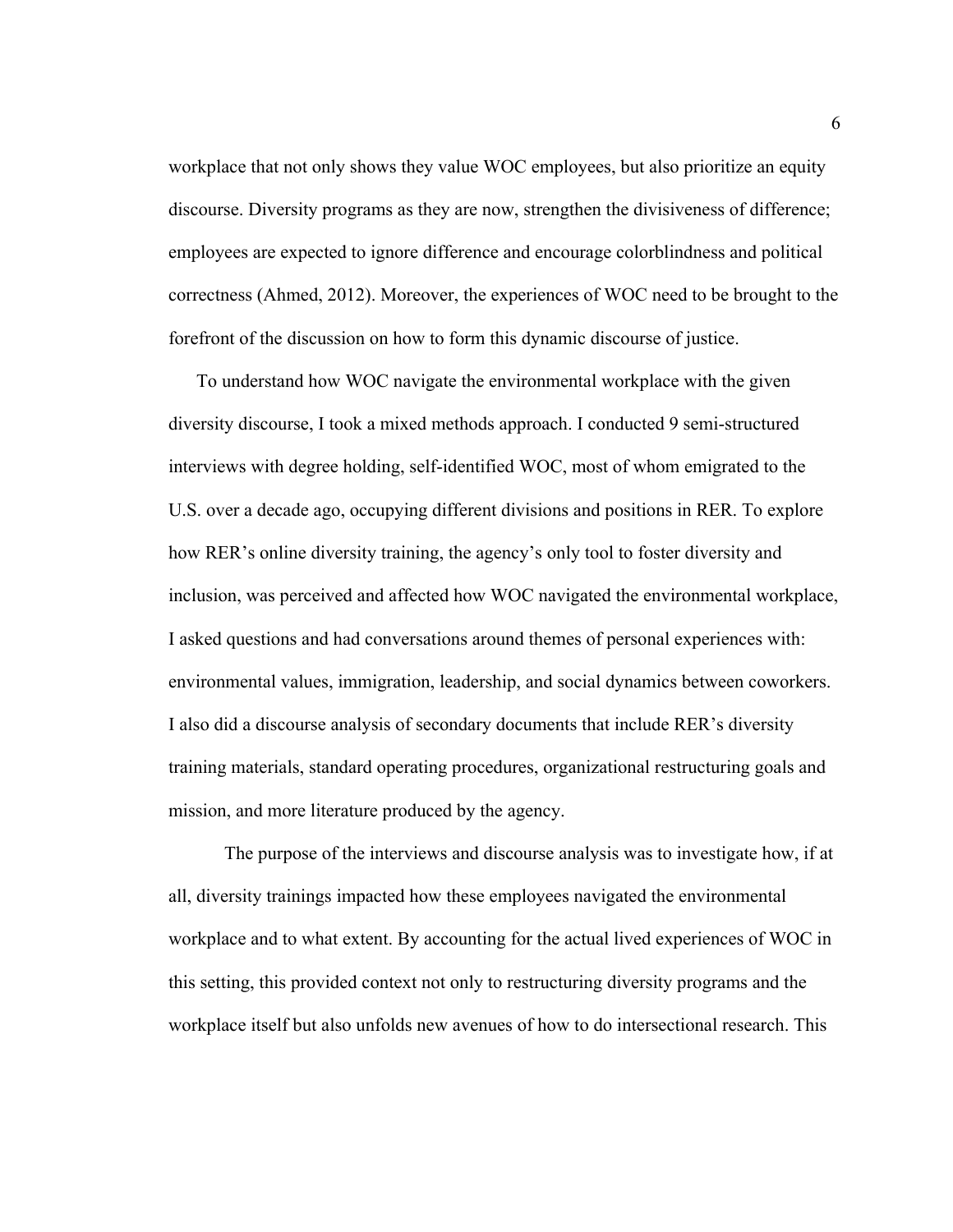study opens out onto critical analysis of race, ethnicity, class, gender and other systems of difference with emerging bridges between academic disciplines.

# Research Questions

- 1. What is the role and function of diversity in environmental regulation agencies?
	- a. How if at all --is RER facilitating diversity in the workplace?
	- b. What is the relationship between diversity and identity in an institutional setting?
		- i. What are the perceptions of WOC within the agency? How do they identify themselves within the agency?
		- ii.

# Significance to the Field

As stated previously, my research contributes to the greater works of feminist scholarship. Scholars have called for filling the gaps through intersectional analysis. Narratives of WOC are wholly understudied in academic studies and are rarely a point of entry in qualitative analyses (Crenshaw, 1991; Politics & Gender, 2007; Choo & Ferre, 2010; Ahmed, 2012; Cho et al., 2013; Carroll, 2017; Cundiff et al., 2018). WOC are often quantified, limited to, and represented by statistical analysis without qualitative data to contextualize overall analysis; narratives provide interpretive information to supplement quantitative analysis (Choo & Ferree, 2010; Cho et al., 2013). Interpreting the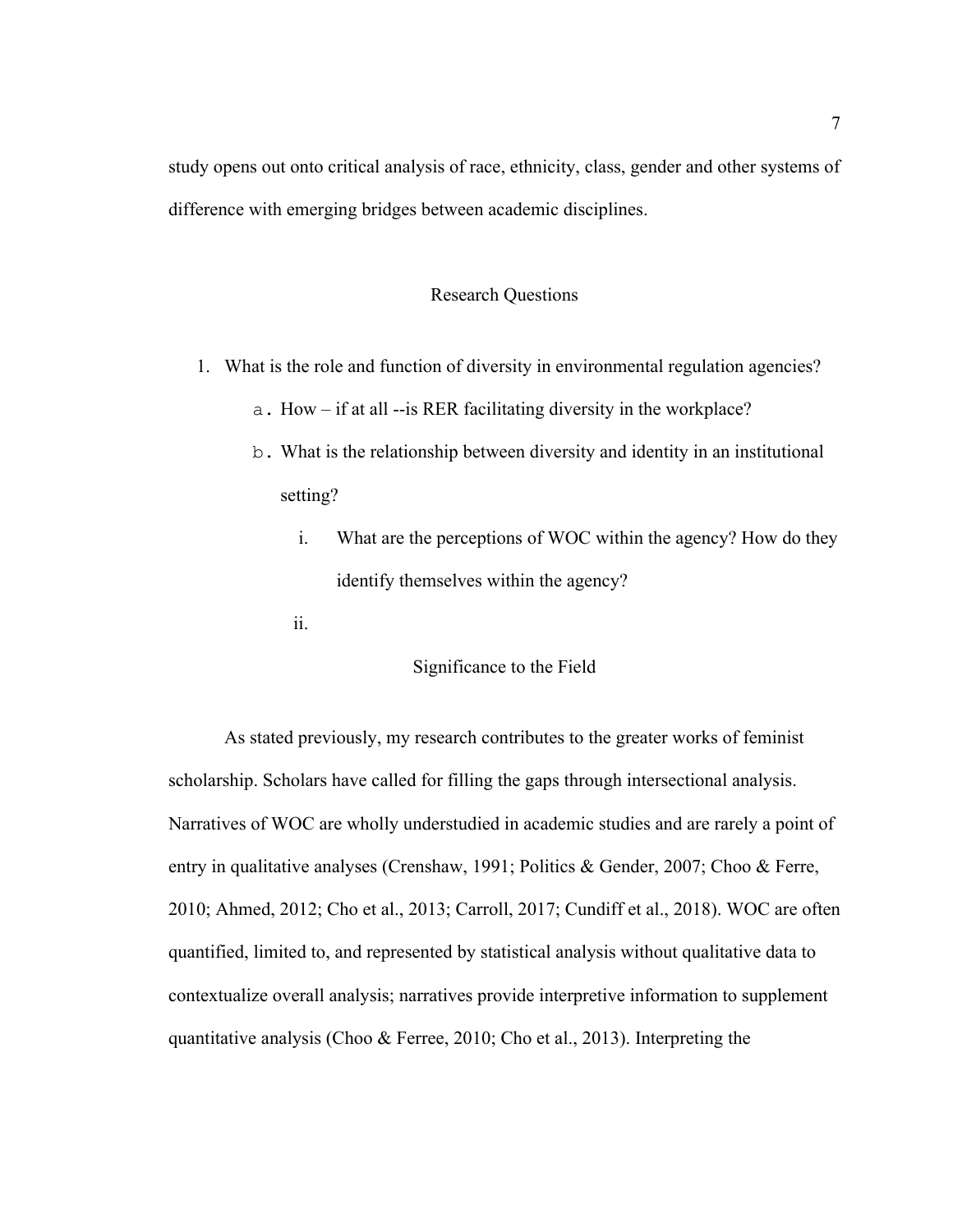environmental workplace from the perspective of WOC centralizes their overall importance. Furthermore, their narratives invoke an academic activist type of approach to report findings that challenge the bureaucratic structures making daily life a struggle for WOC in the environmental workplace. I aim to fill this qualitative gap by placing WOC at the forefront of my research and yield a comprehensive analysis that supplements quantitative analyses. My research will contribute to the greater body of feminist scholarship by exploring complexities between institutions and the understudied perspective of their WOC employees as well as decoupling problematic ideologies associated with the establishment of ERAs.

#### Statement of Purpose

Having been born and grown up in Miami and pursued a career in environmental science, I have experienced and observed unacceptable behavior and treatment in the environmental field that are rarely problematized. Many members of my family have also followed this career path and have expressed the same sentiments. We have experienced classism, racism, and sexism in the laboratories we worked at and interacted with, but found it a facile task to dismiss. For myself, it was not until I began graduate school that I began to understand how awful and undeserving those experiences were. Looking back at my undergraduate experience, there were many fallacies asserting the omnipotence of objectivity and the structure of the degree itself, leaving little room to explore the complicated social implications of environmental issues. There was no space to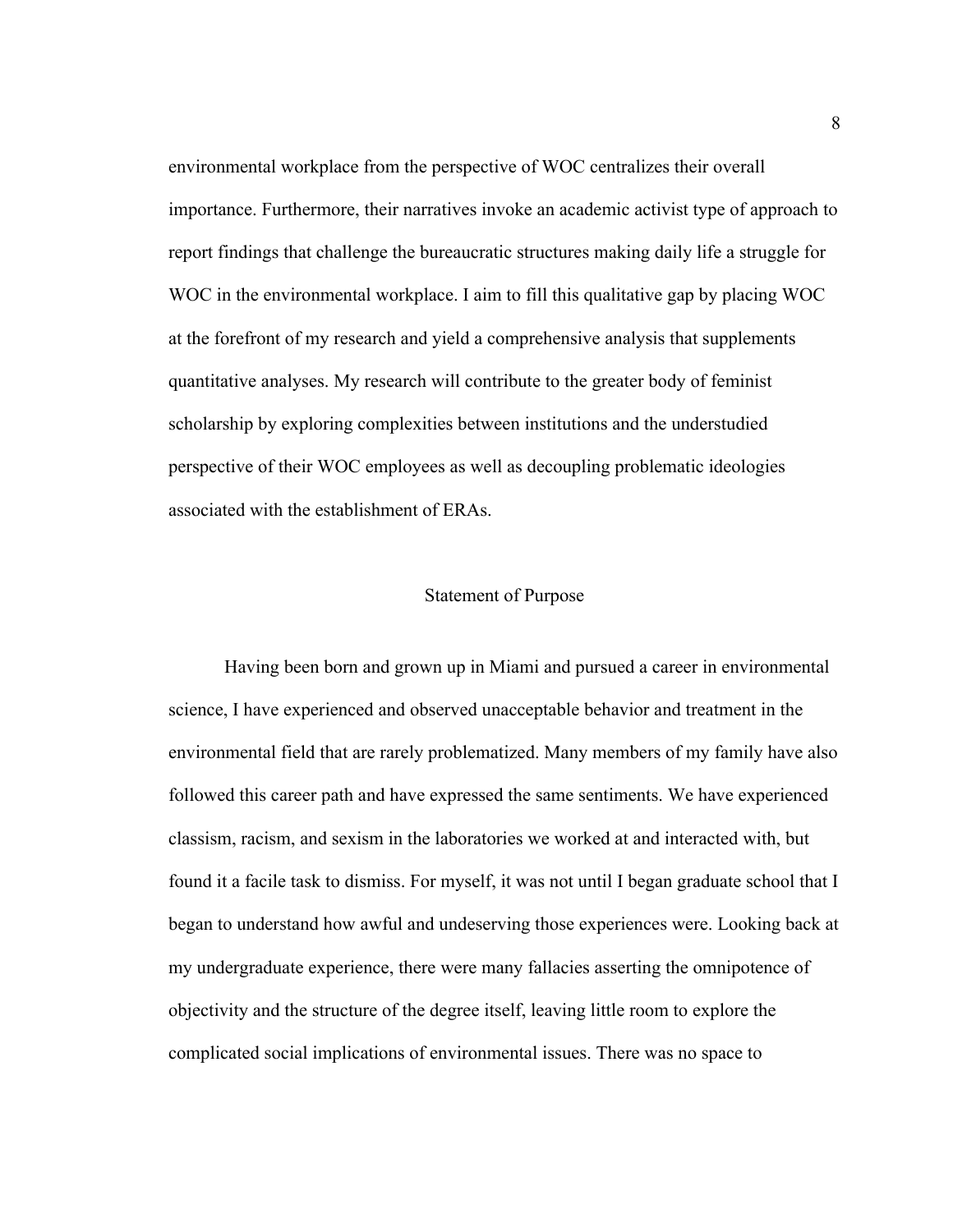deconstruct as we were inundated with the task of memorizing, replicating, and constructing formulas and methods. As we adopted and praised the ethic and morale of Muir, Thoreau, and Descartes in our mandatory humanities class, Environmental Ethics, we would always conclude that people are the problem. In short, many graduates from the program moved on to secure jobs in the local Miami area, launched with this environmentalism that mystifies social realities.

Being involved in the field and having connections to ERA employees gave me an advantageous position to form my thesis research. My research questions formed through an iterative process of recollection and conversations with former colleagues and family members in STEM careers. Patterns around indifference to inequality and treatment in the workplace seized my attention and became the anchor of my research pursuit. My research site was made accessible through the help of a family member who has worked at RER for over 10 years; many of my interviewees were more than willing to participate in my research because of their work relationship.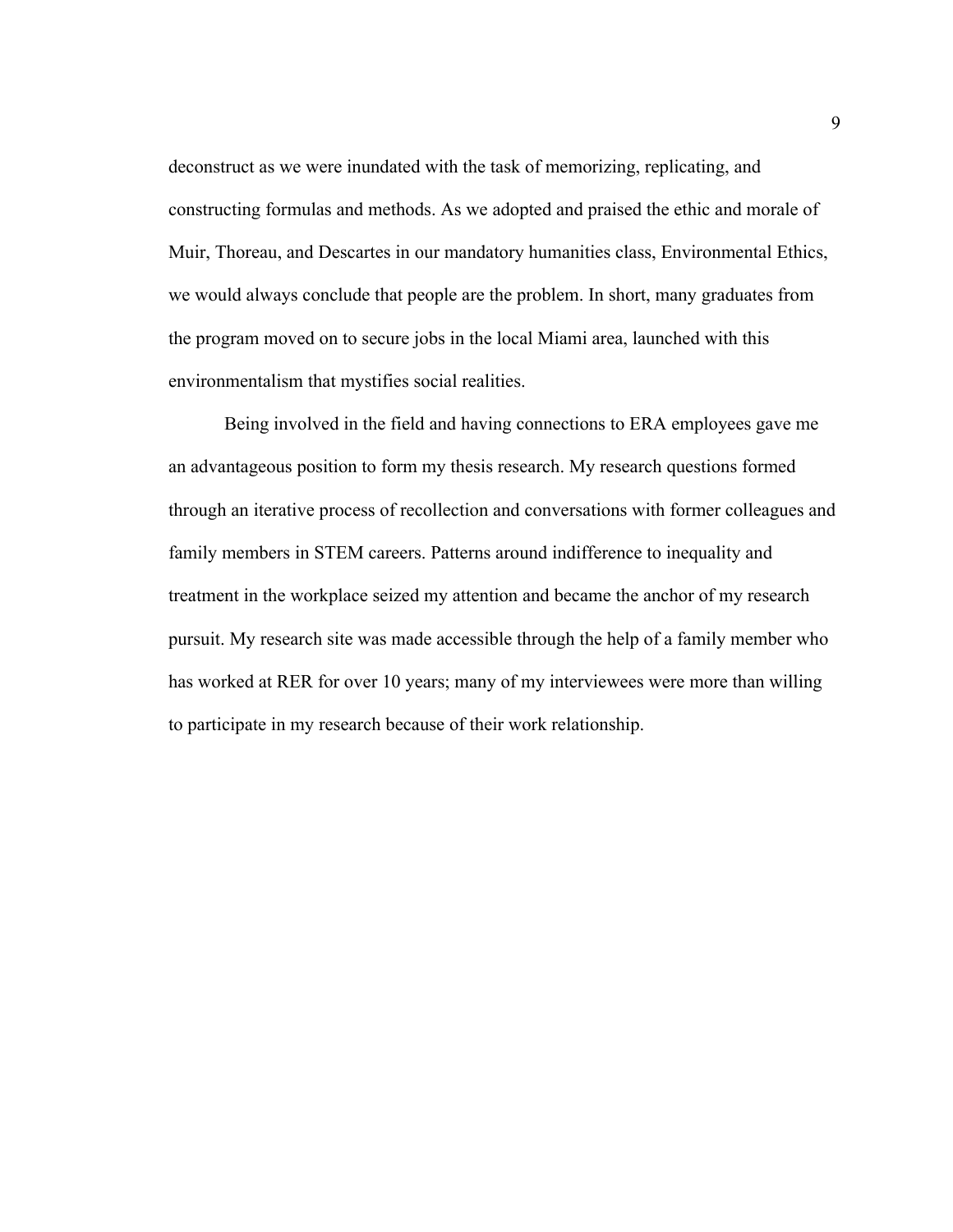#### LITERATURE REVIEW

There are several key components that I have identified are necessary to best approach my research questions: environmental sociology, diversity discourses, and liminality. My research was best supported by Ahmed's (2012) in-depth study on the institutional life of diversity initiatives in academic institutions. I applied her theoretical framework to my case study, an environmental institution. She begins with following events that led to the institutionalization of diversity discourse; she terms this method as a "practical phenomenology" (2012). Grounding her case study required dehistoricizing, demonstrating how events of the past perpetuate in the present and future, and I felt this was necessary for my own research. I begin my literature review with key themes around events that led to the institutionalization of environmental institutions, followed by the indoctrination of diversity discourses, and review literature around diversity discourses and liminality.

# Environmental Sociology

The environmental history of the United States is nuanced with lasting ideologies of dispossession, exclusion, and intolerance. Further, the natural environment became a tool of power and used as political leverage that functions to perpetuate American ideals soliciting acculturation of U.S. citizens. Although environmental state agencies have been commissioned to conserve and protect the natural environment, it is enmeshed with this history and formed a particular environmental ideology (Francis, 2013). As the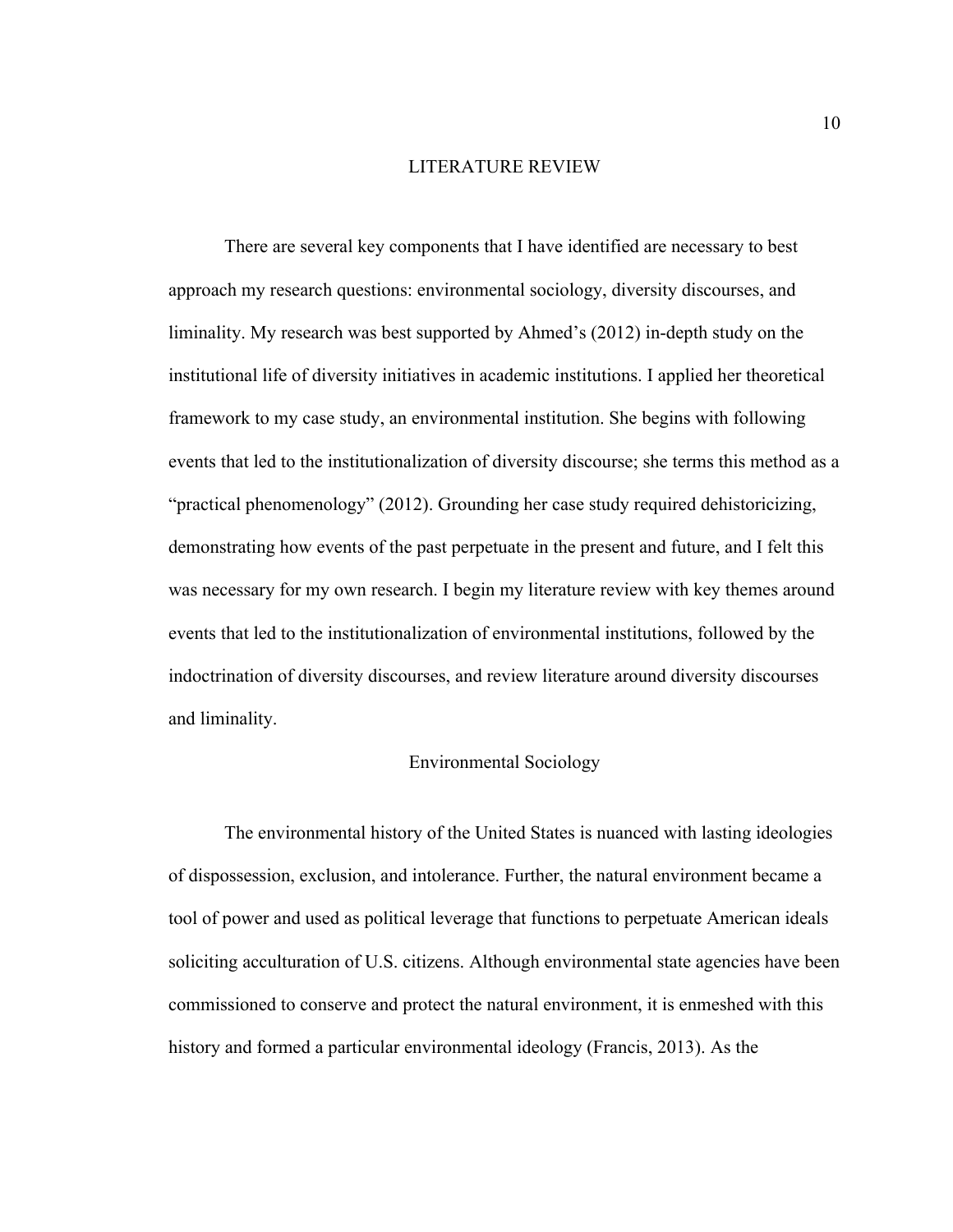Environmental Protection Agency (EPA) was established, environmental regulatory agencies (ERAs) were given the responsibility and authority to enforce and implement environmental policies.

Considering these aspects of ERAs and the discourses that inform them, it is necessary to investigate how an environmentalism that is both racialized and gendered was constructed and its lasting effects. However, there is some contention as these same agencies have developed towards maintaining a diverse employee population within ERAs itself. This literature is necessary to understand my research questions. Diversity discourses within ERAs are entangled within a history of environmentalism rooted in conservationist ideology. These movements are both racialized and gendered which function to exclude people of color (POC) and women.

Environmental state agencies are mandated to ensure the environment is sustainably managed. Those employed in these environmental state agencies are given the role of environmental enforcers and regulators. As the general population shifts from a predominantly white majority towards a minority majority, the environmental workforce has also shifted. This complementary shift brings institutional structures to the forefront, requiring organizational changes to facilitate spaces that deliberately support the success of POC entering the field. Furthermore, women continue to face intersectional forms of oppression that hinder their careers; WOC encounter unique barriers in ERAs contextualized by socio-historical conditions. A gendered and racialized history plays a role in how a distinct environmentalism emerges and is institutionalized in ERAs.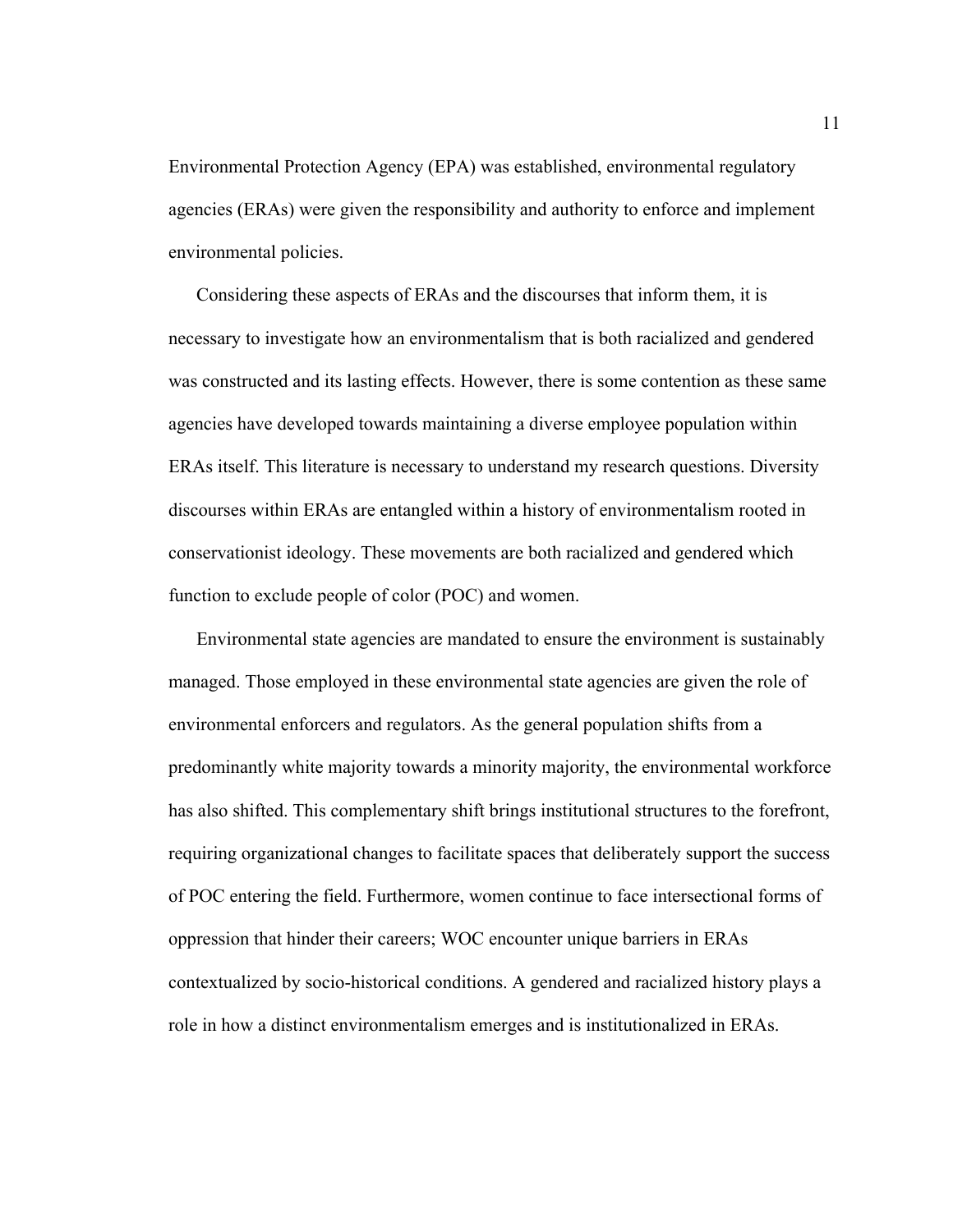By tethering the separate histories of American environmentalism, race and gender relations, and U.S. immigration, I aim to situate my research in relation to the discourses WOC navigate in environmental workplaces. WOC negotiate the gendered and racialized discourses within environmentalism in relation to their identities even as their employing agency claims to facilitate a diverse environmental workforce. Ahmed (2012) reasons practical phenomenology is necessary to understand how an institution is institutionalized and follow the events that led to its institutionalization which determine its purpose and function. I followed Ahmed's (2012) process of dehistoricization to map out how an environmentalism particular to Florida was established, follow how its institutionalization connects to diversity, and how it manifests in my case study area.

# Conservation Ideologies

The theory of ideology posits ideologies lead to a false consciousness, a mystification of complex systems, and fetishism (Rehmann, 2007). Conservation ideology functions as such. Environmentalists dogmatically justify socially erroneous environmental laws and regulations and are altogether distanced from social and economic realities (Germic, 2001; Taylor, 2002; Moore et al., 2003; Ebron, 2005; Egan, 2011; Hultgren, 2014; Taylor, 2016). Taylor (2016) scrutinizes the American conservation movement for its elitist, patriarchal, sexist racist, and classist ideological underpinnings. She methodologically deconstructs the conservation movement and discusses how conservation manifested in America. More notably, Taylor (2016) argues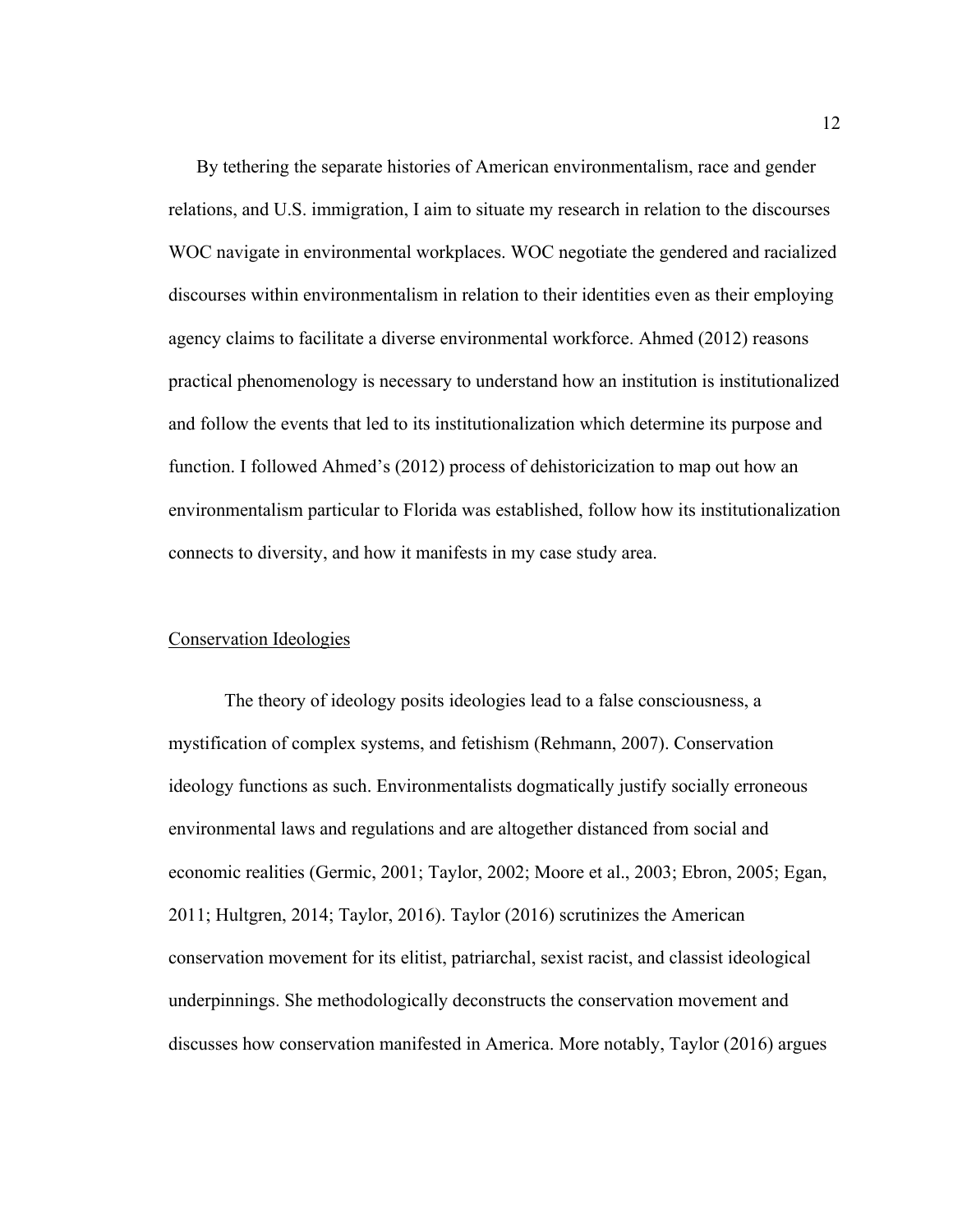the conservation movement served capitalist interests in economic development. By linking Taylor's (2016) argument to a neoliberal paradigm, the conservation still functions presently.

Although many scholars present thorough historical overviews of the conservation movement, historicization locates the discourse in the past. Their work risks co-optation by conservationists themselves and is used to demonstrate how modern environmental movements have evolved towards social equity and justice (Sturgeon, 2009). I combine Ahmed's (2012) practical phenomenology and dehistoricization and Taylor (2016) along with other scholars' comprehensive reviews of the conservation movement as on ongoing discourse. As stated previously, environmentalism is an extension of American ideology and therefore mobilized to function similarly, reproducing social stratifications. Foregrounding my research in a sociohistorical overview enables me to critically analyze how the conservation ideology manifests at RER and how it affects the role and function of diversity in the agency.

# Neoliberal Political Rationalities

"*Social divisions which assume a distinctively racial or ethnic character can be attributed or explained principally by reference to economic structures and processes*."

*(Omi & Winant,* 

*2015)*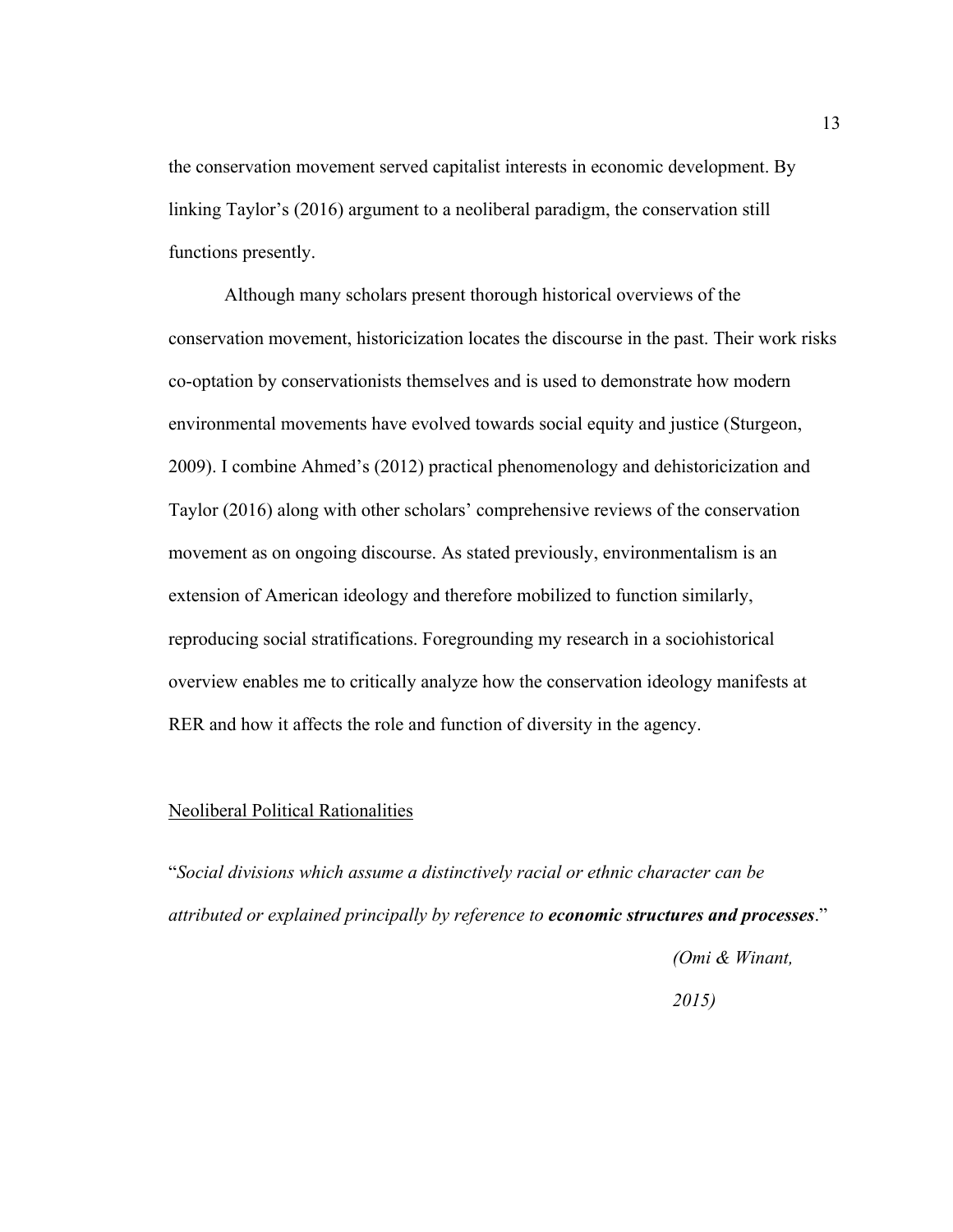It is impossible to begin any theoretical analysis without a discussion of the role of capitalism and its legacy: neoliberalism. Acknowledging traditional orthodoxies on capitalism and keeping feminist addendums at the forefront of discussion, capitalism is perpetually present and sustains intersectional forms of oppression (Taylor, 2017). Capitalism was the means of transforming people into profitable entities. Building from Taylor's (2016) "business environmentalism," conservation ideology serves capitalist interests. In order to continue to maximize production in EAs, diversity was launched to homogenize and essentialize atypical bodies (i.e. POC). Neoliberalism provided logic and language for orienting the missions and goals for diversity programs that minimizes disruptive discourses aimed to identity difference and problematize essentialist logic. Furthermore, in this neoliberal paradigm, diversity is not only co-opted but also marketized and bureaucratized into institutions following an economic model focused on customer engagement and consumption of their services (Perry, 2018).

In a neoliberal discourse, naturalized immigrant groups carry assumptions and functions of globalization (Byrd, 2018). For example, the feminization of poverty and migration of the global south is embodied in the naturalized immigrant in the U.S.. Women and their bodies innately perform and align themselves with expectations generated by neoliberal markets and globalization. In my case study site, RER of Miami-Dade, there is an emergence of an ideological Global North and Global South that is framed by American ideology in a neoliberal discourse. Nearly all of the WOC interviewed were born in another country, emigrating to the U.S. in their late 20s.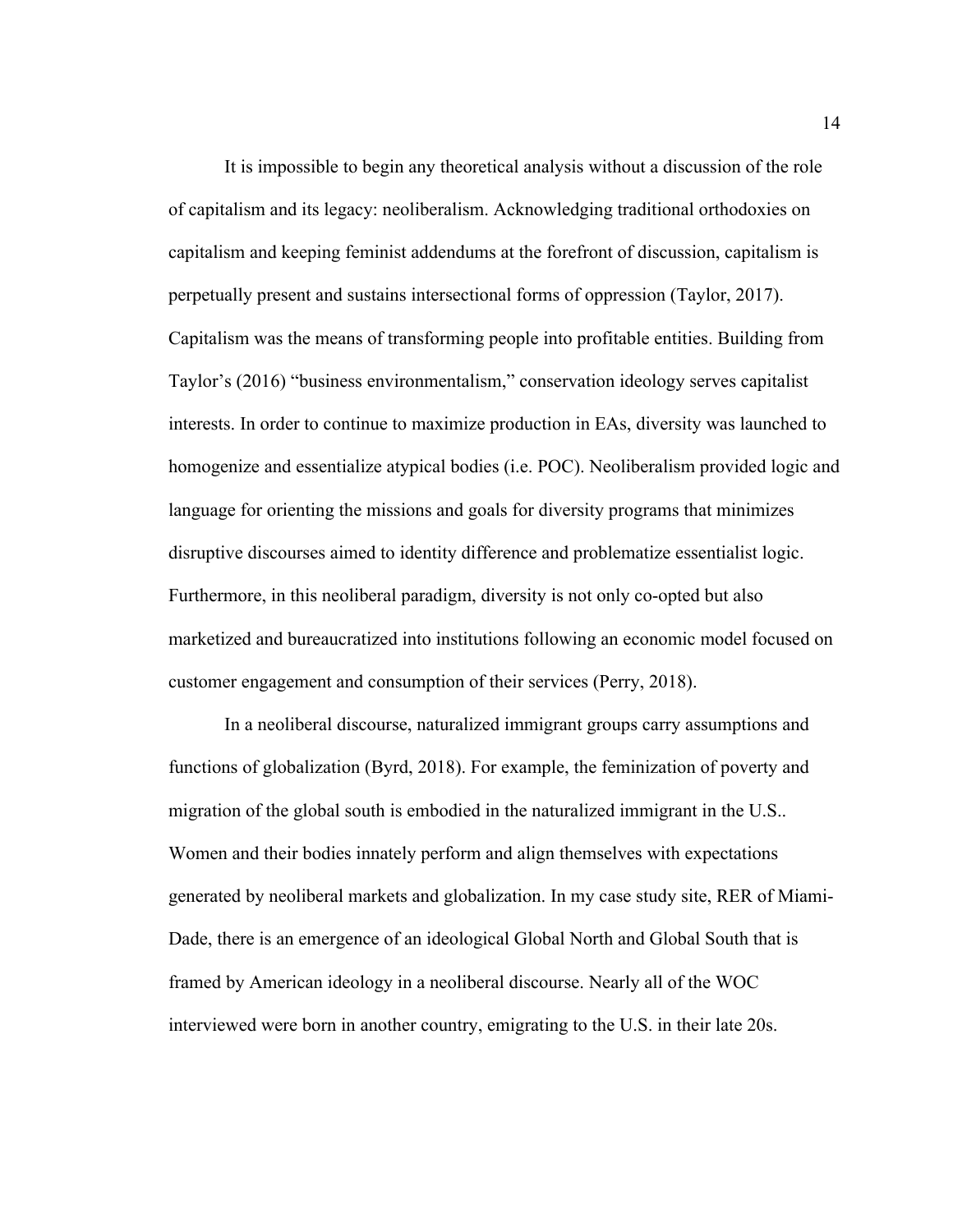Neoliberal discourses in this analysis sediment the interviewees in a role that embodies American ideology that defines the dichotomic Global South. In other words, the interviewees are sutured to Global South identities understood through the context of American ideology and therefore are limited by this framing when they physically relocated to the Global North. RER represents a borderland between these discourses as a site of encounter with conflicting ideologies. The environmental workplace is characterized by global neoliberal markets (international trade and commerce) and conservation (sustainability). Conversely they have hired a workforce that has been historically scapegoated as bodies of point source pollution and degradation (Egan, 2011; Gemma, 2009; Hultgren, 2014; Huynh et al., 2015). Further, these characterizations of the environmental workplace can also be recognized as a distribution center of ecocapitalism. Eco-capitalism is an example of the appropriative capability of neoliberalism to redress and perpetuate capitalism. My research will further unearth how ERAs have developed to facilitate employee diversity in service to continue towards economic development and how ideological underpinnings of its institutional structure mystify this process through neoliberalist individualization.

#### Women and Environmental Subjectivities

Through a feminist political ecology lens, women have been made into subjects and subsequently subject to identity (Federici, 2014; Glassman, 2006; Robbins, 2012). Instigated by white male bourgeois, the emergence of "mechanical philosophy" around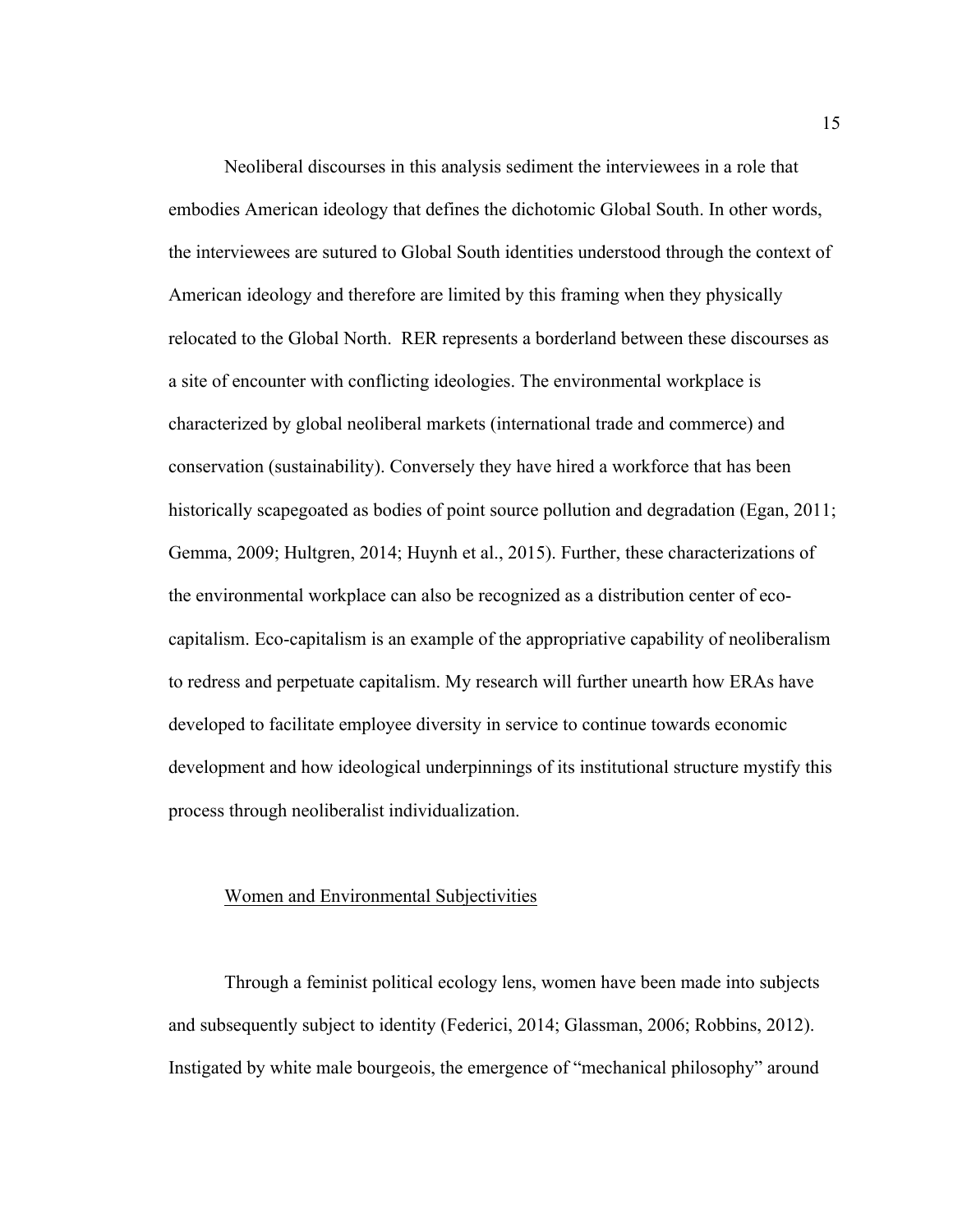capitalist discourse led to creating a subject that is controllable, the world proletariat (McKittrick, 2006; Federici, 2010; Federici, 2014). Mechanical theories chimed on the dichotomy of the mind and body (Cartesian dualism). Scientific rationalization and objectivity became a normalizing tool. Further, this process assessed what was "normal" and prescribed that the body was a machine that needed to be managed through a combination of selves (i.e., self-discipline, self-management, self-regulation). This progressed the alienation of women from authoritative positions in society, their infantilization, and subsequent establishment of the "machine" as a model of social behavior.

Federici's (2014) analysis greatly influenced how I was able to rationalize WOC in ERAs as subject to an identity normalized within the workplace and make visible the process of their proletarianization. She provides a sociohistorical overview of women during the age of enlightenment during the European witch hunts (2014). Through her analysis, she models how elite, dominant classes functioned to delegitimize women's agency, render them powerless, and prescribe an ideal for women to become. In sum, natural science developed to restructure power relations, centralizing the needs and interests of white male elites. Institutions were designed to facilitate their success and consequently created a peripheral space for those who did not belong to this minor interest group. It was white male elites that defined the role of women and POC in society. Through my research, I identify these power relations through narrative of WOC in ERAs and contribute to the greater body of scholarship of feminist studies through collecting these narratives.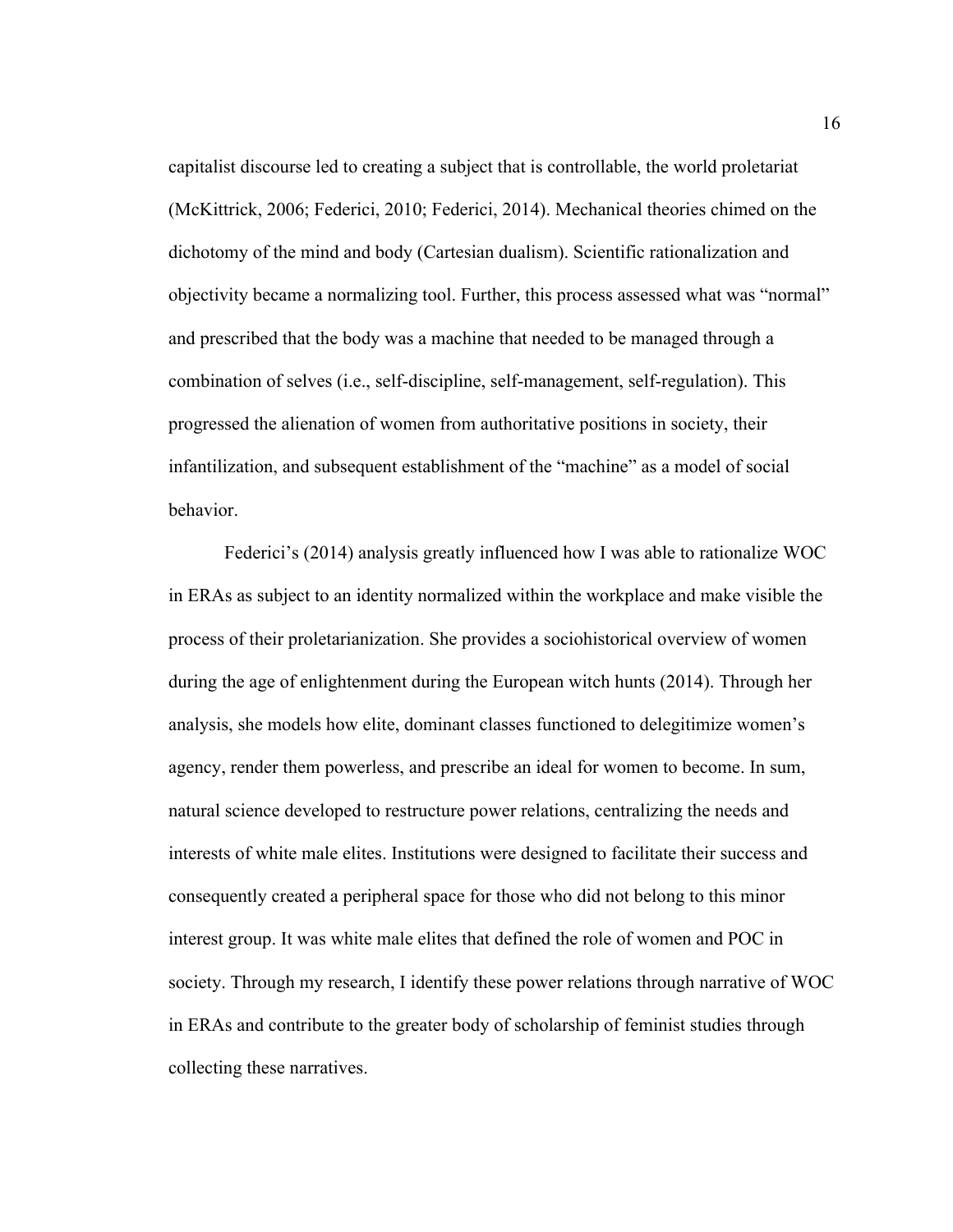# Inheriting Institutional Structures

The aforementioned categories of difference that formed this specific environmental ideology are still enmeshed in the institutional structures that inform environmental agencies (EAs). Dispossession, exclusion, oppression, and division is built into American experience. The EPA is the distributor of the environmentalism described in the first half of this paper. McMahon (2006) contributes to the discourse stating the EPA has been shaped and largely determined by the interests of political leaders. The EPA mission claims the agency strives to protect the environment, this expectation is undermined by political interests prioritizing economic viability (McMahon, 2006). In this way, social stratifications are perpetuated and justified by EA's responsibility to enforce environmental regulations. Environmental regulations are stringent in more affluent neighborhoods and lax in communities predominantly inhabited by POC (Pulido, 2000; Taylor, 2016). Sites of production place a disproportionate burden on those who cannot afford to refute the adverse health effects inherent in the production process (Pulido, 2000).

Presupposing the effects of this environmentalism are the agencies that enforce them. The function of environmental enforcement and regulation centralizes the importance of environmental protection but overlooks social implications. Furthermore, the lasting ideological implications of male-oriented assumptions align women with the environment spills over into the EA workplace. Gender divisions are reified in the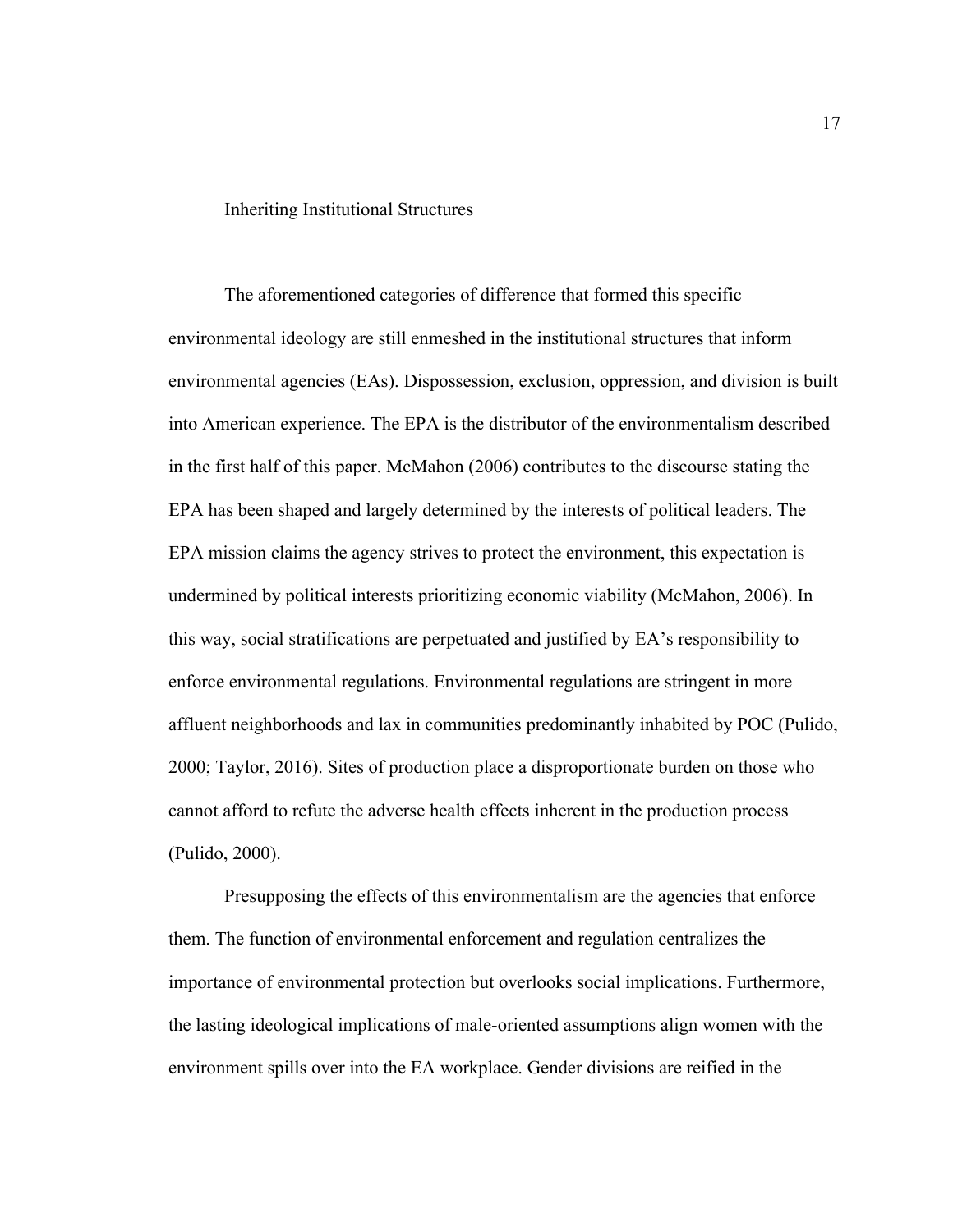workplace and manifest as designated gendered spaces and roles (Massey, 1994; Rocheleau et al., 1996; Cresswell, 2015). As the environmental workforce diversifies, the assumption is that the institutional structure has to amend policies to facilitate a space that supports racial and gender diversity. In the following section I examine how executive orders and political policies commit to prioritizing diversity but still functions to preserve class, race, and gender divides.

# Diversity Discourses

Diversity programs are a response to homogeneity in workforce composition, and they center dominant groups (e.g. non-POC; Ahmed, 2012; Ahmed 2017). Although racial and gender diversity appear to be exceptional at RER, it would be naïve to suggest POC no longer encounter barriers in the environmental workplace. Themes around how diversity affects self-perception, sense of place, and performance emerge from this diversity discourse. Experiences of WOC are overall underrepresented and would provide insight into the efficacy of implemented diversity programs and contribute to academic studies around complexities of diversity in the workplace.

## Workplace Diversity

*"Diversity can be 'treated as a superficial overlay that does not disrupt any comfort zones.'"*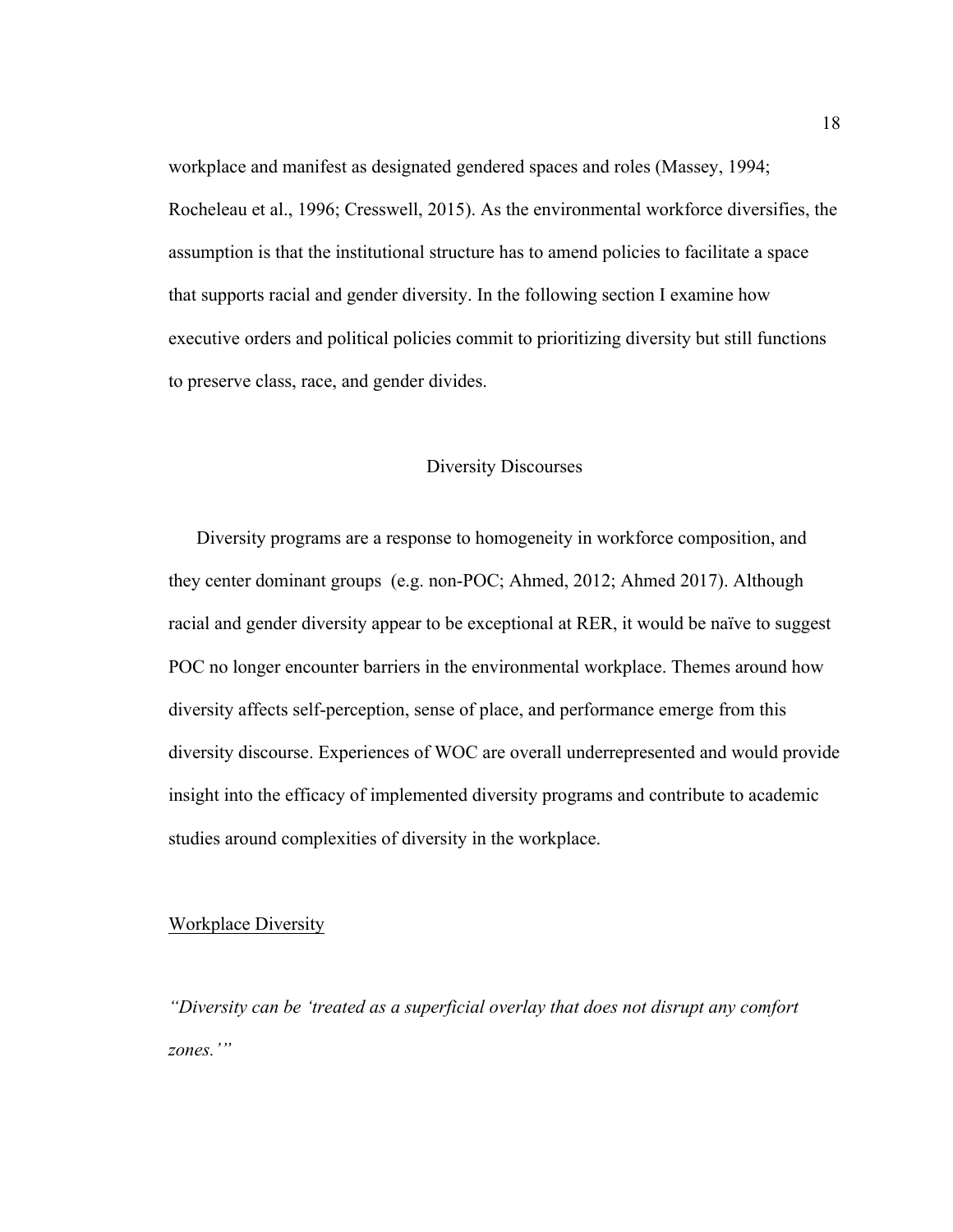#### *Ahmed (2012)*

Diversity issues are magnified as the United States progresses towards a "majority minority" population (Toomey, 2018). In an interview with Yale Environment 360, Dorceta Taylor, author of Diversity in Environmental Organizations Reporting and Transparency, argues environmental organizations overlook POC and those that enter the workforce in this field experience "professional marginalization" (Toomey, 2018). POC are presumed incompetent, excluded and socially understood as disqualified from participating in professional and academic environmental spaces (Toomey, 2018; Taylor, 2018; Ahmed, 2012). Taylor's research and perspective speaks to the longstanding salience of diversity issues in environmental work altogether; POC enter into a legacy contingent on their overt aggressive exclusion (Taylor, 2002; Taylor, 2016; Taylor, 2018). Further, there still remains a diversity problem although diversity initiatives continue to develop since the 1960s (Cundiff et al., 2018; Taylor, 2017).

Dobbin and Kalev (2011) follow the development and transformation of antidiscrimination legislation to diversity initiatives in the U.S. beginning with the Kennedy administration during the 1960s. EO 10925, otherwise known as "affirmative action," aimed to proscribe discrimination based on "race, creed, color, or national origin" that prevented minority men from employment (Dobbin and Kalev, 2011). This directly opposed race and ethnic discrimination but failed to address sex and gender discrimination. Affirmative action led to a definite increase of POC entering the workforce and a system that supported their professional growth. Workplaces amended their policies to include "An Equal Opportunity Employer…" to comply with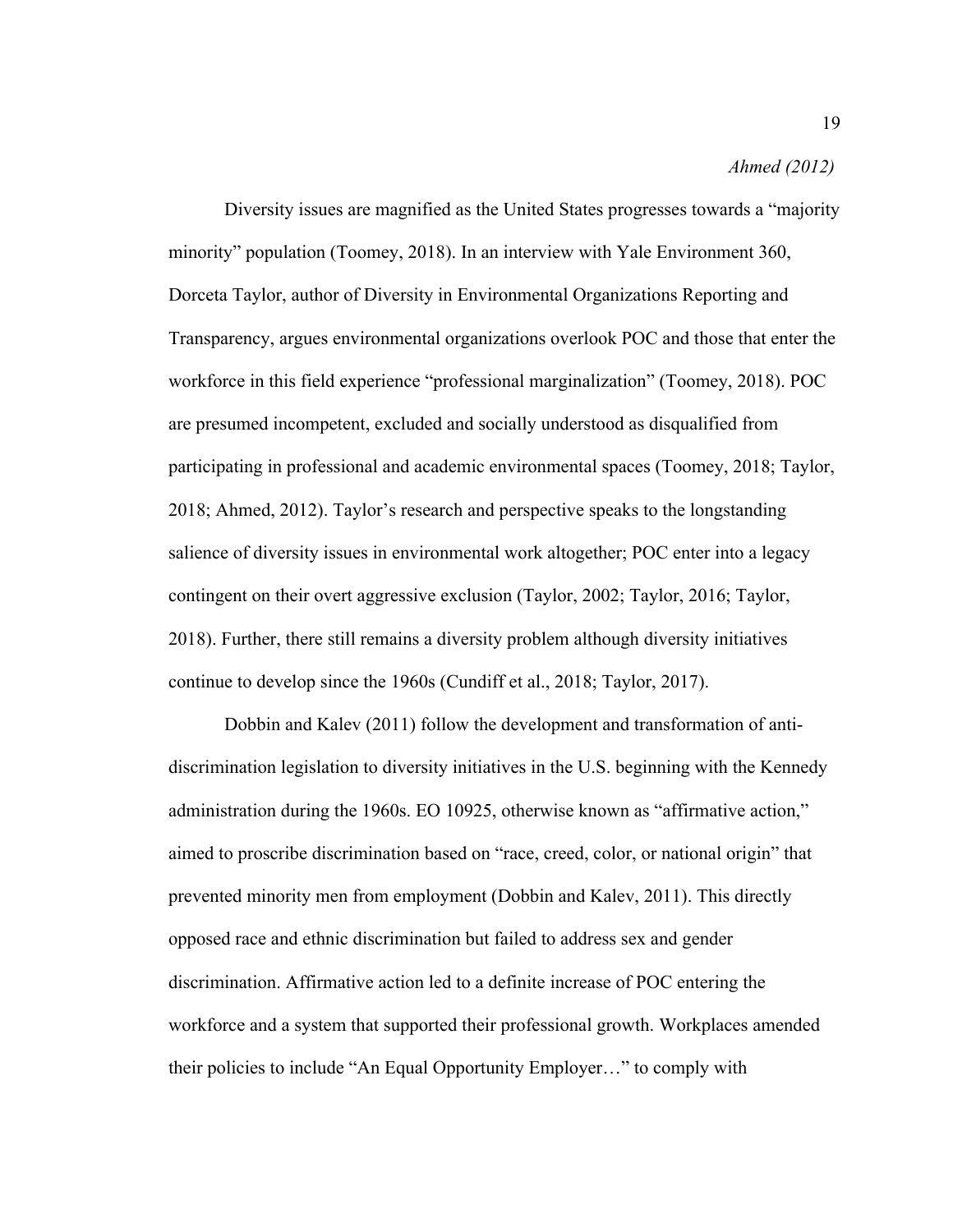nondiscriminatory EOs, however non-minority employees in the workplace environment was less forthcoming in their accomodation (Dobbin and Kalev, 2011; Taylor, 2002; Taylor, 2017; Taylor, 2018). Personnel responsible for aligning the workplace with antidiscrimination legislation communicated the market benefit and necessity of attaining a diverse workforce, encouraging firms to embrace these anti-discrimination commitments to "remain competitive" in the market (Dobbin and Kalev, 2011). Aligning with modern neoliberal rhetoric, communicating diversity as a market incentive, this supports my analytical framework to scrutinize the environmental workplace through an economic logic.

Later on, equal opportunity initiatives expanded to include women. Employers were encouraged to deliberately recruit minorities and women, subsequently providing the necessary training to enable professional mobility within the workplace (Dobbin and Kalev, 2011; Taylor, 2018). Furthermore, employers went so far as to strategize with minority groups in order to level the playing field, resulting in a steady increase of minority and women entering the workforce. Minorities and women still encountered barriers in the field although there was obvious effort to minimize transfiguring discrimination. The Reagan administration demonstrated the salient strength of American values rooted in exclusion and discrimination, detailed in the sociohistorical discussion of environmentalism, by challenging the importance and legitimacy of anti-discrimination legislation. Consequently, programs meant to equalize opportunities across social boundaries were received reduced funding; diversity initiatives took place of antidiscrimination programs. Diversity initiatives conglomerated specific programs directed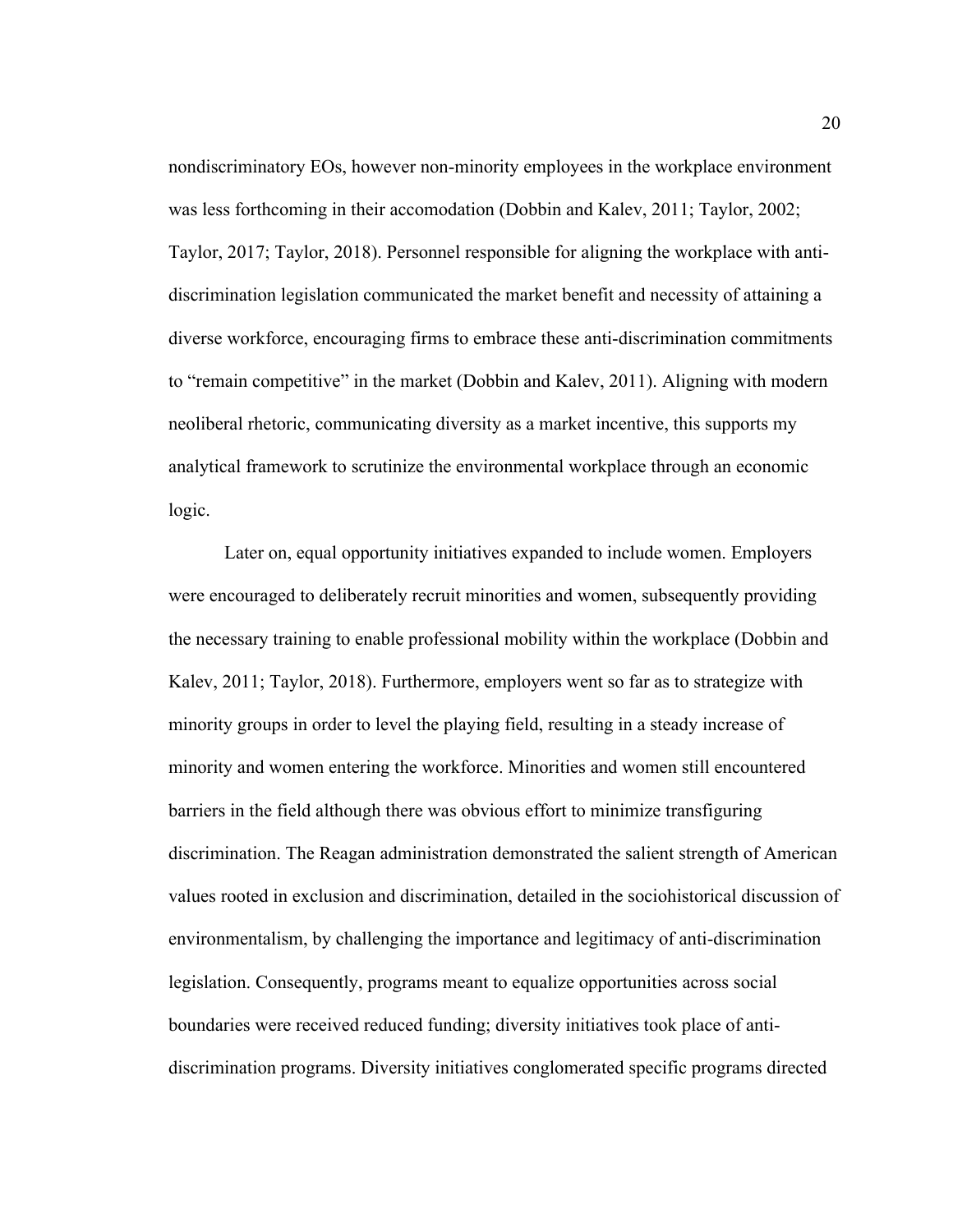at singular forms of difference (i.e., race, ethnicity, sex, gender, class, etc.) and was embodied into a human resources department (Dobbin and Kalev, 2011). It is evident with each presidential turnover that discrimination is subject to the politics of definition, dependent on time and place, producing shifting baselines of equality for minorities and women in the workplace (Massey, 1994; Fracis, 2013). This developmental process contextualizes RER's commitment to facilitating a diverse workforce and gives reason to investigate how long-term WOC employees experience and navigate the environmental workplace.

From a social psychology standpoint, workplace organizations' diversity policies reveal levels of development and positionality regarding racial identity (Chrobot-Mason and Thomas, 2002). Racial identity is a key component to understanding how workplaces operate; workplaces may overlook issues rooted in racial identity, asserting organizational identity to take precedence in effort to avoid controversial discourses (Chrobot-Mason and Thomas, 2002). This makes my research area of South Florida an ideal setting to observe how the organization navigates diversity and whether there is an assertion of organizational identity from an ERA premise. There is a complex web of interactions in concepts rooted in environmentalism, identity, and distributions of power that require more analysis. My research will address these gaps to understand how institutions like ERAs function and its associated driving forces.

In sum, environmental enforcement and regulation goals centralizes the importance of environmental protection but overlook social implications. Executive orders and political policies are the catalyst of committing government agencies to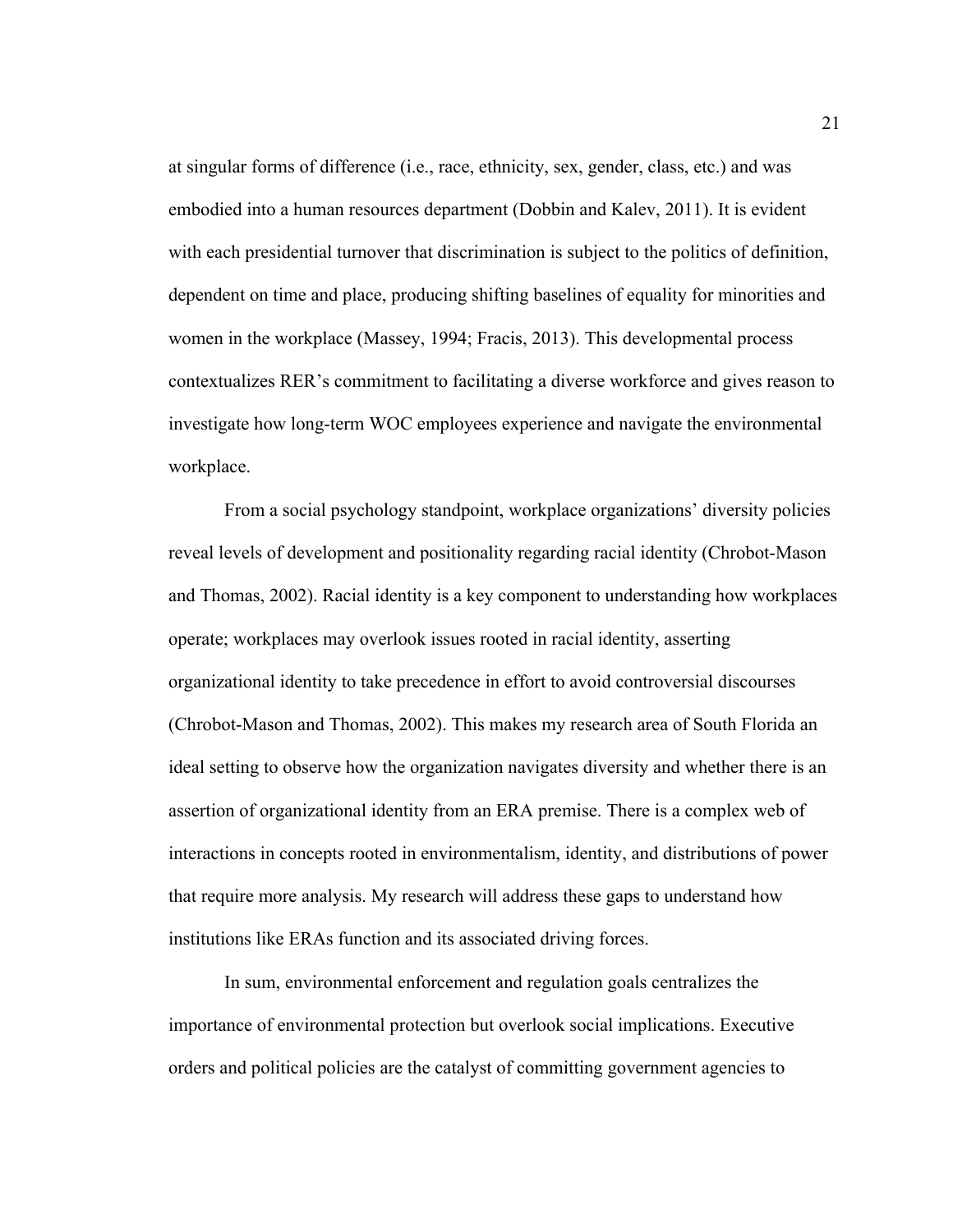prioritize diversity but inherently preserve class, race, and gender divides. Both Ahmed (2012) and Taylor (2017) have identified a broad gap between "practice and theory/saying and doing" inherent in diversity discourses. Through the interviews, I fill this gap with narratives from WOC to contextualize this conceptual borderland to understand the mechanism of how diversity programs produce indifference evident at RER.

#### Self-Perception & Intersectionality

Literature around self-perception suggest individuals draw on external discourses to confirm identities (Ahmed, 2012; Carollo & Guerci, 2018; Chrobot-Mason et al., 2016). To illustrate the process of identity development, consider children of immigrants born in America, which I will refer to as first generation Americans. They are subject to both ethnic and American identity (Garter et al., 2014). Garter et al. (2014) propose that both identities are associated with pride and provide a sense of belonging. American society is the vehicle of American identity, whereas, parents are responsible for informing their American-born children of their experiences in their country of origin (Garter et al., 2014). The latter includes expectations of how first generation Americans will experience American society, which is conveyed either to mistrust other ethnic groups or how to cope with negative experiences (Garter et al., 2014). This bicultural upbringing leads to intersectional perspectives necessary for a more complete understanding of American identity and how it affects minority populations. Garter et al.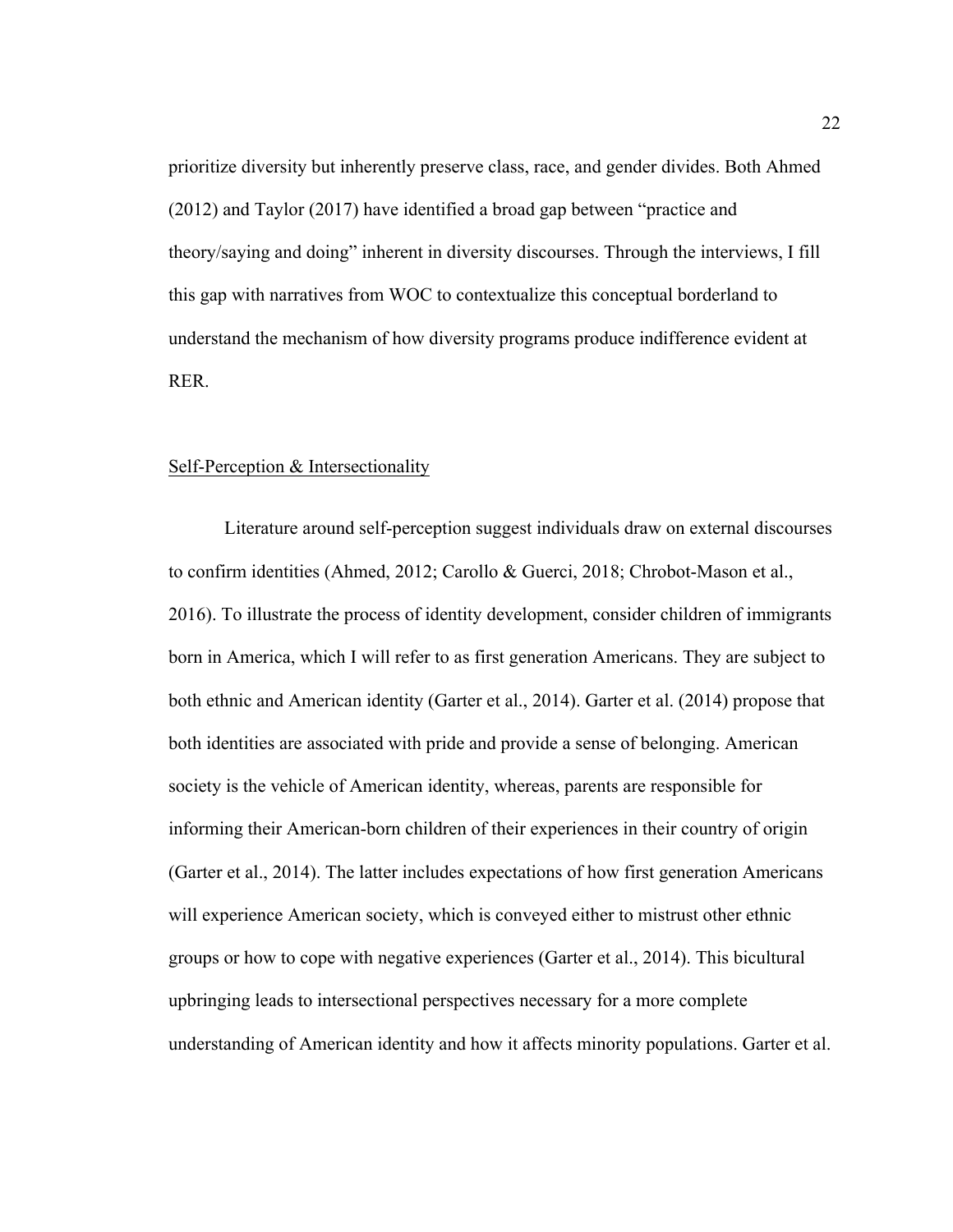(2014) confirm that Asian American women are primarily prone to ethnic and American socialization; biculturalism suggests that both identities develop harmoniously but some scholars suggest it is not possible for both to exist simultaneously in an individual. Garter et al. (2014) also address gender, stating that immigrant parents "view their daughters as being primarily responsible for transmitting cultural and family values." This distinctive research further describes the complexities of individuals and their experiences in becoming. In my research, I consider themes around how WOC in ERAs experience how American ideology has shaped the workplace itself, how WOC navigate this landscape, and conversely how their perceptions of self develop in the process of their employment in light of diversity discourses.

Concepts around space and place suggest location is central to develop a sense of self (Massey, 1994; McKittrick, 2006; Valentine, 2008; Wright et al., 2012; Valentine, 2014; Cresswell, 2015). Cresswell's (2015) conception of space and place provide a contextualized framework to examine how the environmental workplace, RER, is a landscape contributing to individual self-perception. In the following section, I expand on how ERAs are a socially constructed landscape that frame a predetermined role fulfilled by WOC. Considering space and place in general, self-perception develops along lines of locality and temporality where definition is hegemonically determined (Massey, 1994). Given the historical underpinnings of environmentalism, ERAs have developed through an Edenic prescription of environmental maintenance. In order to return to this envisioned environment, restoration and maintenance plans are created and carried out by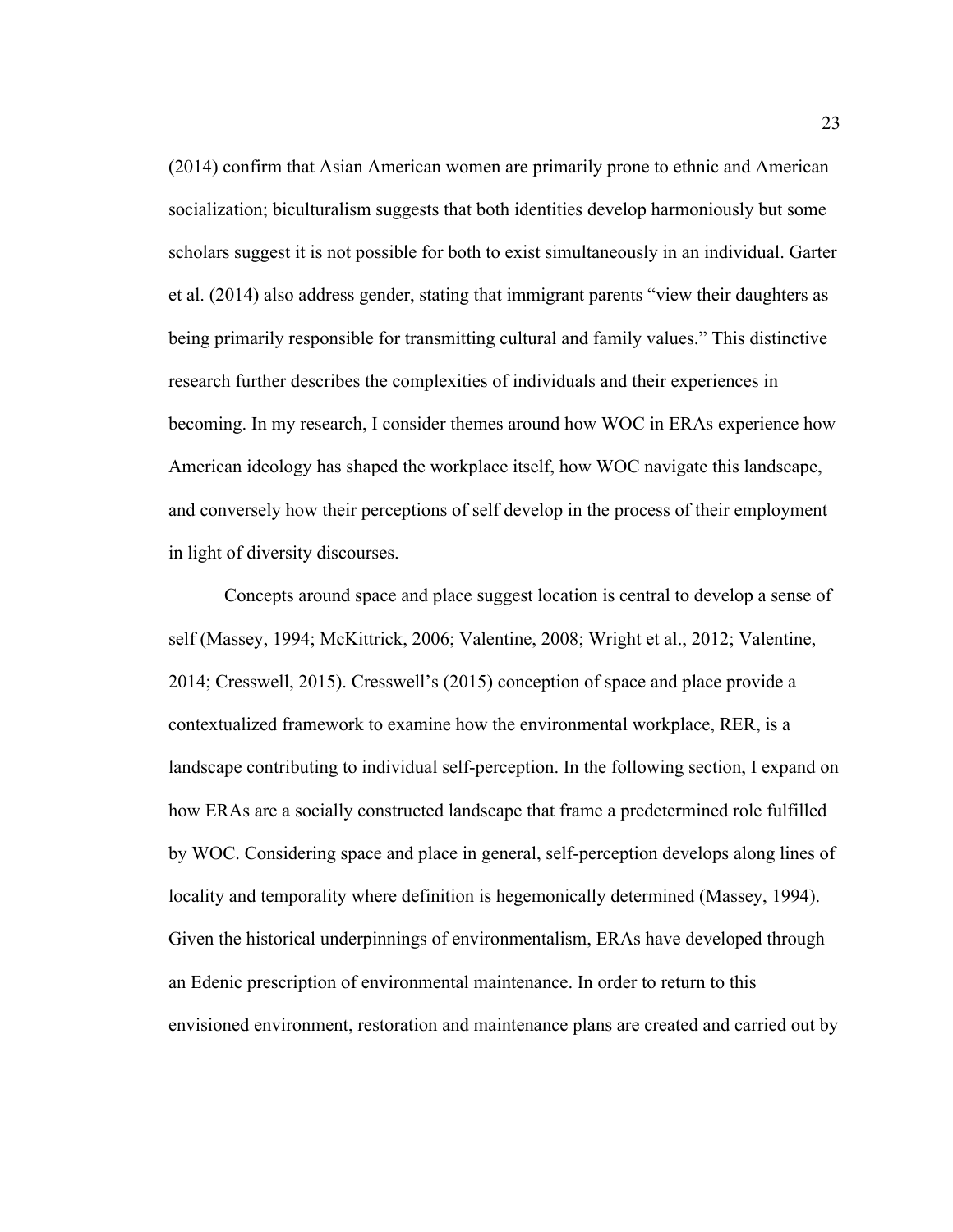the EA workforce. My research would speak to the necessary sub-liminal identities WOC operate through to carry out the actions for the restoration and maintenance plans.

Liminality

liminality [lim-*uh*-nal-i-tee]

*the transitional period or phase of a rite of passage, during which the participant lacks social status or rank, remains anonymous, shows obedience and humility, and follows prescribed forms of conduct, dress, etc. (Dictionary.com)*

# Concepts on Identity

Identity, explained by Stets and Burke (2000), is developed through a reflexive process in which an individual categorizes themselves in relation to other social categories. There are two theories that incorporate the role of ideologies in identity formation: social identity theory and identity theory. Social identity theory describes an individual acknowledging their belonging to a social group. Included in this is the inherent characteristics present in social groups: "attitudes, beliefs and values, affective reactions, behavioral norms, styles of speech, and other properties" (Stets & Burke, 2000). Furthermore, social groups define who may or may not belong to a group, and an individual self-identifying with a social group enhances both the identity of themselves and that of the social group. McMahon (2004; 2006) supplements this framing by detailing the creation of the EPA's institutional culture that functions to homogenize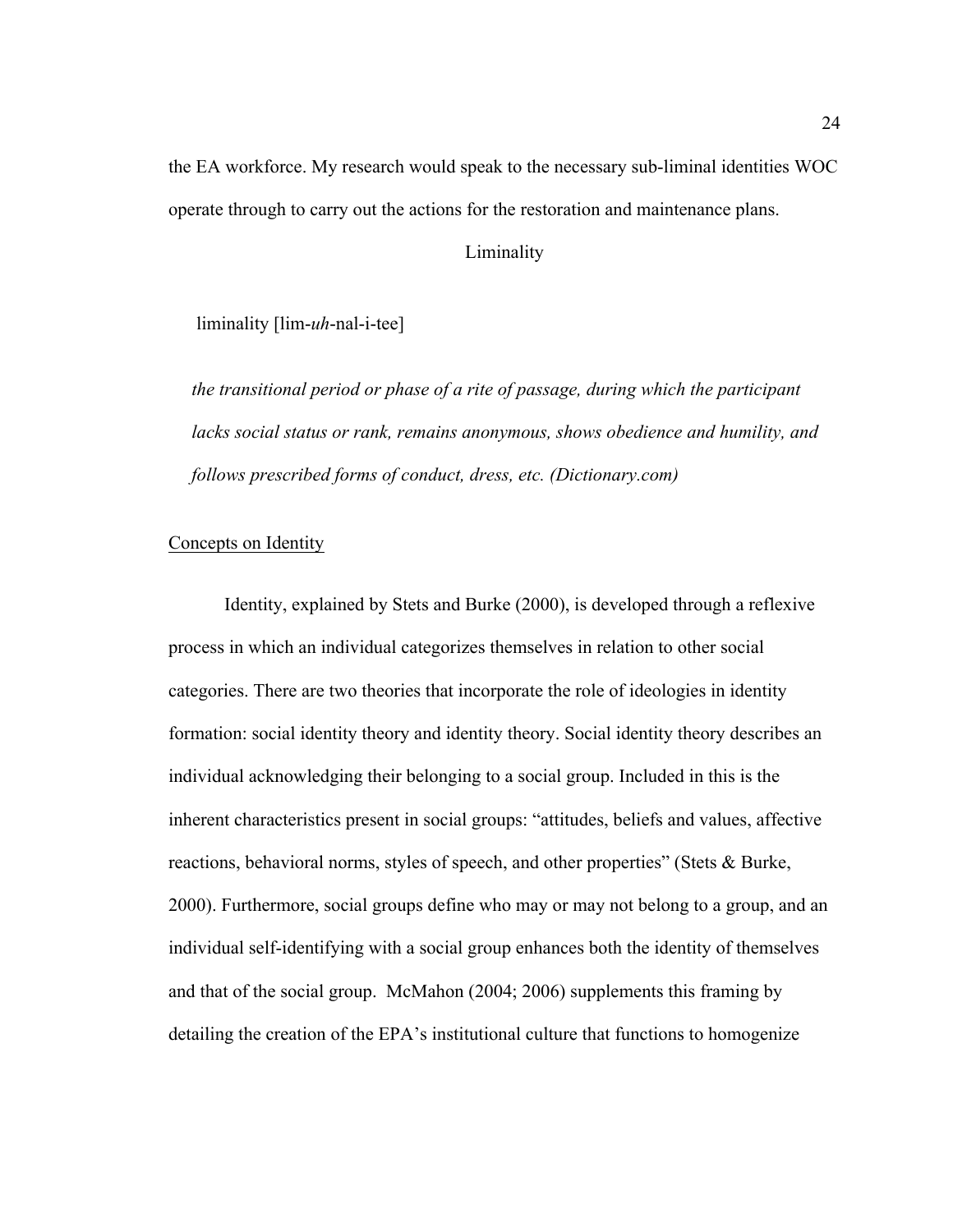employees. These notions around identity inform which social groups are relevant for the purposes of my analysis; in this case, environmental regulator is the definitive group that forms and reinforces group and individual identity.

Identity theory is based on the individual realizing they are fulfilling a role in the social group; this is how the individual views themselves in relation to the standards set by the social group. As a result, individual behaviors are guided and subjected to social group standards (Stets & Burke, 2000). Coupled with how ideologies function to orient individuals in greater society, social identity theory is accompanied with expectations of how the role of an individual is to be fulfilled within the context of a social group. Belonging to a social group is packaged with the expectation that the individual will perform in alignment with group goals, beliefs, priorities, and so on. The reflexive process involved in identity development is completed as individuals are complicit to social group standards. I compiled these theories to form my interview questions to be able to understand how WOC view themselves within the niche social group of environmental regulators.

Furthermore, Wright et al. (2012) find that individuals in ERAs negotiate their identities in and out of work contexts. They explain how ideologies influence personal identity dialogically and situationally. Dialogical aspects occur while working and interacting with other people within a company. This provides context in which reflexivity is done by "positioning oneself in response to different identities without losing a sense of self" (Wright et al., 2012). Identities are situationally developed through conformity with a social group, in this case a company setting. Ahmed (2012) and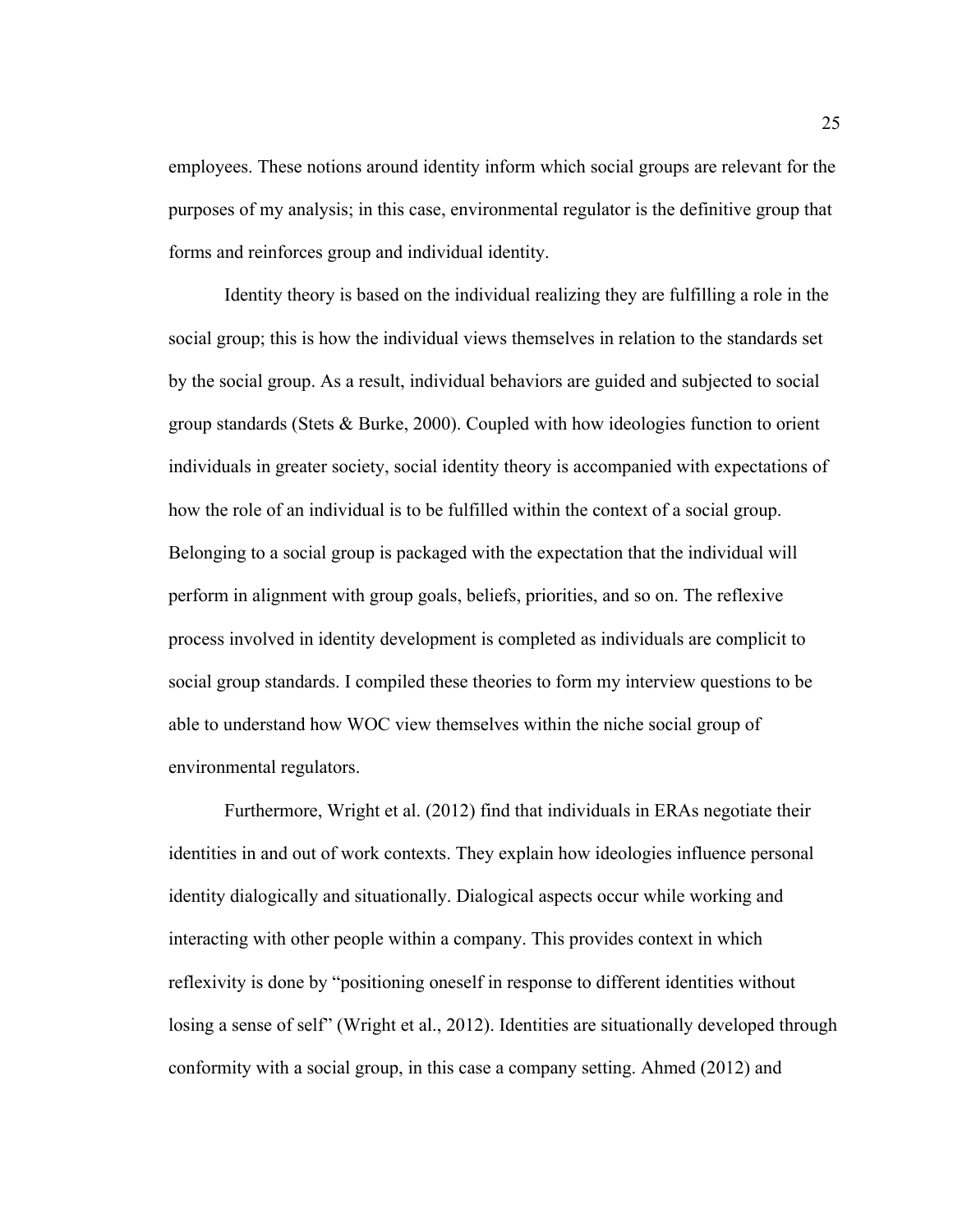McKittrick (2006) touch on spatial analysis of socially constructed spaces. They demonstrate how identity and place are "understood in tandem as mutually constructed," providing a conceptual framework I implicitly use to explore the connection between identities of WOC working in the spatial boundaries of the environmental workplace (McKittrick, 2006).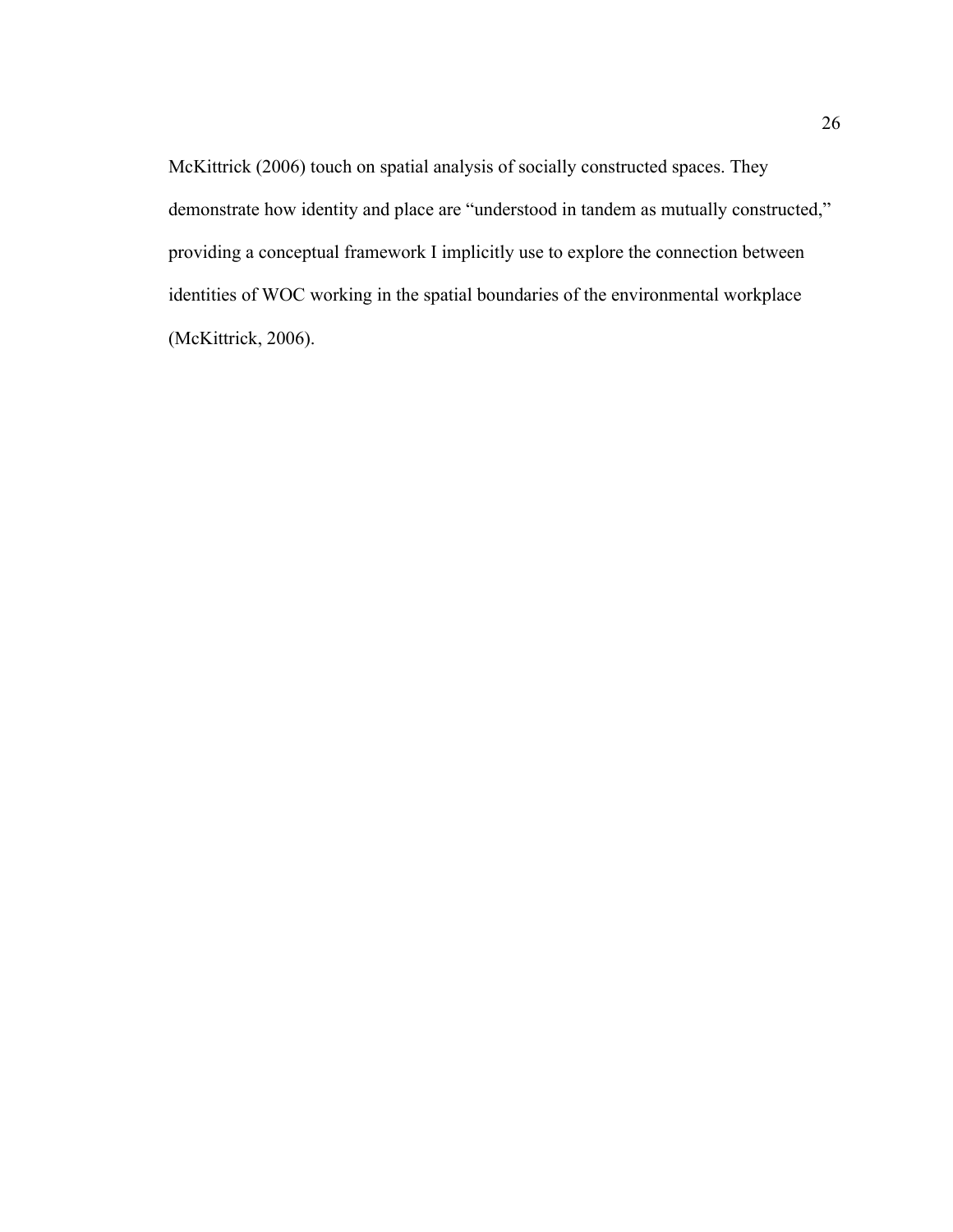#### **METHODS**

I took a mixed-methods approach to interpret data within my specific theoretical framework and address my research questions. This approach enabled me to explore intersectional perceptions, observe how diversity operates, and how identity is constructed in an institutional setting. Semi-structured interviews and document analysis supplemented emerging themes and contextualized causation. Interviews were transcribed, coded, and categorized based on emergent themes related to my research questions. My research was designed to be conducted in an ethical manner. I followed the Institutional Review Board (IRB) protocol aligning my research process for informed consent, gaining permission from RER's human resources department to enter the workspace and conduct interviews, and ensuring to there were no potential risks to my interview participants. I received approval from the IRB with the exemption number: 17- 193 on May 8, 2018.

My research site was RER of Miami-Dade County located in South Florida. RER is a public state agency that has the overall responsibility to serve and maintain the county. Some of the agency's responsibilities include: permit and licensing processing, enforcement and compliance activities with their customers (residents) in regards to "building, zoning, planning, environmental, platting, traffic, and industry-specific codes and regulations," resilience planning, coordination and implementation (RER, 2017). As stated previously, this area's ethnic composition developed alongside a unique sociohistorical background which affects the agency's diversity initiatives (Francis, 2013).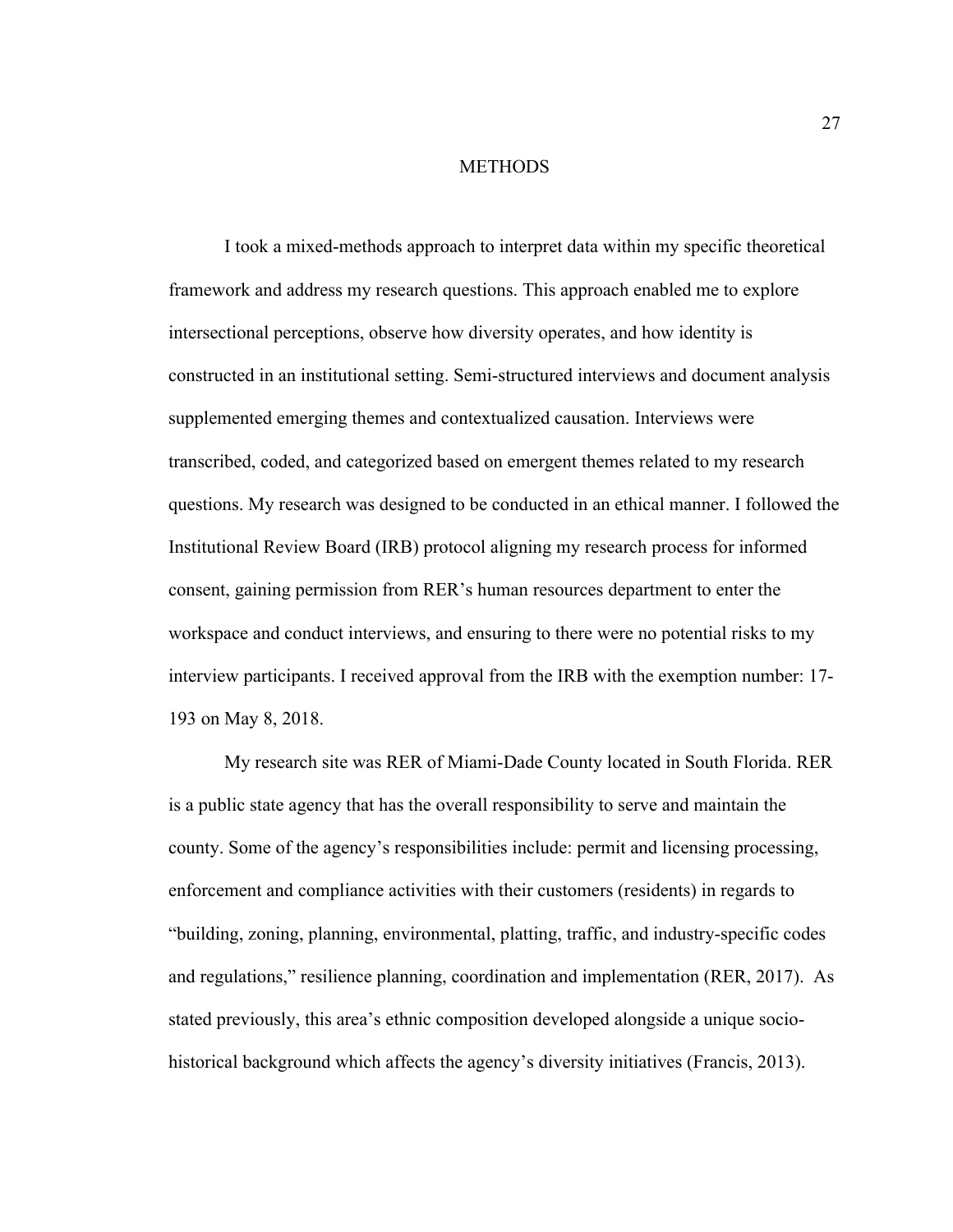Furthermore, the agency itself has undergone several organizational changes which resulted in its conglomeration of county divisions and relocating into a single building at the county center. This movement and institutional compression follows neoliberal political rationale as it was an action purposed to reduce the appearance of government intervention in the county. RER is an ideal study site given these parameters and compiled complexity.

## Semi-Structured Interview

I conducted 9 individual open-ended, semi-structured interviews with selfidentified WOC employees of RER in South Florida to understand how diversity is understood and lived in the agency as well as how identity is situationally constructed (Carollo & Guerci, 2018). I recruited other interview participants within RER via snowball sampling. Although most of the interviews were done at RER, some interviews were conducted over the phone and public settings. Each interview ranged from 1 to 1  $\frac{1}{2}$ hours in duration and were fully recorded, with their acknowledgement and consent, and transcribed. I presented each participant with an informed consent form, reading it together with them to ensure they understood the interview process. Furthermore, I communicated that they were able to stop the interview at any point if they became uncomfortable in any way. My questions led to discussions around diversity and the identity development process from three aspects: systemic functioning (daily tasks and responsibilities), organizational identity (social interactions within the agency), and individual identity (career history and aspects of their personal lives).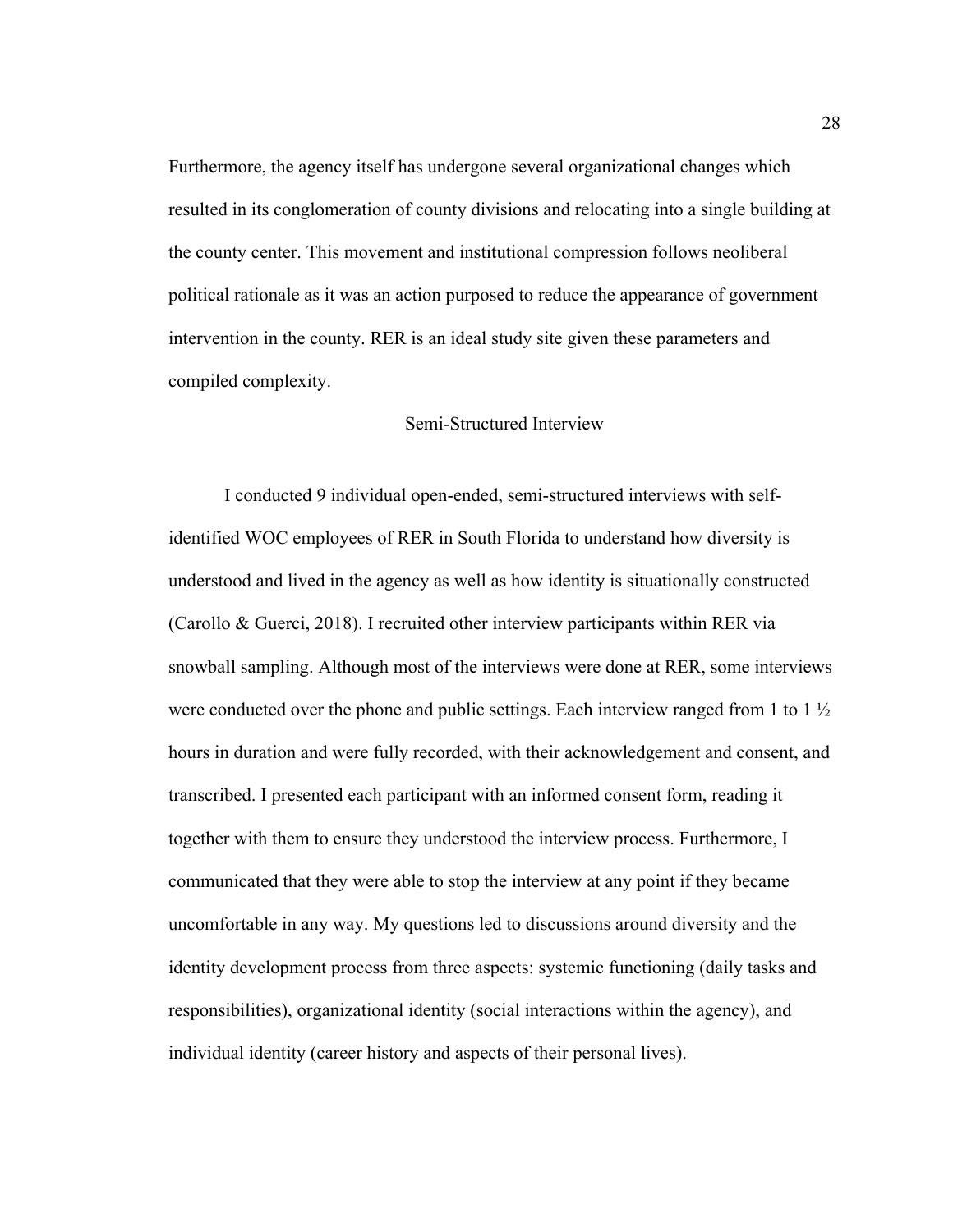I approached coding with a quasi-grounded theory method and coded based on common reiterations throughout the interviews. To explore how diversity programs were perceived and affected how WOC navigated the environmental workplace I searched for keywords (i.e., diversity, race, gender, etc.). After coding the interviews, there were emerging themes around environmental values, immigration experiences, leadership, work ethic, institutional geography, and social dynamic between coworkers. I used quotes from these themes that reflect my conceptual schema in my analysis. I also did a discourse analysis of secondary documents pertaining to diversity programs in RER as well as their agency website to grasp how the agency projects diversity onto county residents.

### Discourse Analysis

In addition, I did a textual analysis of policy documents and literature produced by RER. I analyzed and coded available documents based on emerging themes to understand how diversity is being communicated, who the target audience is, and how it is being addressed. Following Francis' (2013) discourse analysis, I was able to identify key elements within RER's institutional language and its effects on the agency's diversity discourse. Francis' (2013) discourse analysis ranges from an "interpretivist-critical interpretivist continuum" which allows for basic to critical analysis of how language is used. My analysis falls towards the critical interpretivist given the social, political, and environmental historical development embedded in ERAs, detailed in my literature review. Critical discourse analysis assumes "there is a political intent of discourse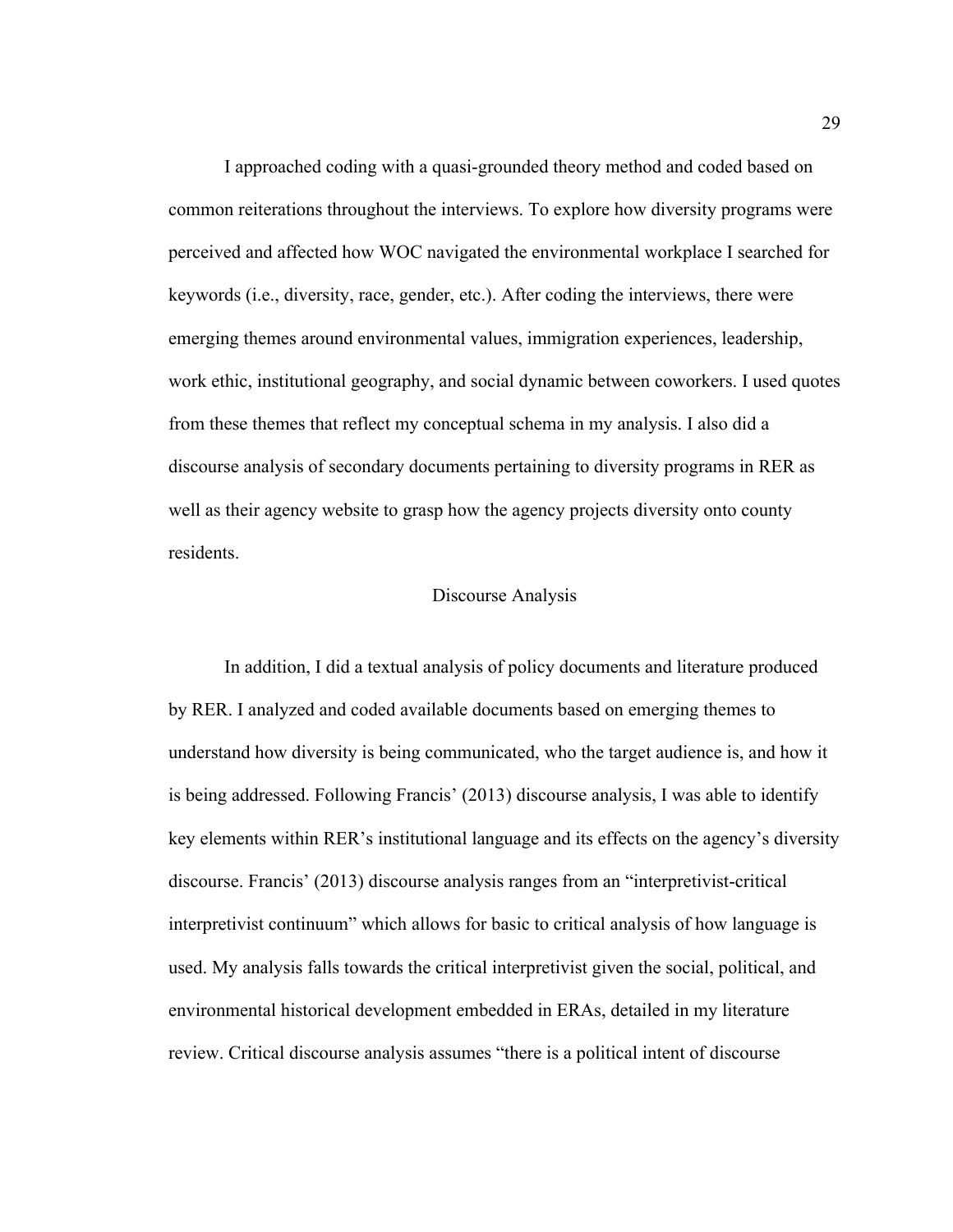embedded in the constructions each speaker has of who they are and their ideological beliefs that inform their understandings…" This was the most fitting methodological approach to interpret my interview and document data in a way that aligns with my overarching research questions. Themes that emerged from the document analysis related to how diversity was facilitated in the workplace and regulative language around behavior and conduct.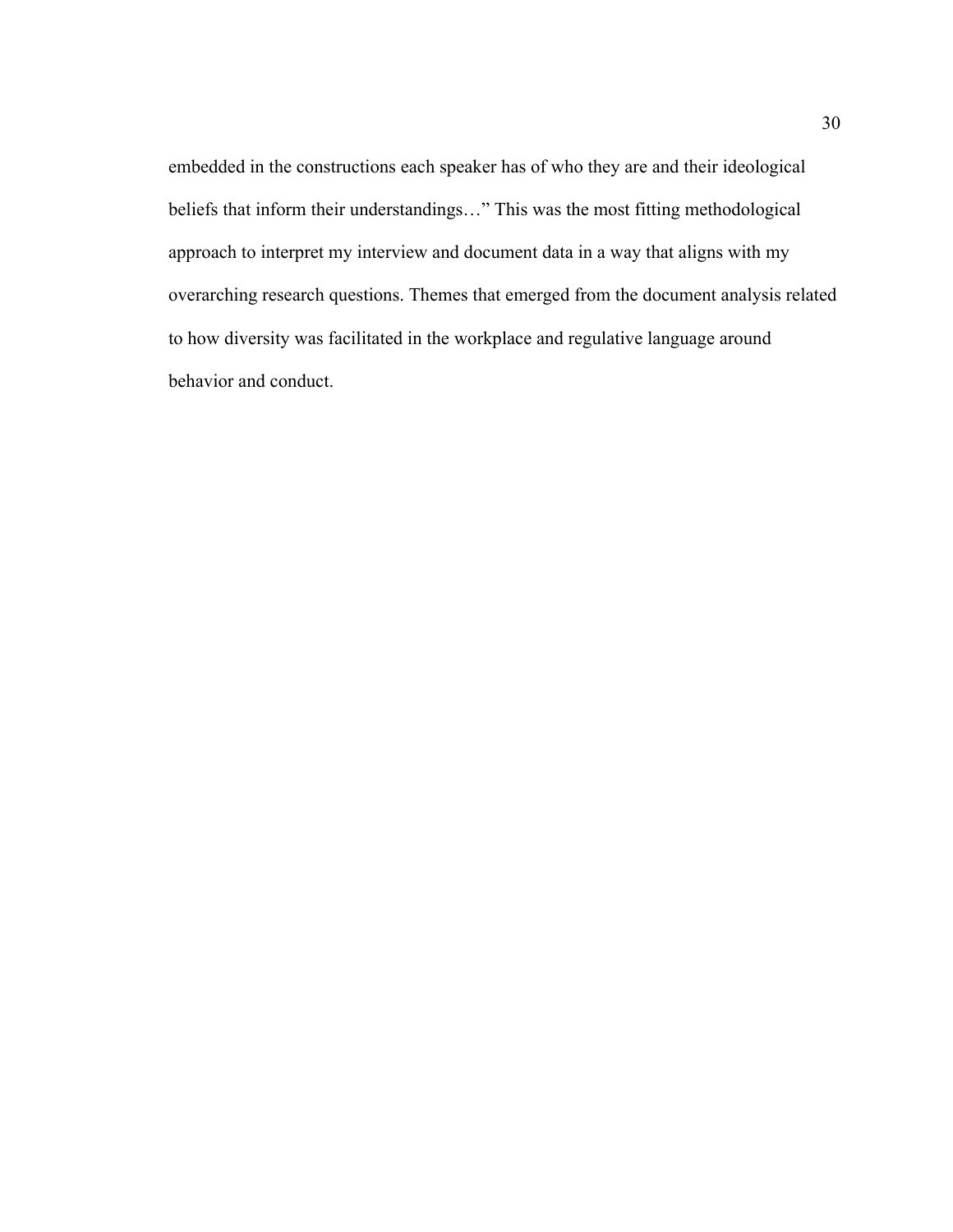#### ANALYSIS

Generally, I've come to understand the environmental workplace as the provider of the broader context that controls, and confines, the diversity discourse. Looking at the developmental history of the environmental workplace in the U.S. through a liminal lens, we come to see the institutional legacy, inherent in RER and ERAs altogether, is both sub-liminal and overtly active. Analysis initially requires looking past the dualism between individual identity versus the identity of the space itself; it becomes a question of the lasting intentions the institution was founded on and positioning this at the forefront of the discussion. In overlooking this dualism, I investigate the unity of individual and institutional identity in the context of diversity. The environmental workplace is a space which essentializes difference in order to proceed forward towards productivity (Massey, 1994). In this way, diversity discourse functions to create an illusion of unity. By disseminating this message to the individuals in the workplace, those who embody difference/diversity are made identifiable and to an extent this makes them easier to avoid or dismiss once they have been categorized.

I draw on interviews with WOC that work at the RER to understand how individuals negotiate their identities in ERAs premised on this constructed environmentalism. Using theoretical frameworks around diversity, environmental sociology, and liminality, the interviews open onto, what I termed, an overall diversity complex. The interviews reach a saturation point, describing similar experiences and beyond that, several interviews overlapped in themes around immigration experiences,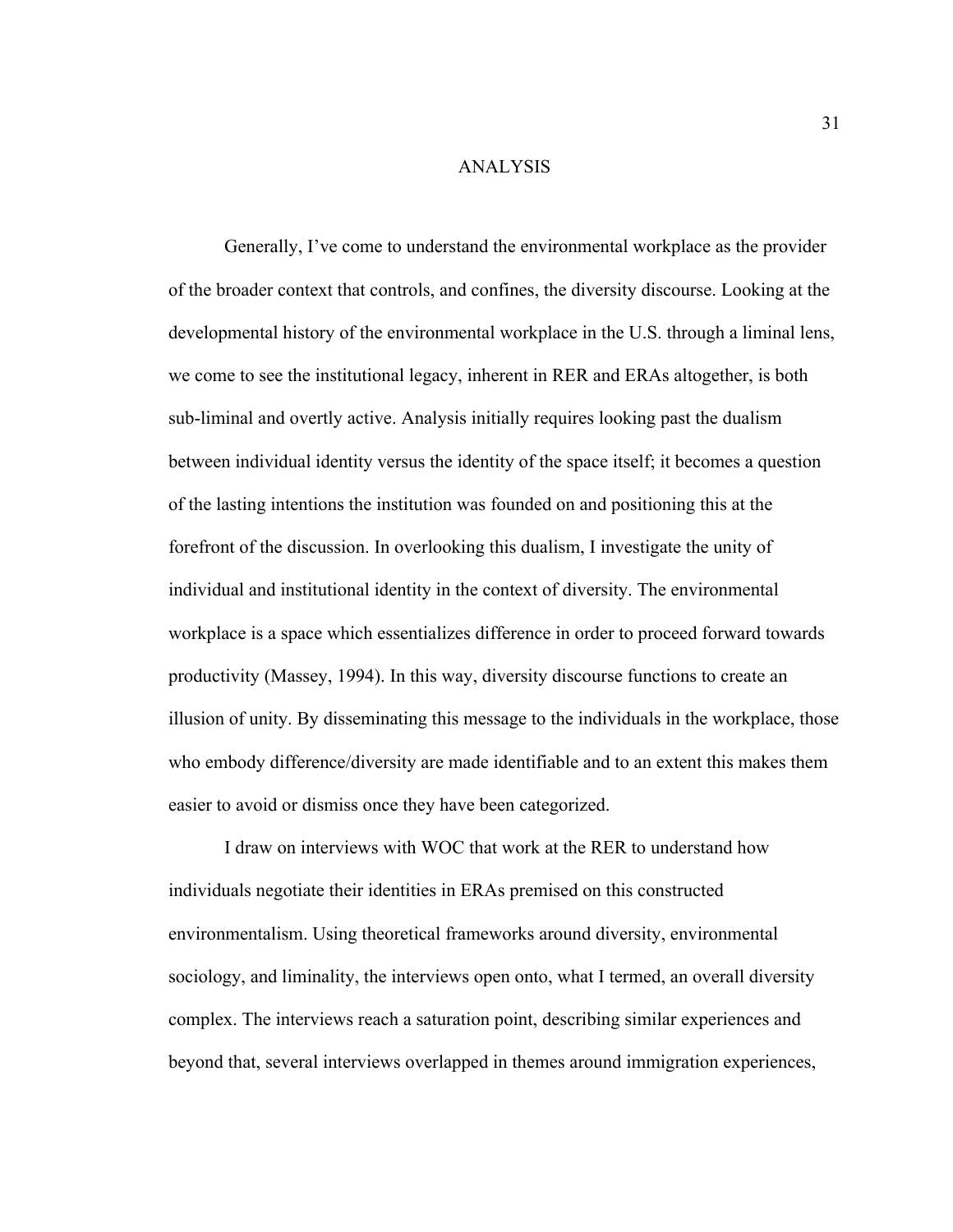personal work ethic, and spaces of encounter (i.e., the lunchroom, the conference room, and the cubicle). Although diversity programs have framed the workplace, it's boundaries are porous and I argue WOC embody the discourse.

First, I provide a sociohistorical overview as necessary foundation to my arguments. Second, I detail the institutional life of RER, how diversity is facilitated in the workplace, and how diversity actually operates through the experiences of my interviewees. Third, I discuss the relationship between diversity and identity in this institution. Throughout, my analysis is informed by feminist theories via Ahmed (2012). Furthermore, I conduct a critical analysis of discourses around diversity using Ahmed's (2017) feminist theory and analyze ERAs as a site of negotiation. Throughout, I map out RER and identify the role and function of diversity determinism, how diversity is made to be consumed, and how diversity training in this particular ERA creates a mechanism of indifference and its implications. To conclude, I explore liminal dispositions and the emergence of an individual/organizational "borderland" drawing on contextual data from interviews with WOC employees at RER (Anzaldúa, 2012).

## Sociohistorical Overview

I begin this historical analysis looking at American ideology and how it functions to create a logic that justifies a gendered and racialized environmentalism. Given the complexity of my case study site, the region of south Florida, I rationalized that U.S. political discourses around immigration relations to be a key component to understanding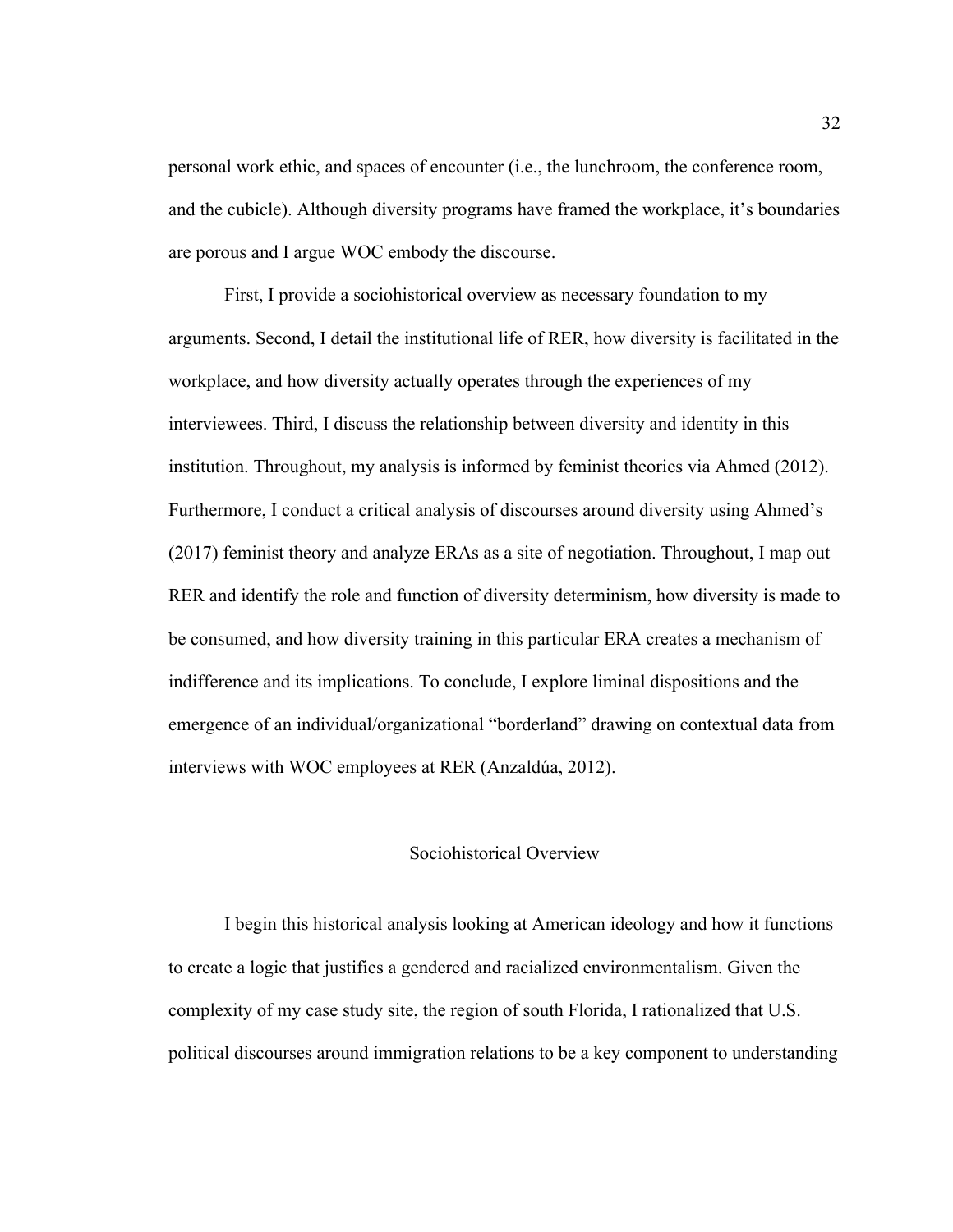how this unique environmentalism persisted to preserve oppressive class divisions. Furthermore, south Florida is particularly novel in how immigration was approached in the late 1880s and early 1900s. Both state and federal government actions to mitigate immigration flow in the region has left Floridians with a salient ambivalence. The chronology of immigration in south Florida, specifically Miami-Dade, provides the necessary background to mobilize my analytical framework to look at how immigration events become characterizing contours of modern approaches to diversity. In sum, contextualizing how environmentalism proliferates and edifies inequality is necessary to divulge the pervasiveness of approaches to diversity management in the modern workplace.

#### American Ideology: A Gendered & Racialized Environmentalism

Environmentalism in the United States functions to reproduce class, race, and gender divisions and preserve forms of whiteness under the guise of conservation (Pulido, 2000; Taylor, 2016; Taylor, 2018). This is central to the power dynamics that my participants negotiate in the environmental workplace. Concepts like eugenics and neo-Malthusianism continue to undergird discussions of carrying capacity and the necessity of population control. The primary function of pseudoscience, for example, derived from and was justified by Generally, positivist scientific rationality developed to perpetuate a naturalizing logic that normalized racial inequality and subjugation (i.e., phrenology). Many scientific narratives revolved around human caused environmental fragility which contributed to create an orthodoxy around forms of difference, resulting in multi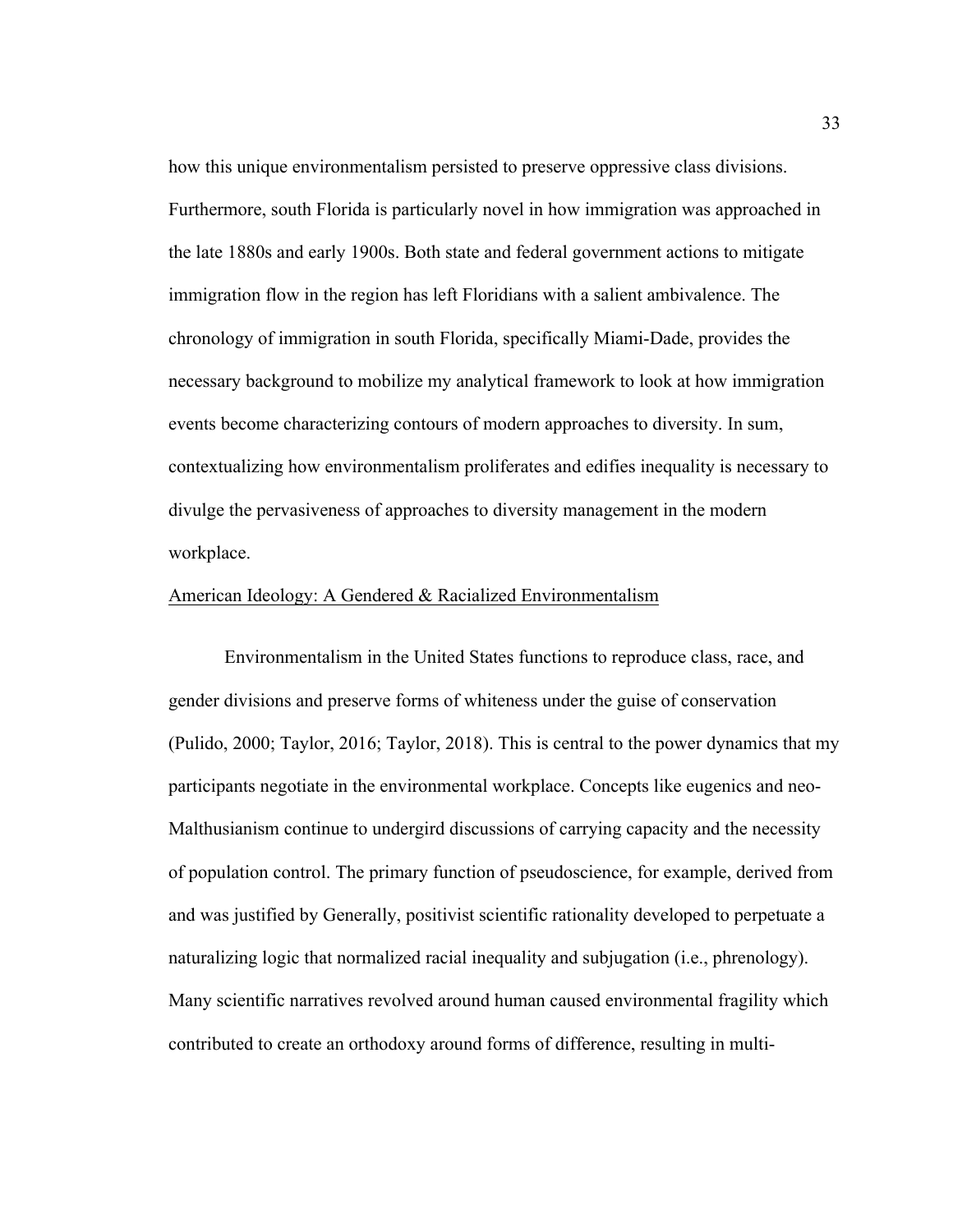directional stratifications of class, race, gender, and sexuality (Germic, 2001; Kennedy, 2008; Keller, 2010; Egan, 2011; Hultgren, 2014).

American environmentalism is unique in that it is tethered to American identity, alloying environmental stewardship to the ideal American citizen. Theorists and naturalists that were at the helm of constructing this ideology were white, male, and often members of the elite class (Keller, 2010; Taylor, 2016; Pulido, 2000). They rendered their exterior experience in the physical environment into a social construction of nature; this was culturally internalized, forming American culture and identity (Peterson, 2001). Thomas Aquinas contributed toward an environmental ethic evoking a divine synecdoche that created a gendered hierarchy of the natural and supernatural (Keller, 2010). I mention Aquinas because his philosophy, popularized by American transcendentalists like Thoreau, combined concepts of masculinity, superiority, and divinity that justified a stratified society contingent on notions of dominance and dominion (Keller, 2010; Taylor, 2016).

Analyses of what it means to be human flourished in this direction. Francis Bacon, René Descartes, John Locke, Immanuel Kant, and more contributors developed an ideology that positioned "human and non-human nature" in relation to the philosophies of white male elite thought (Keller, 2010; Taylor, 2016; Pulido, 2000). This was a process of intellectual industrialization purposed to mechanize humans, enabling them to separate their mind from their bodies and subsequently subject the natural environment, and those who fell under the category of "non-human," to exploitation. As this body of reasoning continued to develop, complementary theories and discussion of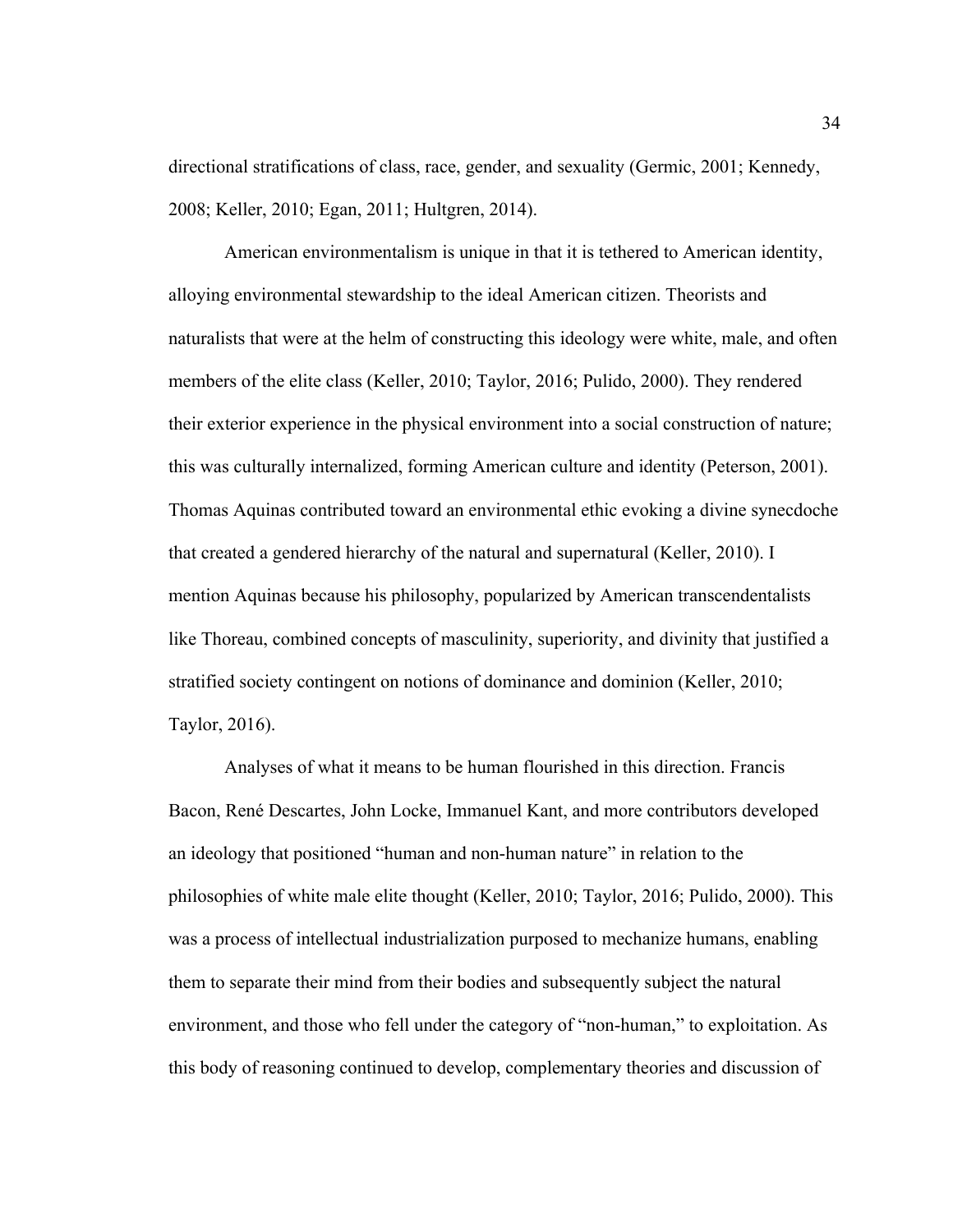an environmental ethic surfaced. John Muir and Henry David Thoreau are well-known and largely accepted as fathers of environmental ethics, defining the wilderness, and subsequent environmental romanticism.

Environmentalism and conservation are concepts directly influenced by the fathers of the field; white men interested in escaping the entrapment of cities created a prescriptive, masculine ideal around environmentalism. This environmentalism synonymized the act of exploring the natural environment with masculinity and the ground beneath them with femininity in the way they described and documented their experiences. Contributors to this masculine environmentalism established an anthropocentric hierarchy. However, this anthropocentrism was contingent on conceptualizations central to male experiences.

The term "virgin wilderness" is an example of the implications of white male elite thought; women were coupled with the physical environment. Loaded with cultural and religious context, applying the status of "virgin" indicated that wilderness areas were meant to be viewed as sacred and in need of boundaries and protection. In this discourse, men were positioned as both the guardian and thief of virgin wilderness. Not only did this discourse unnecessarily sexualize non-human aspects of the environment but it created an order of thought that is phallocentric (Serano, 2007). A consequence of this rationality purports virginity to be a feminine characteristic and invokes a standard for women to maintain for their own bodies. Virgin wilderness, synonymous with purity, mobilized masculine ideals defined by white men that governed women's bodies. Conservation, for example, altogether is premised on a classification system that orders human and non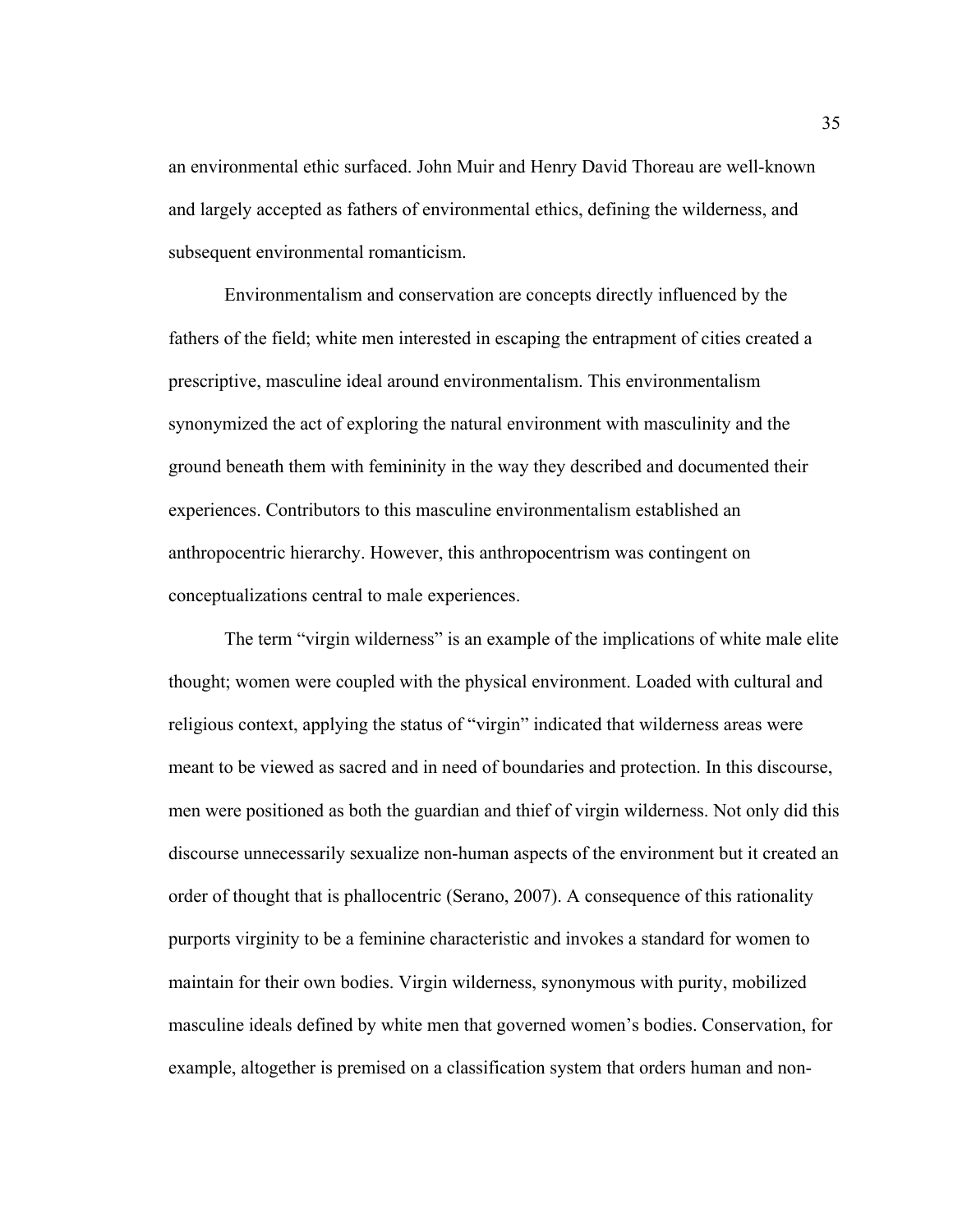human factors on a subjective scale of 'objective' assumptions that determine worth and leads to spatial and social organization. Given that ideologies function to orient individuals in greater society, the conservation ideology has created roles and expectations to fulfill (i.e., environmentalists, state/federal workers, marginalized people groups, criminals, etc.). National parks are an example of a sociopolitical landscape, nuanced with masculine ideas of dominance and control. This masculinized ideology recreates uneven geographies and marginalization that transcend commonly visible issues associated with co-opted conservation agendas; conservation becomes a tool that propagates dispossession. Sanctioning and prescribing "wilderness" areas legitimizes a socially constructed use of space as unchangeable and unchallengeable, limiting the sight and agency of those displaced.

Further, Hultgren (2014) follows the legacy and proof of nature as a social construction influenced by American ideologies of "nationhood, gender, race, sexuality, and class." These scholars advocate thorough investigation of ideologies of nature throughout American history to understand how the environment became, and remains, the means to frame and justify exclusion. The repercussions of a racialized and gendered environmentalism are a reproduction of hierarchical structures harboring hegemonic priorities that are inherently oppressive. Echoing earlier claims, these interests are primarily in service of the livelihoods and longevity of white men. In the United States, whiteness is preserved through conservation and restoration initiatives and environmental agencies. This form of power and privilege is the result of a complex historical environmental ideology that informs these institutions. These foundational ideas around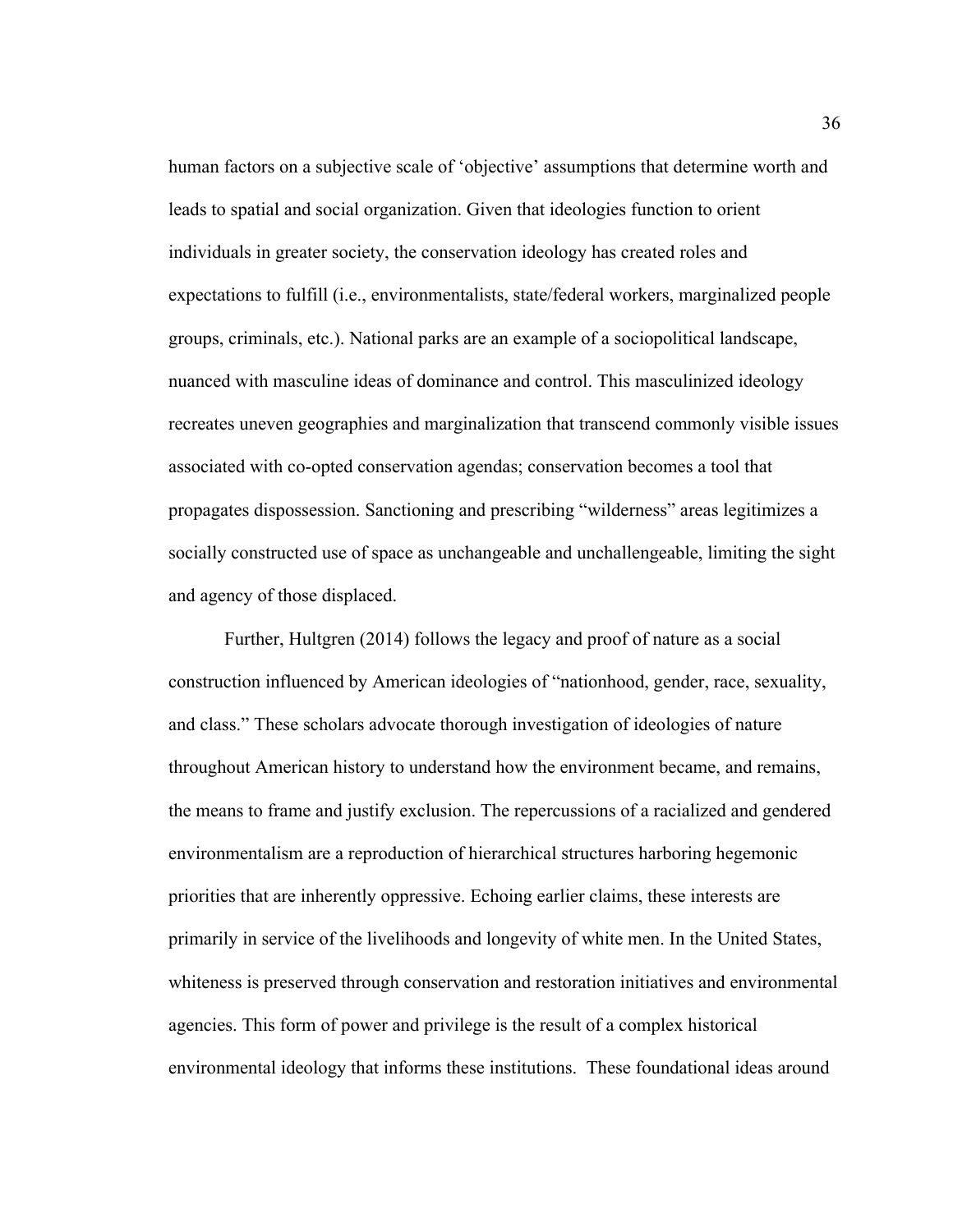environmentalism are still negotiated by women of color in the environmental workforce in the twenty-first century.

## Whiteness

Hegemonic perspectives and interests define the natural environment and dictate the use of natural resources. Whiteness is the dominant narrative that has constructed the "wilderness" and it continues to influence modern perceptions and understandings of the natural environment (Taylor, 2016; Hultgren, 2014; Germic, 2011). A popular juxtaposition is the commonalities built around whiteness and purity (Omi & Winant, 2014; Taylor, 2002; Taylor, 2016; Hultgren, 2014; Germic, 2011). The word association alone speaks to the conceptualizations of the opposite of whiteness. The concept of whiteness introduces the social construction of race and associated implications. White privilege, "a hegemonic form of racism," prevails through overt and institutionalized racism and is linked to environmental racism (Pulido, 2000). Whiteness and white privilege labor to reduce racial inequities to identifiable acts premised on individual intentions. However, they operate on both conscious and unconscious dimensions; whiteness manifests spatially (i.e., communities that are largely POC are located near environmentally hazardous and generally undesirable landscapes) and is reproduced by policies that exonerate effects of whiteness (i.e., zoning policies purposed to create racial stratifications geographically) (Pulido, 2000; Taylor, 2016). Pulido says it best: "white privilege thrives in highly racialized societies that espouse racial equality, but in which whites will not tolerate either being inconvenienced in order to achieve racial equality, or denied the full benefits of their whiteness" (Pulido, 2000: 15). Given the paradoxical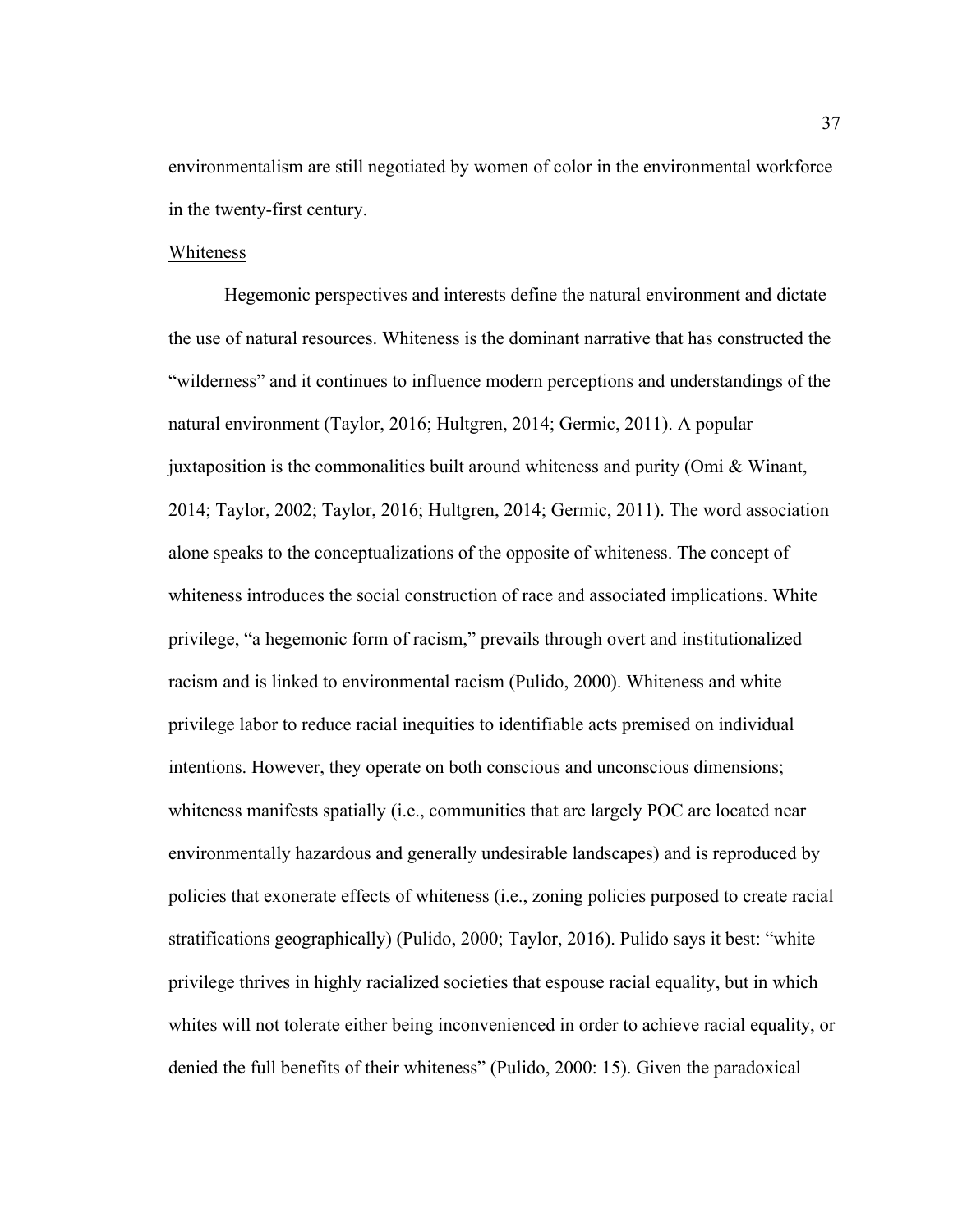function of whiteness in relation to racial equality, diversity is at odds with the discourse of whiteness.

Diversity is the antithesis of traditional orthodoxies around the embeddedness of whiteness in nationalism and nationalistic values. Given that purity and whiteness are pillars to environmentalism in the United States, diversity initiatives should function to undermine and restructure environmental institutions. Racial identity is a key component to understand how workplaces operate; workplaces may overlook issues rooted in racial identity, asserting organizational identity to take precedence in effort to avoid controversial discourses (Pulido, 2000; Chrobot-Mason and Thomas, 2002; Ahmed, 2012).

The repercussions of a racialized and gendered environmentalism are a reproduction of hierarchical structures harboring hegemonic priorities that are inherently oppressive. Echoing earlier claims throughout this paper, these interests are primarily in service of the livelihoods and longevity of white men. In the United States, whiteness is preserved through conservation and restoration initiatives and environmental agencies. This form of power and privilege is the result of a complex historical environmental ideology that informs these institutions. Furthermore, the domination of whiteness is rarely problematized; the problem is often articulated problematizes POC, making them the culprit of a diversity deficiency.

#### Defining Ideal Femininity

These ideas formed roles for people to fill. In regards to women, they were given characteristics that further defined their role as environmental subjects. In the United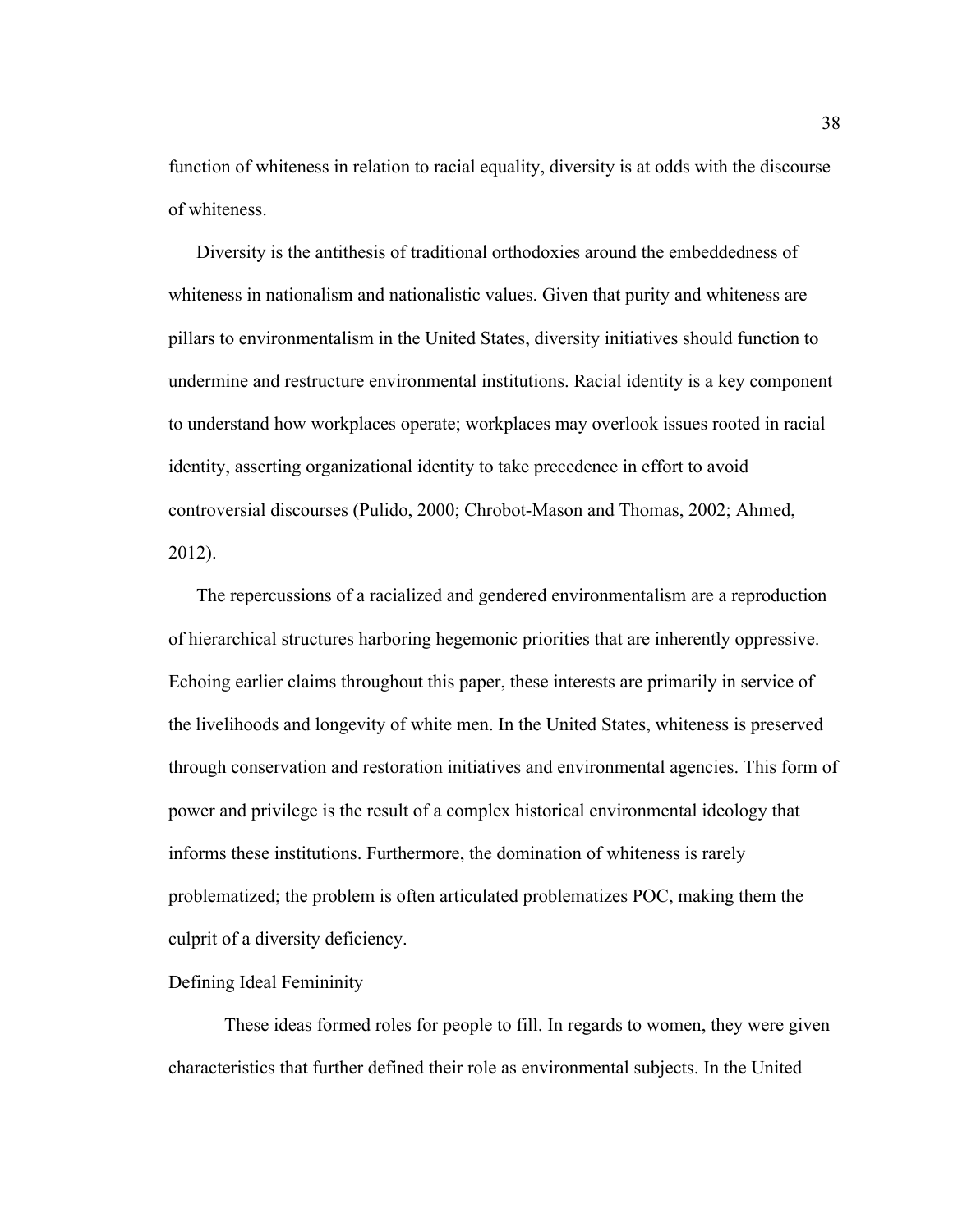States, white women were privileged to wonder about the wonder communicated by white male naturalists (Taylor, 2016). Although they were given this freedom to theorize masculinity, it contributed to placing women subordinate to men; it reified that women were simply insignificant in relation to their male counterparts. Women embodied knowledge but were often discouraged from intellectual pursuits, being seen as frail and unable to have the capacity to deeply investigate scientific matters (Taylor, 2016). Women's destiny was tethered to childcare and other domestic work; gendered labor was unaccounted for and rarely thought of as a type of commodified labor (Taylor, 2016; Federici, 2004; McKittrick, 2006; Glassman, 2006; Ahmed, 2012).

In tandem to the natural environment, women's bodies and humanity were minimized while the purpose of the natural environment was to serve as a resource. Both women and the natural environment were hyper feminized and mystified when convenient (Taylor, 2016). There are shifting baselines of characterizations and standards of femininity and masculinity superimposed onto both women and the natural environment. However, there are spaces where the line of gender division is blurred, an example of acceptable gender fluidity as a convenience (Taylor, 2016).

## Immigration

Immigration in the U.S. is enmeshed within American ideologies affecting American reception and overall attitudes towards their emigration. There are many moving parts that tend to reifying the definition of what it means to be American, and consequently stewards an urgency to preserve that definition. American exceptionalism,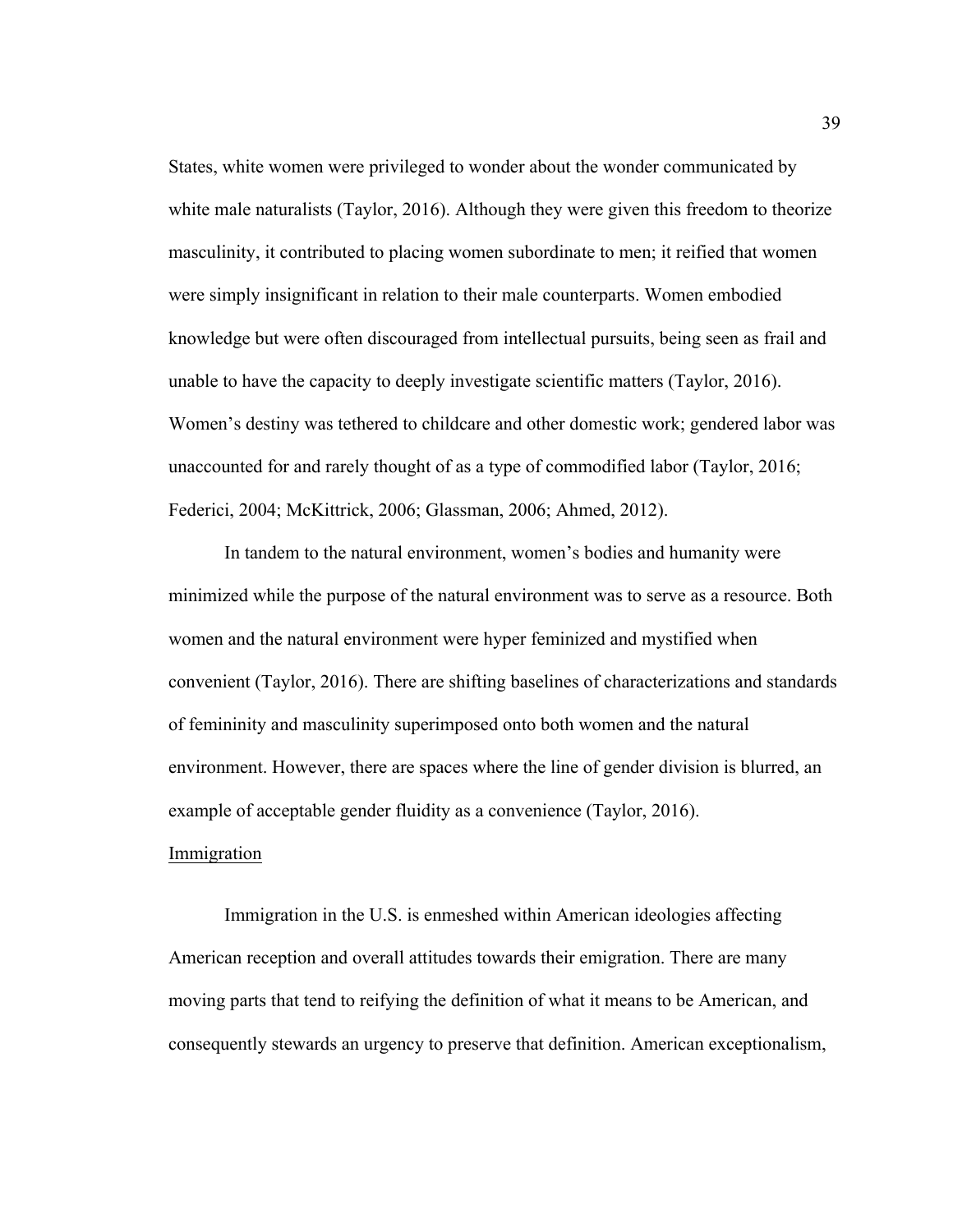for example, is the ideology that the nation is autonomous and superior to other nations (Germic, 2001; Waymer & Heath, 2016). This characterizes immigrants, as well as other nations, as dependent and subordinate. Immigrants then bear this generalization and become burdened with assumptions of their capability to erode what is American. Gleaning from Massey's (1994) description of the politics of definition, views on immigrants and U.S. immigration policy has changed depending on context (i.e. time and place). There is an agreed understanding that immigrants are fundamentally not American and threaten ideological purity (Egan, 2011; Gemma, 2009; Hultgren, 2014; Huynh et al., 2015). However, to this day, there are events in American history that require the active presence of immigrants thus continuously subjecting this population to political definitions that shift the domestic population's attitude towards immigrants (Pozzetta, 1974).

As stated in the previous section, American environmentalism developed through means of exclusion. Empowered by American ideology, environmental discourses created roles for immigrants as scapegoats, mystified economic point sources of environmental degradation, and fetishized the natural environment that led to justify social divisions (Egan, 2011; Gemma, 2009; Hultgren, 2014; Huynh et al., 2015; Germic, 2001; Sturgeon, 2009; Federici, 2004; Robbins, 2012). Environmental discourses are affected by this ideology, using language that shifts the blame of environmental degradation onto immigrant and minority populations (Egan, 2011; Gemma, 2009; Hultgren, 2014; Huynh et al., 2015). Components of the American identity are key to understanding the genesis of ERAs in the United States. American exceptionalism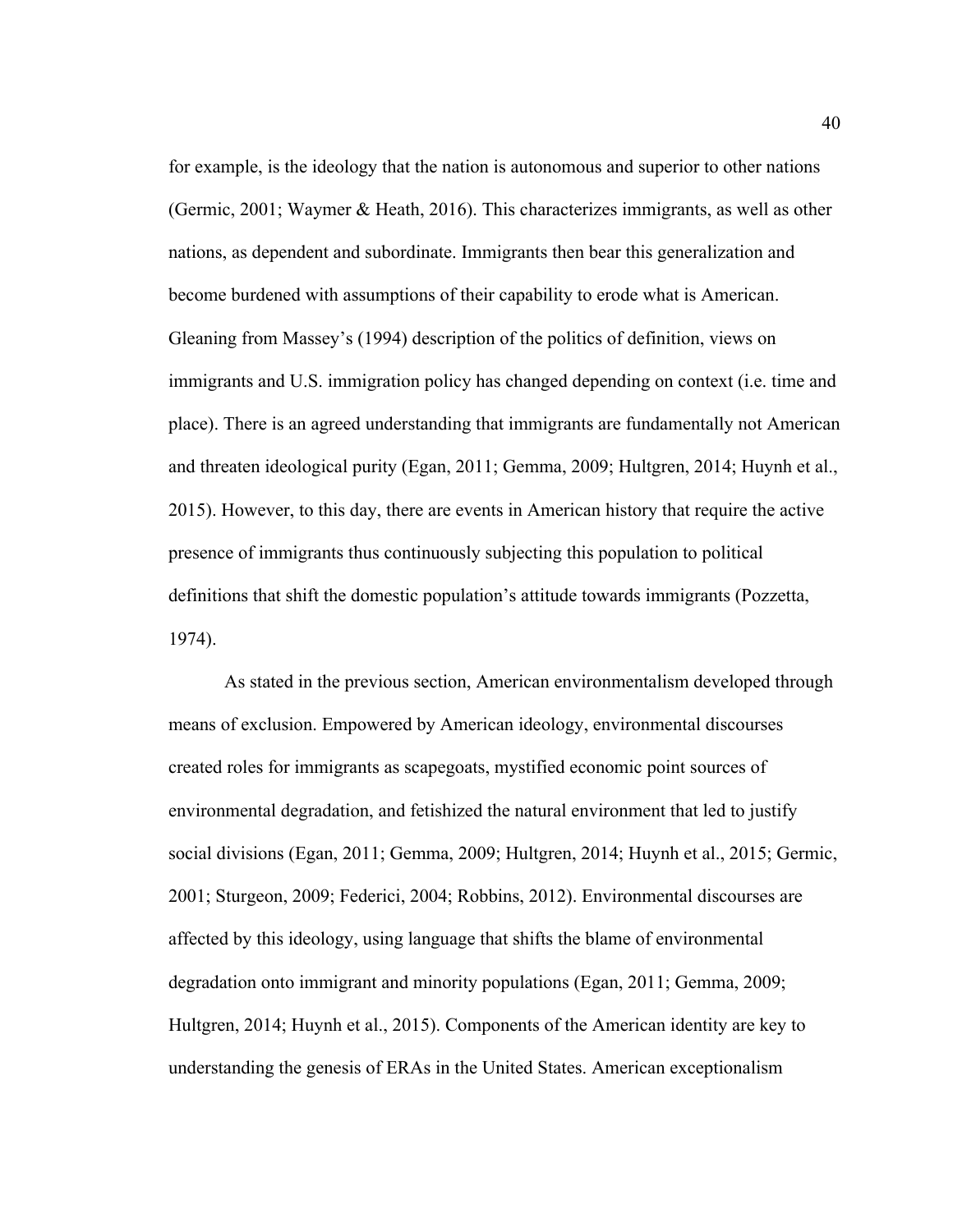justified governmental actions to perpetuate ideologies of purity and progress at the expense of minority people groups (Chomsky, 2016). There is a cyclic relationship between American identity and the distinct environmentalism that emerged from that discourse; the mutualistic relationship between the two work to justify necessary permanence, thus identifying what threatens that permanence (Talburt, 2000; Germic, 2001; Moore et al., 2007; Sturgeon, 2009).

Huynh et al. (2015) propose that American identity has three components: liberal political principles, attachment to the nation, and nativism. Liberal political principles are related to idealistic values like social equality, autonomy, liberty and democracy. Attachment to the nation is an emotional connection to America and can be demonstrated through patriotism and defending the country when faced with criticisms. These two components are considered a soft boundary of national identity based on subjective beliefs and serve as a metric for how more or less American someone is. Nativism, however, is a hard boundary of national identity, prioritizing what is necessary to be treated as a true American (i.e., speaking English and being born in America). Nativism is intensified by fear of diminishing national security and competitive labor markets (Friedman, 2016). People who emigrate to the U.S. are faced with this criteria and expectation of acculturation. However, this same criteria to become more American is paradoxical. Despite any best effort, immigrants remain cemented in place as out of place (Massey, 1994; McKittrick, 2006; Ahmed, 2012). Anti-immigrant groups emerged from influential, elitist institutions valuing and defining immigrants that would leave a lasting impression. Friedman (2016) recounts arguments from the Immigration Restriction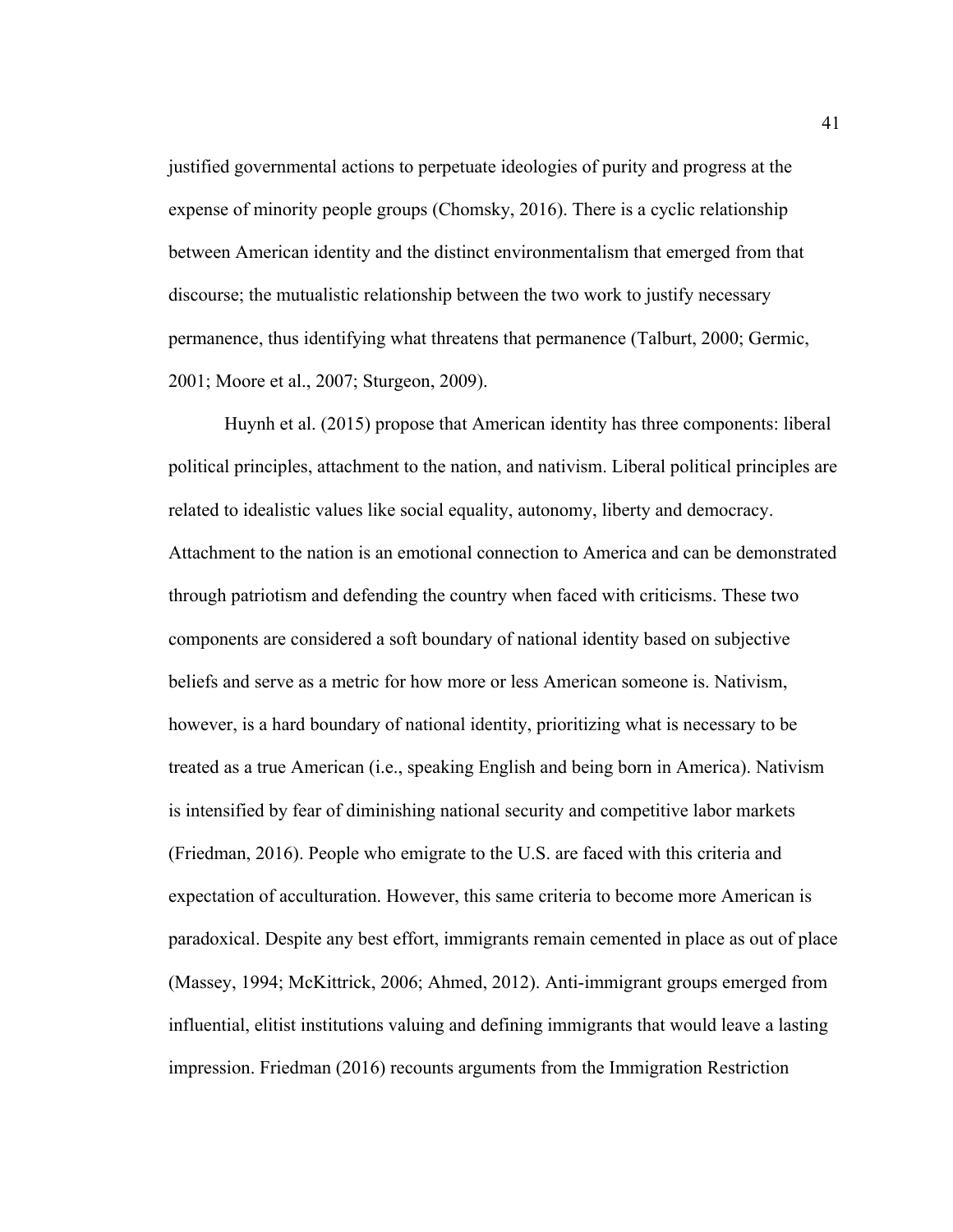League (IRL), created in 1894 by three Harvard graduates, referring to immigrants as "undesirables." Further, the IRL stated it was impossible for immigrants to "participate in self-government or adopt American values" and immigrants "injured national character" (Friedman, 2016). Today these notions are nuanced in environmental discourses and these three components of American identity have a multiplicity of functions that brace institutional structures. Complementary to my research focus, I problematize environmental institutions as they are established within this developmental history and logic.

Environmentalist rationalization warrants to justify stringent immigration policies and contribute to the growing disdain of immigrant populations (Egan, 2011; Gemma, 2009; Hultgren, 2014; Huynh et al., 2015; Germic, 2001; Sturgeon, 2009; Federici, 2004; Robbins, 2012). Positivist rationalities characterizing scientific concepts are extrapolated from environmental discourse and espoused within legal processes (Federici, 2004). The process of an immigrant becoming a citizen of the U.S. is called "naturalization." Using this language perpetuates the impression that immigrants are not natural to the receiving country (in this case, the U.S.), and this developed the need for immigrants to demonstrate their loyalty through acculturation (Huynh et al., 2015; Sturgeon, 2009; Francis, 2013). Further, the relationship between Americans that have been in the nation over many generations and immigrants is characterized by intense oppression like "enslavement, deportation and dispossession and denial of land" (Taylor, 2002). The 1800s and 1900s were marked with continued oppression manifesting as forms of segregation in the workplace, academia, and residential settings (Taylor, 2002). The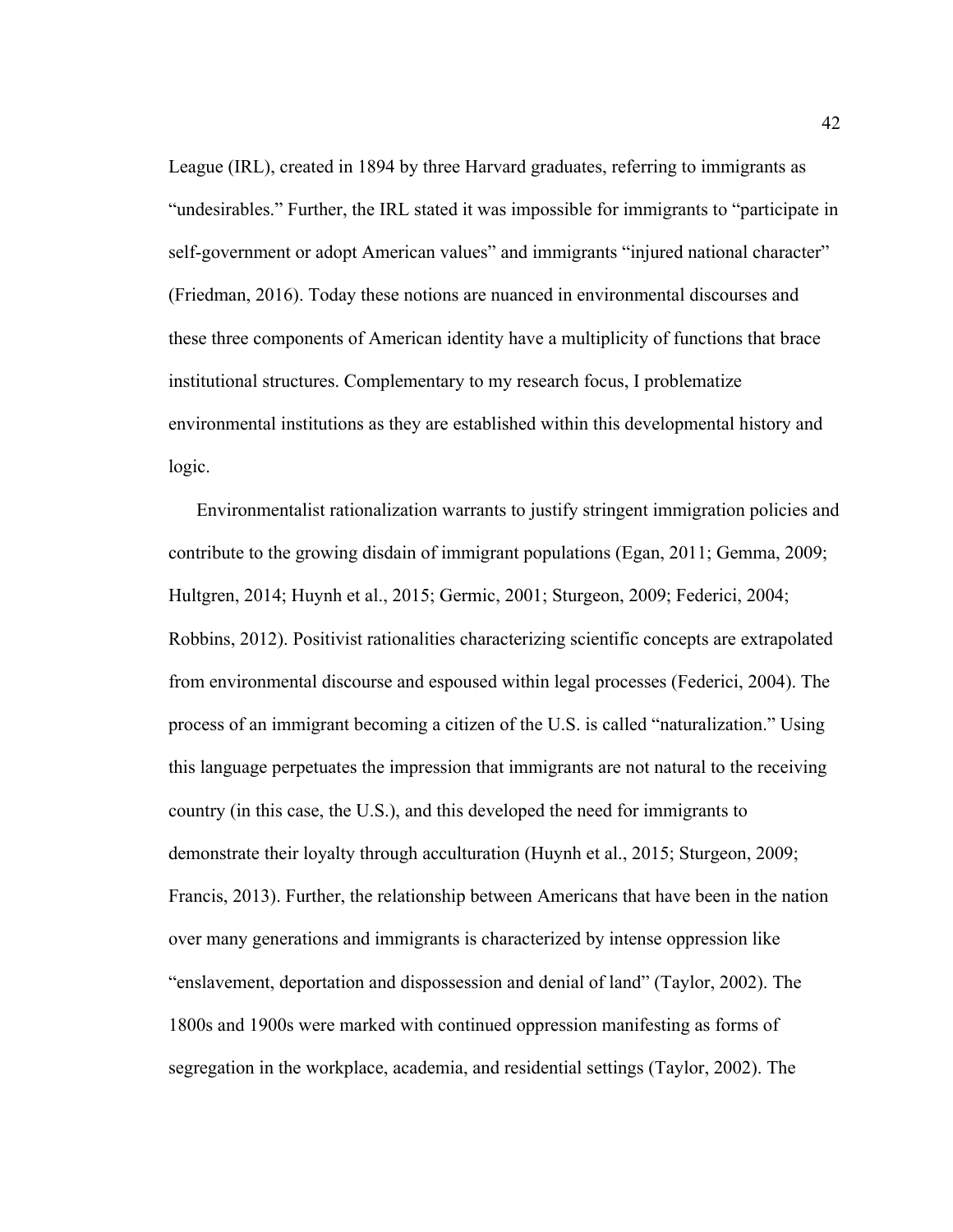construction of Central Park is an example of how built structures were intentioned to create barriers reinforcing social order; Germic (2001) explains that Frederick Law Olmstead designed Central Park to obscure and repress class conflicts. This demonstrates how immigrants have been subjected acculturation without the possibility of eventually achieving "Americanness."

As previously stated, American identity has incorporated environmental stewardship as a defining characteristic; this is one of the ways immigrants can participate to "become" American. However, federal authorities on immigration policy, like executive director of the Center for Immigration Studies, Mark Krikorian, argues immigrants "…[undermine] modern quality-of-life goals we embrace – preservation of open spaces, environmental stewardship, and protection of our national parks" (Gemma, 2009). Immigrants have negatively influenced environmental stewardship, as the IRL to Krikorian purport, and their involvement only results in the erosion of the American identity and environment. Gemma (2009) communicates that immigrants are transnational, maintaining ties with their country of origin, exacerbating nationalist doubts in acculturation. As demonstrated by major political leaders today and some American-born citizens, they are skeptical of immigrants participating in environmental stewardship, assuming that it is only a means to prove national loyalty although they still maintain ties to their country of origin.

Drawing attention to the language used in these conversations around U.S. immigration, it has contributed to an environmentalist ideal/system/program that utilizes scientific rhetoric. The clear consequence is that the language of this system inherently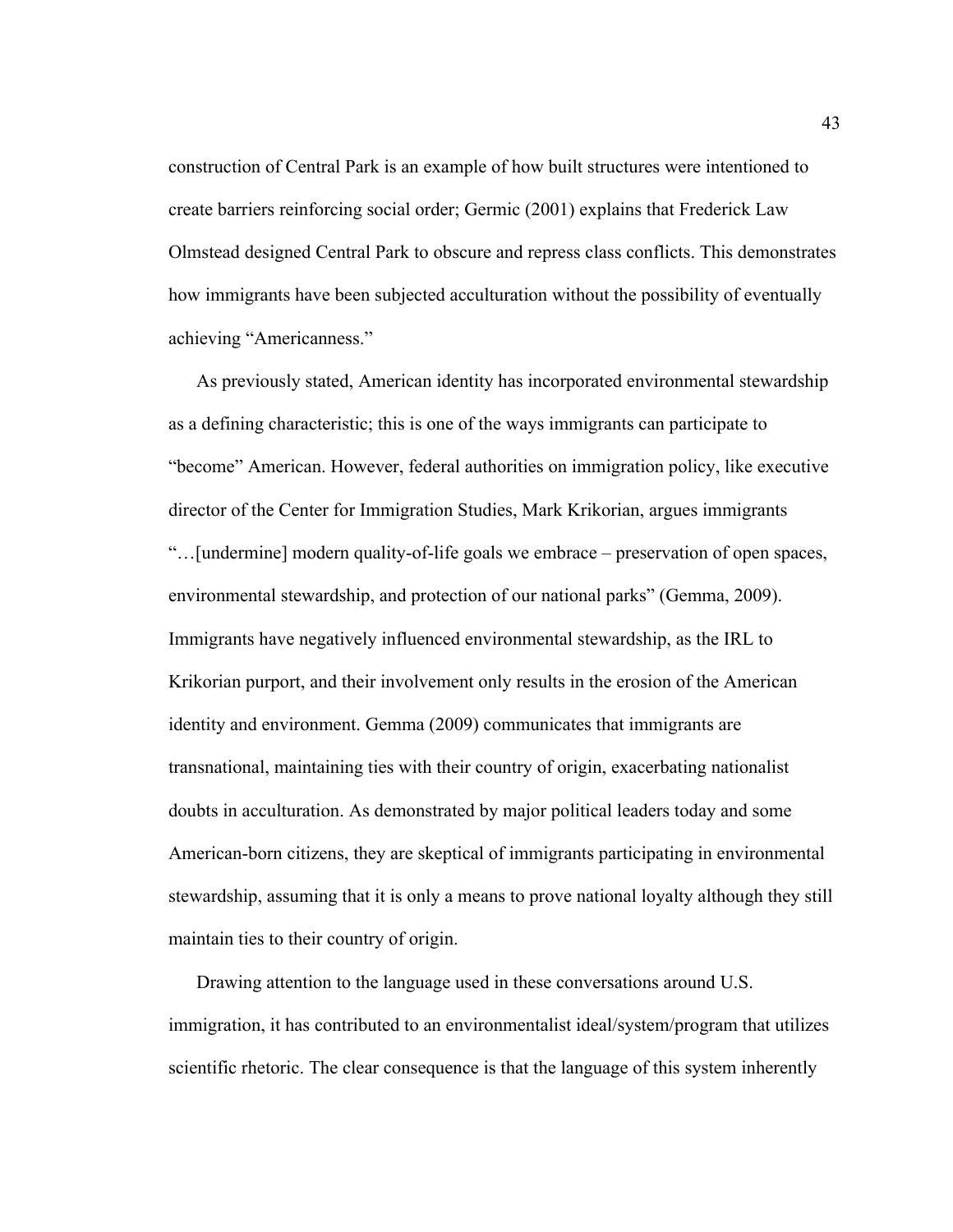functions to justify exclusion, assign demonizing characterizations, and diminish the legitimacy of people who have relocated to the U.S. It also functions to create a role and space of blame that methodically places immigrants. Furthermore, environmentalist rhetoric identifies immigrants as being absent of Americanness which reifies American ideology itself (Massey, 1994; Francis, 2013). This is especially important when thinking about diversity initiatives and who it was intentioned to benefit. Paradoxically, the model minority emerges from nationalist anxieties, providing an idealized role for immigrants to embody. The model minority exists between dueling discourses as they are accepted for contributing to and adopting American ideals and values but are phenotypically and culturally not American (Omi & Winant, 2015). As naturalized citizens of the U.S. choose a career in the environmental field, they demonstrate the "absented presence" where their bodies are visible and invisibilized when necessary, or convenient as per diversity programs (Ray, 2013; McKittrick, 2006; Federici, 2004; Foucault, 1984). Immigration in South Florida

*"...when God selected a home for man, He put him 'in that zone which embraces Florida...Florida should be the other Eden--the center of the world's glory!'" (Florida Dispatch, 1881)*

South Florida is a well-known diversely populated region. However this was not the case in the beginning stages of Florida's development of statehood. A survey of the history of immigration in south Florida demonstrates how American ideology manifests. This historical background contextualizes my case study area and shows how American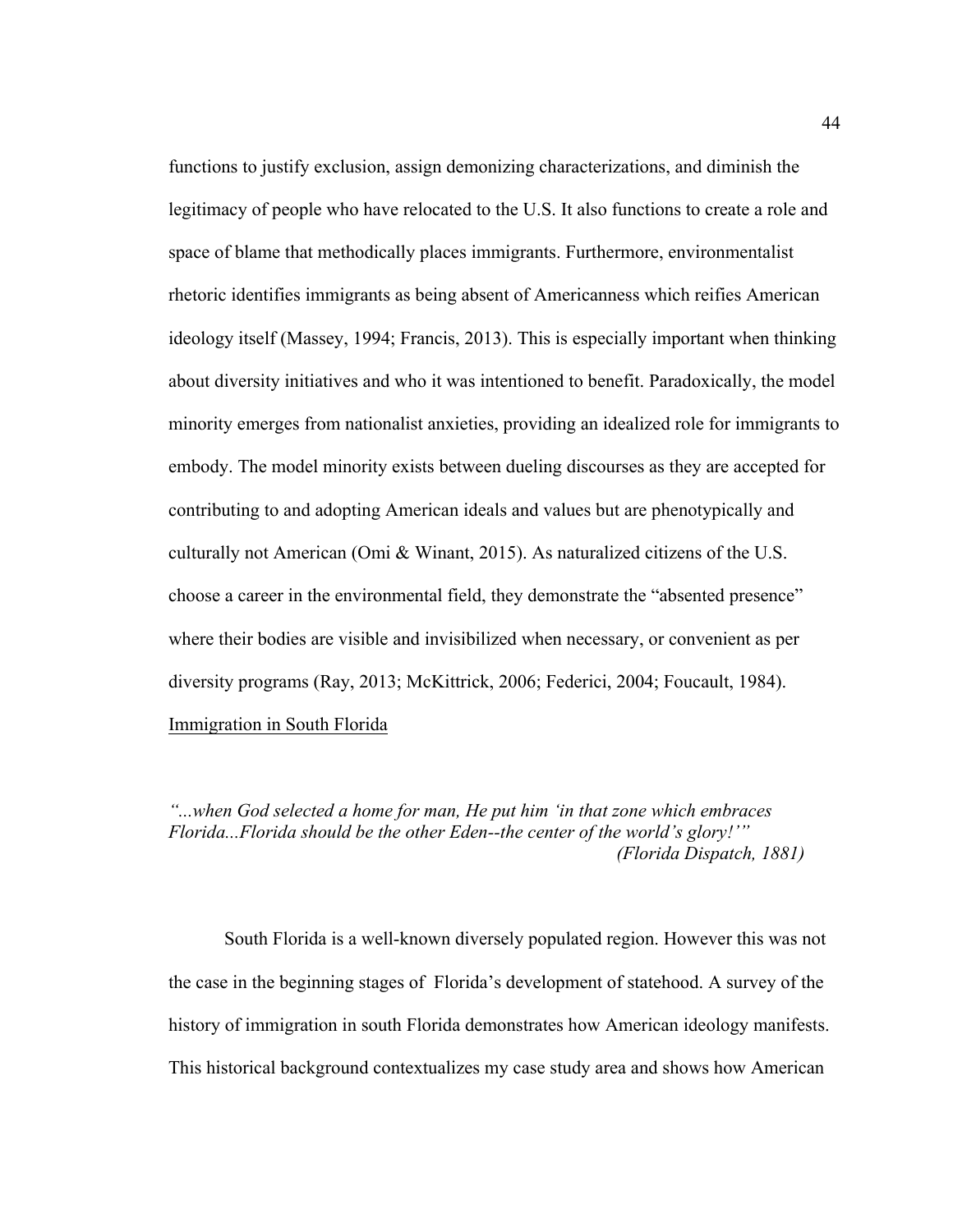ideologies continue to function to the detriment of immigrant populations in this context. Also, it is necessary to understand how the Florida environment and American environmentalism are reifying tools of social hierarchies.

Backtracking to the mid 1800s, although identified as fertile agricultural land, the everglade swamps were ultimately uninhabitable and therefore underpopulated (Pozzetta, 1974; Walker & Salt, 2006; Esing, 2014). The beginning stages of development were underway from 1845 but halted in 1865 due to the ratification of the 13th amendment (Pozzetta, 1974). Slave laborers in the state abandoned recently established plantations and fields, exploring their new found freedom and economic possibilities (Pozzetta, 1974; Henry, 2010). This posed a barrier to state economic development and stewarded negative sentiments towards recently freed black Floridians, refusing to allow them to own land and further denying them wage positions (Pozzetta, 1974; Henry, 2010).

Influential agriculturists, typically white males, contended "Florida's greatest need" to be immigration to replace the previous labor force to work the land and acquire "capital" (Pozzetta, 1974; Chambliss & Cummings, 2012). Immigration was promoted throughout the state from as early as 1865 as a solution to the development standstill (Pozzetta, 1974; Esing, 2014). Recruitment programs from the Bureau of Immigration were created to attract all immigrants to the state. However, recruitment materials (i.e., pamphlets, magazines, etc.) were translated mainly into European languages in attempt to target and appeal to "desirable" immigrant populations. Incoming immigrants were expected to fill the positions abandoned by former slaves and submit themselves to a "tenant" system resembling indentured servitude (Pozzetta, 1974; Henry, 2010). Many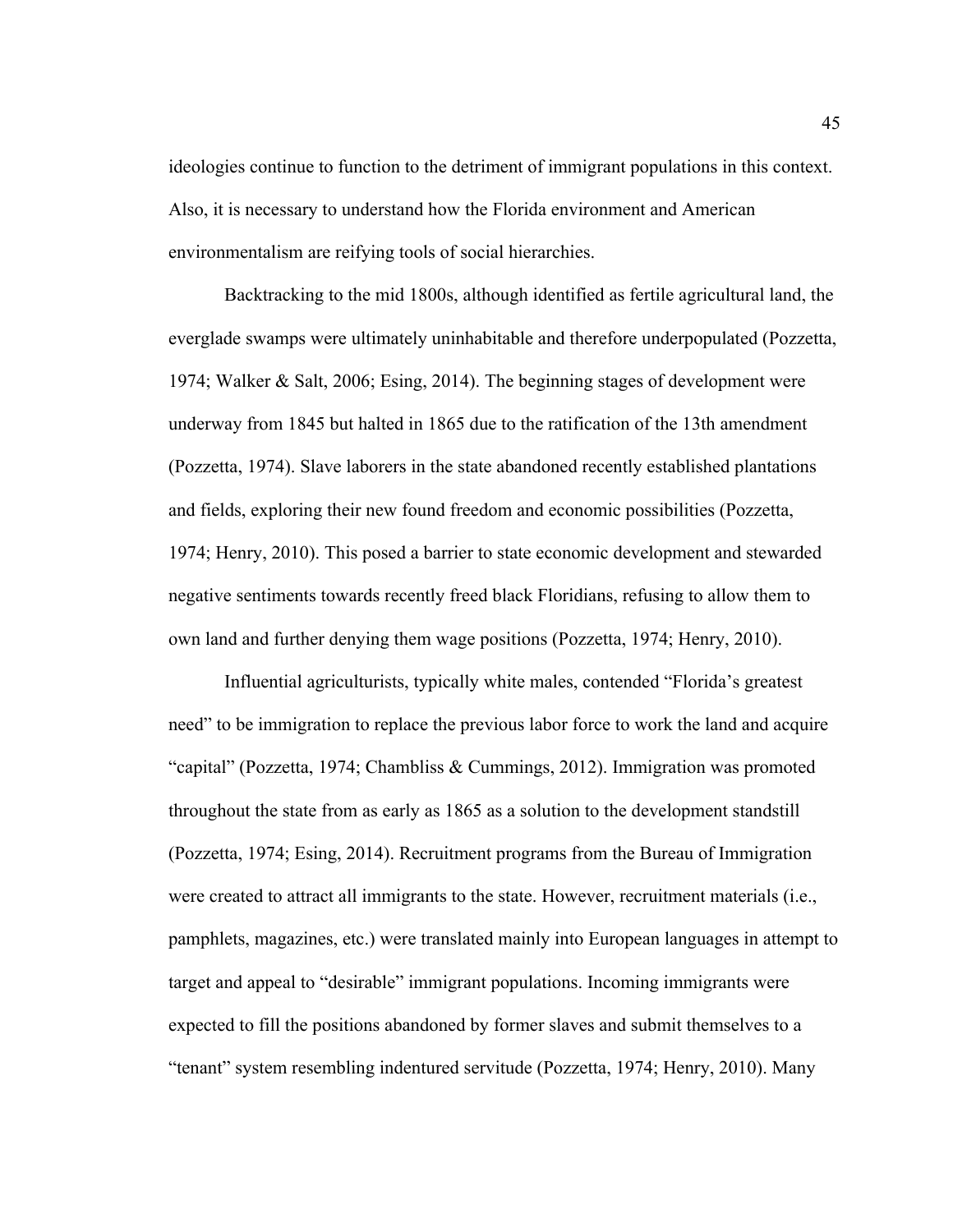immigrants did not find this proposal alluring, as they emigrated for many reasons, and escape from indentured servitude was one of them (Pozzetta, 1974).

Over the next few decades there was a marked increase in immigration populations from around the world. Although this was the desired outcome of recruitment programs, there was backlash from "native" Floridians around perceived arising social instability negatively impacting the domestic population. They expressed feelings of entrapment as they were growing unwilling to compromise their idealized agricultural industrialization to appease the expectations of immigrants threatening their economic and social status (Pozzetta, 1974). Contracted immigrant workers were subjected to harsh working conditions that forwent promises made by recruitment programs. Immigrants were expected to adapt to a slave-like life, only differing because of the existence of immigrant service offices that held employers accountable for their mistreatment (Pozzetta, 1974). Through immigrant services, Florida commissioners suggested to employers and landowners to sell land to their immigrant workers. Floridians reacted in growing hostility towards immigrants and their attitudes toward acquiring this specific workforce drastically changed.

Both immigrants and "freedmen" were viewed with contempt and became dually associated (Pozzetta, 1974). The agricultural commissioner's report summarizes how white Floridian's regarded them both:

*"...the classes of these people who emigrate are of the lowest order; socially, they are without recognition. Politically, they make up all the isms that afflict all peoples and menace all governments…"*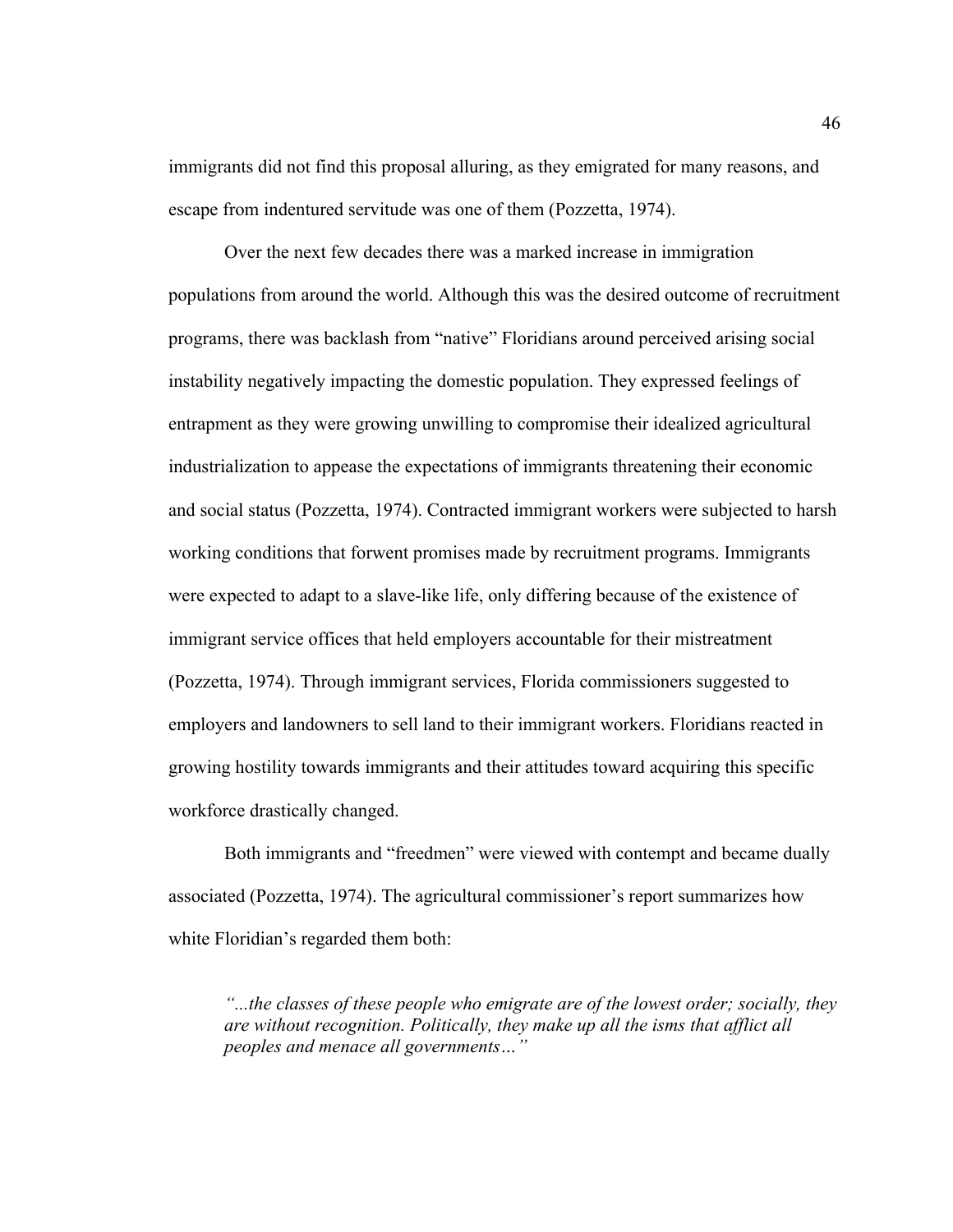As time progressed, Floridians remained in unrest, demanding laws be put in place to control and limit immigrant entrance into the state. There was an uproar from white residents as immigrants began to settle in similar areas to black residents and co-mingle with them. A sense of urgency emerged among white Floridians as the Florida state chemist defined "the true American type" was compromised by "any admixture of foreign blood" (Pozzetta, 1974). Over time, the social landscape developed to minimize immigrant mobilization and overall influence in order to protect and preserve the "true American" ideal. Pozzetta (1974) illustrates this transition best stating:

*"By 1910, Floridians believed that if the state were to retain its racial integrity, to preserve its unique "American" character, and to protects its cherished institutions, it now had no room for those foreigners who had earlier received an open and enthusiastic welcome."*

The result of this ongoing anti-immigrant discourse was an increasingly difficult and prolonged legal process for immigrants to gain citizenship. Throughout, we can see how American ideology exerts those three functions mentioned in the previous section and its consequences. Looking at the modern state of immigrant affairs, these same patterns and sentiments are present. Emigrating to the U.S. is viewed as an opportunity to escape dictatorships, prolonged effects of natural disasters, a chance to gain economic autonomy, and be able to express their opinions and form their own identities (Pozzetta, 1974; Portes & Stepick, 1985; Pine, 1994; Padgett, 2015; Rosenblatt, 2017). However, via domestic attitudes and onset economic recessions, immigrants have first hand experience of how abruptly these American ideological promises fall short upon arrival. The waves of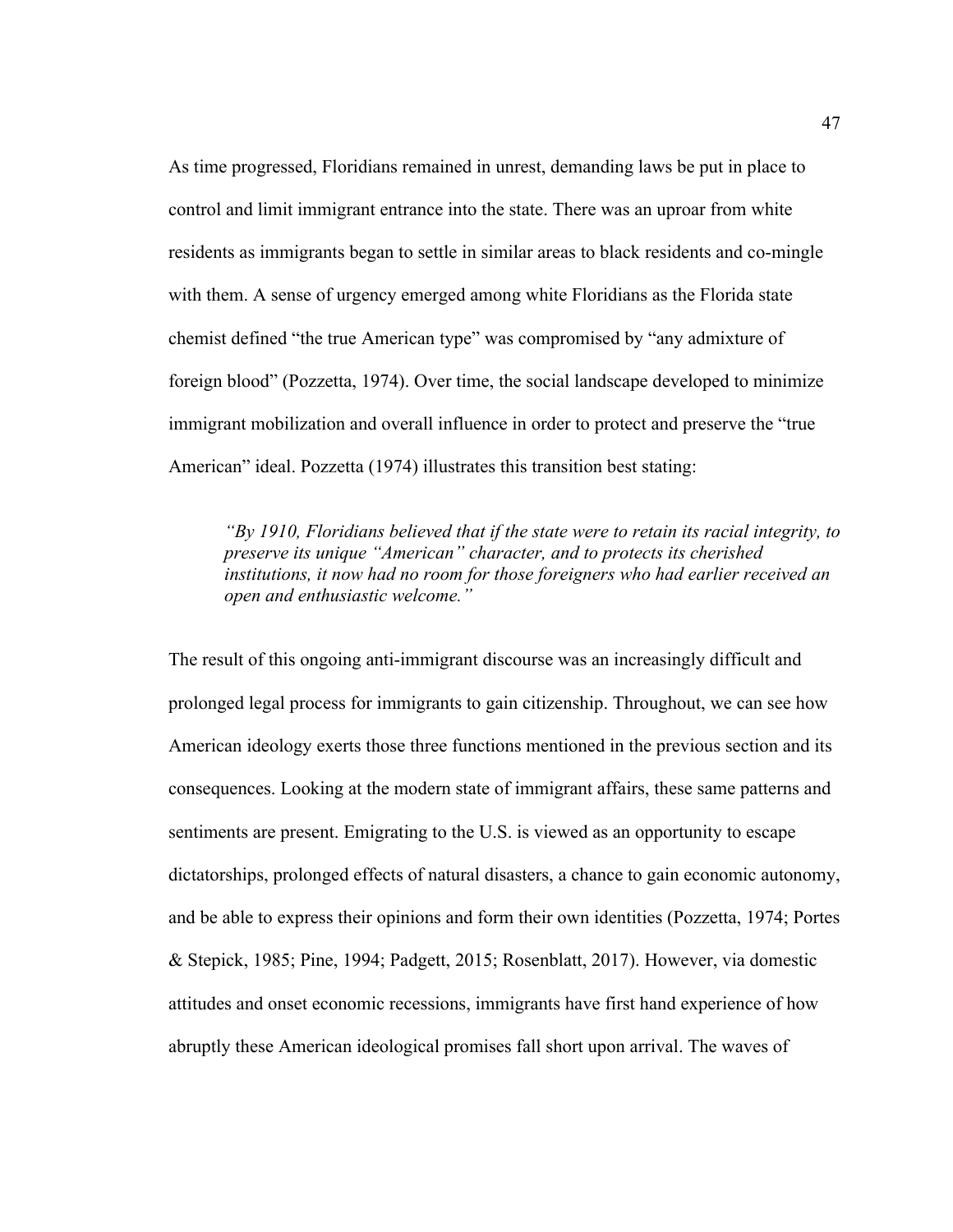Cuban immigration from the 1950s onwards to Miami demonstrate challenges of overcoming this deeply entrenched American ideology.

*"These were unwelcome immigrants, wanted apparently by no one and often lacking even families to receive them." (Portes & Stepick, 1985)*

Recent changes in immigration policy in this region are related to the mode and circumstance of how immigrants arrived. South Florida immigration policies continue to develop in relation to exodic events from Cuba and Haiti in the wake of violent, confining political regimes. Refugees and asylum seekers from as early as 1959 boarded boats en route to Florida to escape the political regime emerging from coups and civil revolutions (Pozzetta, 1974; Portes & Stepick, 1985). It wasn't until 1980 when Fidel Castro organized a government funded exodus to expunge Cuba's "undesirables" that gained national attention, shifting the view of Cuban exiles as political refugees to invasive immigrants (Montgomery, 1981; Portes & Stepick, 1985; Duany, 1999). Images of overcrowded boats arriving on the shores of south Florida gained increasing salience in the news, triggering a social response from Florida's domestic population requiring the nation to address the bursts of immigrant populations.

The U.S. welcomed Cuban refugees during the first two exodic events; those refugees were regarded as victims of communism and became symbolically valuable to the U.S. as an expression of the freedoms available in the country (Duany, 1999). Cubans in this emigration were from the upper and middle class and were successful in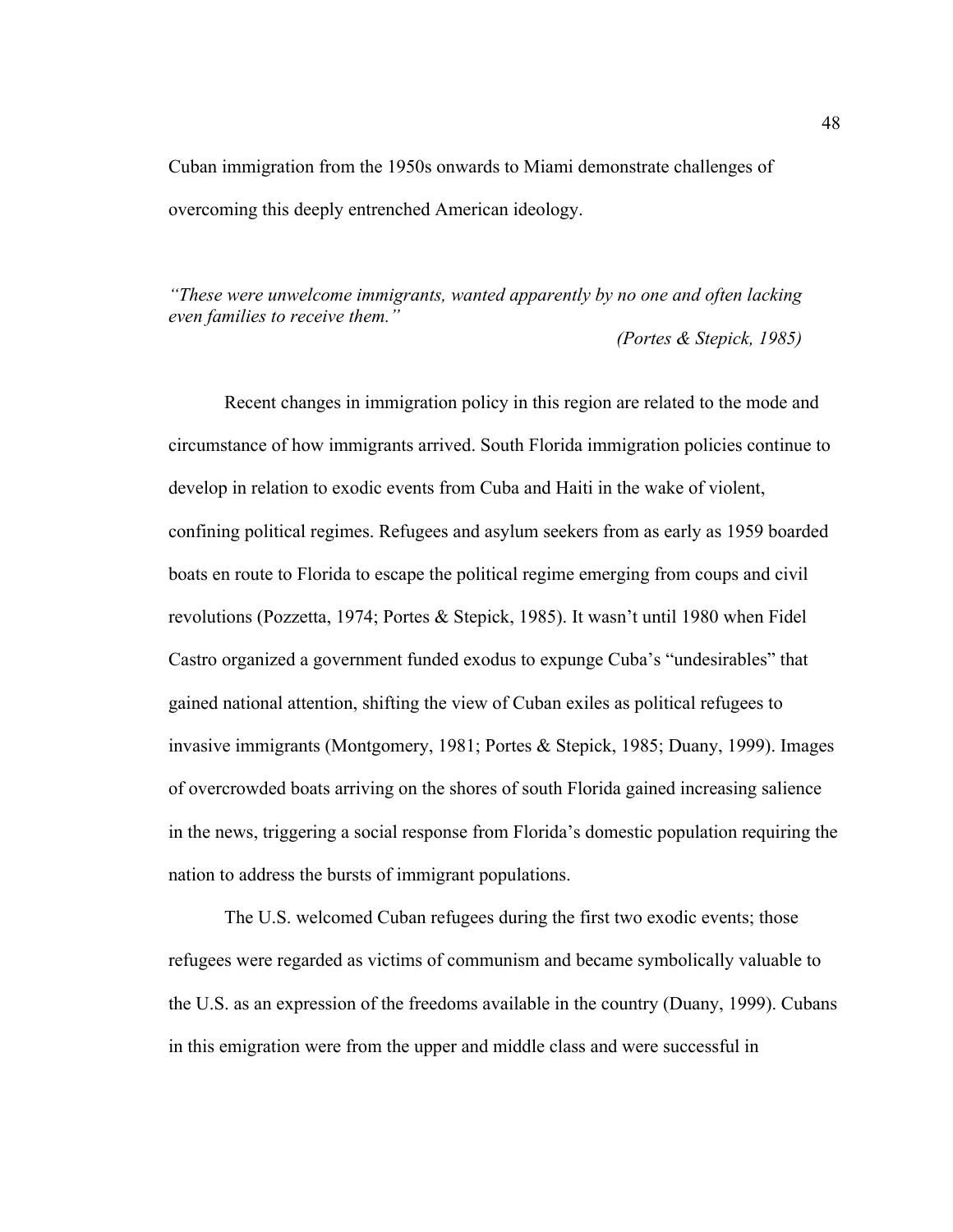developing a unique economic enclave upon their settlement in the Miami area (Montgomery, 1981; Portes & Stepick, 1985; Pine, 1994; Duany, 1999). Overall, they contributed to the local economy through entrepreneurial endeavours extending beyond tourism (Duany, 1999). Cuban women during this time made a notable contribution to the economy by occupying a high percentage of jobs in the local workforce (Duany, 1999). Their participation forged the way for socio-economic success of Cuban-Americans and further characterized the Cuban population as hard-working and dedicated to developing the local economy (Duany, 1999).

The later two exodus events during the 1980s were received with less enthusiasm. As mentioned before, Castro forced thousands of Cubans he regarded as degenerates, "worms," and "scum" of Cuban society off the island (Pine, 1994; Duany, 1999; Padgett, 2015). Although less than 5% of the people sent over were "criminals, mental patients and other deviants," this is what became salient in the news (Portes & Stepick, 1985). This group of Cubans were generally from the most impoverished areas of Cuban society, experiencing the most lack during the communist regime; they were less educated and more phenotypically diverse (i.e., "black and mulatto") than the former refugees (Duany, 1999). This contributed to growing animosity and doubts that this group would not be able to adapt to the local culture and degrade Miami's socio-economic development (Portes & Stepick, 1985; Duany, 1999; Chambliss & Cummings, 2012).

Cuban status changed from political refugees in need of sanctuary to burdensome immigrants eroding the environment and economy of Miami (Martin et al., 1995; Duany, 1999; Chambliss & Cummings, 2012). Over 140,000 immigrants arrived during this time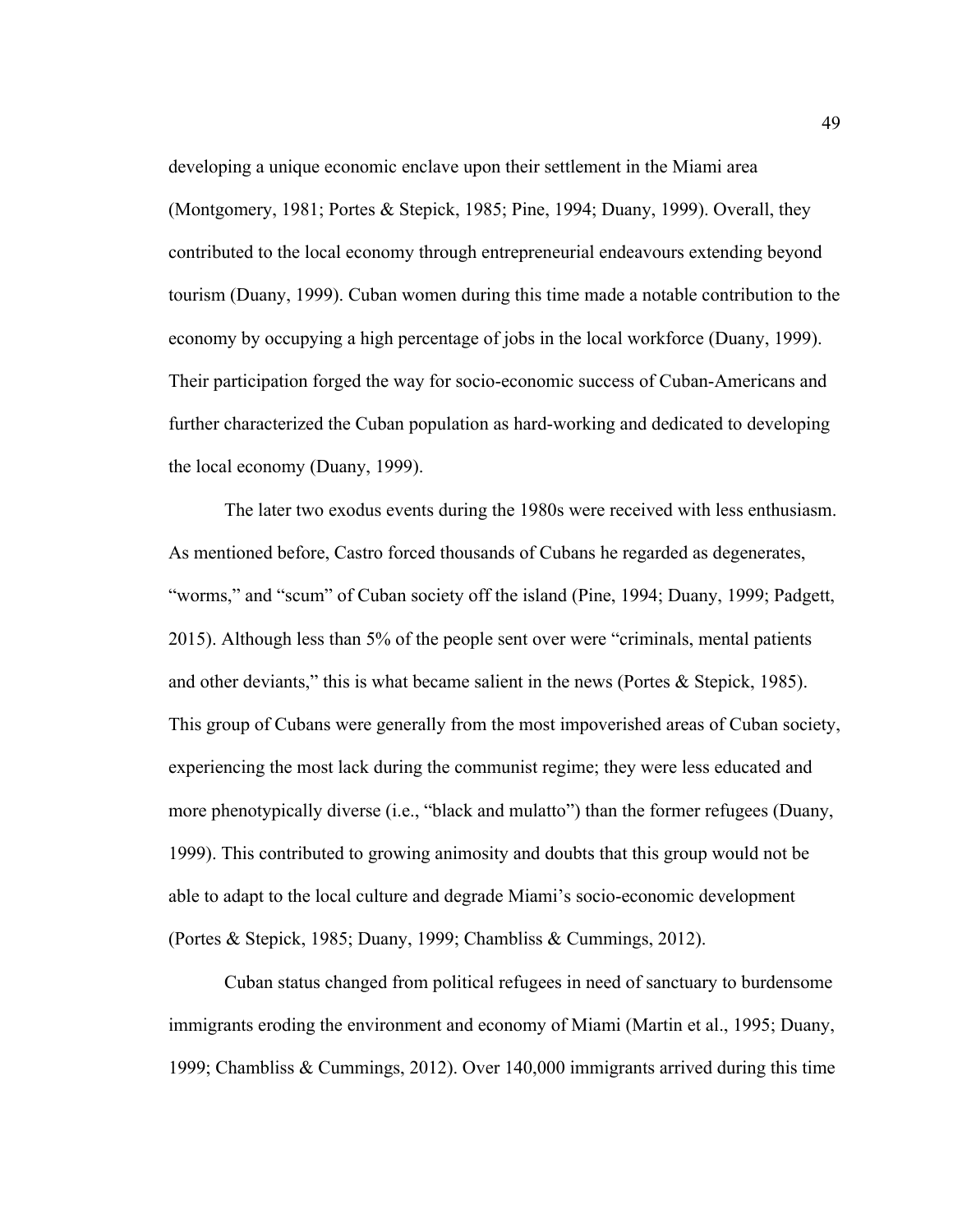and narratives around environmental degradation began to resurface (Martin et al., 1995). Tent cities in south Florida linked these refugees with potential environmental harms and forecasted effects of population overgrowth and threats to biodiversity (Martin et al., 1995). Narratives of carrying capacity versus immigrant fecundity staged the landscape as a metric to justify and insist on reducing emigration all together. Furthermore, social stratifications along racial and ethnic divisions manifest as Haitian immigrants tried to settle in the U.S. (Portes & Stepick, 1985; Shell-Weiss, 2005). Unlike Cuban refugees, Haitians were basically interrogated for their emigration (Montgomery, 1981; Pine, 1994). They had to "validate their fear of persecution" and prove they were not relocating solely for economic promise (Pine, 1994). Unfortunately, this demonstrates a racial, ethnic, and class based bias that determines a symbolic value of different immigrant groups.

In addition, I want to give an example of how addendums to immigration policy directly connected to the environmental landscape. The Cuban Adjustment Act of 1955, better known by local residents as the "wet foot, dry foot" policy, stated that anyone who reached dry land from the ocean would be admitted into the U.S. and are permitted to file for citizenship. However, if patrollers found anyone who could not get past Florida beach shorelines, they were "repatriated" back to Cuba (Pozzetta, 1974; Portes & Stepick, 1985). As time went on, this regional policy developed to prolong the citizenship process and eventually refuse admittance into the country by 2017 (Montgomery, 1981; Portes  $\&$ Stepick, 1985; U.S. Office of the Press Secretary, 2017). The shoreline was used as a boundary to control the inflow of immigrants into the country; the ocean became a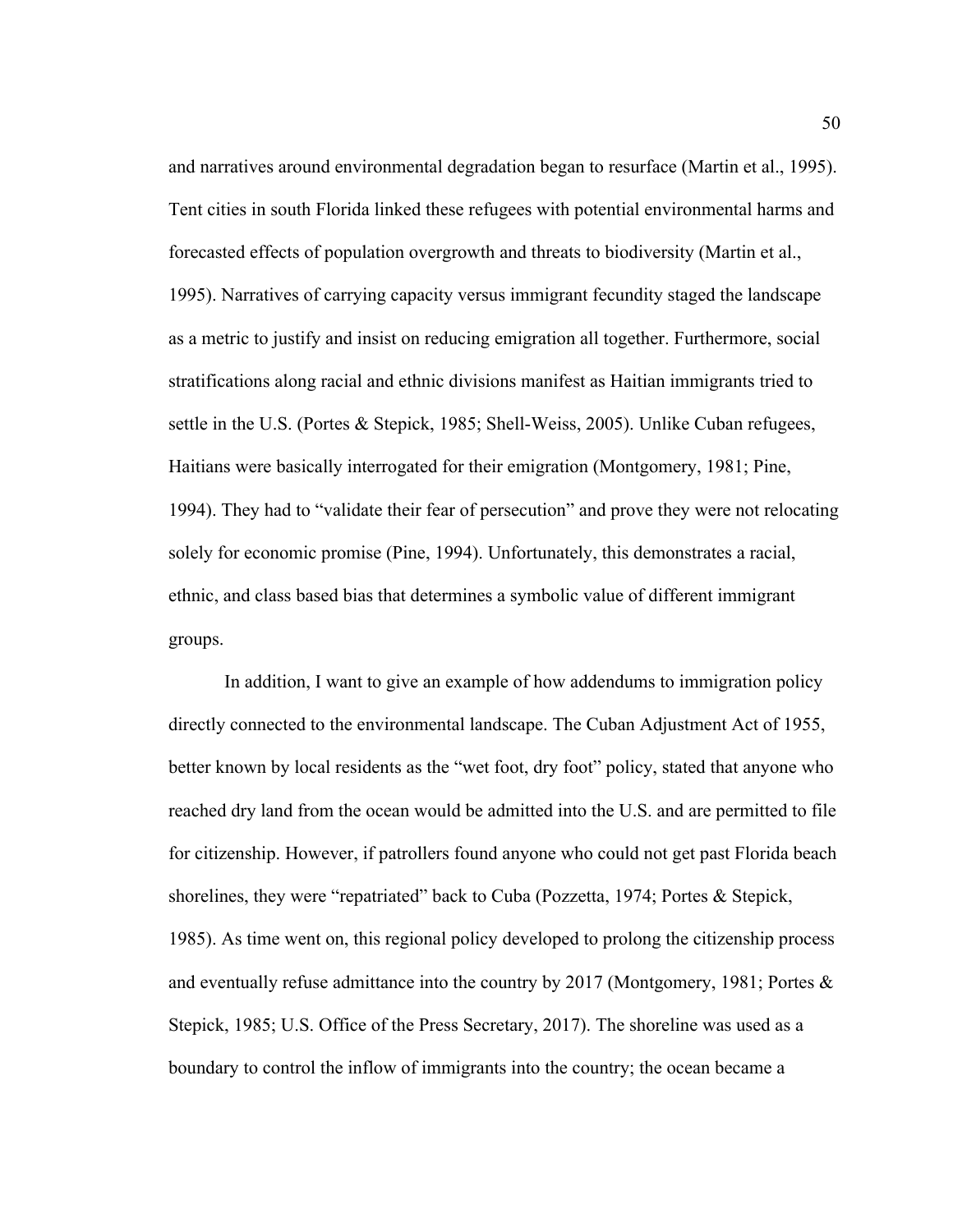political actor in immigration policy. This demonstrates how the environment is a malleable ideological tool, in this case, utilized to restrain immigrant entry. Ideologies have the capacity to project onto non-human objects and actors.

There is little information on Cuban or other ethnic minority women during immigration waves. Aside from their considerable presence in the Miami workforce, there are only demographics and statistical accounts of these women. Overlooking the narratives and general qualitative observations of immigrant women adapting to life in Miami during this time presents itself as an opening for domestic populations to assert ideological assumptions, thereby casting roles and expectations onto this particular group. Duany (1999) partially attributes Cuban socioeconomic success to "unusually high participation" of women in the labor force. From this, it can be inferred that these women became characterized as desirable laborers; partnered with the logic of the naturalization process, acculturation would include embracing this role and associated characteristics. This in itself resembles a mode of proletarianization thus manufacturing these women as proletariats in a new labor force.

#### The Ecological Other

In sum, the U.S. has always been conscious of race and this contributed to a system of logic that influences the positioning of women of color in the environmental sector (Omi & Winant, 2014; Taylor, 2018). American environmentalism created the "ecological other" thus instituting a system of thought that characterized who was "favored as good for nature" (Ray, 2013). As Ray (2013) postulates, "the body has long been a site of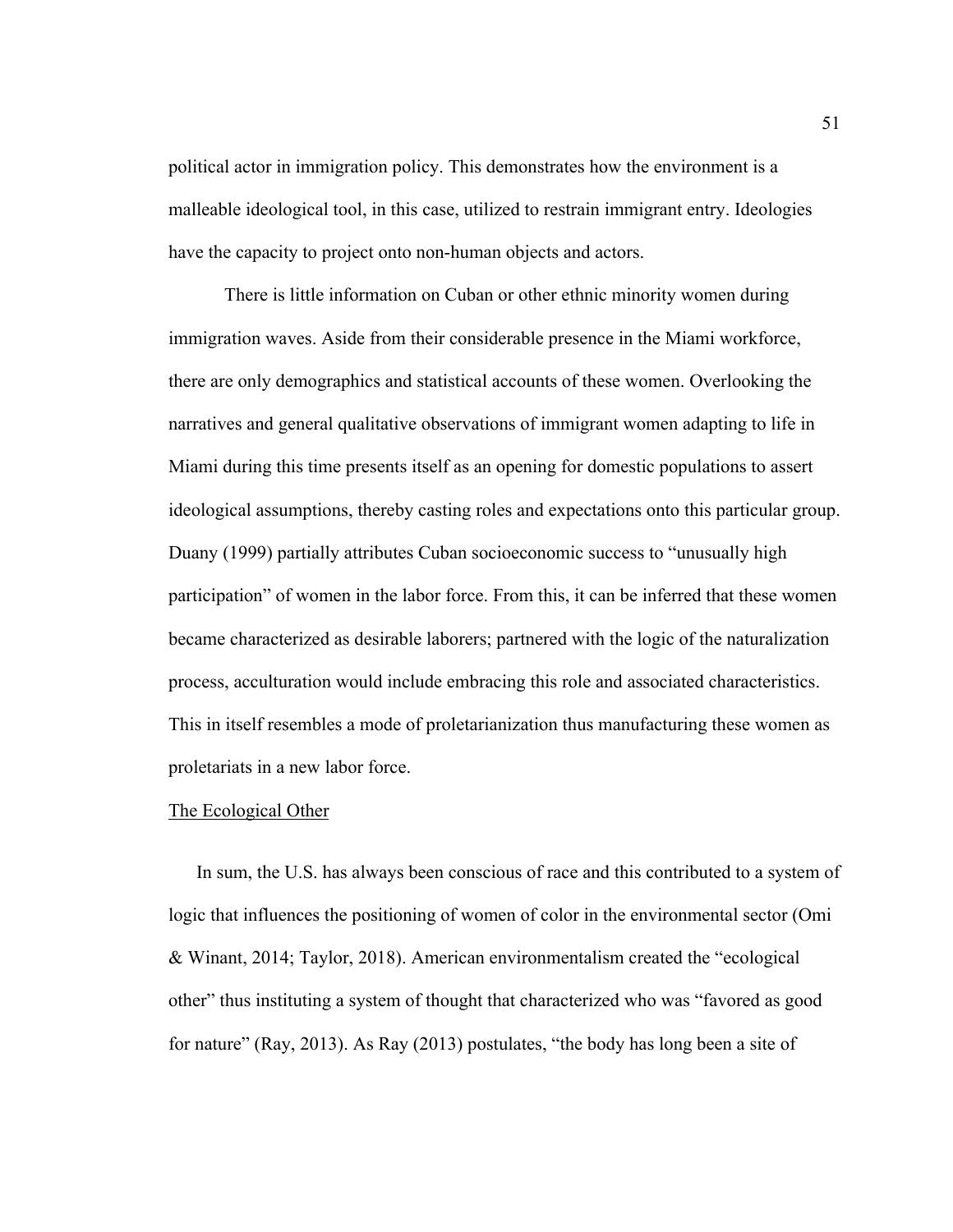environmental practices and a marker of environmental virtue," this instigates critical analysis of those who have embodied the "naturalization" process and currently work in ERAs. This creates the framework for analyzing the experiences of WOC in ERAs and their embodiment within a seemingly paradoxical ideology. As many of these women in RER are naturalized citizens, this becomes the basis for critical theoretical investigation.

## Institutional Life and Diversity

As discussed in previous sections, the modern environmental movement is grafted onto capitalist origins and further develops through a neoliberal paradigm. As a permitting agency, RER replicates mechanisms of capitalist value characterized by its bureaucratic structure and transactional nature; county residents are required to request permits from RER if a project affects the environment in any way. Some project examples would be: a homeowner wants to build a patio in their backyard or remove a tree from their property, a cement-making company wants to purchase another processing machine, a hotel wants to extend their waterfront dock, etc. There are documents on RER's website that provide checklists of environmental impact surveys required for the permit to initially be processed and exemption lists. These legal documents are complicated and the primary individual requires the interpretation of RER employees themselves, relinquishing their agency through the process in this way. Upon document analysis of RER permit checklists and guidelines provided to county residents, there is peculiar use of theological *and* scientific language; these documents use language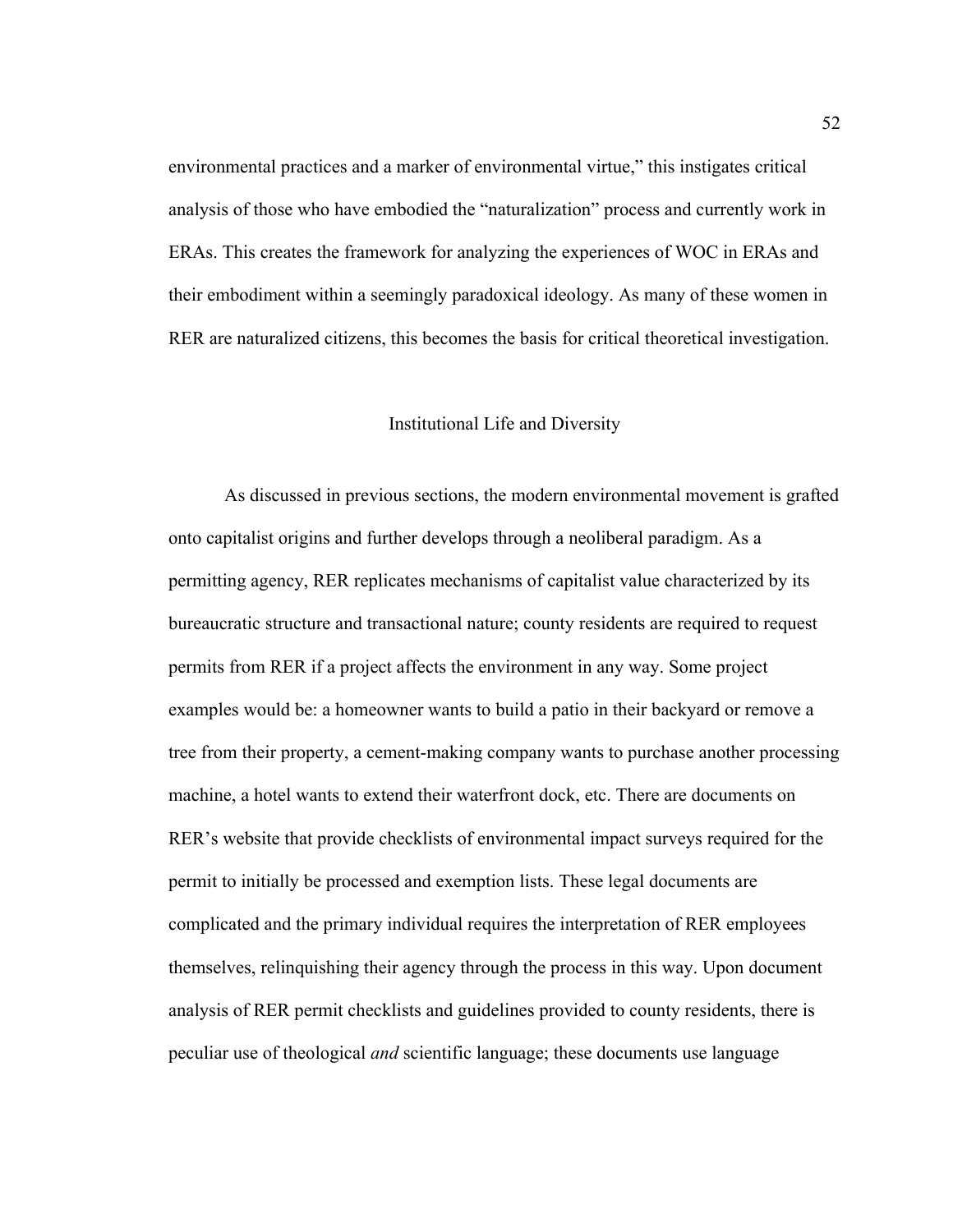entangled with puritan religious values consistent with Federici's analysis of early capitalism (Francis, 2013):

*"Removal of any tree which has been destroyed or effectively destroyed by an Act of God…"*

Within many of their documents county residents are referred to as "customers." This neoliberal language demonstrates the way that RER is structured within a business model. The language used to communicate diversity goals of the U.S. government in EO 13583 accompanied by the Government-Wide Diversity and Inclusion Strategic Plan reflect how forms of difference have been oversimplified, reoriented, and mystified in order to overlook specific forms of inequality.

*"By law, the Federal government's recruitment policies should "endeavor to achieve a work force from all segments of society," while avoiding discrimination for or against any employee or applicant on the basis of race, color, religion, sex (including pregnancy or gender identity), national origin, age, disability, sexual orientation or any other prohibited basis."* 

This statement acknowledges that society is segmented; there are visible divisions and specific people reside within these divisions and diversity is located within these divisions. It also communicates that diversity is a commodity that is exchanged for human and social capital.

*"This is more than a legal or moral imperative; it is a business imperative for public service."*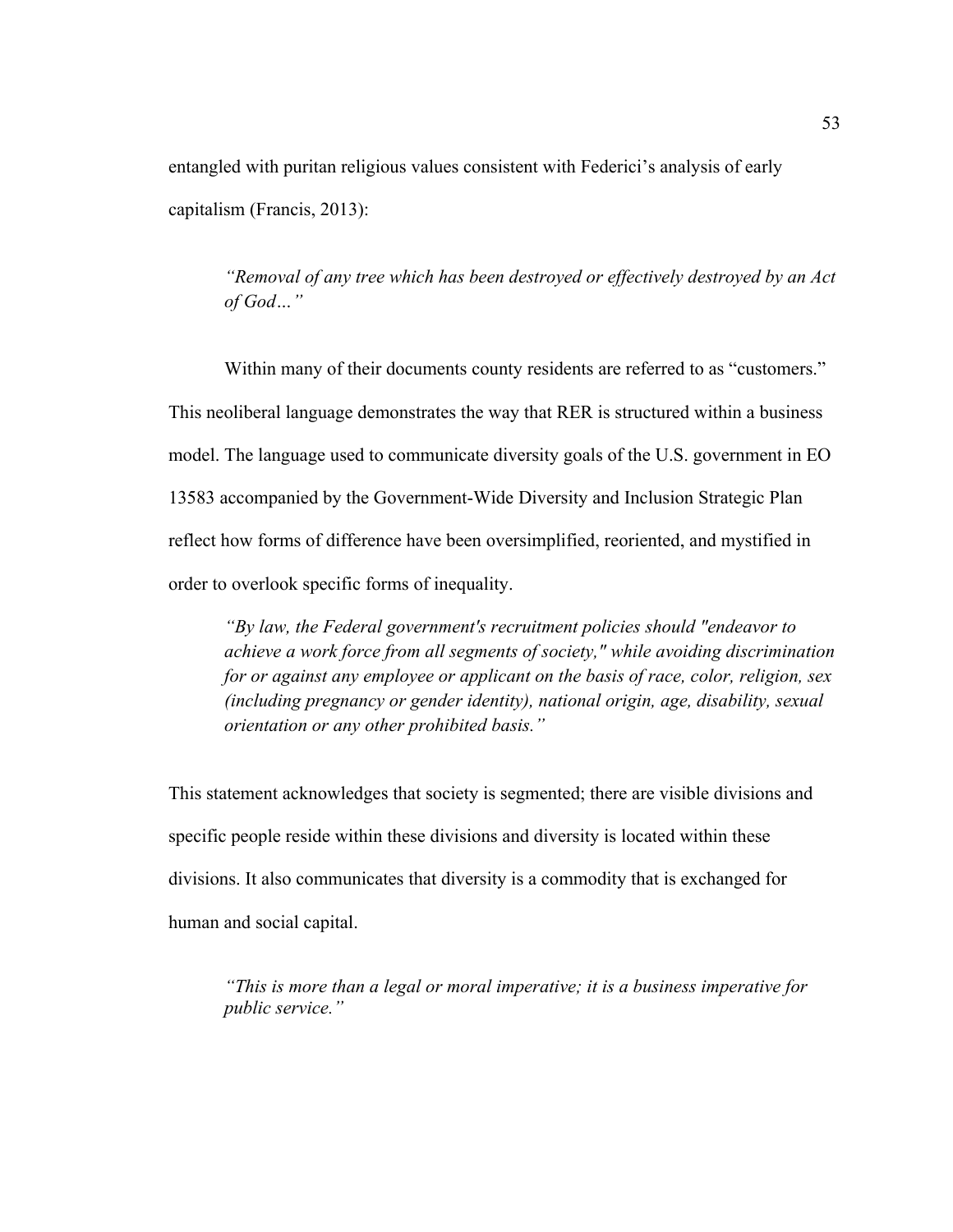Using neoliberal rhetoric, "business" stands in place for "economic" imperative which strategizes deliberately recruiting those who embody diversity to appeal to the economic-neoliberal agenda of the U.S. government. In this way, typically "othered" bodies are valued and commodified for the benefit of economic continuity. In attempt to solve the problem of inequity across race and gender in the workplace, EAs have adopted diversity trainings that focus more on ideas of politeness, overlooking critical racial and gender differences, encouraging colorblindness and keeping silent in supposedly trivial situations. These institutionalized practices create a mechanism of indifference functioning to perpetuate racial differences while denying they exist.

*"And they didn't call it diversity training. They call, they at that point in time what they are doing they talk more about like equal opportunity type of thing. Not try to deal with, they talk about being politically correct."*

*"I think, though, it just is kept quiet. You know instead of creating a big issue out of it."*

Furthermore, Miami-Dade mayor, Carlos A. Giménez, decided to combine all county divisions into this "mega-department" in order to convey the message that he was "downsizing the government" to the benefit of the county residents. This is a strategy demonstrative of a neoliberal political rationale; although government action appears to be limited, being physically condensed and relocated into a single building, county residents are dependent on the local government that limit their agency. I extend the narrative of the commons inherent in capitalist narratives onto RER. Following Federici's (2004) description of the transfiguring ability of enclosures, the commons is Miami-Dade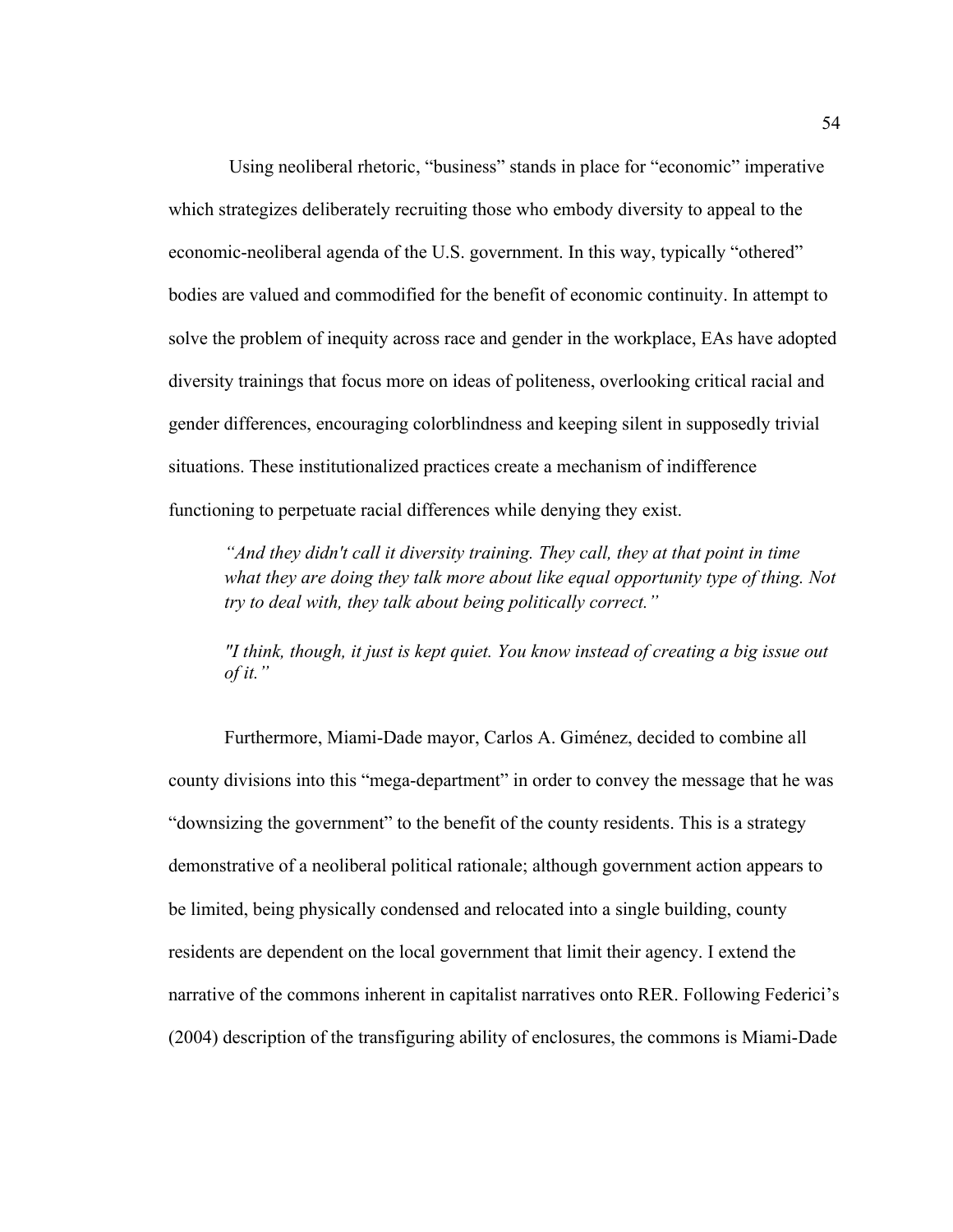county and RER acts as an environmental authority. RER is able to restrict residents' agency and commodify environmental resources through their permitting processes, conservation programs, and regulatory actions. Furthermore, RER reaffirms its own necessity to the county through the literature it produces with a baseline understanding that programs and actions from the agency are for the greater good while also connecting economic benefits of their intervention:

## *"Department Mission: To Enable Sustainable Economic Growth Through Smart Regulatory, Planning, and Resiliency Strategies and Business Expansion Initiatives"*

RER's civic duty to the county models modes of capitalist production and further demonstrates the lingering logic of neoliberalism. Neoliberal rhetoric extracts from early capitalist ideology, functioning to reproduce a modern primitive accumulation. Following analyses from other scholars, primitive accumulation is an ongoing process (Federici, 2004; McKittrick, 2006; Glassman, 2006). Applying this theoretical framework to RER, WOC's bodies undergo a social commodification accompanying what I propose is a diversity economy. This diversity economy is a liminal concept in and of itself. It is constantly in a state of transition and also functions to commodify bodies.

Furthermore, it is located in an ongoing discourse informed by the growing consciousness of minority populations that problematize American ideology. U.S. government divisions for diversity are in constant fluctuation as underrepresented and peripheral groups oppose and challenge national policies for their inclusion. However,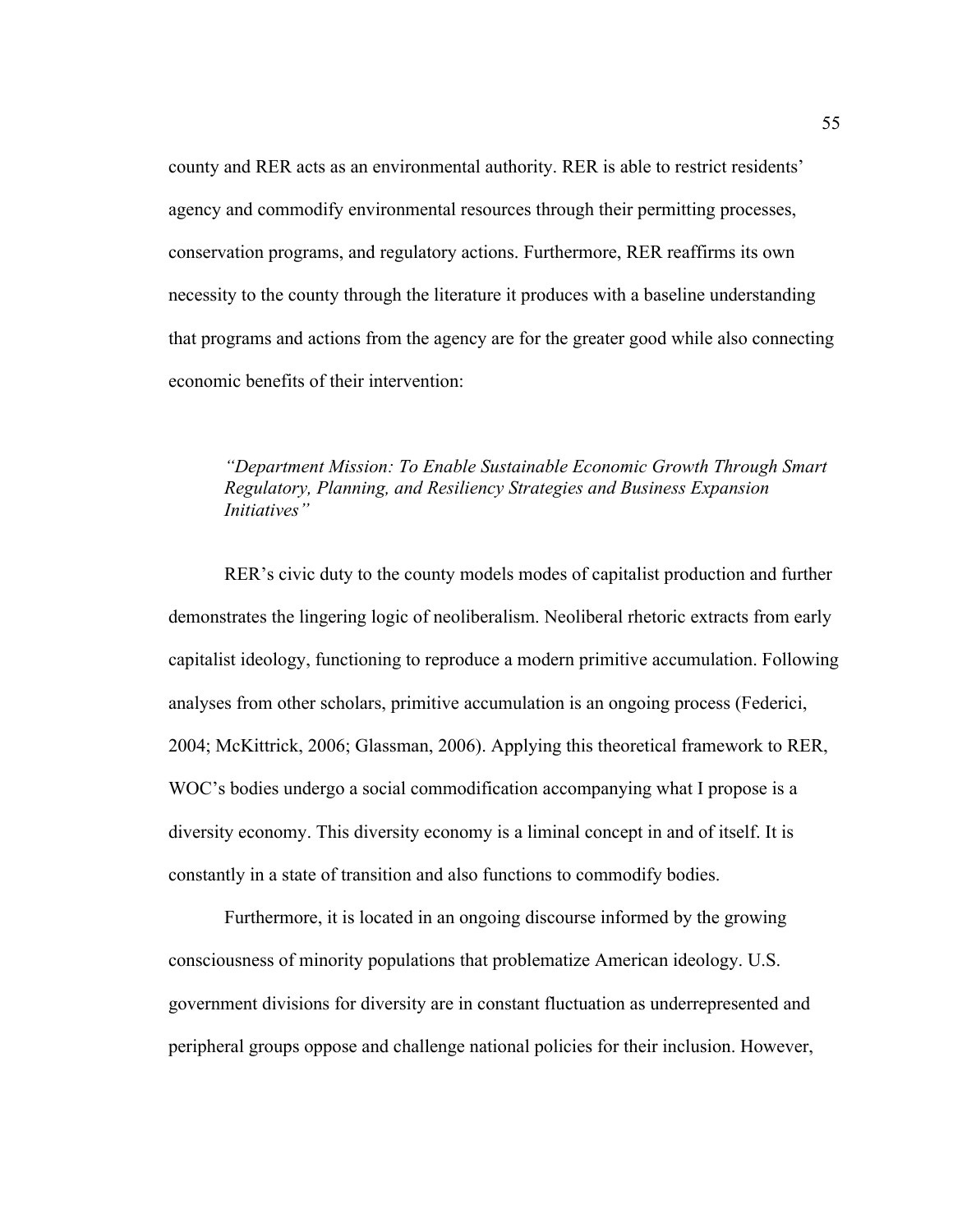this push for equity has only resulted in social repositioning within the same system of governance, constrained by existing organizational boundaries. Although the outcome appears to increase individual agency of POC, diversity rhetoric produces only the opportunity to identify with a role that perpetuates a dominant narrative contrary to inclusion. This dominant narrative creates criteria determining who is and is not diverse. Those who embody this prescription of diversity are archetypes for the use of justifying neoliberal elitist agendas, in this case a conservationist neoliberal agenda.

## Affirmative Action, Equal Opportunity, and Diversity

In 1963, the mayor of Miami-Dade streamlined affirmative action and equal employment opportunity and issued Administrative Order 7-6 requiring public county agencies to change their hiring policies to recruit POC. Although this was to directly benefit POC, the support to this structural change did not yet exist. One of the greater setbacks for POC entering the environmental workplace was facing aggression from white co-workers and managers. Diversity trainings became necessary for the basic function of preparing current employees for incoming and future POC employees. Furthermore, women applying for jobs in this department faced barriers based in gendered assumptions of their reliability depending on if they had children. An interviewee who has worked for the county since the early 1960s recalls issues around race and gender in the midst of this transition:

*"So then there would be directives. You got to hire Black for this position. You got hire a Hispanic for this position. Never white [laughs]. But, in order to keep different factions happy you know they had to do that and most, everybody kind of*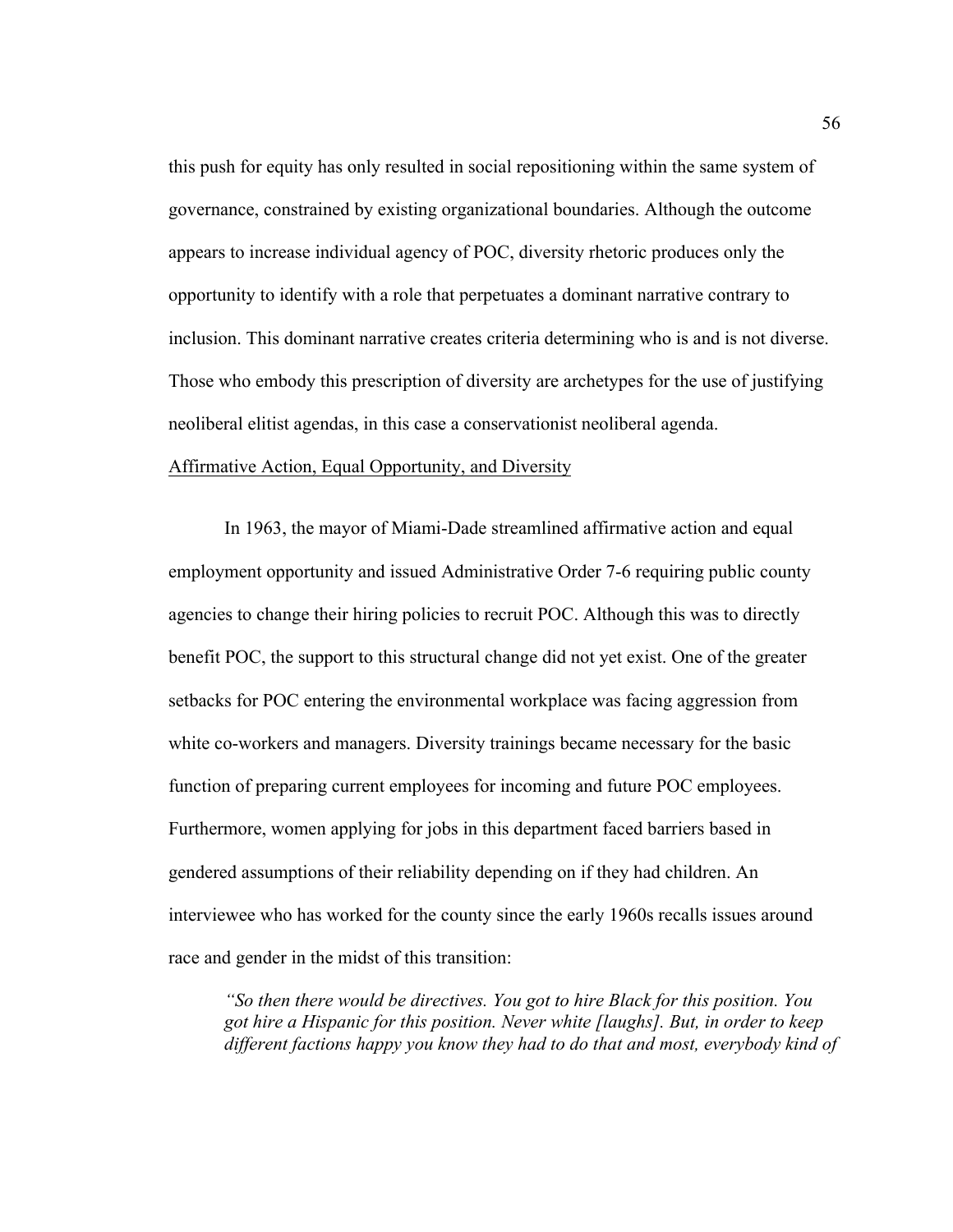*got along but every once in a while it would pop up about "well you only hire Hispanics. Well, you only hire Blacks." I always watch from the outside."*

*"I found the reason I wasn't hired was that I had three children and it was assumed that I would be out all the time because of having children. [...] The division chief or the supervisor that was hiring them, I think felt women with children, you know, maybe they had problems in the past of mothers calling out all the time because their kids are sick or something, but he didn't hire me. [...] That was like one of the things that made me really angry. How do you assume that just because I have children, I'm going to be less reliable, you know?"*

The department has since changed policies around sick days and allow their employees to negotiate alternative work times to accommodate mothers in the workplace. RER has altered their hiring process entirely to ensure the best candidate for a position is chosen based on a written and oral performance of hypothetical work scenarios. At the very least, the hiring panel includes a human resources representative and two division managers. Interviewees highlighted the institutional goals around diversity when they recalled the processes by which they were hired, including the diverse constitution of the hiring panels and the interview questions requiring a diverse perspective. They viewed this as a practical application and expression of the value of diversity in the workplace. One interviewee explains how the simple presence a human resources representative, focused on diversity, in the hiring panel functions to validate the whole process. The human resources representative demonstrates how certain characteristics or ideals can be embodied simply by existing and being positioned within this particular process in the agency. Here are a few descriptions of the interview process for technical positions in the water management department:

*"Two were representatives of the personnel and three engineers interviewed me. And they prepare the questions in advance. So there are some questions about*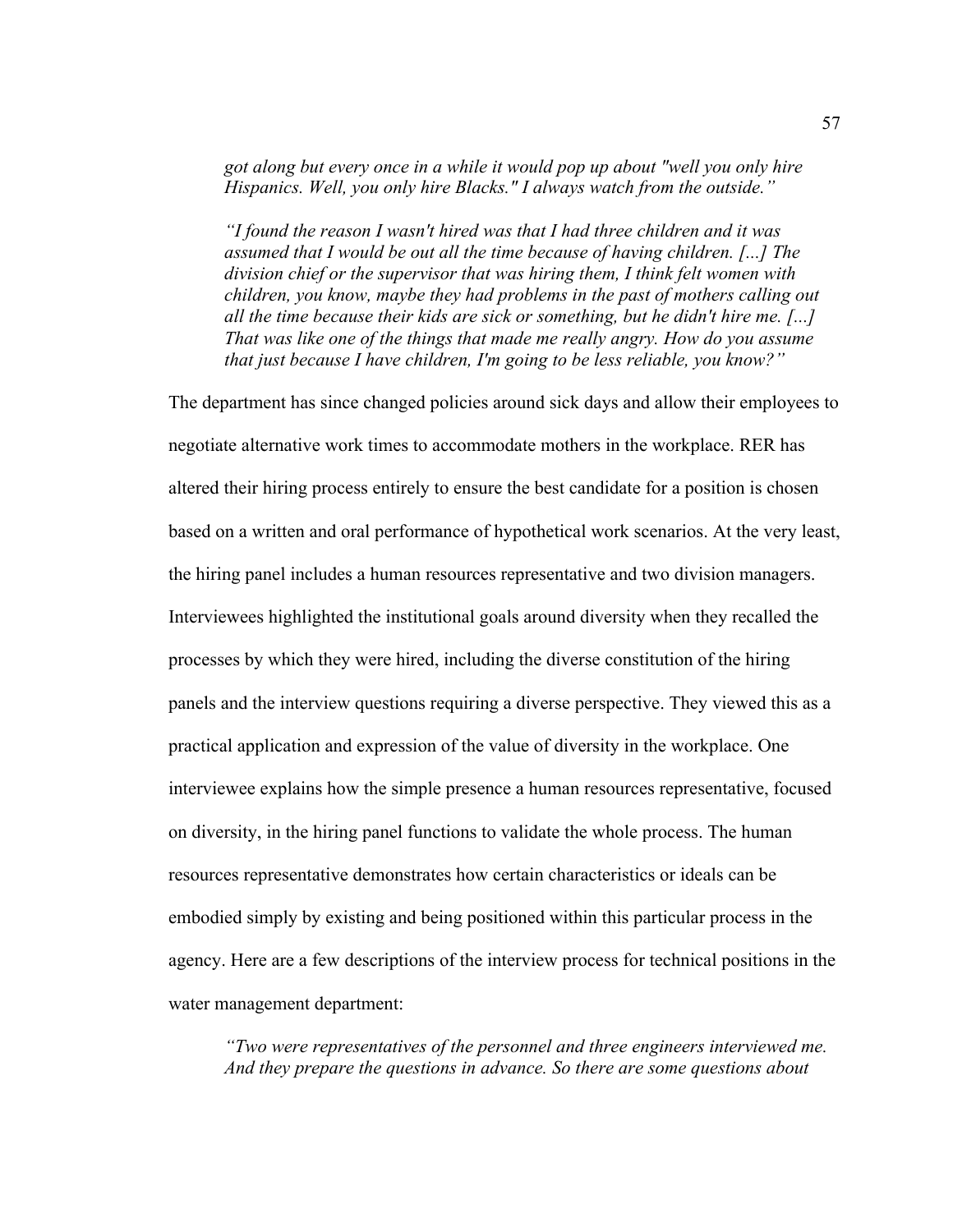*writing and some others more technical that you do to solve. And they give you a problem to solve, a simple problem to solve, a situation. So they have a structured interview so that makes you feel comfortable because you know everybody is given the same shot."*

*"It will be, in my opinion, it's very good to have somebody from HR because they can validate that the process is being done correctly. You have to have the people in the panel score the answers and it's an average. So they go by whatever the candidates answer and the person that gets the highest punctuation they go with."*

Diversity is nuanced in the hiring process; diversity is valued through the constitution of the panel, standardization of the process, and interview questions. However it is also obscured through the seeming objectivity of the process which renders difference invisible. Furthermore, although there have been deliberate changes meant to level the playing field for job applicants, the process is contingent on honesty and dedication to fairness of the hiring panel. Diversity, in this circumstance, becomes an aspect of human resources. It becomes bureaucratized, a matter of risk management, rather than a broader imperative to transform the power dynamics by which whiteness, masculinity and other hegemonic American identities are centered.

The meaning, purpose, and function of diversity is lost in a discussion of human resources considerations relegated and limited to specific work activities or tasks. As some interviewees express, these fair hiring practices and standards remain superficial and are sometimes even ignored:

*"[W]e had interviews one time and the woman that was the H.R. person from up there she was here for interviews to make sure we did it all on the up and up and you know you score based one to five or something. That time we had the interviews, she took all our scores. She wouldn't add them up in front of us. She wouldn't show us her scores. So it was kind of like the feeling that she wanted to go home, add them all up and then adjust her numbers to fit what- and you know*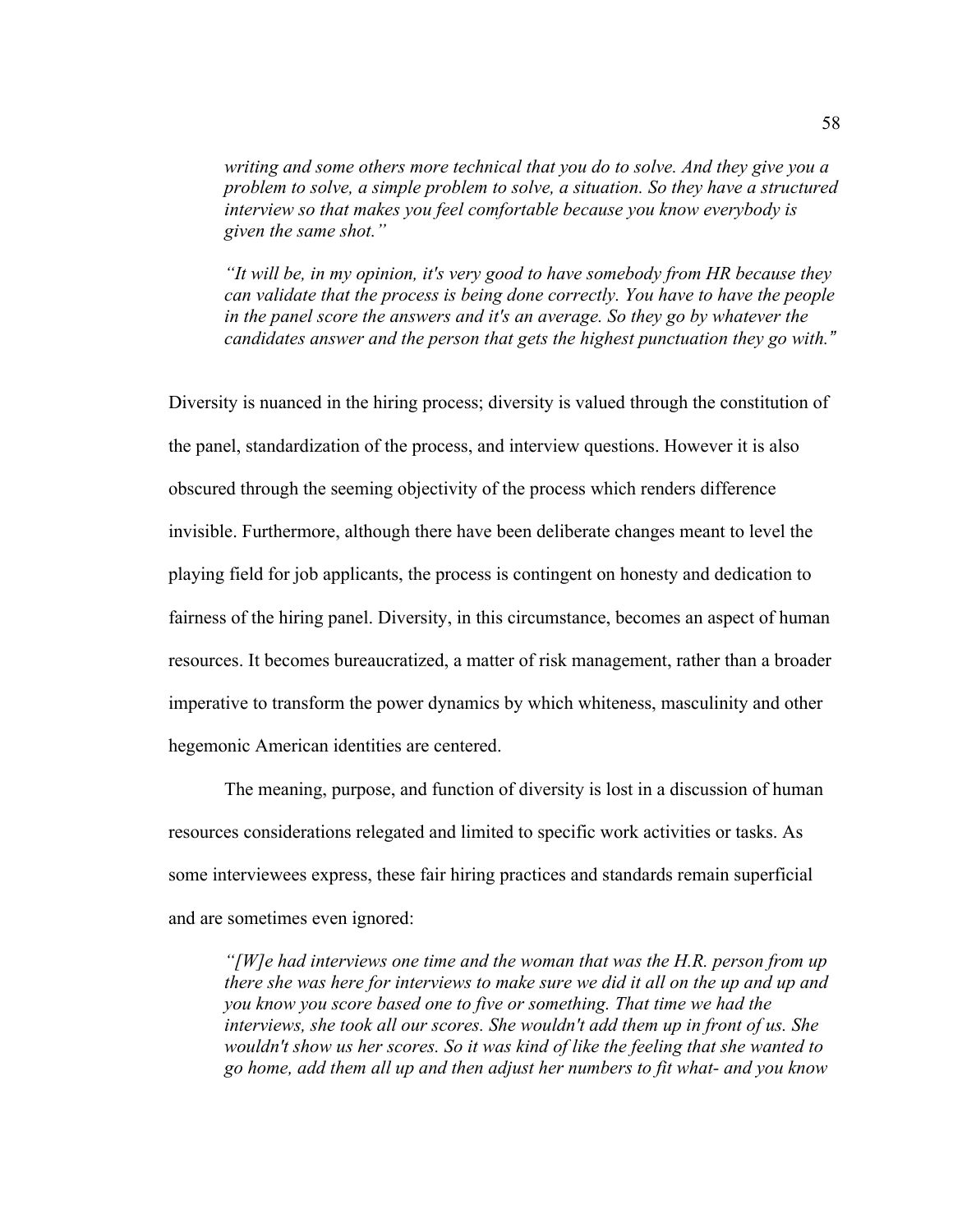*that that was not right. But we didn't make a fuss and you know we'd let it go. I can't even remember who got hired at the time. But I remember we all, all the rest of us that were on the panel after the fact and said you know that's not right."*

Written into the agency's own standard operating procedures are policies and documents outlining the importance of a "fair" hiring process. Another interviewee describes her hiring panel for an administrative position that provides more insight to where diversity at the forefront is necessary:

*"So it was a panel. And each one on the panel and they selected- I don't know how they chose who was going to be on the panel but it was people I would be dealing with. You know, when I, when they'd have panels at water and sewer we'd always have to have a Black, a Hispanic, a man, a woman. You know. Any combination of the above. It had to be a panel and it had to be diverse."*

However, these documents and policies around diverse hiring panels become an end in themselves. As Ahmed (2012) has observed in her work on the institutional life of policy documents, by focusing on what the documents do versus what they say we find that the document exists for itself. In this case, Administrative Order 7-6 manufactures trust communicated through the language of diversity but overall fails to genuinely transform underlying power relations; the policy becomes a "substitute for action" (Ahmed, 2012).

Diversity is woven through many of RER's organizational processes but it lacks depth and substance. The only instance diversity is a substantial stand-alone topic at RER is within a "valuing cultural diversity" training manual. RER becomes a site of encounter that uses diversity to facilitate contact with difference in proximity to borders of inequality. Given their achievement of a minority majority employee population, 78.47% POC, RER becomes exemplary. However, the interviews communicate diversity is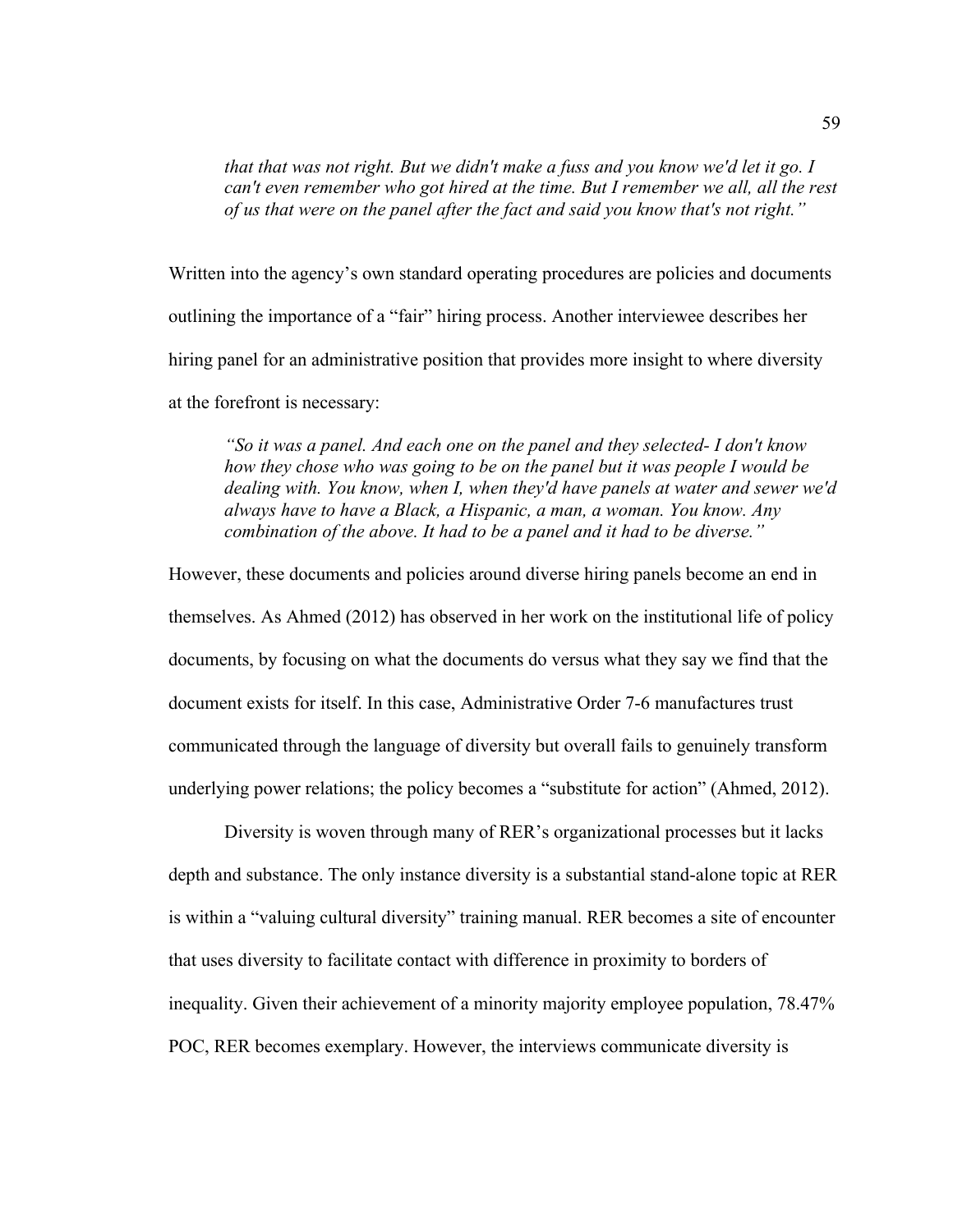achieved through indifference, complacency, and a direct focus on workplace efficiency. This approach to achieving diversity is merely cosmetic, preserving systems of oppression.



Figure 1 RER Demographics

Interviewees illustrate RER has an expectation of how much work must be done, a specific depiction of what work looks like, and communicate they are surveilling work efforts:

*"And I get the job done. I mean it might not be. I might not look like I'm working, because I was told that. You know you look like you just, you're not like that guy who's always walking around the office and he just gets stuff done. Work is getting done. I just didn't show it."* 

*"[…] they said OK I was doing excellent customer service […] Sometimes I go for lunch at 3:00. My boss noticed it. So I got my, in two years, I got a promotion. He said, 'that's why. How you cared about the customers and everything, I am*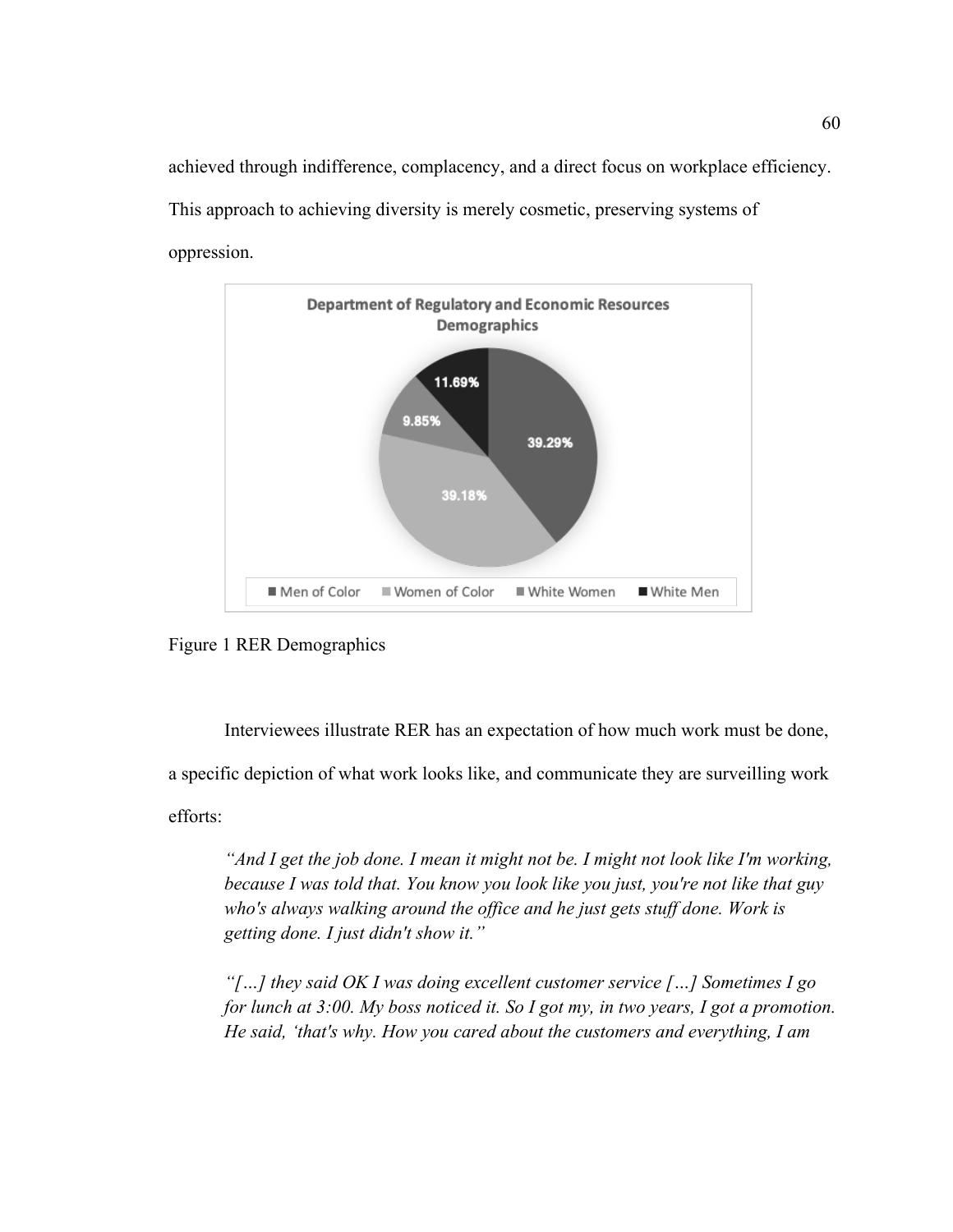# *extremely pleased with that. It shows dedication.' And I was like, Okay somebody was watching." [edited]*

This exemplifies Cartesian dualism and mechanization of the body, integral in primitive accumulation instrumental to capitalist longevity. We can think of diversity as a market incentive and 'othered' bodies as embodied subsidies. In this way, they are made into valued subjects and therefore commodified. This alludes to a professional fundamentalism; individuals adopt a working identity provided by RER. It is necessary to epitomize rationalization, what is rational, for maximum efficiency in any workplace setting. This rationality can be described as a methodological, positivist approach to navigating the workplace that values non-emotional responses. Following this rationality, diversity training at RER aims to identify emotional responses to conflict which inextricably links negative emotions to diversity issues.

Another aspect of RER's diversity trainings is how often it is assigned to employees. According to my participants, RER diversity trainings used to be biannual and involve the workforce of entire divisions, if not the entire department. The trainings have been transferred to an online platform and made into an employee requirement; employees are required to take the trainings when assigned by RER's human resources department. As time progressed, the training requirements became less frequent. If an employee was interested in taking this training, they would have to file a request to take general diversity trainings with the county rather than with the agency. A few interviewees who have worked with RER for over 20 years describe how this training requirement developed over time: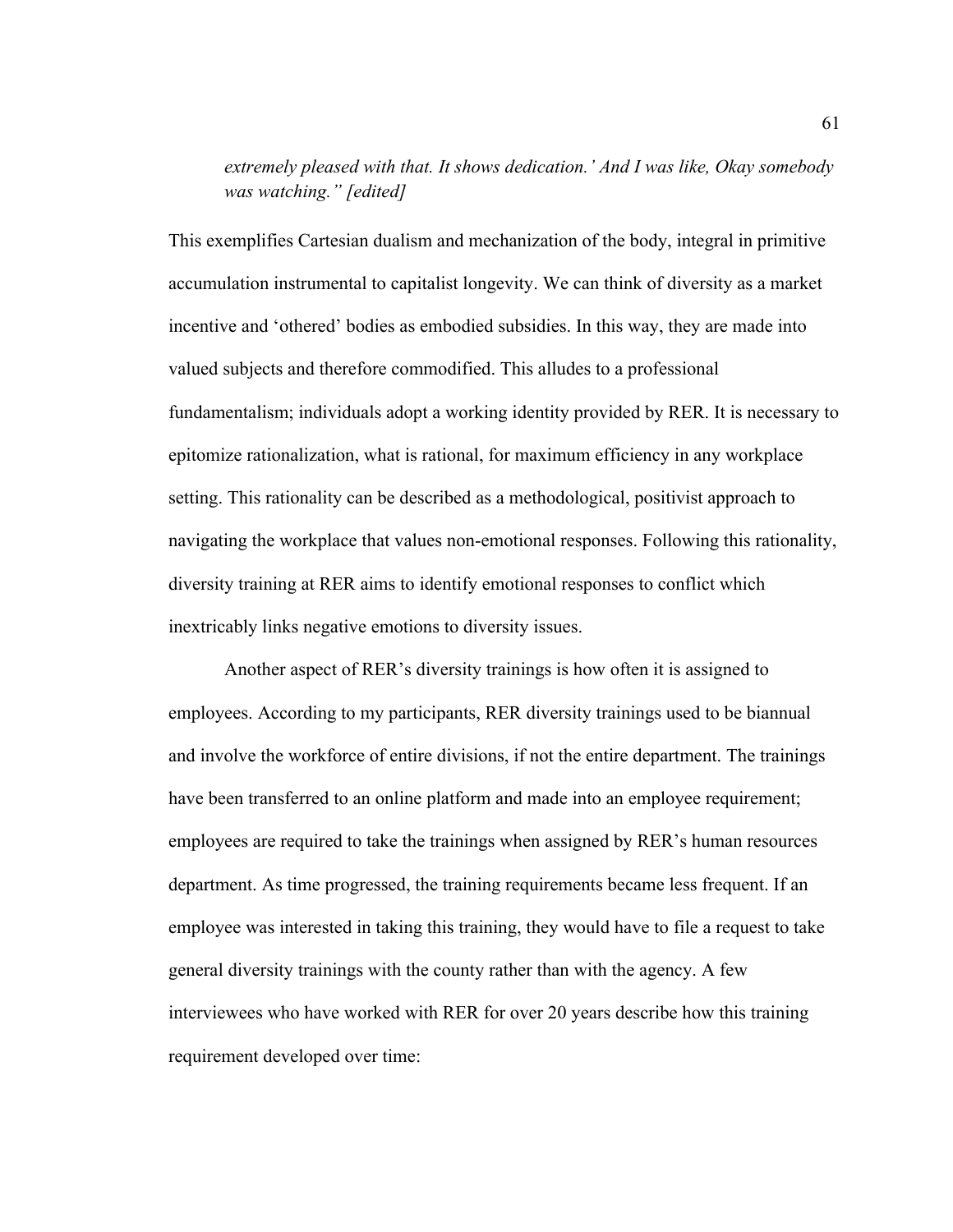*"...well the first time I went [to a diversity training], that was like a classroom kind of setting. Now it's all online."*

*"To make sure that you watched the video [laughs] you get quizzed all along the way and everything. Yeah. And every county employee has to take it and it may not be every year but you know every once in a while you have to take it over like a refresher course."*

*"Diversity, I go to special training because I want to be up to date. So yes I've taken courses. The human resources department in the county, they offer those. And anybody can ask their supervisor to attend those trainings. [...] They also offer online training. You can take those are your pace [...]"*

I revisit how often trainings are assigned because it demonstrates how the agency, or at

least RER's human resources division, assesses its own success. The assumption that

diversity has been achieved settles in as the training requirements recede. Diversity

trainings at RER are certainly regressing in frequency, however its content remains the

same. Furthermore, diversity trainings used to be an entire workshop on its own and, as

one interviewee describes, it is presented as part of a leadership training:

*"The county gives diversity training. [...] We had lots of basic training they give. Especially leadership training and they give diversity training as part of it. Now they give diversity training as an online training for all the employees."*

Presenting diversity and leadership together implies diversity is a leadership skill. Upon initial inspection, this seems positive. However, this had to effect of centered diversity as an issue for dominant groups to gain competency with in order to reduce legal risk, avoid political confrontation and subsume diversity within a larger environmental goal still premised on white male hegemony. Diversity here is being co-opted by a structure which has not been fundamentally transformed by its inclusion. The diversity discourse at RER began as a discourse around understanding racial, ethnic, and gender differences,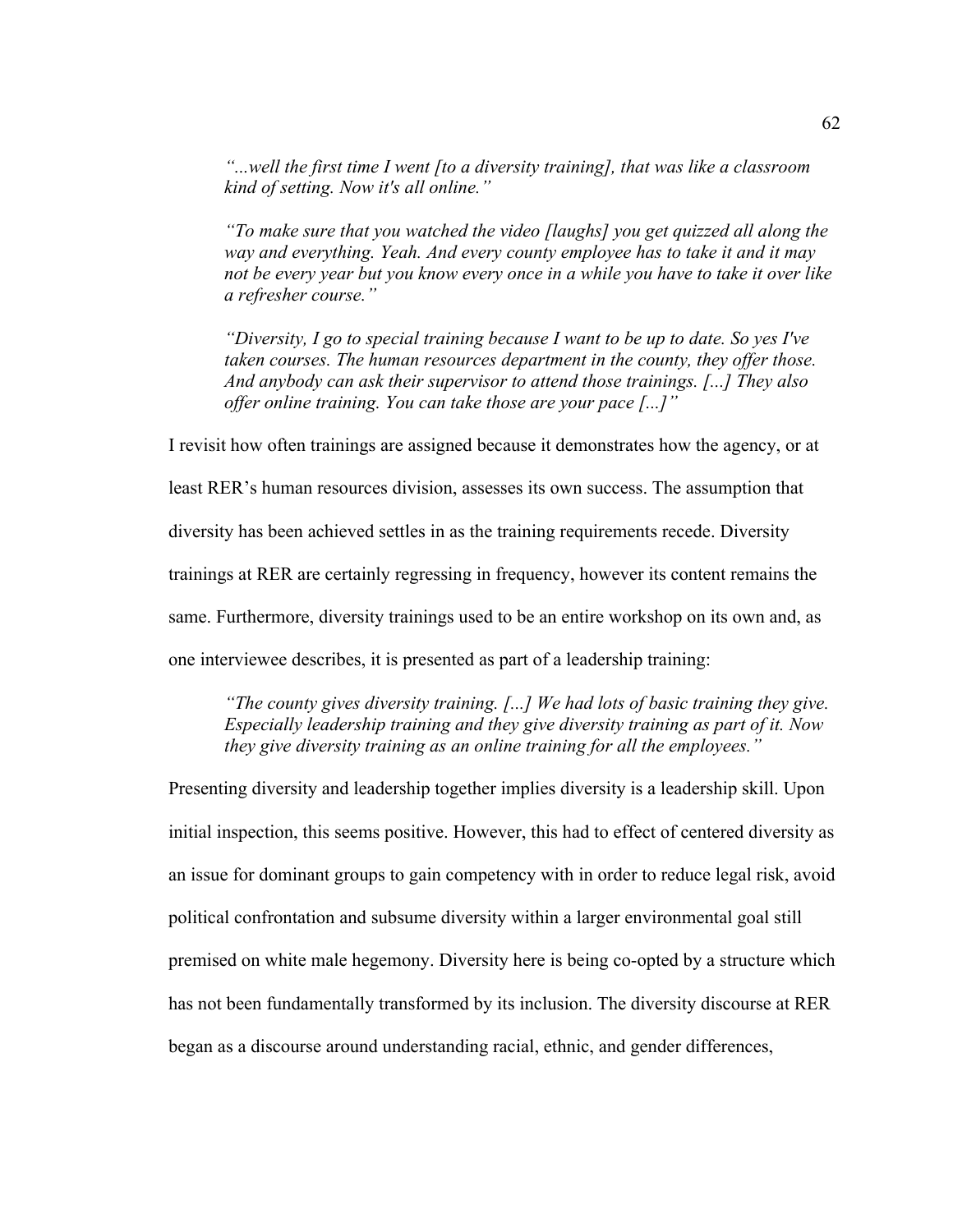undergoing several transformations. As the topic of diversity is handed off to human resources and leadership development, it has changed from recognizing difference to managing difference. Interestingly, the diversity training manual itself has not changed, however it is apparent meaning to WOC employees has changed as it has been absorbed into the agencies dominant discourses.

## A Diversity Training

The name of the diversity training program provided at RER is "Valuing Cultural Diversity." It was produced by the county human resources department and no publishing date is found throughout the document, however it has been altered to reflect its transition to an online platform. The training begins with an outline of the course objectives: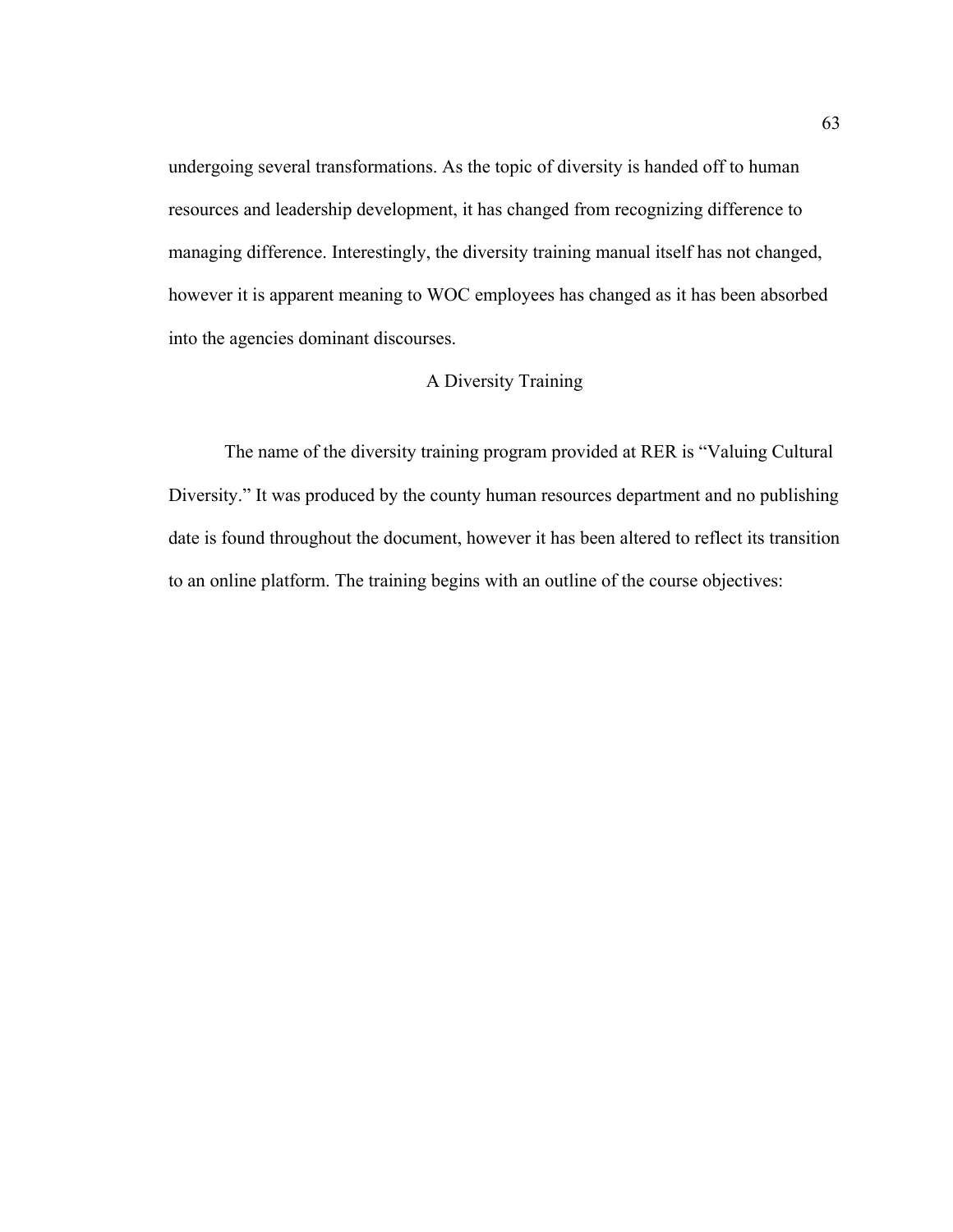# **Course Objectives**

Upon completion of reviewing this online manual, you the participants will have acquired knowledge and skills in the following areas and will:

- Demonstrate an increased understanding of inter-relationships among race. culture, and ethnicity.
- Examine the causes of cross-cultural miscommunication and discover effective strategies for more effective methods of communicating.
- Understand the value of diversity and how it relates to the workplace.
- Examine ourselves as we relate to all forms of diversity.
- Recognize the role of stereotypes, assumptions, and other barriers to diversity, and the effect that they can have in the workplace and in our personal lives.
- Apply knowledge and skills learned in this course to the work-site.

Figure 2 Valuing Cultural Diversity Course Objectives

As discussed previously, diversity trainings emerged from the need to acclimate current employees and employers to an increasingly racially and ethnically diverse workforce. Based on the stated course objectives this is an ongoing work, however the rest of the materials do not match the objectives and my interviewees reflected on this incongruence. The expectations of an "increased understanding" is reliant on meeting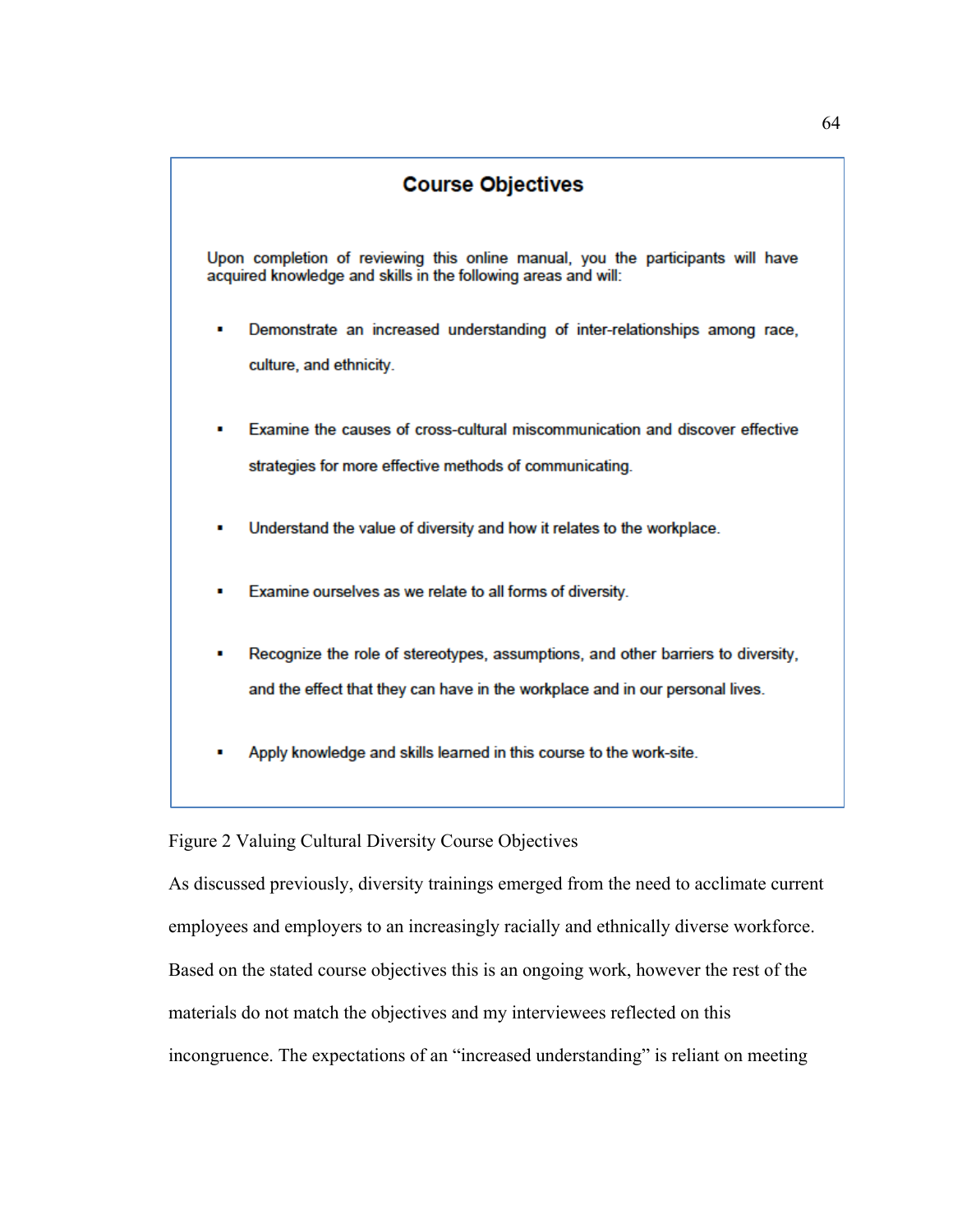difference with indifference. There are different mechanisms of indifference that result from this diversity training. The diversity training is successful if the goal was to instruct employees with how to avoid noticing difference altogether. Doing diversity is done by doing nothing with the expectancy of miscommunication. These objectives also communicate diversity has economic value therefore justifying the need for diversity altogether; diversity *is* valuable and *valued*. One of the more troubling objectives is "...we related to all forms of diversity." Racial, ethnic, and gendered differences are incomparable; each is positioned in proximity to whiteness and maleness. In this case, dominant American racial narrative surface in this diversity manual by associating heterogeneity with the inherent risk of miscommunication. This section is followed by a section entitled "Diversity Teasers" with a picture of an elephant and the question: "HOW MANY LEGS DO YOU SEE?" (See Figure 2). Using an optical illusion implies the trouble with diversity is that it is like that of an illusion. It is intangible, difficult to define, and is a projection of individual perceptions onto an object. From the start, the implication is that diversity is difficult and illusive; diversity becomes difficult and illusive by defining it as such using an optical illusion (Ahmed, 2012). Additionally, this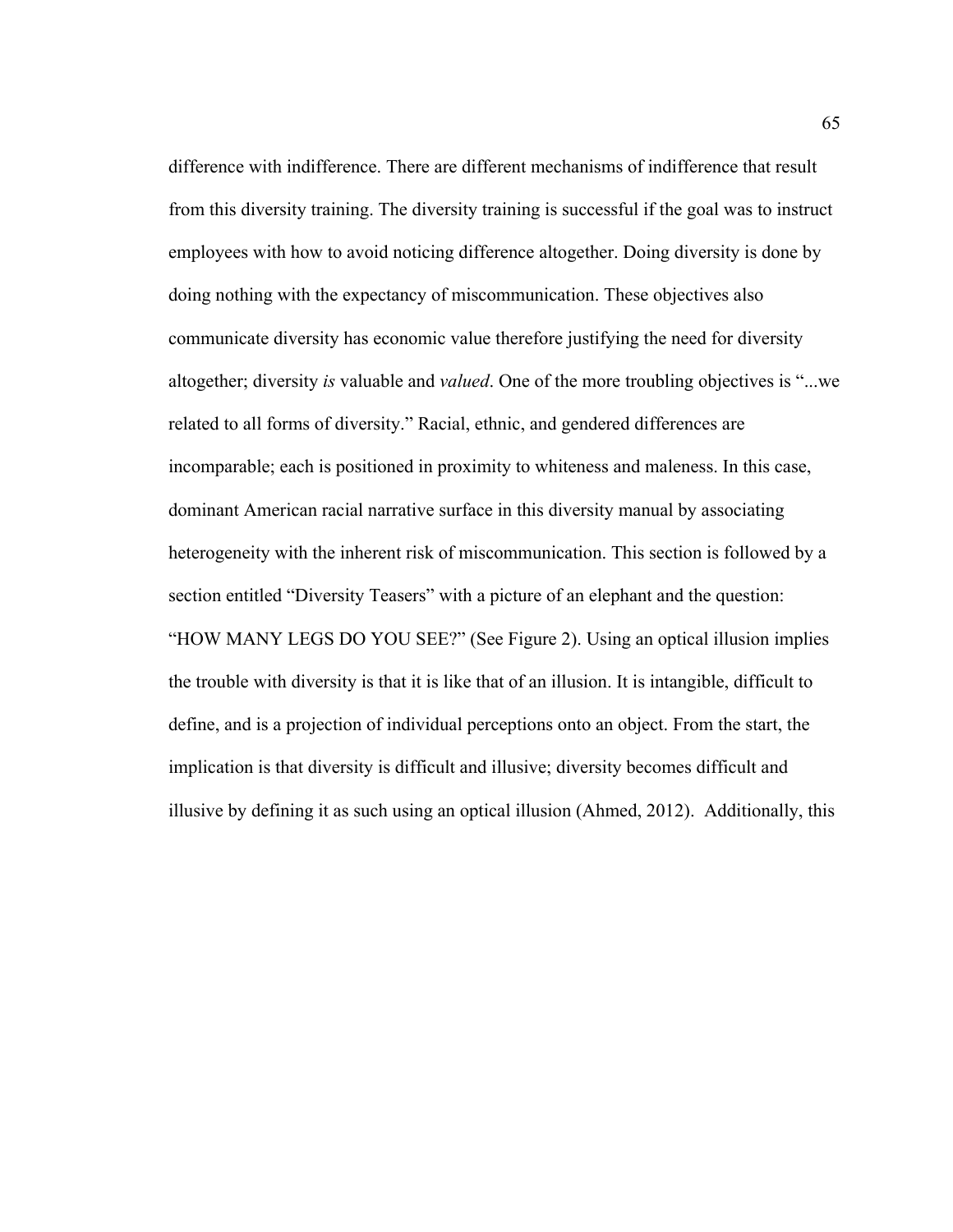portrays diversity as something that we learn to tolerate rather than something we are transformed by or which we must engage in a robust way.



Figure 3 INCREDIBLE OPTICAL ILLUSIONS by Nigel Rogers, London, Quarto Publishing, 1998

The answer provided to the proposed questions is: "Trick question. Some people see 4 legs, some people see 5 legs, all the way up to eight legs." The implication here is that of the former, this is an individual projection of perception and an attempt to define the object subject to that projection is a trap, a trick question. However, the manual goes on to describe perceptions as culturally constructed and are restrictive in this way;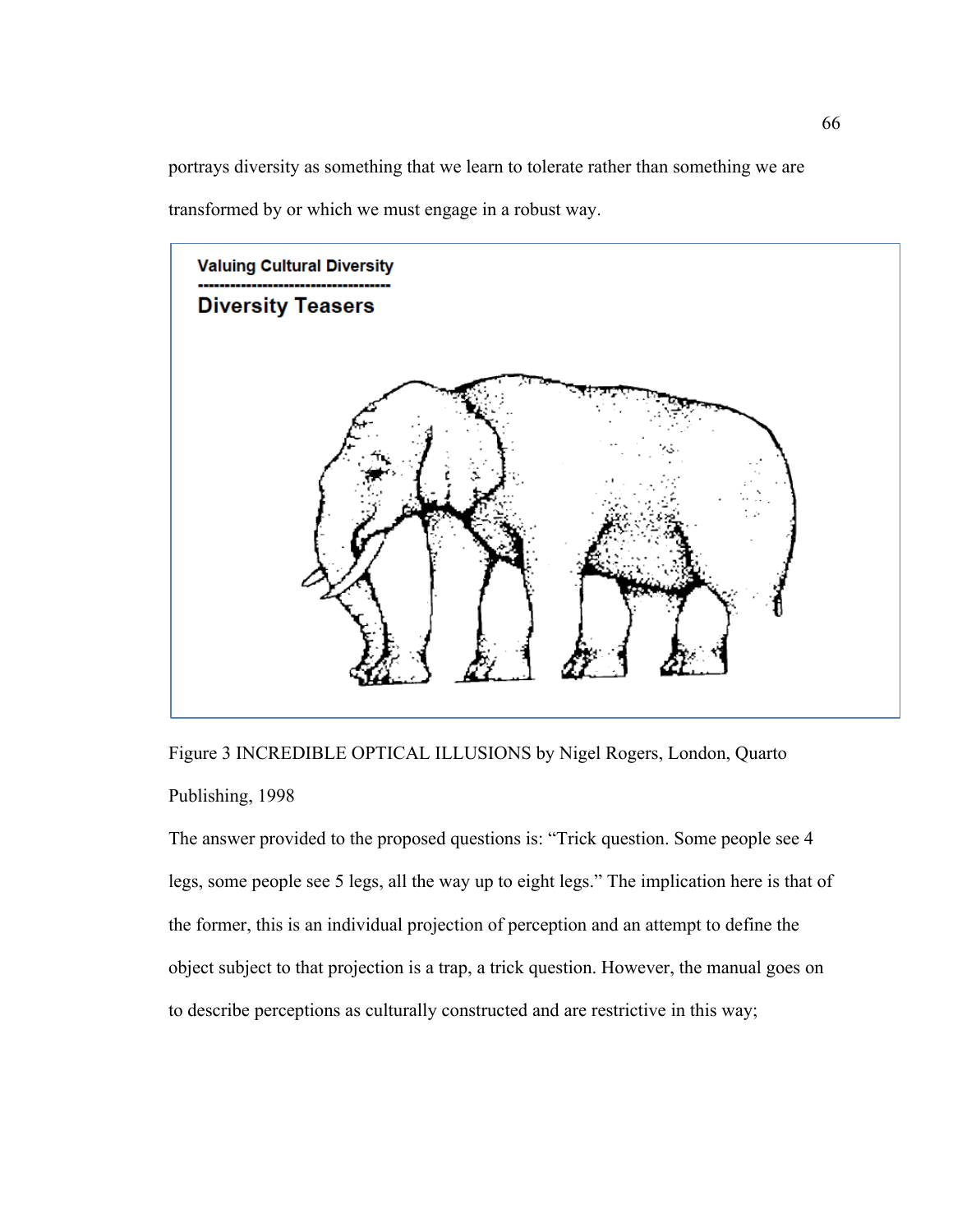assumptions arise from an individual's cultural positioning. The resolution to this optical illusion or the lesson from this activity is:

*"A good starting point for valuing diversity is to view everyone as different from us, and as people about whom we can't make assumptions. Appearances are deceptive; people who appear to be very similar to us are often different, and those who appear to be very different can turn out to be quite similar."*

Ultimately, the narrative presented in this training around diversity is too simplistic. It is a post-racial narrative of racial tolerance which fails to disrupt white supremacist, capitalism patriarchy, to use bell hooks' turn of phrase.

#### Positioning & Embodying Diversity

McMahon (2004) echoes this same rationale, placing EAs as a space for identity negotiation. EAs facilitate a space where identity is negotiated by their employees. Different sectors or divisions become a space for subcultures. The success of the organization/agency depends on a baseline understanding across subcultures—agreeing with an organizational mission. Horizontal institutional structures prove to be counterintuitive, deepening (class) rifts of difference. Furthermore, literature around selfperception suggest individuals draw on external discourses to confirm identities (Ahmed, 2012; Carollo & Guerci, 2018; Chrobot-Mason et al., 2016). The external discourse women of color must navigate is one of environmentalism while embodying diversity. In RER, some interviewees describe moments where they faced discrimination and punishment for cultural diversity and hardships they find being a woman in a historically male dominated field.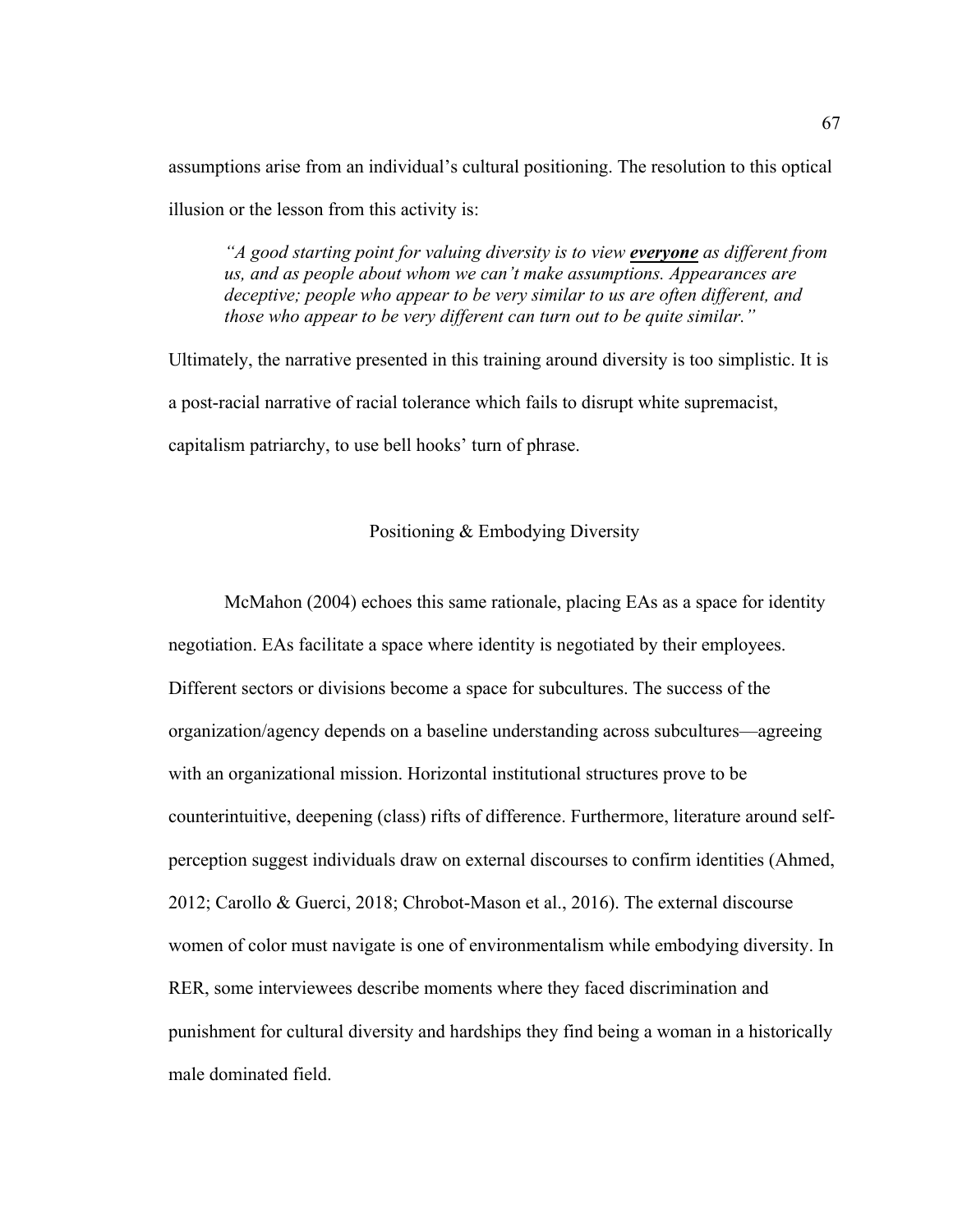*"Someone brought it up to the county, to our supervisor, that she's getting bother with our language. Yes. And when I bring it up to the HR, HR punishing me that I'm not supposed to talk in my language. And they told me [...] people here, they don't keep their mouth open while they're eating something. Maybe I do. And people Iranian people do in my country because they don't have [American] culture. And I think that's really the rude and this is like discrimination, totally discrimination. They're not allowed to say that to me. I'm still working for them because I need my job."*

*"And being a woman, is a challenge. Sometimes I feel like, I am from another country and I'm a woman, it's a double whammy, it's a big handicap. And I am in discipline in engineering, a male dominated profession. So, you have to prove every day that you are good, extremely good. When a person, who is a supervisor and it's a man and he says something strong, yeah like that, they would say oh, he's a strong person. If it's a woman that is saying that, they would call me a bitch. That's what it is. So you have to be very polite. Extremely polite and being a supervisor is hard for a woman than a man."*

Women at RER have visiblized social barriers in EAs. POC have to navigate

around these barriers because their livelihoods depend on their negotiation. They

compromise their traditions and culture, adopting a modified version of American ideals

embedded in the environmentalism EAs facilitate. They are faced with up keeping ideals

and this further reproduces the dominant narrative that exclude them.

*"Now they're judging me based on my nationality. They judging me based on, over like the location I was born. I have never judged based on those things when I was working for my company-- my country. It was totally different […] You never think about those issues. You just go and start working and whatever you are supposed to work. But here, you have to deal with two different things: the project and all those people that they want to tell you something that is kind of related to where you are from."*

*"Women are, like, we have no choice. You know we had to leave the house and go out and help. Yeah, yeah, we're...we're a cool breed."*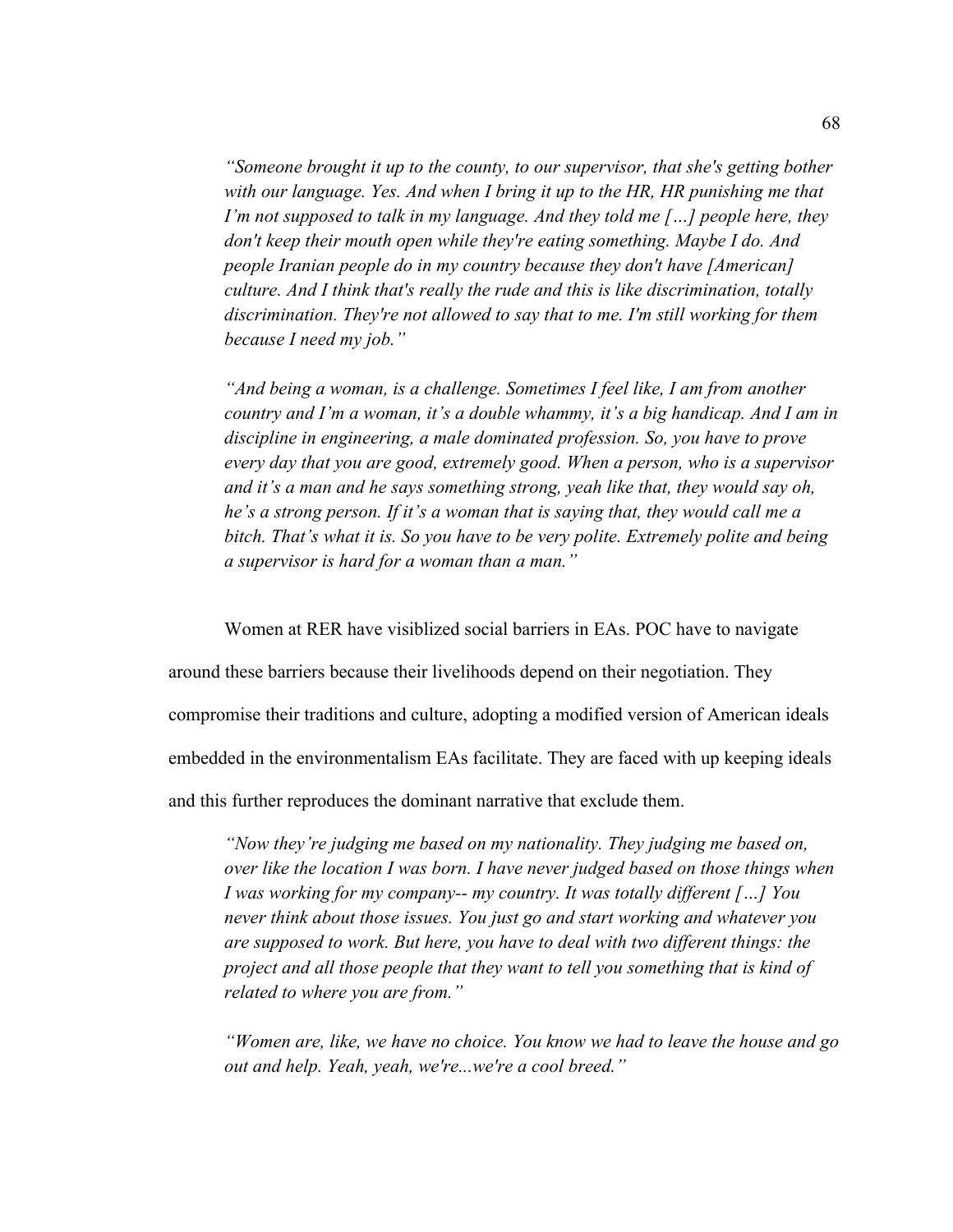However, many of the interviews I did at RER shows the agency to be in a transition to becoming an outlier. This is contingent on the personal dynamics between employees who facilitate a space that receives and embraces differences of race, ethnicity, and gender.

*"But, they accepted me and they wanted me to be part of that. So. I think I really like DERM, and the way they accepting other people coming and working for them."*

*"So they spent the first day, […] the project manager […] went to each cubicle and they introduce us and give us brief information about the person working in that cube and what projects they usually work on. So, I think it was a good introduction to bring people together and make us being accepted in that, like, environment."*

Making diversity criteria for institutions to uphold has the risk of facilitating roles (false consciousness) for POC and women to fill as placeholders for nationwide requirements. Although there are positions deliberately created, the space does not cater to POC and women. Because they become a requirement, institutions may oversimplify complex necessities that deliberately benefits POC and women. An interviewee describes how RER meets diversity standards:

*"They would even bring in people from other departments if they needed to to get the quota, you know, the diversity that they needed."*

This shows how employees are aware that the government has made diversity necessary and their experience demonstrates how it's not necessarily to benefit POC, women, or WOC but to meet a "quota." Although there is no actual quota RER has to meet, the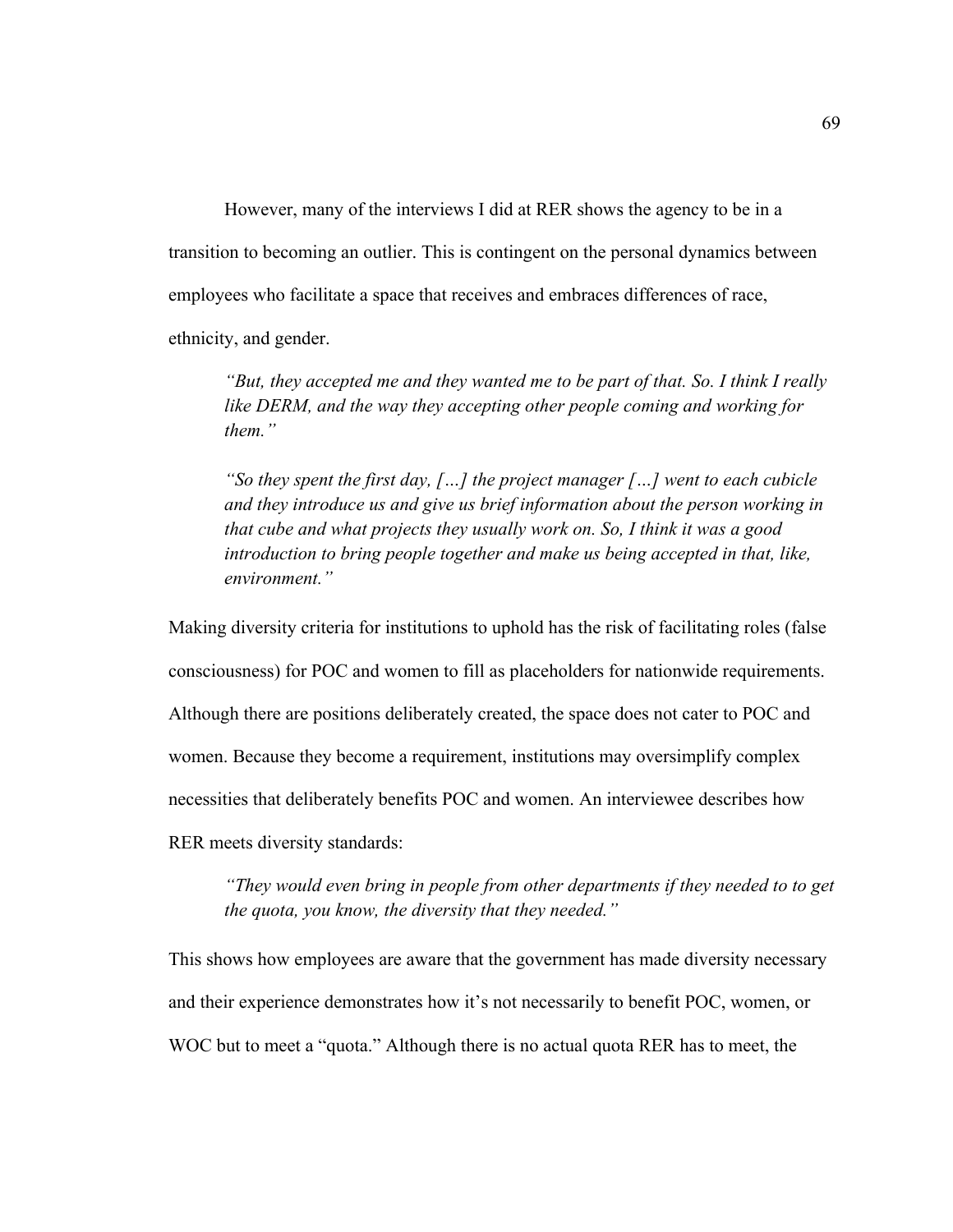interviewee understands the agency through a business model and must move employees around to appear diversified as a market benefit. It exemplifies women's consciousness of the agency's motives behind their professional (dis)placement within the office. Employee relocation/(dis)placement in attempt to meet this diversity quota risks productivity and efficiency altogether. Fractures widen as communication and project processes within operational divisions (i.e., air quality, wastewater management, accounting, etc.) are stymied by employee movement. Moving employees around to achieve well-rounded diversity appears to be a strategy of RER. Furthermore, these diversity initiatives prove to be a cosmetic, symptomatic solution to greater institutional problems as WOC are brought into the agency but their success and vertical movement is undermined by internalized biases (Taylor, 2014). In the previous statement, there is a clear acknowledgement of gendered roles within the agency that is not problematized in their diversity training. Employees internalize these biases and rationalize their positions within the agency.

Women of color are burdened with the task of facilitating identities that negate their racial and gender difference. They are negotiating tensions of discourses in multiple histories that are read on their bodies and they are negotiating them in different ways. The online diversity course teaches difference is a site of contestation and should be avoided. However, if difference is unavoidable it can be communicated in a more palatable way. As mentioned previously, some women were overlooked for having children. Today, RER has developed to accommodate mothers in their agency. Taking a closer look at motherhood, a typically feminized gender role, demonstrates how WOC are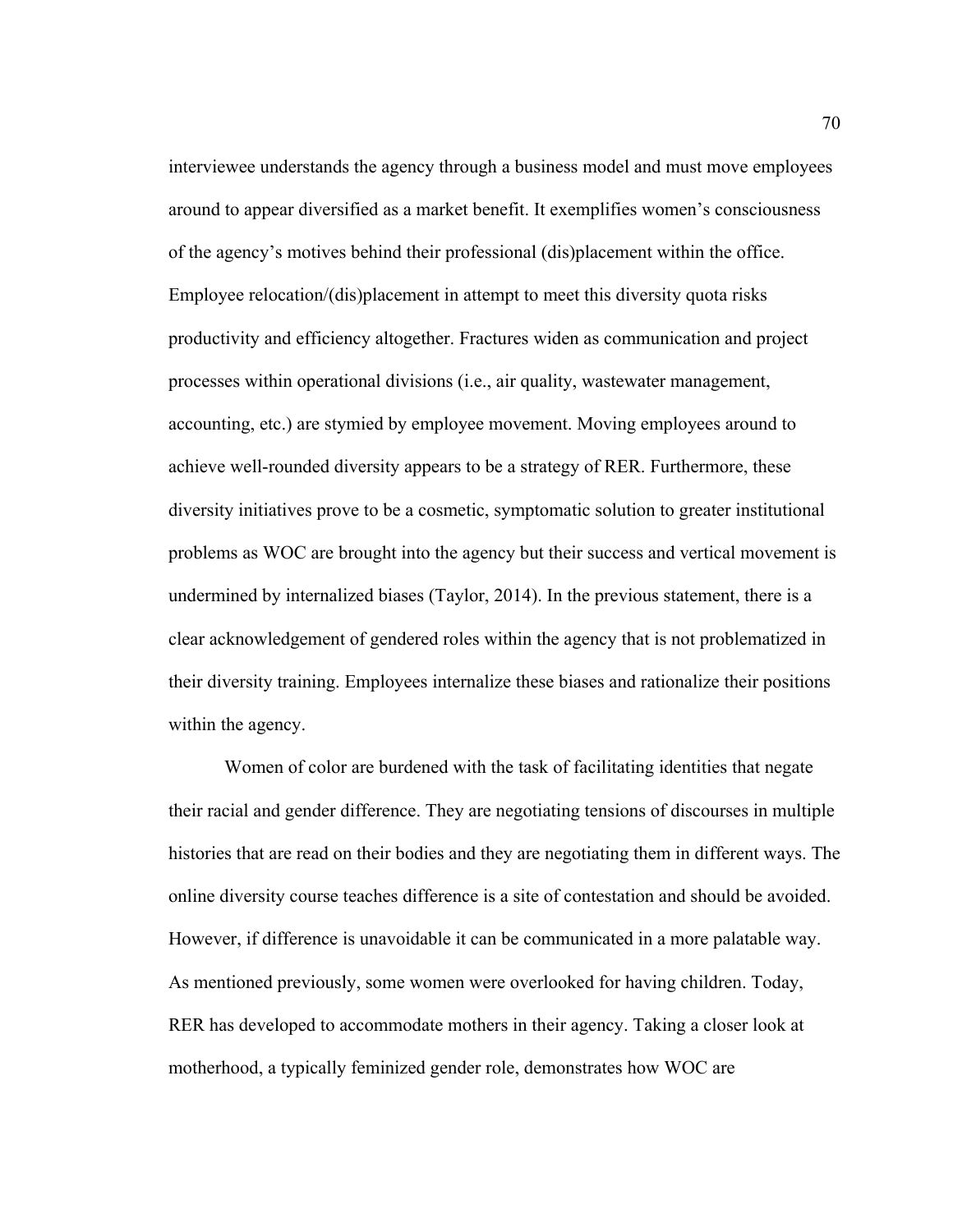simultaneously put into roles that negotiate motherhood to (de)emphasize their other forms of embodied difference. A few of my interviewees talked about the struggles of balancing their personal lives with their professional lives and how their children motivated their work ethic entirely.

*"But then I realized that it's an example that you're setting for your family. When they see you going for the things that you're, you know, that you're trying to accomplish. If you- if you stop and you lay back what kind of example are you giving? [...]They'll see me as a role model that they will follow. I hope."*

Sometimes their children that gave them courage to speak up to their managers to barter

their work responsibilities:

*"I am so worried about my son [...] there was no aftercare in the school and there is no daycare nearby I can leave him. [...] I said, "No, I'm going to resign my job and I want to be at home when my son comes." And my boss said, "I believe in your skills and you will find a way to figure it out. Until then, if you have to leave at 3:00, 3:30, go ahead. Take your time until you find a place for your kid to do that all you go and feel comfortable or whatever it is. So don't be in a rush to resign your job." So that's what the accommodation is."*

However, other interviewees chose to quench their mother identity in order to match the

work capabilities of their male counterparts or obtain certifications for promotions.

*"I remember once where my son, I came back from the library and he was already in bed and I go to him to kiss him goodnight and he goes "Mommy are you going to live with us again?" So that broke my heart. Yeah but you know it's part of the sacrifice that you have to do if you want to be here and work at the same level that other people do when they have the same careers that you have. So it was hard but didn't kill me."*

Mothers at RER are phenomenal and RER has, to an extent, recognized the burdens

associated with this identity and the roles mothers have in their children's' lives.

However, these responses also invoke an idealized conception of what a working woman

should tolerate and allow to be a burden. In the two previous quotes, the solutions to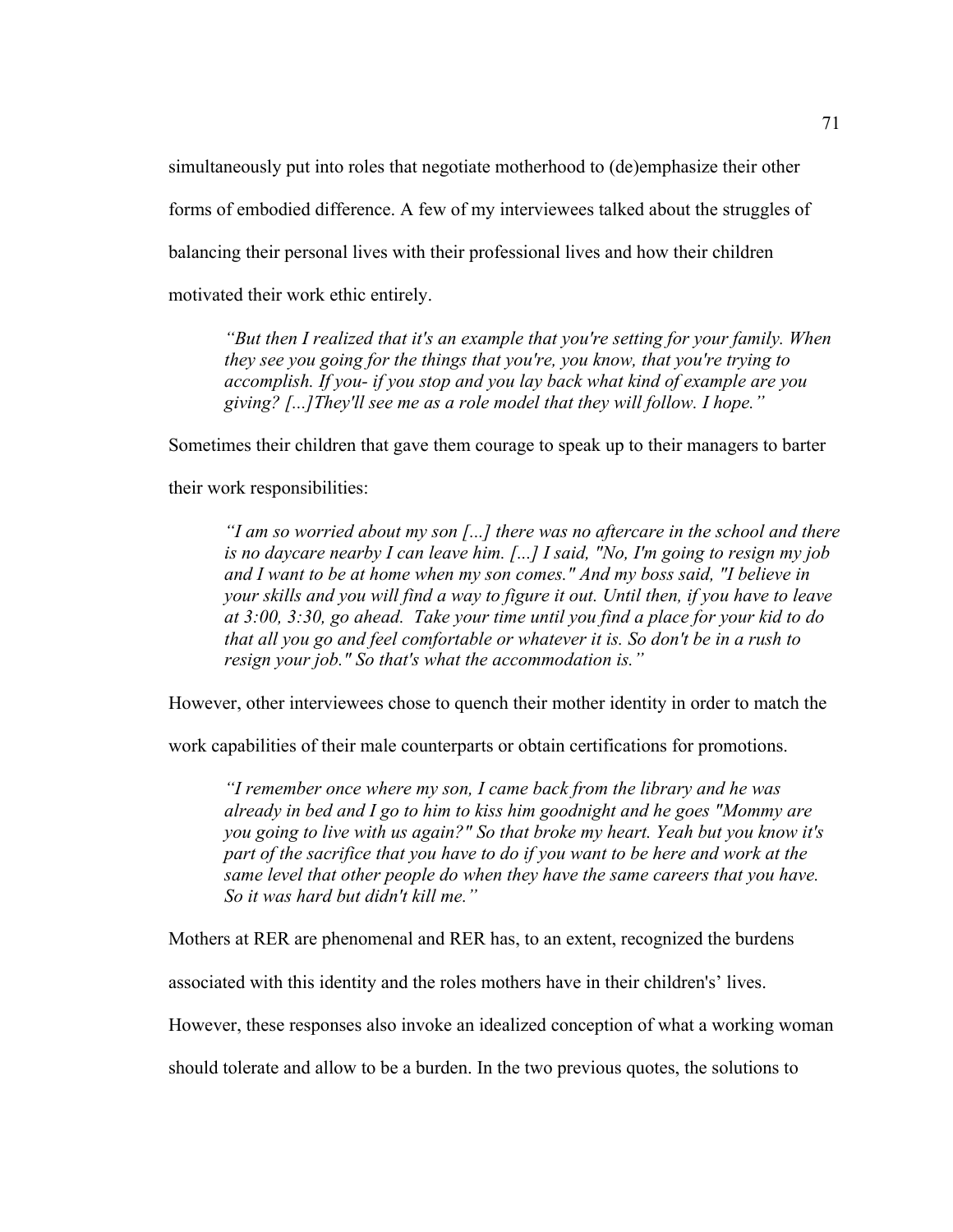taking care of their children was to either resign or sacrifice family time to focus on work. The latter mirrors that of Cartesian dualism necessary to carry on with her career. In this way she overlooks her own difference with others in the agency. Through this homogenization, she rationalizes "sacrificing" time with her children is necessary to keep up with coworkers. Another interview builds on this as she describes what she perceives to be a response to difference:

*"You've got to be flexible. That's what happens in the department. Diversity is a good thing, it gives a lot of education on accepting other people for what they are. I mean, see through the difference to see the human behind, you know."*

Racial and gender difference is co-opted into this diversity discourse and in this way homogenized. This aligns with the online diversity training manual; it defines diversity as "an extremely broad term that people use to refer to all sorts of differences. Workforce diversity ranges from difference that can be concealed, such as a particular lifestyle, to differences that can't be as easily concealed such as gender or color." The implication here is all diversity is concealable, however some forms of difference are easier to conceal than others. The interviews validate diversity functions conceals, or obscures, difference.

Gender and race, or as RER's diversity training manual uses "color," is not easily concealable. The interviews that made claims of experiencing racial or gender discrimination were done outside of the RER office. However, interviews in the office either reported they have never experienced such discrimination or they have heard stories from other women in the office that have experienced discrimination. There was one particular interview demonstrating how difficult it becomes for WOC to navigate the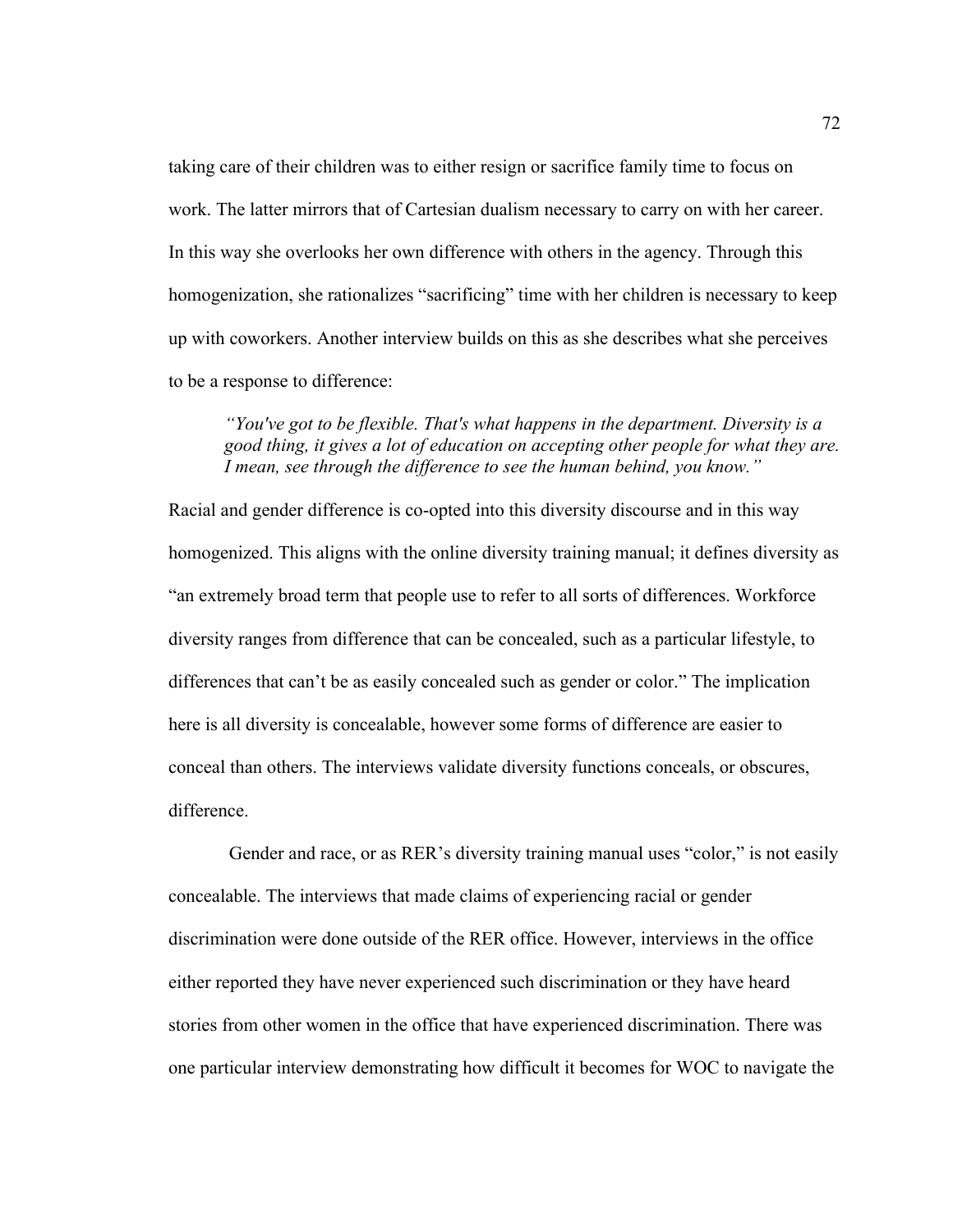environmental workplace, characterizing the extent to which RER's diversity training

frames the subsequent negotiation:

*"And being a woman, is a challenge. Sometimes I feel like, I am from another country and I'm a woman, it's double whammies. It's a big handicap. And I am in discipline in engineering, a male dominated profession. You have to prove every day that you are good, extremely good. When a person, who is a supervisor and it's a man and he says something strong, yeah like that, they would say oh, he's a strong person. If it's a woman that is saying that, they would call me a bitch. That's what it is. So you have to be very polite. Extremely polite and being a supervisor is hard for a woman than a man."*

She makes the burden of being a WOC plain. There is no benefit being a woman, a person of color, or a former immigrant in an institution that is organized to sustain whiteness and maleness. This hegemonic structure entangled with American ideology, positions WOC in proximity to white male-centered conservationist ideals. The culminating point of this analysis is how WOC in RER negotiate their identity. Identity negotiation via semipermeability becomes a necessary (sub)liminal skill of WOC, given the presence of dueling discourses bracing ERAs altogether. WOC have tools that enable their ability to be an absent-presence in the agency and rationalize the necessity of these abilities. A possibility of a professional borderlands emerges as organizations place race relations in the workplace at the forefront of diversity initiatives. However, individuals in the workplace must also be willing to confront uncomfortably, as either as an oppressor or the oppressed, to form an alliance within difference. By flipping the dominant narrative on its head, the predominance of whiteness rather than the lack of diversity, WOC would give themselves permission to challenge their ERAs to do better.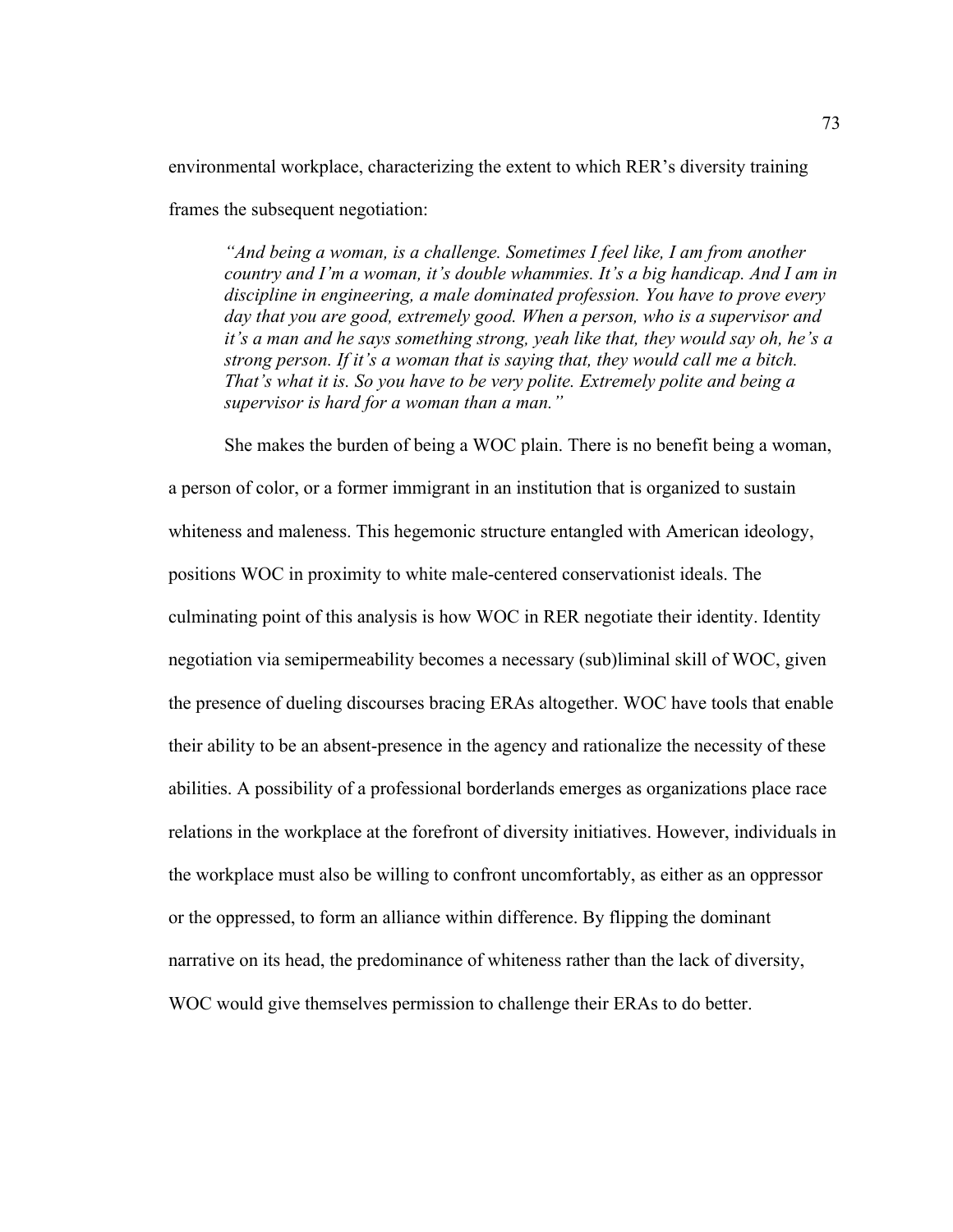#### DISCUSSION

In sum, RER's diversity discourse does not facilitate authentic diversity, but rather catechize women of color to sustain and maintain institutionalized forms of oppression. Environmental issues are easy to relate to because every human lives and are bound within the earth. The discourse built a platform for a diverse group of people to unite and perpetuate a message of the necessity of homogeneity using terms like unity to reflect holistic interactions. It becomes a common ground for a diverse group of people with diverse interests to come together and form a commonality. This is what makes ERAs unique; there are employees who embody different interests, have differing educational backgrounds, and work in different divisions but are encouraged to overlook race and gender issues to face environmental issues. From this perspective, environmental issues are capable of blurring the lines of distinction of class, race, gender, and sexuality thus reflecting notions of diversity determinism. Furthermore, ERAs are unique in the use and appropriation of environmental language. Most employees enter the workforce with a natural science degree, loaded with taxonomic, Latin names and biological concepts. It enables them to deflect social issues or reduce them to a science as a way of rationalizing the irrationality of facing discrimination and clear hierarchal biases in the workplace or simply to overt potential conflict. This strategic use of language echoes biological determinism and loans to consolidate diversity determinism.

Environmental language develops secondary functions as an audio jammer in that it obscures ongoing discourses on social blockades in the field (Ahmed, 2012). Reducing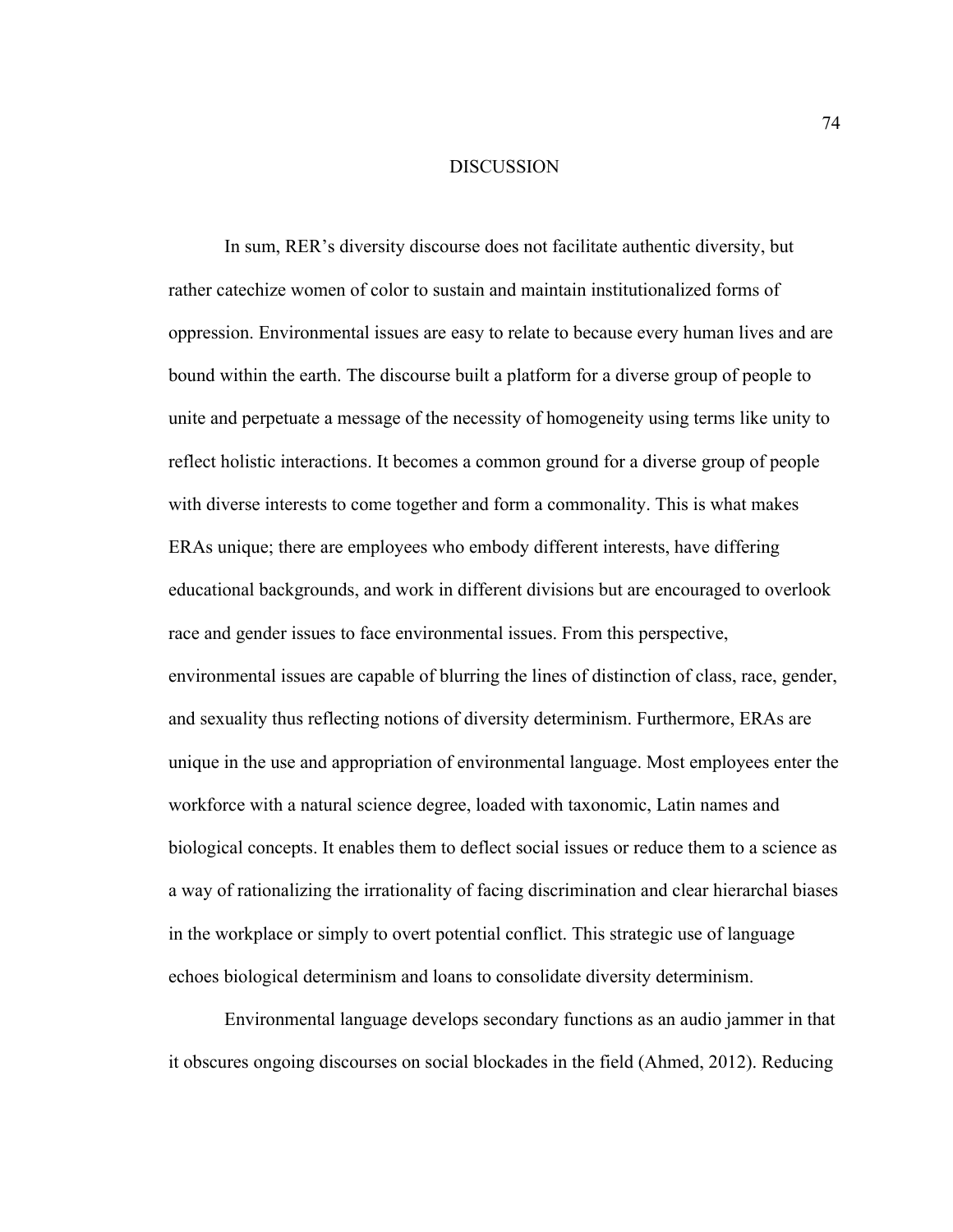social issues to a science risks oversimplifying and conglomerating individual experiences, rendering any movement to a standstill in the workplace. Women in the environmental workforce are encouraged to overlook their own differences and assimilate to organizational culture—an illusion of diversity is fulfilled. In this setting, a new body is created and women take on a new shape. Women negotiate within themselves and without themselves to adhere to quotas prescribed at their job. As one employee expressed, "we're all different when you're at a job." There is a level of (un)consciousness that is required to navigate the environmental workplace. Now that the workforce has diversified and includes more women, and WOC, it could be that the content of the diversity trainings has changed because diversity is embodied and furthermore fulfilled particularly at RER. Prioritizing diversity is contingent on how many women and WOC file grievances with human resources (HR) or request diversity training for themselves. The logic was given along with initial diversity trainings: everyone is a human and you must be polite and accept them. Political correctness materializes as a form of self-governance; all employees are different and must be accommodated by each other's acceptance. Employees are guided to avoid acknowledging difference. If no one sees it, it does not exist.

Diversity trainings lends oversight as a rationalization tool for long-term employees; the problem is located within the individual employee rather than social inequities barring career advancement, consequently leading to their resignation. Furthermore, mentorship at RER was described as an informal, self-driven process. Structured mentorship often increases retention of minority employees (Taylor, 2014;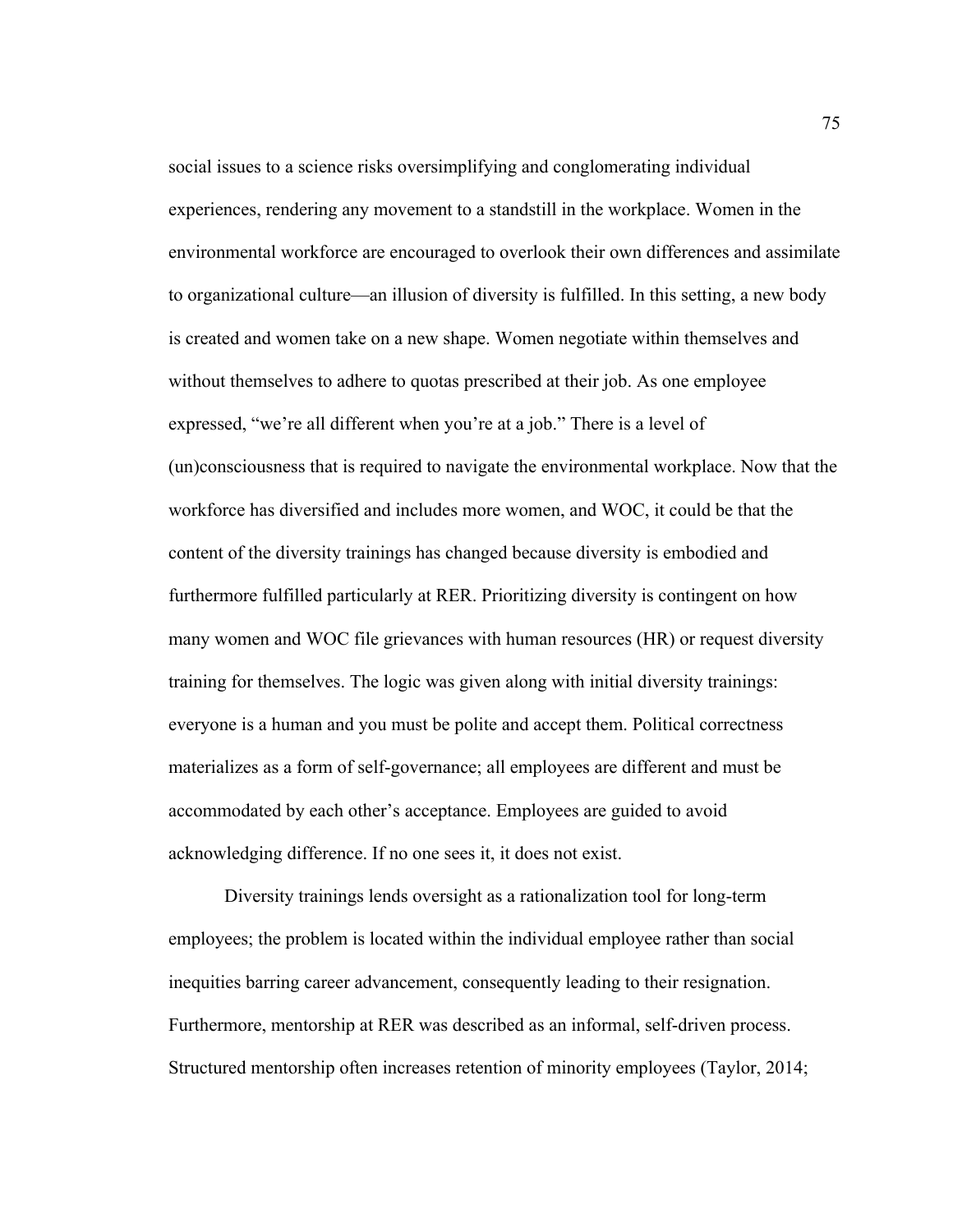Dobbin & Kalev, 2013). If mentorship were formalized, the chances of employee retention would improve and assure change is underway to facilitate the success of POC in the agency (Taylor, 2014). Diversity has many roles and is embodied in individuals; it can be a method of protecting existing barriers of including and facilitating a space and culture for POC and women can comfortably navigate (Ahmed, 2012). It is a nuanced concept and practice, functioning to appeal to and satisfy a multiplicity of actors. Furthermore, the domination of whiteness is rarely problematized; the problem that is often articulated problematizes POC, making them the culprit of a diversity deficiency. Ahmed explains these symptoms as part of the "phenomenology of whiteness." In sum, WOC who work at RER are un/sub/consciously navigating the environmental workplace. Negotiations are made in proximity to the dominant culture embodied in the office building. In regards to diversity, there is a conceptual bridge between social diversity and biodiversity. As previously stated, environmental language inappropriately fuses environmental concepts with social issues and has the capacity to reduce issues to a science. Reducing women to "a cool breed" enables objectification and subjection to identities created by the ERA—to embody diversity, meet a quota, and report diversity improvement to HR. However, a new type of environmental employee is underway and they challenge forms of stratification with higher expectations of social responsibility from themselves and the workplace.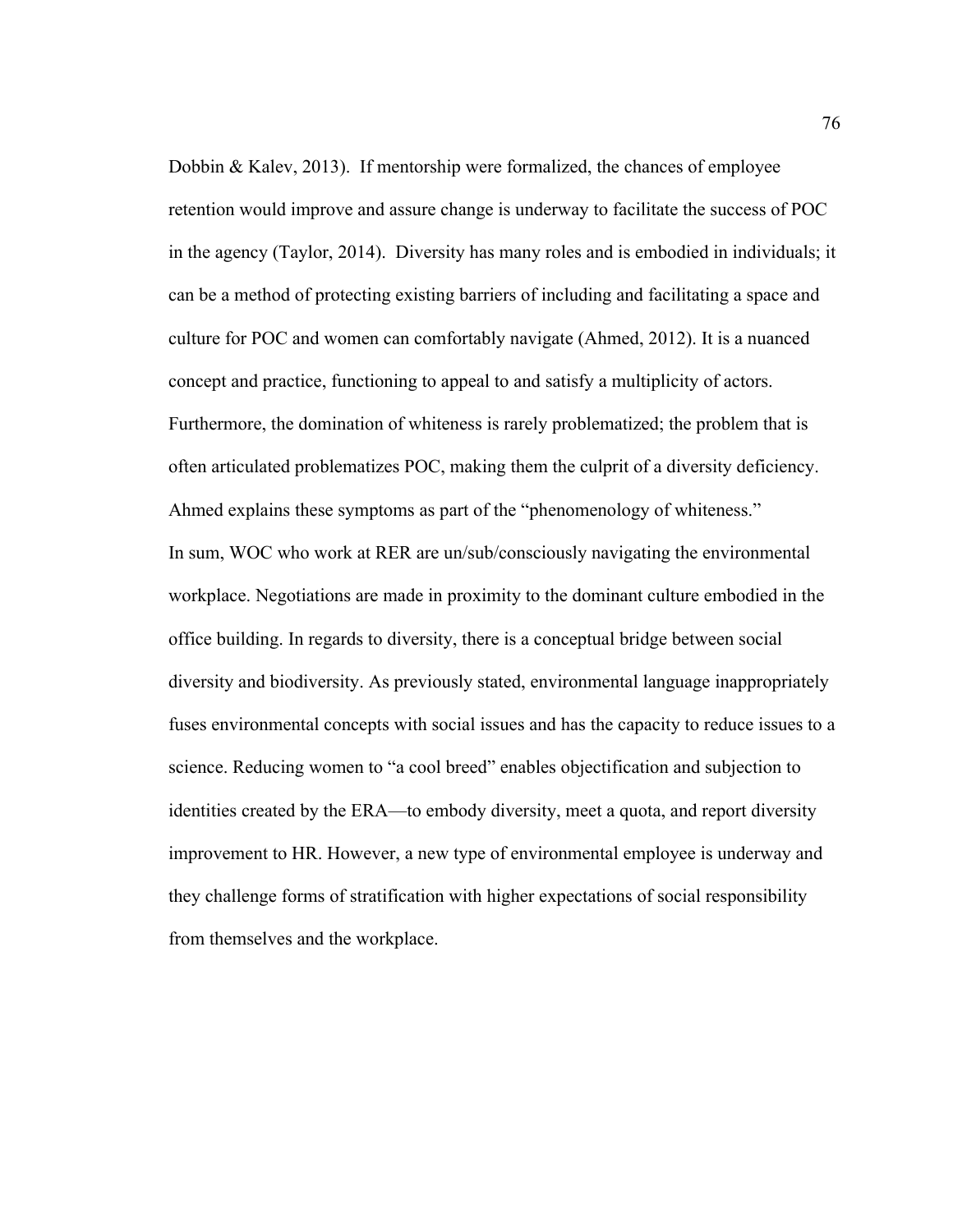# CONCLUSION: DECOUPLING, UNLEARNING, LEARNING, RESTRUCTURING

Thinking about the potential of diversity discourse as a disruptive discourse. Language determines potency of disruption. It is language that builds and constructs spaces; language becomes a system or a program that determines action or inaction based on the ideology. In this case, the environmental workplace is a manifestation of a socially constructed ideal; informed by the environmentalist ideological program, which affects WOC employees in a tangible way. They unintentionally reproduce divisiveness characterized by the environmentalism described in the literature review. The figures of speech and purposeful choice of words (i.e., "we're a cool breed") invoke biological determinism, inextricably linked to racial essentialism, demonstrating the pervasive abilities of the discourse to be consumed and embodied.

Feminist theory, sites of negotiation, and borderlands theory meet in the developing discourse of diversity. Diversity initiatives must be met with realistic standards rather than a rigid prescription of identifiable scenarios of discriminations. Diversity officers should be given the financial resources to invest in research and collaboration from WOC and POC to update current curriculum. Facing whiteness, purposefully engaging with non-POC, and using language that orients POC at the center of diversity trainings would bring idiosyncratic behaviors to the forefront, encouraging people to face their privilege and racial identities. A new environmental workforce could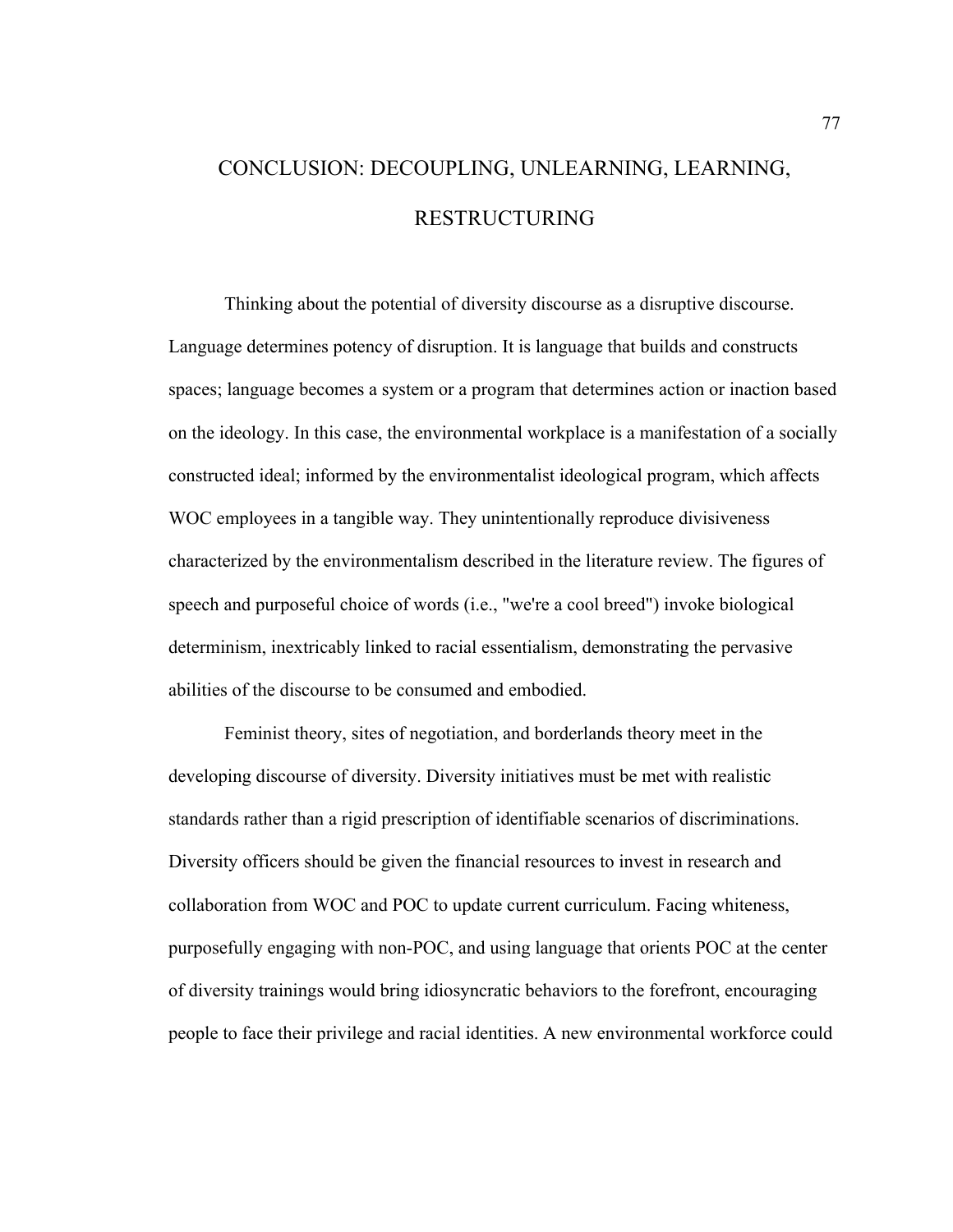emerge that embody equity, mandated to resist oppressive institutional structures. However, this is contingent on a co-mingling between individuals and the organization agreeing to form a point of reference that instigates cultural change in the ERA.

There are many social groups attempting to counter the dominant narrative by bringing inequity to the forefront of environmental discourses. A new narrative that centralizes the experiences of WOC would benefit EAs at large. A necessary change to the institutional structure informing EAs would be to reimagine environmentalism. The counter-narrative should bring perceptions of WOC that helped to shape and inform the environmental field and natural sciences. In the EAs themselves, Taylor (2014) suggests implementing mentorship as a way to assist the success of POC and women in the environmental workforce. Furthermore, diversity trainings should also shift to encourage POC to problematize nuanced forms of discrimination they alone experience rather than being made the problem themselves. As the population in the United States shift to a minority majority, structural changes that position the success of historically oppressed groups should be at the forefront of restructuring because environmental longevity will be facilitated by them.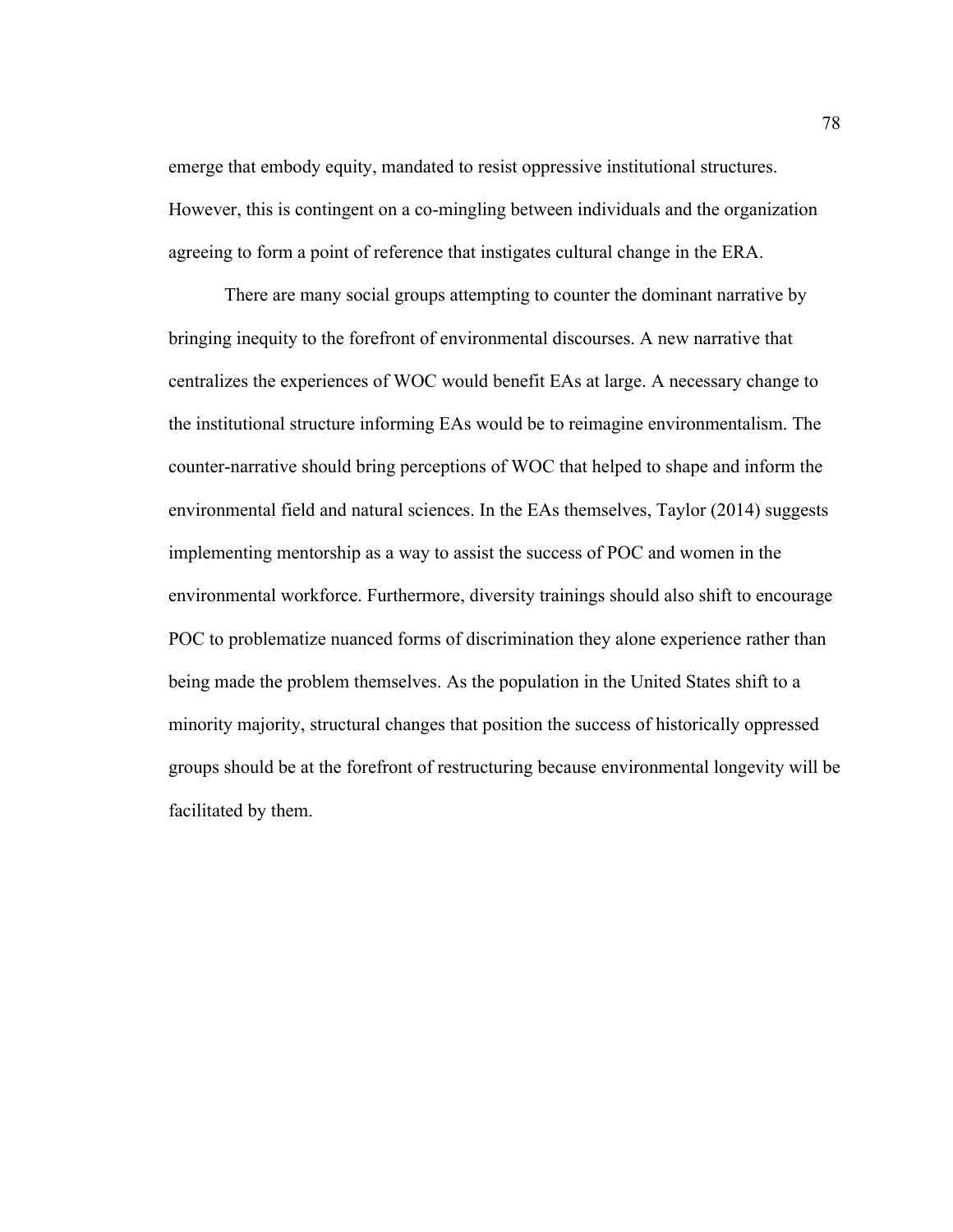## LIMITATIONS

Although I was able to explore diversity through the narratives of my interviewees in RER using my theoretical framework, there were several limitations to my study. The first limitation is related to my number of interviews; although many of my interviewees reached a point of convergence in conversation, a greater amount of interviews would have provided enough information to do some quantitative analysis. Also, the interview location could have had an effect on interviewee responses. Many of the interviews were done in RER at the convenience of the interviewees. However, interviews done elsewhere were notably different and the interviewees appeared to be more open to discuss their experiences in the workplace. Again, a greater number of interviews with varied locations would have provided more information to create a sense of generalizability between interviewees and diversity discourses.

A second limitation is the amount of reflection I did after each interview. On days I interviewed 2 to 3 people, the duration of each interview did not allow much time for recollection. Although I took detailed notes throughout the interviews, journaling after each interview day would have contributed to my overall interpretive analytical process. Planning gaps between interviews would have allowed time to immediately process their responses, beginning a pre-analysis stage. Furthermore, my questions developed through the interview process; with each interview I was able to strategically ask deliberate questions about their perceptions on workplace diversity. Although this is an iterative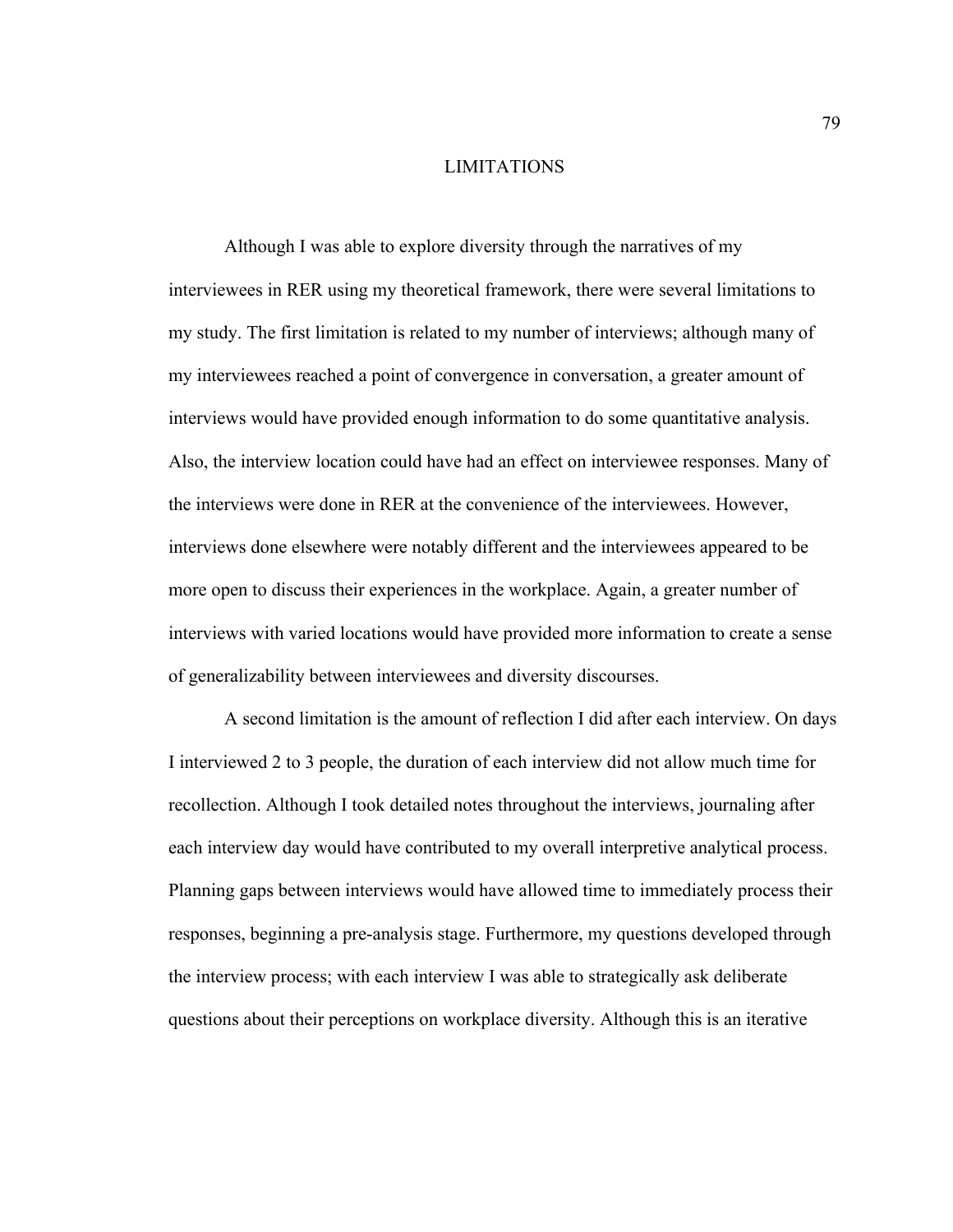process, evaluating the effectiveness of the interview questions several times prior to the actual interviews would have led to more precise and applicable responses.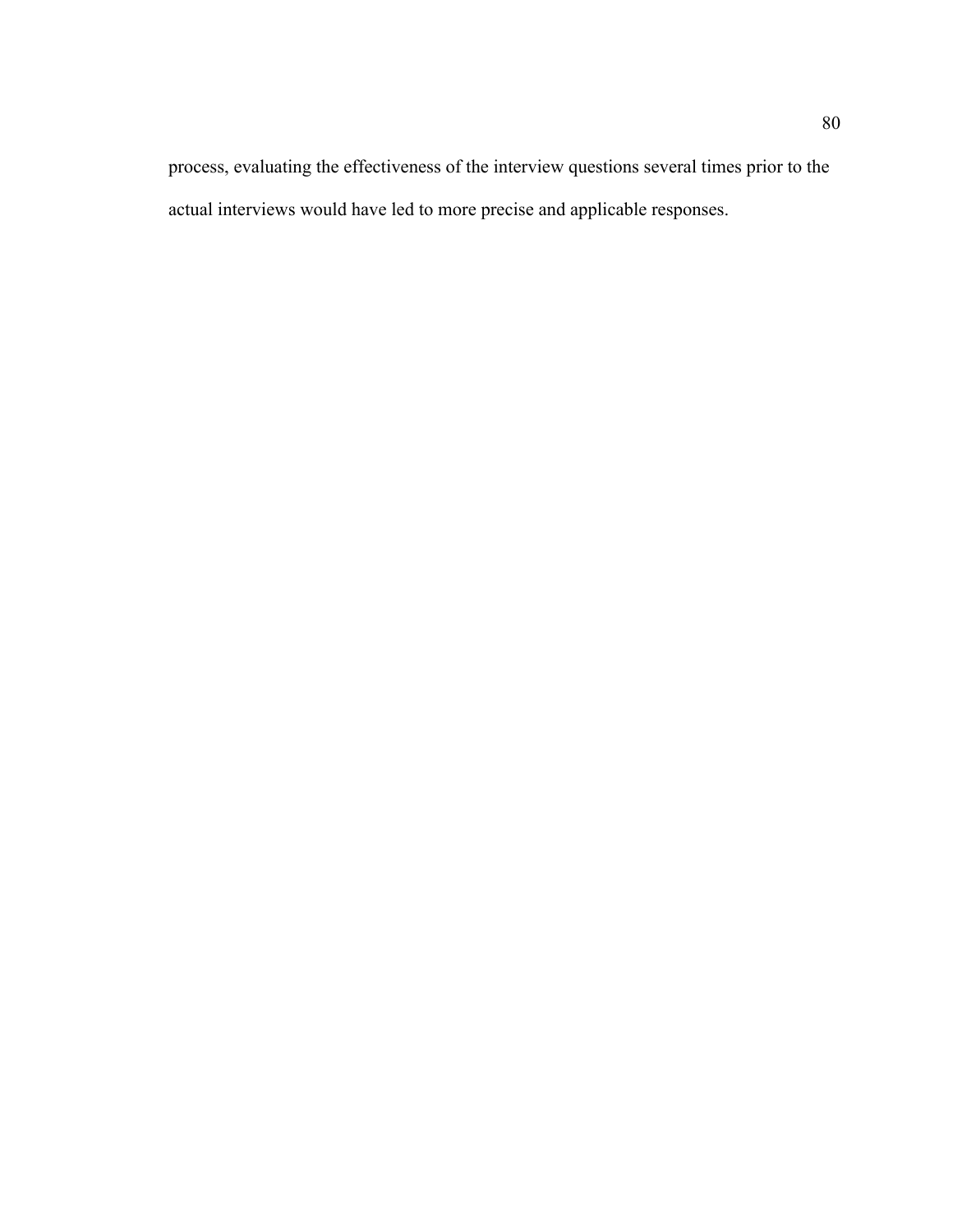### RECOMMENDATIONS FOR FUTURE RESEARCH

Given that my thesis is based in a theoretically driven discussion, there are many recommendations for future research. A visual analysis of how diversity is presented in the materials found at RER would be a fruitful entry point of analysis. RER has a massive repertoire of current and past articles mentioning its own diversity as well as how county diversity is valuable. There is still much room to discuss particular spaces in the agency that facilitate or invoke certain identities. Office spaces are rarely researched under any circumstances. This is a promising avenue to contribute in-depth work. Limitations to the study could be minimized or eliminated if taken from a front-loaded approach beginning with the research design; plan to facilitate interviewee comfortability, time to process this information, and more deliberate interview questions.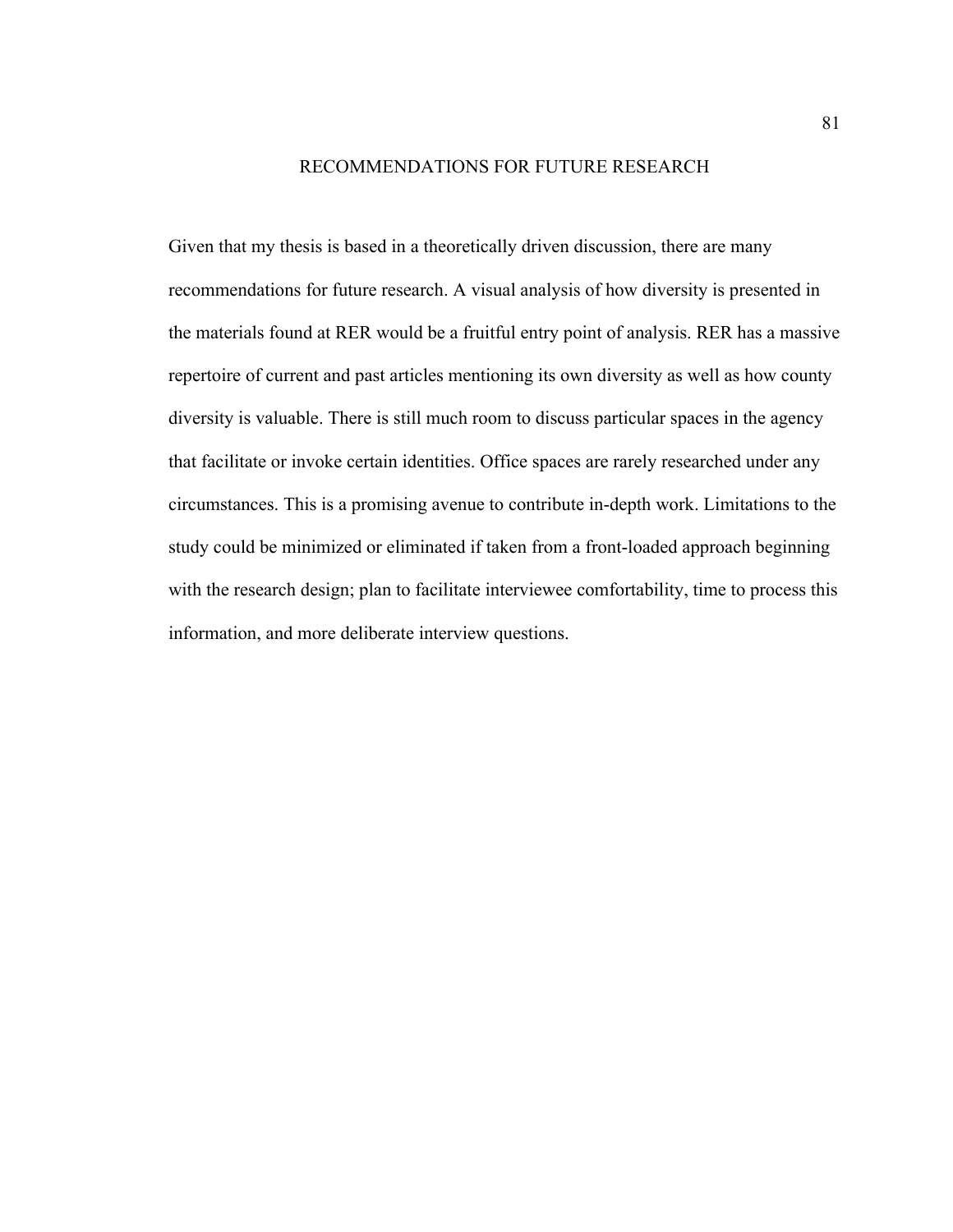#### REFERENCES

- 1. Ahmed, S. (2012). On being included: Racism and diversity in institutional life. Durham ; London: Duke University Press.
- 2. Anzaldúa, G. (2012). Borderlands: The new mestiza = la frontera (Fourth edition, 25th anniversary. ed.).
- 3. Bernstein, M. (2005). Identity Politics. Annual Review of Sociology, 31, 47-74.
- 4. Bies, R., Bartunek, J., Fort, T., & Zald, M. (2007). Corporations as social change agents: Individual, interpersonal, institutional, and environmental dynamics. Academy of Management Review, 32(3), 788-793.
- 5. Blake, J. (2019, February 17) *Stop 'whitesplaining' racism to me*. Retrieved from https://www.cnn.com
- 6. Carollo, L., & Guerci, M. (2018). 'Activists in a Suit': Paradoxes and Metaphors in Sustainability Managers' Identity Work. Journal of Business Ethics, 148(2), 249-268.
- 7. Carroll, T. W. (2017). Intersectionality and identity politics: Cross-identity coalitions for progressive social change. Signs, 42(3), 600-607.
- 8. Chambliss, J., & Cummings, D., Guest Editors (2012, Winter). Florida: The mediated state. Florida Historical Quarterly, 90(3), 275-285.
- 9. Cho, S., Crenshaw, K., & McCall, L. (2013). Toward a Field of Intersectionality Studies: Theory, Applications, and Praxis. Signs, 38(4), 785-810.
- 10. Chomsky, N. (2016). American Exceptionalism: Some Current Case Studies. Raritan, 35(4), 1-10,162.
- 11. Chrobot-Mason, D. M., & Thomas, K. (2002). Minority Employees in Majority Organizations: The Intersection of Individual and Organizational Racial Identity in the Workplace. Human Resource Development Review, 1(3), 323-344.
- 12. Clarke, A. (2003). Introduction to special issue: Restoring the Florida evergladesbalancing population and the environment. Population and Environment, 24(6), 451.
- 13. Davidson, J. (2018) Latest Federal Diversity Report from OPM Shows Little or No Progress and Some Regression. Retrieved from https://www.washingtonpost.com
- 14. Dobbin, F, and A Kalev. (2013)."The Origins and Effects of Corporate Diversity Programs". Pp. 253-281 in Oxford Handbook of Diversity and Work, edited by QM Roberson. New York: Oxford University Press.
- 15. Duany, Jorge. (1999). Cuban communities in the United States: migration waves, settlement patterns and socioeconomic diversity. Retrieved from https://journals.openedition.org/plc/464?lang=en
- 16. Ebron, P. (2005). The Trouble with Nature: Sex in Science and Popular Culture/Race, Nature and the Politics of Difference. American Anthropologist, 107(2), 264-267.
- 17. Egan, K. (2011). Conservation and Cleanliness: Racial and Environmental Purity in Ellen Richards and Charlotte Perkins Gilman. Women's Studies Quarterly, 39(3-4), 77-92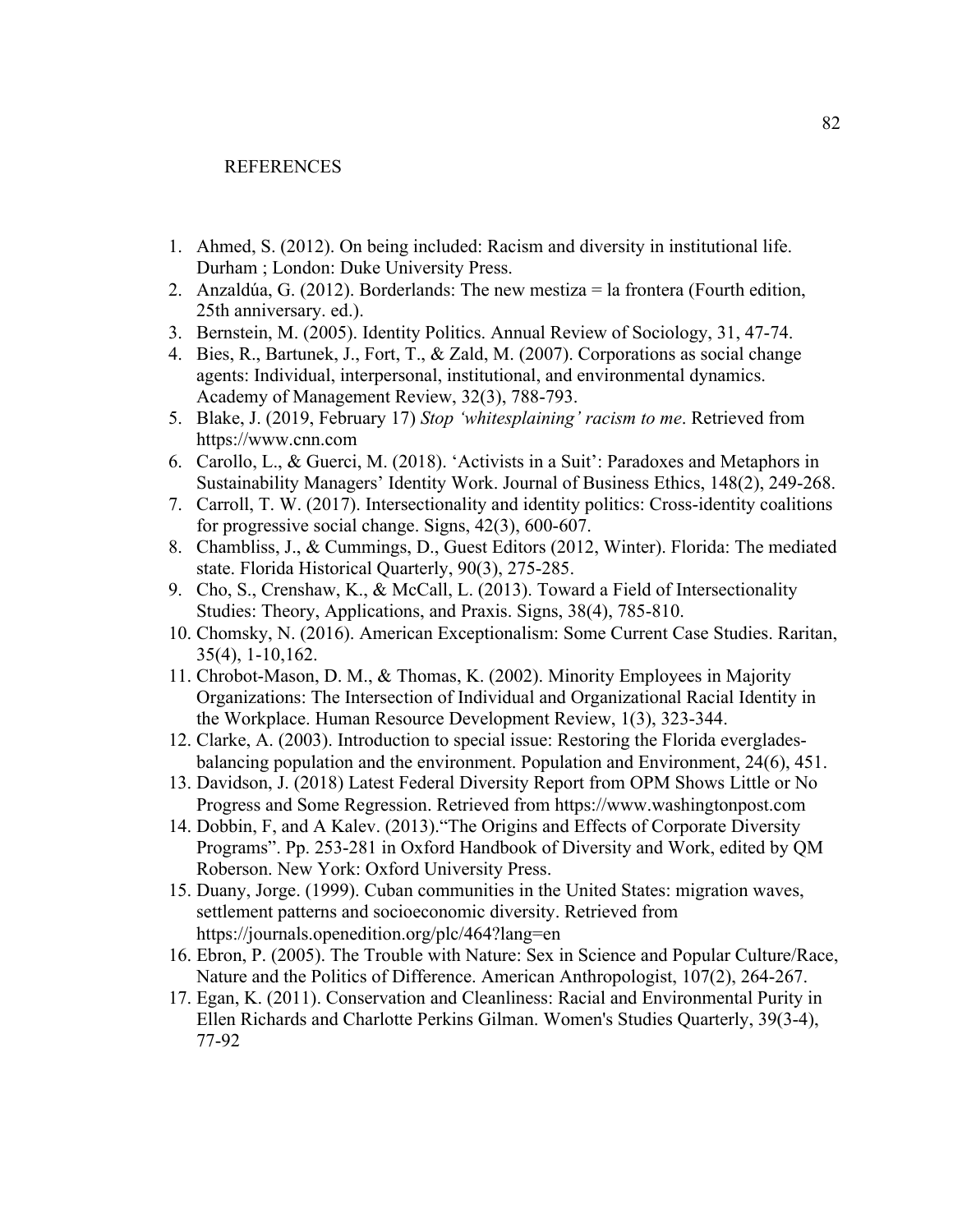- 18. Esing, M. (2014). "The Prophets And Profits Of Pleasure An Analysis Of Florida's Development From The Civil War To The Turn Of The 20th Century". Theses and Dissertations--History. 16. https://uknowledge.uky.edu/history\_etds/16
- 19. Executive Order 13583: Establishing a Coordinated Government-Wide Initiative to Promote Diversity and Inclusion in the Federal Workforce FR Doc. 2011-21704 (2011).
- 20. Federici, S. (2004). Caliban and the witch. New York: Autonomedia.
- 21. Fisher, P. (2017). A political outlier: The distinct politics of the Millennial generation. Society, 55(1), 35-40.
- 22. Francis, K. (2013). Discourse analysis. In Qualitative Research in the Health Sciences: Methodologies, Methods and Processes (pp. 258-265). Taylor and Francis.
- 23. Fried, A. (1998). US Environmental Interest Groups and the Promotion of Environmental Values: The Resounding Success and Failure of Earth Day. Environmental Politics, 7(4), 1-22.
- 24. Friedman, G. (2016). Nativism. Dollars & Sense, (327), 13.
- 25. Forsyth, D., Vugt, M., Schlein, G., & Story, P. (2015). Identity and Sustainability: Localized Sense of Community Increases Environmental Engagement. Analyses of Social Issues and Public Policy: ASAP, 15(1), 233-252.
- 26. Foucault, M., & Miskowiec, J. (1986). Of other spaces. *diacritics*, *16*(1), 22-27.
- 27. Gartner, M., Kiang, L., & Supple, A. (2014). Prospective links between ethnic socialization, ethnic and American identity, and well-being among Asian-American adolescents. Journal of Youth and Adolescence, 43(10), 1715-1727.
- 28. Geldens, P. M., & Bourke, L. (2008). Identity, uncertainty and responsibility: Privileging place in a risk society. Children's Geographies, 6(3), 281-294.
- 29. Gemma, P. (2009). The Case Against Immigration: Both Legal and Illegal. The Journal of Social, Political, and Economic Studies, 34(3), 383-385.
- 30. Germic, S. (2001). American green: Class, crisis, and the deployment of nature in Central Park, Yosemite, and Yellowstone. Lanham: Lexington Books.
- 31. Glassman, J. (2006). Primitive accumulation, accumulation by dispossession, accumulation by 'extra-economic'means. *Progress in Human Geography*, *30*(5), 608- 625.
- 32. Gutiérrez y Muhs, G. (2012). Presumed Incompetent: The intersections of race and class for women in academia. Boulder, Colo.: University Press of Colorado.
- 33. Hultgren, J. (2014). The 'Nature' of American Immigration Restrictionism. New Political Science, 36(1), 52-75.
- 34. Huynh, Q., Devos, T., & Altman, H. (2015). Boundaries of American Identity: Relations Between Ethnic Group Prototypicality and Policy Attitudes. Political Psychology, 36(4), 449-468.
- 35. Intersectionality. (2007). Politics & Gender, 3(2), 232.
- 36. Kennedy, A. (2008). Eugenics, "Degenerate Girls," and Social Workers During the Progressive Era. Affilia, 23(1), 22-37.
- 37. Keller, D. (2010). Environmental ethics: The big questions (Philosophy, the big questions). Chichester, West Sussex ; Malden, MA: Wiley-Blackwell.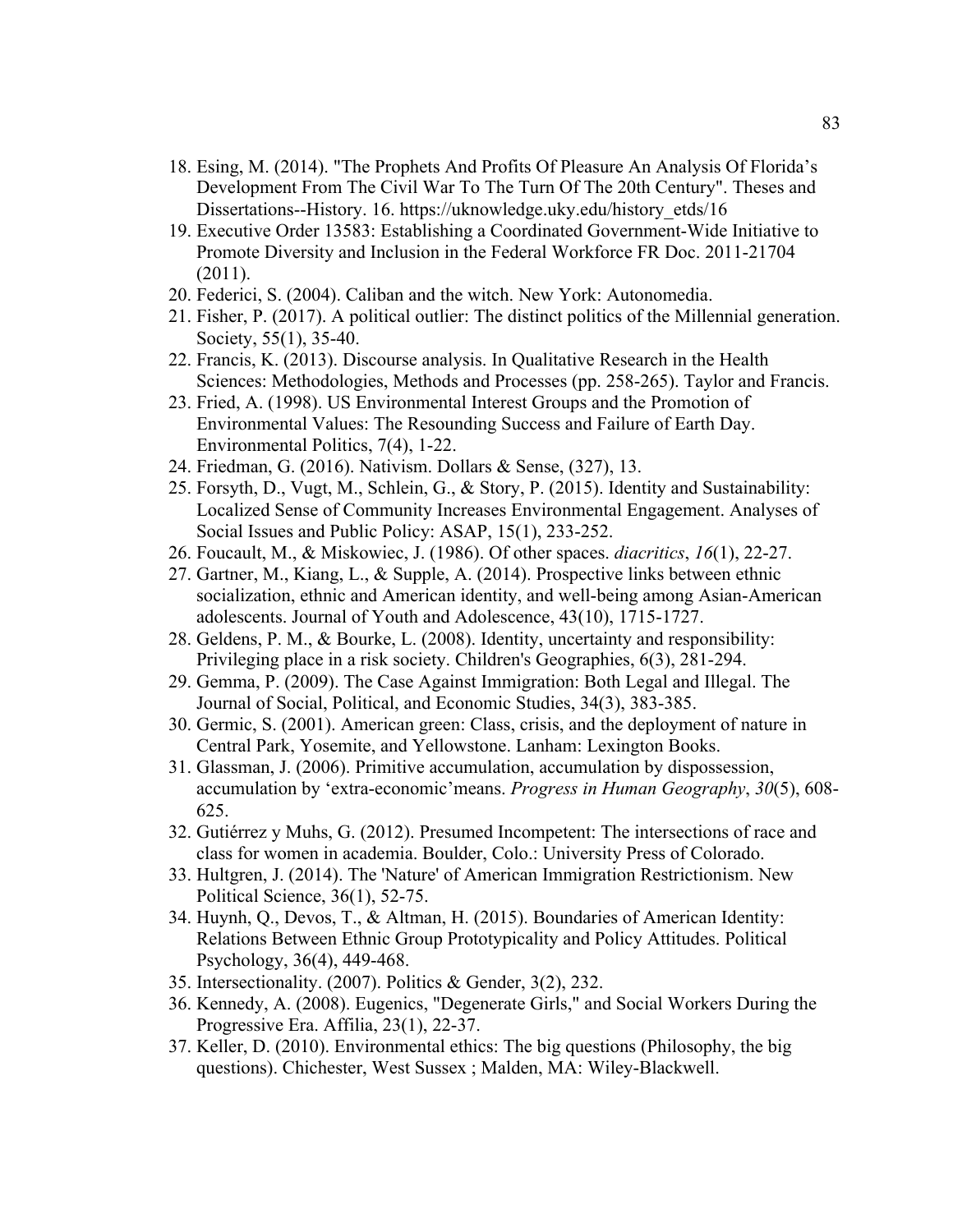- 38. Knight, H. (2010). Southward expansion: The myth of the West in the promotion of Florida, 1876-1900. *European Journal of American Culture*, *29*(2), 111-129.
- 39. Lee, S. (2018). Encounters in the work place: everyday diversity in a multinational professional firm. *Social & Cultural Geography*, 1-23.
- 40. Liminality. (n.d.). Retrieved from https://www.dictionary.com/browse/liminality
- 41. Martin, J., Bouveir, L., & Leonard, W. (1995). Shaping Florida: The Effects of Immigration, 1970-2020. Retrieved from https://cis.org/Report/Shaping-Florida-Effects-Immigration-19702020
- 42. Massey, Doreen B, & Massey, Doreen B. (1994). Space, place, and gender. Minneapolis: University of Minnesota Press.
- 43. McKittrick, K. (2006). Demonic grounds: Black women and the cartographies of struggle. Minneapolis: University of Minnesota Press.
- 44. McMahon, R. (2004). Changing the organization but maintaining the culture: The centrality of organizational mission to the reform process. An overview of the United States Environmental Protection Agency and the Environment Agency for England and Wales. Strategic Change, 13(6), 323-332.
- 45. McMahon, R. (2006). The Environmental Protection Agency: Structuring motivation in a green bureaucracy: The conflict between regulatory style and cultural identity. Brighton; Portland: Sussex Academic Press.
- 46. Mccright, A., & Dunlap, R. (2008). Social Movement Identity and Belief Systems: An Examination Of Beliefs About Environmental Problems Within The American Public. Public Opinion Quarterly, 72(4), 651-676.
- 47. Moore, D., Kosek, J., & Pandian, A. (2003). Race, nature, and the politics of difference. Durham: Duke University Press.
- 48. Montgomery, P. L. (1981, April 19). FOR CUBAN REFUGEES, PROMISE OF U.S. FADES. Retrieved from https://www.nytimes.com/1981/04/19/us/for-cubanrefugees-promise-of-us-fades.html
- 49. NRC. (2016). Progress Toward Restoring the Everglades: The Sixth Biennial Review—2016. Washington, DC: The National Academies Press.
- 50. Office of Personnel Management, Washington, DC. Government-Wide Diversity and Inclusion Strategic Plan, 2011. National Technical Information Service (2011)
- 51. Omi, M., & Winant, H. (2014). *Racial formation in the United States*. Routledge.
- 52. Padgett, Tim (June 28, 2015). "How The Battle Over Elián González Helped Change U.S. Cuba Policy". *NPR*.
- 53. Pang, N., & Law, P. (2017). Retweeting #WorldEnvironmentDay: A study of content features and visual rhetoric in an environmental movement. Computers in Human Behavior, 69, 54.
- 54. Parker, K., & Funk, C. (2017, December 14) Gender discrimination comes in many forms for today's working women. Retrieved from http://www.pewresearch.org
- 55. Patil, V. (2013). From Patriarchy to Intersectionality: A Transnational Feminist Assessment of How Far We've Really Come. Signs, 38(4), 847-867.
- 56. Perry, I. (2018). *Vexy Thing: On Gender and Liberation*. Duke University Press.
- 57. Peterson, A. (2001). Being human: Ethics, environment, and our place in the world.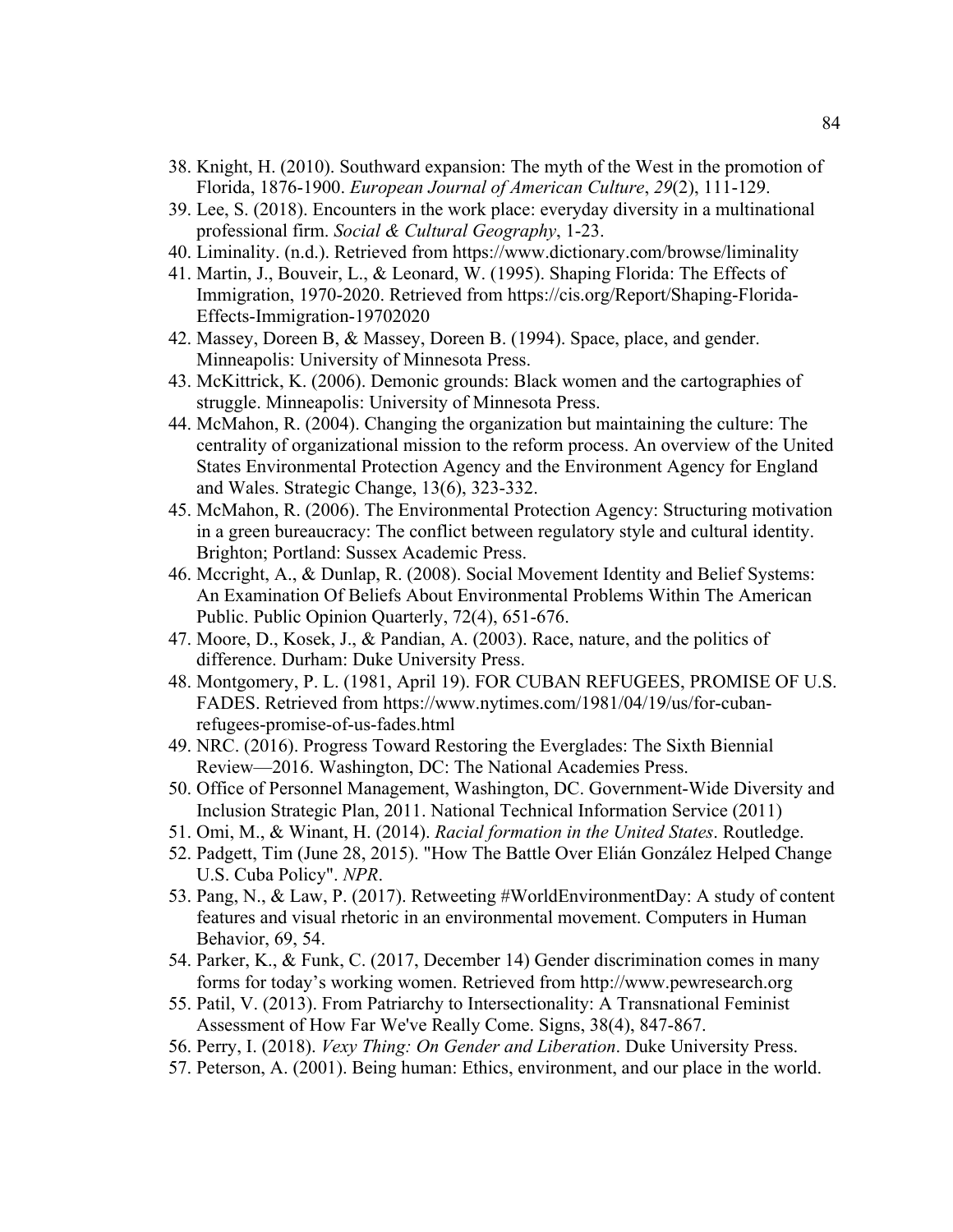Berkeley: University of California Press.

- 58. Pine, A. (1994, August 19). New U.S. Policy Will Hold Cubans in Refugee Camps : Immigration: Administration plans detention centers after an emergency appeal by Florida's governor. Thousands reportedly prepare to flee the Castro regime. Retrieved from https://www.latimes.com/archives/la-xpm-1994-08-19-mn-28864-story.html
- 59. Portes, A., & Stepick, A. (1985). Unwelcome immigrants: The labor market experiences of 1980 (Mariel) Cuban and Haitian refugees in South Florida. *American Sociological Review*, 493-514.
- 60. Pozzetta, G. E. (1974). Foreigners in Florida: A Study of Immigration Promotion, 1865-1910. *The Florida Historical Quarterly*, 164-180.
- 61. Pulido, L. (2000). Rethinking environmental racism: White privilege and urban development in Southern California. *Annals of the Association of American Geographers*, *90*(1), 12-40.
- 62. Rehmann, J. (2007). Ideology theory. Historical Materialism, 15(4), 211-239.
- 63. Robbins, P. (2012). Political ecology: A critical introduction (2nd ed., Critical introductions to geography). Chichester, West Sussex ; Malden, MA: J. Wiley & Sons.
- 64. Rocheleau, D., Thomas-Slayter, B., & Wangari, E. (1996). Feminist political ecology: Global issues and local experiences (International studies of women and place). London; New York: Routledge.
- 65. Rosenblatt, K. (2017, March 3). Miami-Dade judge rules holding inmates for ICE is unconstitutional. Retrieved from https://www.nbcnews.com/news/us-news/miami-spolicy-holding-inmates-ice-unconstitutional-florida-judge-n728786
- 66. Serano, J. (2016). Whipping girl: A transsexual woman on sexism and the scapegoating of femininity (Second ed.).
- 67. Shell-Weiss, M. (2005). Coming North to the South: Migration, Labor and City-Building in Twentieth-Century Miami. *The Florida Historical Quarterly, 84*(1), 79- 99. Retrieved from http://www.jstor.org.ezproxy.humboldt.edu/stable/30150917
- 68. Sturgeon, N. (2009). Environmentalism in popular culture: Gender, race, sexuality, and the politics of the natural. Tucson: University of Arizona Press.
- 69. Taylor, D. E. (2002). Race, class, gender, and American environmentalism. USDA Forest Service - General Technical Report PNW, (534), 1-51.
- 70. Taylor, D. E. (2014) The state of diversity in environmental organizations. Prepared for Green 2.0.
- 71. Taylor, D. E. (2016). The rise of the American conservation movement: Power, privilege, and environmental protection.
- 72. Taylor, D. E. (2018). Racial and ethnic differences in the students' readiness, identity, perceptions of institutional diversity, and desire to join the environmental workforce. Journal of Environmental Studies and Sciences, 8(2), 152–168.
- 73. Taylor, K. Y. (Ed.). (2017). *How we get free: Black feminism and the Combahee River Collective*. Haymarket Books.
- 74. The United States Office of Personnel Management (2014) Unlocking Federal Talent. Retrieved from: https://www.unlocktalent.gov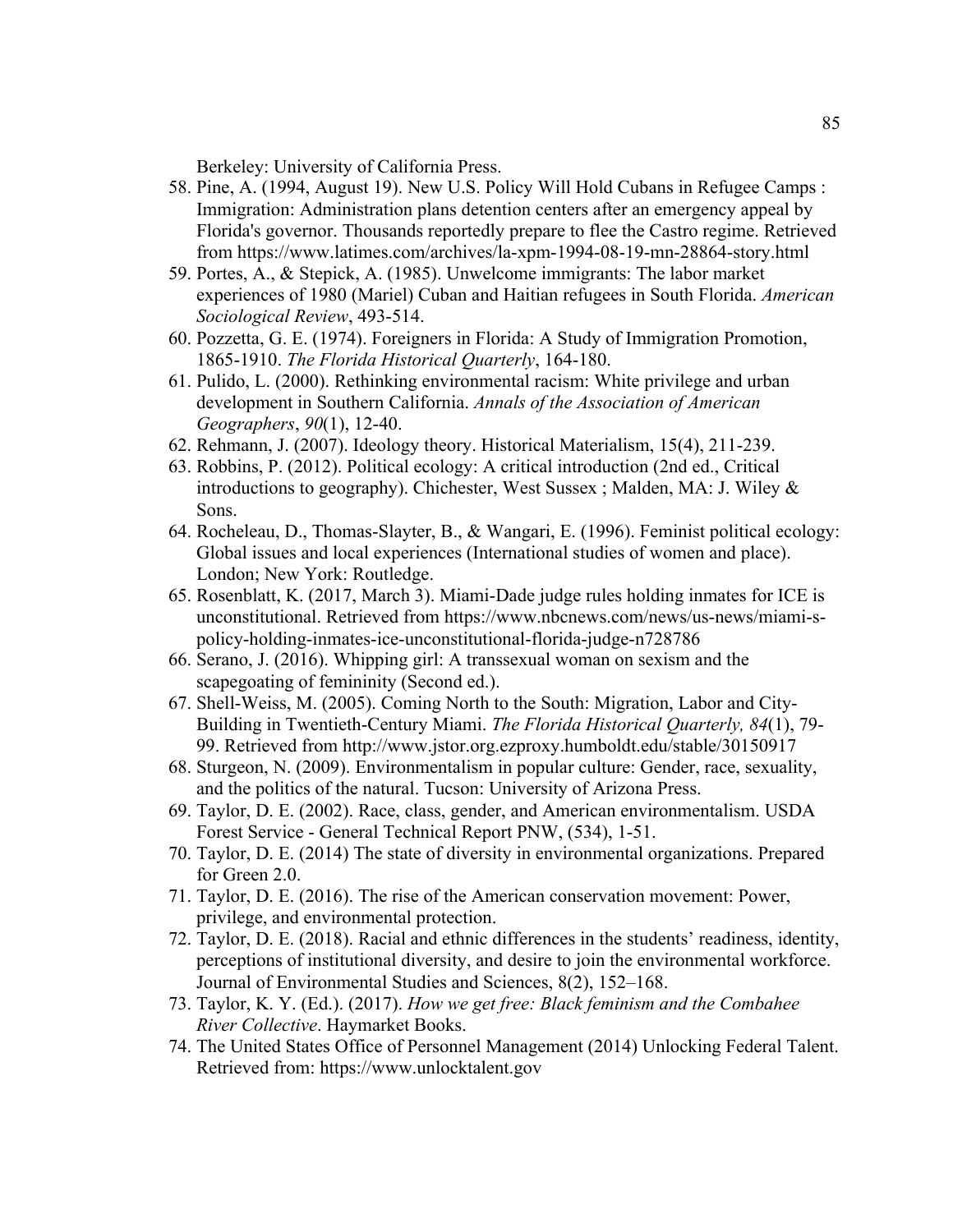- 75. U.S. Office of the Press Secretary (Producer) (2017, January 12) *Statement by the President on Cuban Immigration Policy.* Retrieved from: https://obamawhitehouse.archives.gov/the-press-office/2017/01/12/statementpresident-cuban-immigration-policy
- 76. Valentine, G. (2008). Living with difference: Reflections on geographies of encounter. Progress in Human Geography, 32(3), 323-337.
- 77. Valentine, G., & Sadgrove, J. (2014). Biographical Narratives of Encounter: The Significance of Mobility and Emplacement in Shaping Attitudes towards Difference. Urban Studies, 51(9), 1979-1994.
- 78. Walker, B., & Salt, D. (2006). Resilience thinking: Sustaining ecosystems and people in a changing world. "Carving up a National Icon: The Florida Everglades," 15-27. Washington, DC: Island Press.
- 79. Waymer, D., & Heath, R. (2016). Black Voter Dilution, American Exceptionalism, and Racial Gerrymandering. Journal of Black Studies, 47(7), 635-658.
- 80. Zong, J., Batalova, J., & Burrows, M. (2019, March 14). Frequently Requested Statistics on Immigrants and Immigration in the United States. Retrieved from https://www.migrationpolicy.org/article/frequently-requested-statistics-immigrantsand-immigration-united-states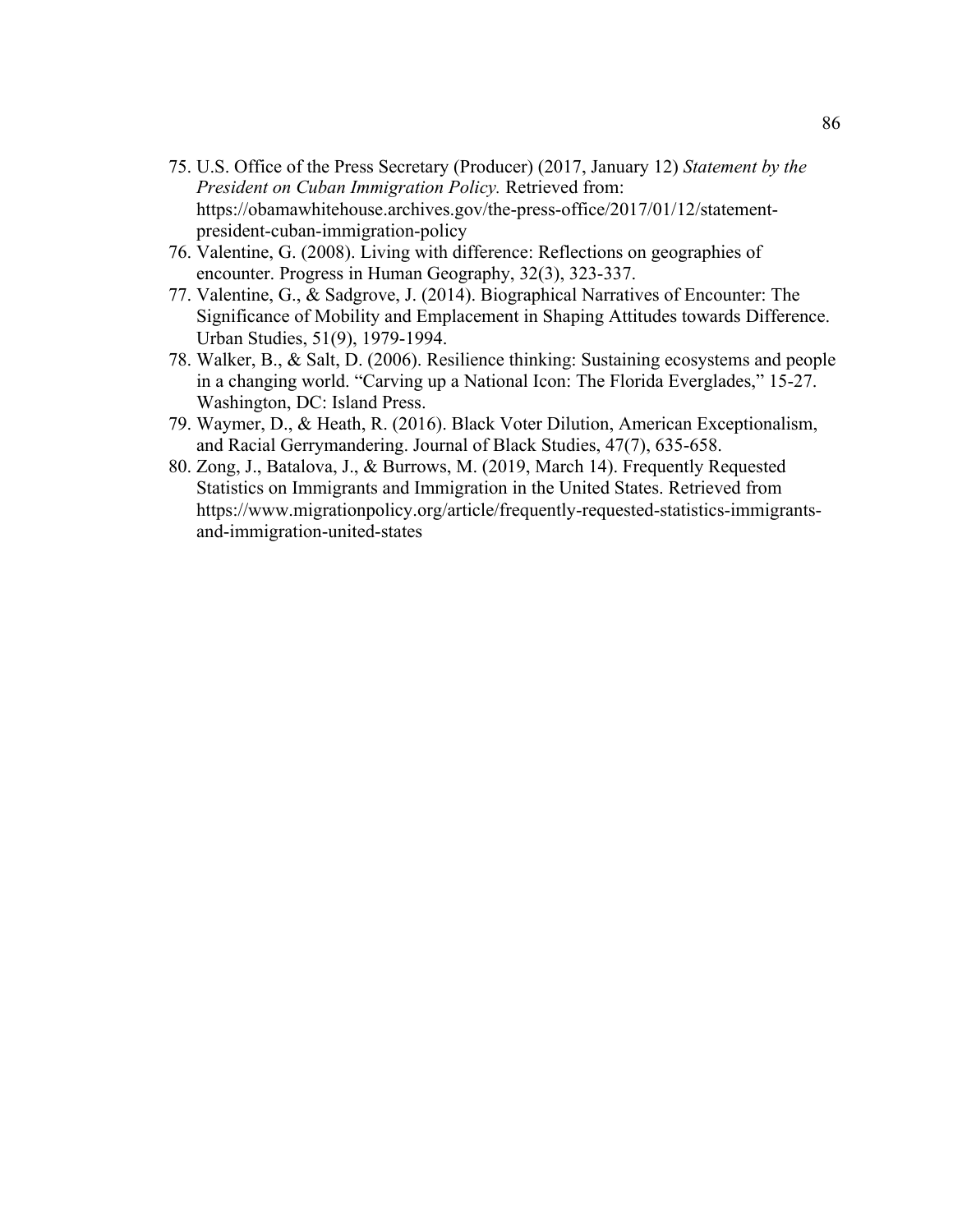# APPENDIX

## **Informed Consent Form**

## **Social Dynamics in the Workplace Research Study**

You are being asked to take part in a college research project in which I will be interviewing an individual to gain information about that person's experiences working for/with environmental regulatory agencies and environmental work in general. Please read this form carefully and ask any questions you may have before agreeing to take part in the study.

**What the study is about:** You will be asked a series of questions about your experiences working for/with environmental regulatory agencies and environmental work. The goal of this study is to gain insight on experiences of women of color with experience in this field of work/study. For the purposes of this study, women of color include those who identify as non-white or non-European. Further, examples of women of color include: Black or African American, Hispanic, Hispanic and Latino Americans, Asian, Indigenous Peoples, Native Hawaiian or Other Pacific Islander, etc.

**What we will ask you to do**: For this study, I will ask you open ended questions about your experiences with environmental regulatory agencies and environmental work through a semi-structured interview. We will not be using a scripted set of questions. The interview will take roughly 30 mins-1 hour. With your permission, I would like to audio record the interview and take notes.

**Risks and benefits:** We do not anticipate any risks to you participating in this study. There are no direct benefits to you for your participation.

**Compensation:** You will receive no compensation for participating in this project.

**Research records will be kept in a locked file cabinet or password protected server;** only the researcher will have access to the records. Data, including direct quotes from interviews, will be used in a masters' thesis and possible academic publications. Your name will not be associated with your answer unless you give explicit permission to do so. To give or deny this permission, please check one of the three boxes provided below.